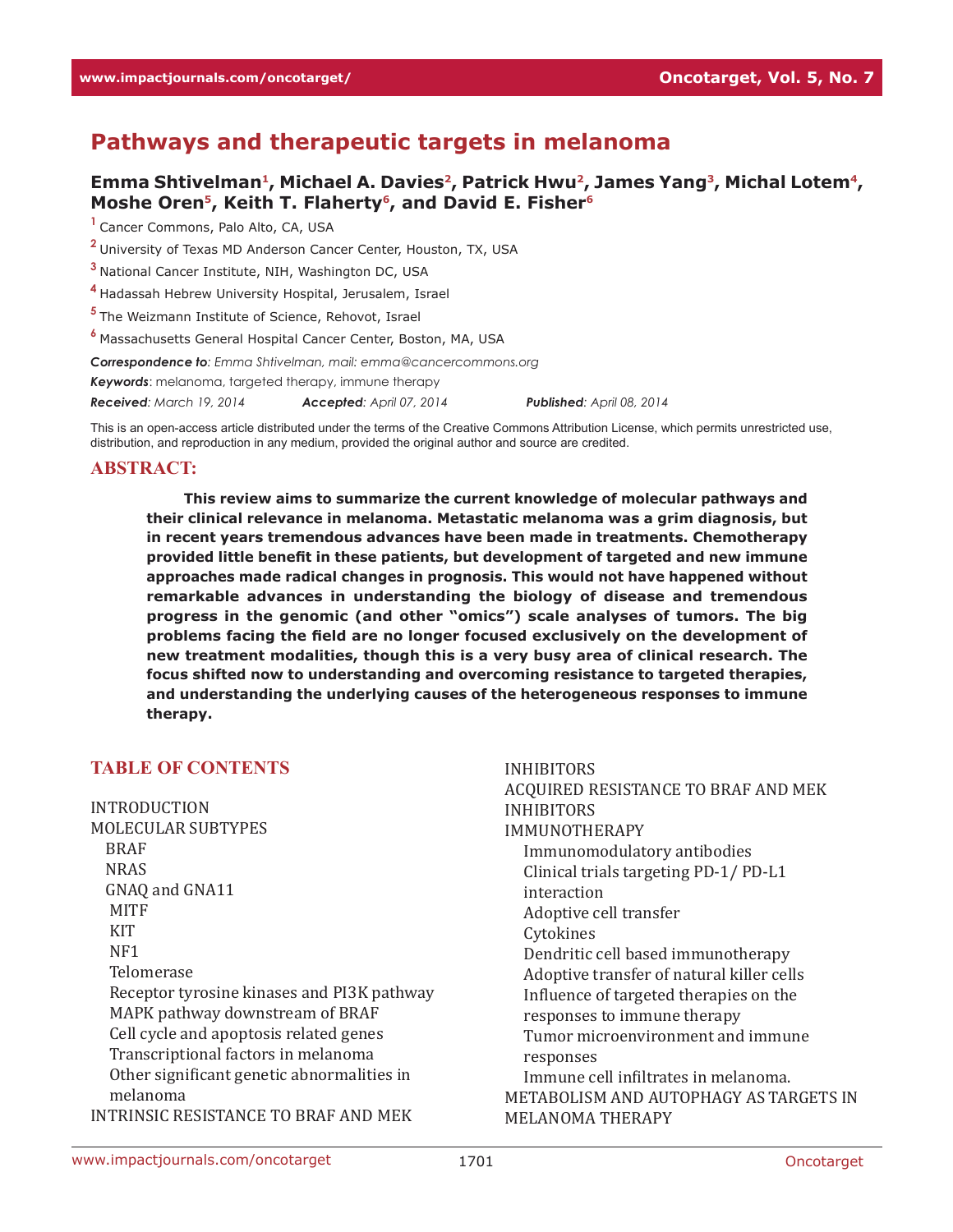### NEW PROGNOSTIC MARKERS CONCLUDING REMARKS ACKNOWLEDGEMENTS **REFERENCES**

# **INTRODUCTION**

The revolutionary discovery of a striking, if temporary, effect that targeted inhibition of BRAF has on the clinical course of metastatic melanoma has spiked a new wave of research into molecular targets. In addition, it has raised a number of new questions: what are the mechanisms of both inherent and acquired resistance to BRAF inhibitors and the possible ways to overcome this resistance; how is the activating effect of BRAF inhibition on the MAPK pathway in cells with non-mutated BRAF avoided; how should melanoma tumors that have no activating mutations in BRAF, such as tumors with mutated NRAS or NF1, or tumors that are wild type for both BRAF and NRAS, be targeted; which targeted or non-targeted drug combinations should be pursued as determined by the molecular profile of each and every tumor; what is the future of combination targeted therapy and immunotherapy; and many more.

The mutational landscape of melanoma was examined in several large studies employing NGS (next-generation sequencing) and large-scale expression analyses of tumors. The mutation rate of melanoma, on average, exceeds those reported for other aggressive tumors, probably due to the involvement of ultraviolet (UV) radiation in the genesis of superficial cutaneous

| Receptor tyrosine kinases<br>Integrin adaptors/ECM signaling<br><b>RAS/RAF/MEK/ERK</b> | <b>KIT</b><br><b>EGFR</b><br><b>MET</b><br>ERBB4<br>FGFR<br>NEDD9/HEF<br><b>NRAS</b> | Mutation/amplification<br>Activation<br>Activation; high level of ligand in stroma<br>Mutation<br>Activation; high levels of ligands |
|----------------------------------------------------------------------------------------|--------------------------------------------------------------------------------------|--------------------------------------------------------------------------------------------------------------------------------------|
|                                                                                        |                                                                                      |                                                                                                                                      |
|                                                                                        |                                                                                      |                                                                                                                                      |
|                                                                                        |                                                                                      |                                                                                                                                      |
|                                                                                        |                                                                                      |                                                                                                                                      |
|                                                                                        |                                                                                      |                                                                                                                                      |
|                                                                                        |                                                                                      | Amplification                                                                                                                        |
|                                                                                        |                                                                                      | Mutation                                                                                                                             |
|                                                                                        | <b>BRAF</b>                                                                          | Mutation                                                                                                                             |
|                                                                                        | MEK1                                                                                 | Mutation                                                                                                                             |
|                                                                                        | PIK3CA                                                                               | Mutation                                                                                                                             |
|                                                                                        | <b>PTEN</b>                                                                          | Mutation                                                                                                                             |
| RAS/PI3K/PTEN/AKT/mTOR                                                                 | AKT1, AKT2                                                                           | Rare mutation                                                                                                                        |
|                                                                                        | AKT3                                                                                 | Amplification                                                                                                                        |
| $NF1$ (PI3K + MAPK pathways)                                                           | NF1                                                                                  | Mutation                                                                                                                             |
|                                                                                        | <b>RAC</b>                                                                           | Mutation                                                                                                                             |
| RHO/RAC/other MAPKs                                                                    | MAP3K5 & MAP3K9                                                                      | Mutation                                                                                                                             |
|                                                                                        | <b>PREX</b>                                                                          | Mutation                                                                                                                             |
| Glutamate receptors                                                                    | GRIN2A                                                                               | Mutation                                                                                                                             |
|                                                                                        | GRM3                                                                                 | Mutation                                                                                                                             |
| G proteins other than RAS,                                                             | <b>GNAQ</b>                                                                          | Mutation                                                                                                                             |
| effectors of MAPK                                                                      | GNA11                                                                                | Mutation                                                                                                                             |
| Apoptosis                                                                              | BCL2A1                                                                               | Amplification                                                                                                                        |
| WNT/ <sup>[1</sup> -catenin]                                                           | CTNNB1                                                                               | Mutation                                                                                                                             |
| <b>CDK</b>                                                                             | CDK4                                                                                 | Mutation/amplification                                                                                                               |
|                                                                                        | CCND1                                                                                | Amplification                                                                                                                        |
| P <sub>53</sub>                                                                        | P14ARF (CDKN2A)                                                                      | Mutation/deletion                                                                                                                    |
|                                                                                        | MDM4                                                                                 | Amplification                                                                                                                        |
| RB1                                                                                    | P116INK4A (CDKN2A)                                                                   | Mutation/deletion                                                                                                                    |
| MITF transcriptional program                                                           | <b>MITF</b>                                                                          | Mutation/amplification                                                                                                               |
| MYC transcriptional program                                                            | <b>MYC</b>                                                                           | Amplification/overexpression                                                                                                         |
| ETV1 transcriptional program                                                           | ETV1                                                                                 | Amplification                                                                                                                        |
| <b>TERT</b>                                                                            | Promoter region of catalytic subunit                                                 | Mutation                                                                                                                             |

**Table 1: Pathways Involved In Melanomagenesis**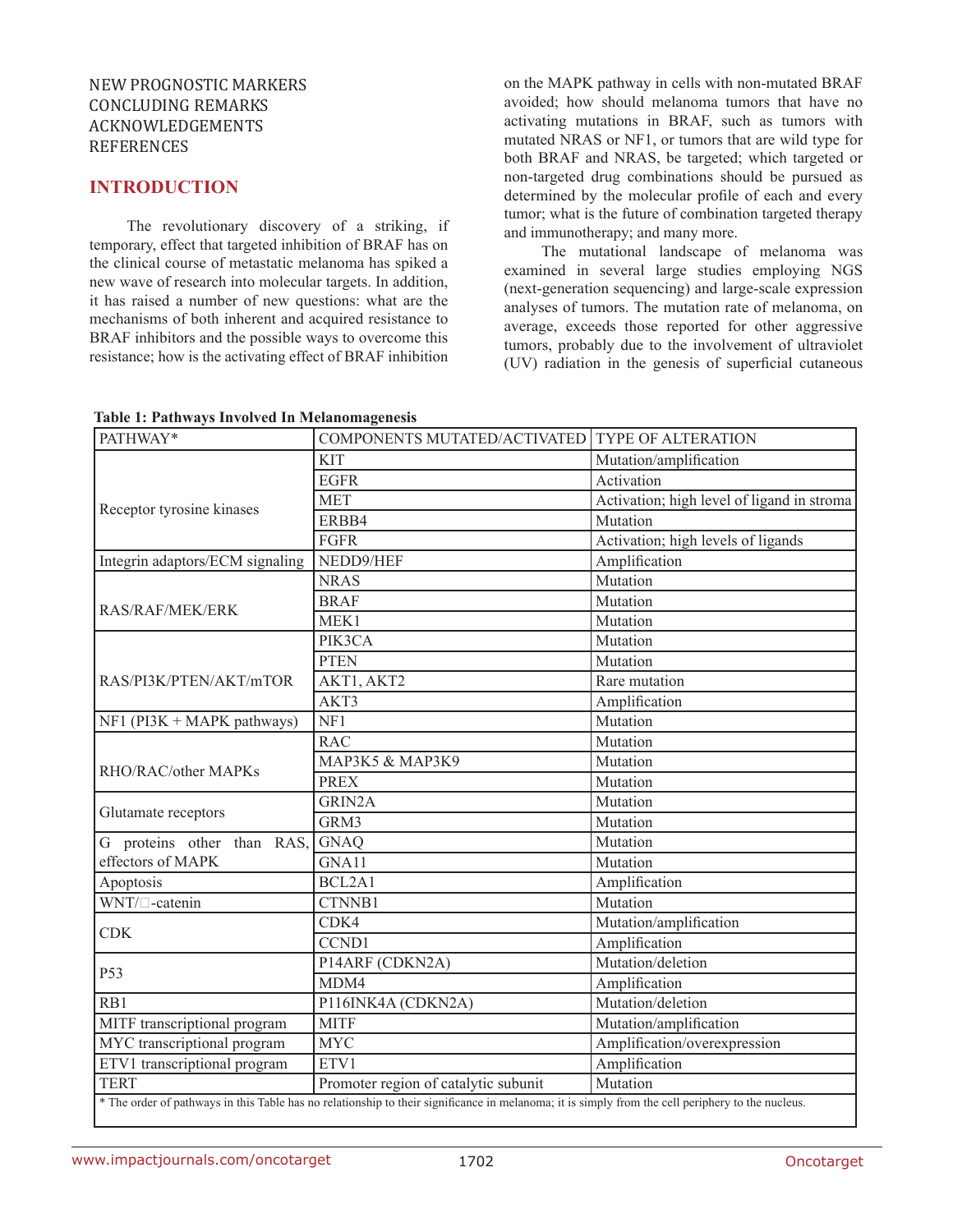| <b>PRIMARY</b><br><b>SUBTYPES</b> | <b>PATHWAY</b>                                                         | <b>ABERRATION</b>                                       | <b>FOUND</b><br>IN<br>TUMORS WITH                                                                                | <b>FREQUENCY</b>                                  | <b>POSSIBLE</b><br><b>THERAPIES</b>              |
|-----------------------------------|------------------------------------------------------------------------|---------------------------------------------------------|------------------------------------------------------------------------------------------------------------------|---------------------------------------------------|--------------------------------------------------|
| <b>BRAF</b>                       | <b>MAPK</b>                                                            | Point mutation<br>Gene fusions                          | NRAS wild type                                                                                                   | 50-60%<br>rare                                    | <b>BRAFi</b> + MEKi<br>BRAFi + EGFRi<br>$+ AKTi$ |
| <b>NRAS</b>                       | PI3K,<br>MAPK,<br><b>RALGDS</b>                                        |                                                         | <b>BRAF</b> wild type                                                                                            | 20-25%                                            | MEKi + CDKi                                      |
| <b>KIT</b>                        | MAPK, PI3K                                                             | Point<br>mutation,<br>amplification                     | NRAS BRAF wild<br>type mostly                                                                                    | 1% overall; 10% in<br>in mucosal; 10% in<br>acral | Sunitinib,<br>nilotinib, imatinib                |
| GNAQ/GNA11                        | $Ga(q)$ family of G<br>protein $\alpha$ subunits;<br>MAPK activators   | Point mutation                                          | NRAS BRAF wild $1\%$ ; 40-50% each MEKi + PI3Ki,<br>type                                                         | in uveal                                          | enzastaurin                                      |
| MITF*                             | Transcription,<br>lineage, cell cycle                                  | Amplification                                           | <b>ALL</b>                                                                                                       | 20%                                               | <b>HDACi</b>                                     |
| $NF1*$                            | MAPK,<br>PI3K<br>negative regulator of<br><b>RAS</b>                   | Mutations, loss of<br>expression                        | BRAF, NRAS wild $4\%$ overall; 25% of MEKi + mTORi<br>type and less often BRAF, NRAS wild or PI3Ki<br>in mutated | type                                              |                                                  |
| TERT*                             | Telomerase                                                             | Mutations<br>in<br>the promoter of<br>catalytic subunit | <b>ND</b>                                                                                                        | 70-80% overall;<br>33% primary; 85%<br>metastatic | TERT<br>inhibitors<br>in preclinical             |
| ERBB4                             | PI3K, MAPK                                                             | Point mutation                                          | All types                                                                                                        | $15 - 20%$                                        | Lapatinib<br>$(ERBBi) + PI3Ki$                   |
| <b>MET</b>                        | PI3K, MAPK                                                             | Activation<br>by<br>stromal HGF                         | All types                                                                                                        | <b>ND</b>                                         | Cabozantinib?                                    |
| AKT3                              | PI3K                                                                   | Amplification                                           | All types                                                                                                        | 25%                                               | AKTi,<br>PI3Ki,<br>mTORi                         |
| <b>PTEN</b>                       | PI3K                                                                   | Point mutation or<br>deletions                          | <b>BRAF</b><br>mutated;<br>BRAF and NRAS 40-60%<br>wild type                                                     |                                                   | PI3Ki                                            |
| <b>MAGI</b>                       | PI3K;<br>stabilizes<br><b>PTEN</b>                                     |                                                         | All types                                                                                                        | --                                                | PI3Ki                                            |
| <b>TACC</b>                       | Possibly stimulates<br>PI3K<br>AURKA-<br>signaling                     |                                                         | <b>BRAF</b><br>and NRAS<br>mutated                                                                               | 5%                                                | PI3Ki, AURKAi                                    |
| PREX2                             | RHO/RAC/MAPK;<br>Rac exchange factor                                   | Point mutations                                         | <b>NRAS</b><br><b>BRAF</b><br><b>or</b><br>mutated                                                               | 14%                                               |                                                  |
| RAC1                              | RHO/RAC/MAPK;<br>Regulator of cell<br>adhesion, invasion,<br>migration | Point mutations                                         | <b>NRAS</b><br><b>BRAF</b><br><b>or</b><br>mutated                                                               | 9% of sun exposed                                 |                                                  |
| MAP2K1,<br>MAP2K2                 | MAPK (MEK1/2)                                                          | Mutations                                               | <b>BRAF</b><br>mutated;<br>BRAF, NRAF wild 5%<br>type                                                            |                                                   | ERKi                                             |
| MAP3K5,<br>MAP3K9                 | RHO/RAC/MAPK                                                           | Mutations, loss of<br>heterozygocity                    | All types                                                                                                        | 85% and 67%                                       | MEKi, ERKi                                       |
| ${\rm MYC}$                       | Transcription                                                          | Amplification                                           | All types                                                                                                        | 20-40%                                            | mTORi?                                           |
| ETV1                              | Transcription                                                          | Amplification                                           | All types                                                                                                        | 15%                                               |                                                  |
| <b>TP53</b>                       | Cell cycle, apoptosis                                                  | Point mutation                                          | All types                                                                                                        | $10 - 20%$                                        |                                                  |
| MDM4                              | Negative<br>regulator<br>of p53                                        | Overexpression                                          | All types                                                                                                        | 65%                                               | p53-MDM4 i                                       |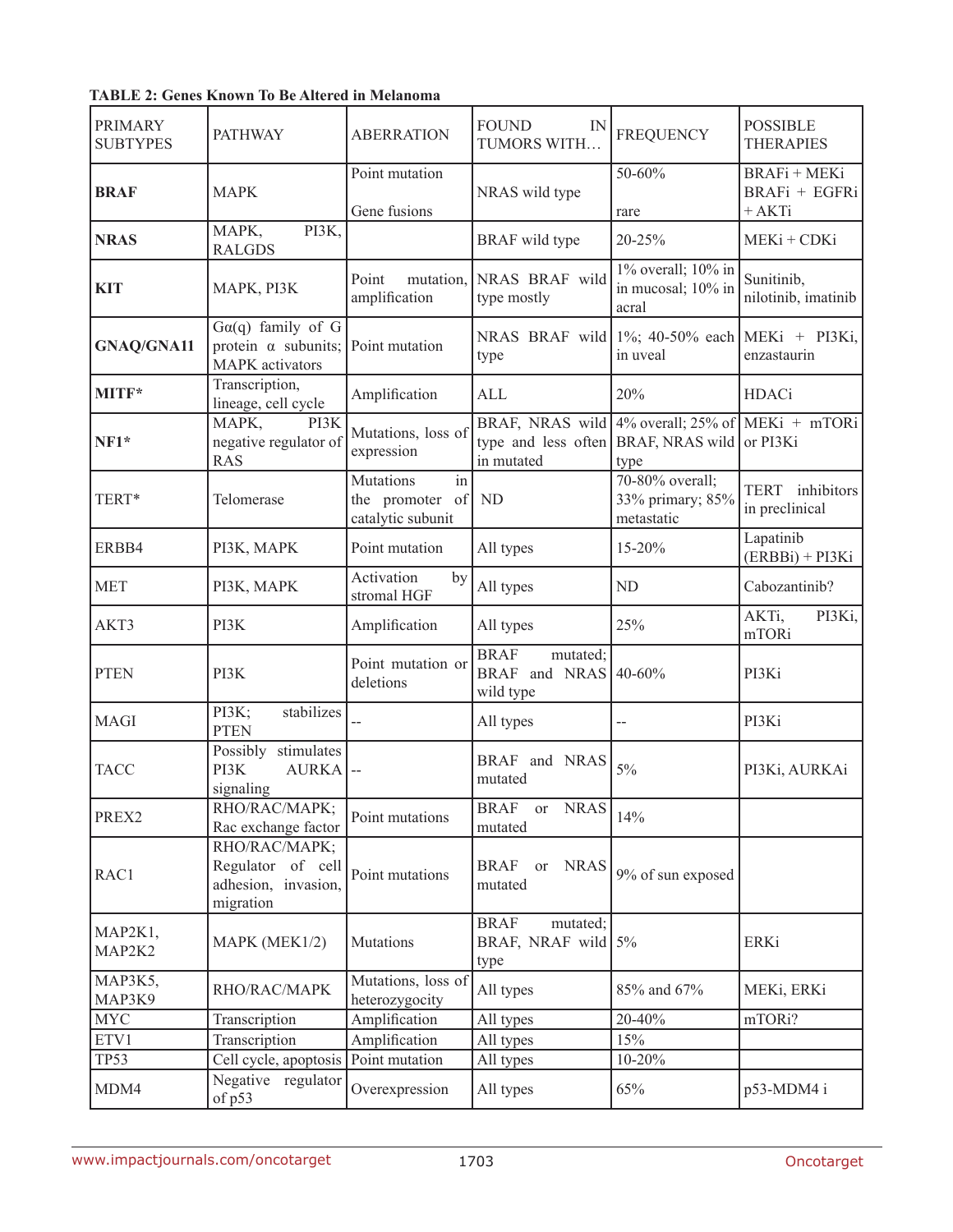| CDKN2A<br>(P16INK4a,<br>$p14ARF$ * | Negative regulator Point<br>of TP53 and RB                                        | mutation,<br>deletion                                   | BRAF and NRAS<br>mutated,<br>amplified                       | KIT 30-40%         | CDKi                     |
|------------------------------------|-----------------------------------------------------------------------------------|---------------------------------------------------------|--------------------------------------------------------------|--------------------|--------------------------|
| BCL2, BCL2A1                       | Suppression<br>apoptosis                                                          | Elevated<br>of expression,<br>amplification<br>(BCL2A1) | All types                                                    | ND<br>30% (BCL2A1) | BH <sub>3</sub> mimetics |
| CCND1                              | G1/S<br>Cell cycle,<br>cyclin                                                     | Amplifications                                          | More frequent<br>in<br>BRAF, NRAS wild 11%<br>type           |                    | CDKi                     |
| CDK4*                              | Cell cycle,<br>G1/S<br>cyclin-dependent<br>kinase                                 | Amplifications                                          | frequent<br>More<br>in<br>BRAF, NRAS wild 3%<br>type         |                    | selective CDKi           |
| PPP6C                              | Catalytic<br>unit<br>phosphatase,<br>of<br>negative regulator of<br>CCND1, Aurora | Point mutations                                         | BRAF and NRAS<br>mutated                                     | 12% sun exposed    | <b>AURKA</b><br>CDKi     |
| STK19                              | unknown<br>Kinase;<br>function                                                    | Point mutations                                         | and NRAS<br><b>BRAF</b><br>mutated                           | $5 - 10\%$         |                          |
| SNX3                               | Endosome<br>protein<br>sorting                                                    | Point mutations                                         | <b>BRAF</b><br>mutated;<br><b>BRAF, NRAS</b><br>wild<br>type | 7%                 |                          |
| GRIN2A                             | Ionotropic<br>glutamate-gated ion<br>channel.<br><b>NMDA</b><br>binding           | Point mutations                                         | $\overline{a}$                                               | 25%                |                          |
| GRM3                               | Possibly accessory<br>MAPK signaling                                              | Point mutations                                         | <b>ND</b>                                                    | 13-18%             |                          |
| <b>TRRAP</b>                       | of<br>histone<br>Part<br>acetyltransferase<br>complex                             | Point mutations                                         | <b>ND</b>                                                    | $10 - 13%$         |                          |
| ARID2                              | <b>SWI/SNF Chromatin</b><br>remodeling,<br>SWI/<br>SNF complex                    | Inactivating<br>mutations                               | <b>NRAS</b><br>BRAF,<br>mutated                              | $7 - 9\%$          |                          |
| BAP1                               | <b>BRCA1</b> DNA repair                                                           | Inactivating<br>mutations                               | BRAF, NRAS wild 1% overall, 84%<br>type-uveal                | uveal              |                          |
| NEDD9                              | Integrin<br>adaptor,<br><b>EMT</b><br>promotes<br>migration;<br>and<br>metastasis | Amplification                                           | Probably all                                                 | 50-60%             |                          |

Bold font of gene names indicates that these mutations are considered to be driver mutations based on presence in familial melanoma and/or high frequency of mutations is sporadic, even though experimental evidence of their precise role in melanomagenesi is not always available.

\* germline mutations in high-risk melanoma families; MC1R mutation is not listed.

Not listed: rare mutations in HRAS, RAF1 and other oncogenes.

Some of the data on the mutation frequency are based on relatively small sample tumor sizes and should be considered with caution. Some data are from the cbioportal.org.

melanomas. Indeed, the rate of transversions characteristic of UV-induced lesions is much higher in melanoma than the rates of other nucleotide substitutions. The high rate of mutations in melanoma makes it particularly difficult to distinguish between causative ("driver") mutations and bystander ("passenger") mutations.

In one recent study [1], a wide range of pointmutation rates was observed: they were lowest in melanomas in which primaries arose on non-UV-exposed hairless skin of the extremities (3 and 14 mutations/ megabase [Mb] of genome); intermediate in those originating from hair-bearing skin of the trunk (5-55 mutations/Mb); and highest in a patient with a documented history of chronic sun exposure (111 mutations/Mb). Uveal melanomas, tumors with generally poor prognosis, nevertheless have a fairly low mutation rate [2].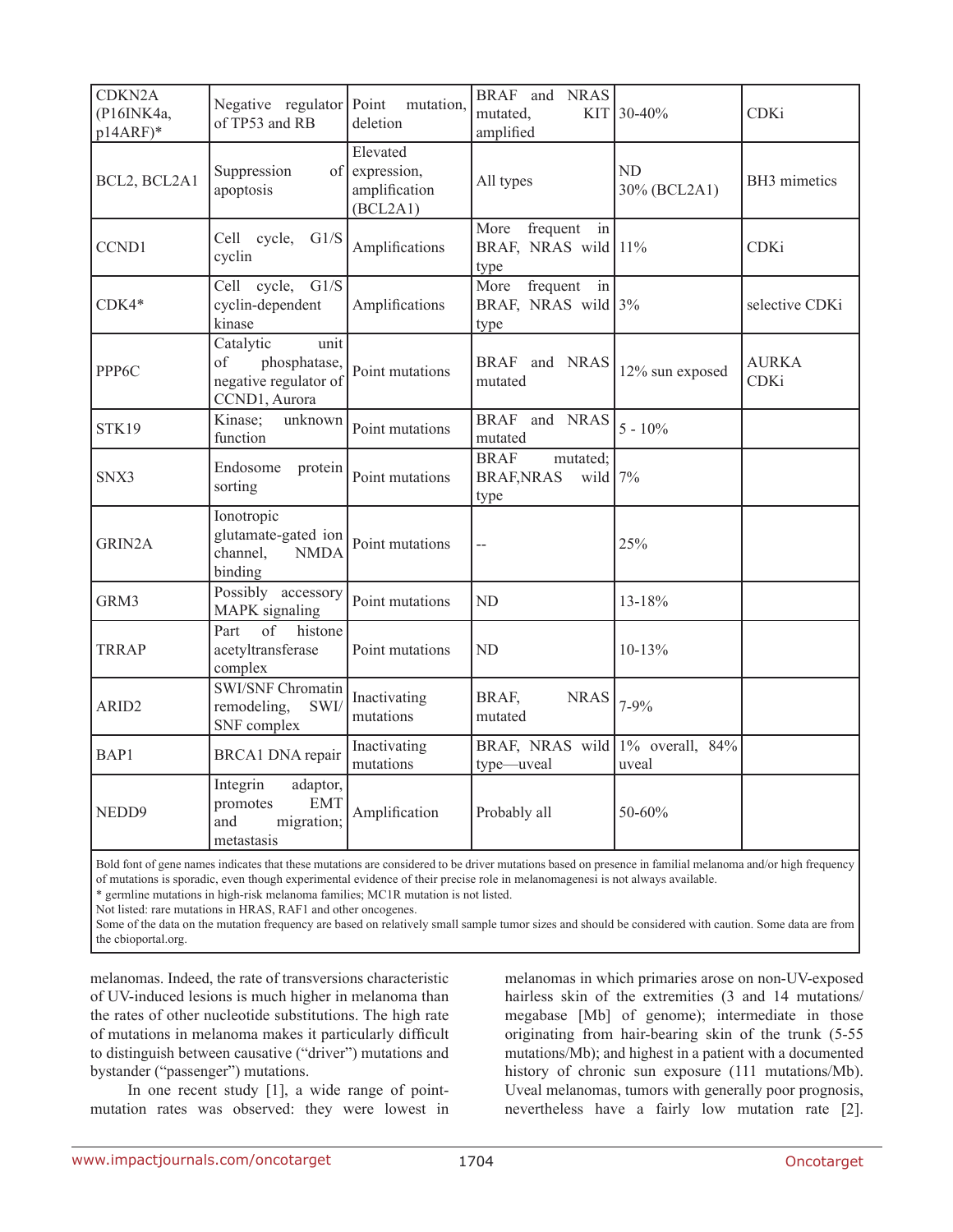Interestingly, melanomas that are wild type for both BRAF and NRAS have almost five times higher mutational loads than tumors where one of these oncogenes is mutated [3].

The different types of melanoma appear to have distinct sets of relevant somatogenic alterations (Tables 1 and 2). Some of the difference could be attributed to the lack of UV involvement in pathogenesis of acral and mucosal melanomas. Uveal melanoma was recognized as distinct tumor for a long time, and it is reflected in predominance of driver mutations in G protein subunits rather then BRAF or NRAS mutations. Mutational analyses of mucosal melanoma concluded that this subtype shares with cutaneous melanoma relatively few mutations in specific genes, suggesting different mechanisms of carcinogenesis [4]. The rare conjuctival melanoma apparently has a mutational landscape similar to cutaneous melanoma [5], pending confirmation from an analysis of a larger number of tumors.

This paper describes genetic alterations that are known to occur in melanoma and information about their role in melanomagenesis, as well as their suitability as targets for therapeutic intervention. The latest information on molecular events underlying inherent or acquired resistance to targeted therapies is also included, along with immunotherapeutic approaches and prognostic methodologies.

Multiple cellular pathways have been implicated in melanomagenesis, ranging from signal transduction to developmental and transcriptional pathways and cell cycle deregulation (Table 1). The search for driver mutations in melanoma continues, with the previously identified subtypes involving BRAF, NRAS, KIT, GNAQ, and GNA11 expanded recently to include NF1 and telomerase (Table 2). Together, these driver mutations are very likely to define the vast majority of molecular subtypes in melanoma and, eventually, the identified mutations in drivers will guide targeted therapy choices. However, for a number of reasons, such as oncogene-induced senescence (discussed below), driver mutations result in a frank tumorigenic phenotype only in the presence of "supporting mutations" that are also listed in Table 2 and described below. It is likely that these supporting mutations have to be targeted along with driver mutations to achieve durable responses. Finally, immunotherapies continue to play an important role in melanoma treatment strategies and are also described here.

# **MOLECULAR SUBTYPES OF MELANOMA**

The molecular pathways involved in melanomagenesis are summarized in Table 1, and Table 2 lists the known driver and additional mutations/alterations.

### **BRAF**

BRAF mutations (V600E in 70%-80% of all BRAF mutations in all cancers) occur early in melanomagenesis and are found in a high percentage of melanocytic nevi. Other mutations at the V600 position leading to alternate amino acid substitutions (V600K, V600D, V600R) account for another 5% to 15% of all BRAF mutations. Mutations in BRAF alone do not induce melanoma, and the high frequency of BRAF mutations in benign nevi supports this conclusion [6]. Moreover, expression of the BRAF mutations in preclinical models is associated with the phenomenon known as oncogene-induced senescence (OIS) [7], which results in a cell-cycle arrest in BRAFV600E-expressing cells. Additional genetic events in BRAF-mutant cells, such as deletion of CDKN2A or PTEN, are necessary to elicit a fully cancerous phenotype (reviewed by Flaherty, 2012 [8]).

Overall, about 50% of melanomas of all clinical types have mutations in BRAF. BRAF mutations are more frequent in melanomas that develop in intermittently sun-exposed skin and less so in acral and mucosal melanomas. BRAF mutations are not found in uveal melanomas. Mutations in BRAF and NRAS (~20% of melanomas of the same origin/location as BRAF-mutated melanomas) are almost always mutually exclusive. The V600E mutation in BRAF confers to this kinase the ability to activate MEK (the only known downstream target of BRAF) independent of RAS. A small subset of melanomas that have no mutations in the major driver oncogenes (Table 2) were found to harbor BRAF fusions involving other genes. These might comprise 4 to 8% of the "pan-negative" melanomas, and, while their growth is not affected by BRAF inhibitors, they are sensitive to MEK inhibitors.

The reported results of trials with selective oral BRAF inhibitors showed efficacy in melanoma patients with BRAFV600E mutations [9]. In addition, inhibition of MEK (the only known phosphorylation substrate of BRAF) is considered to be a valid therapeutic intervention for both BRAF- and NRAS-mutated melanoma. However, the success of BRAF inhibitors has not come without problems:

- A significant minority of patients with mutant BRAF show no response to BRAF inhibition [10]. Preclinical results suggest that this group has a variety of additional genomic somatic alterations that confer the resistance phenotype (discussed below).
- Most patients initially responding to BRAF inhibitors develop resistance to those inhibitors within a relatively short period of time (<1 year).
- About 20% of BRAF inhibitor-treated patients developed cutaneous squamous cell carcinomas [10]. These results from a paradoxical activation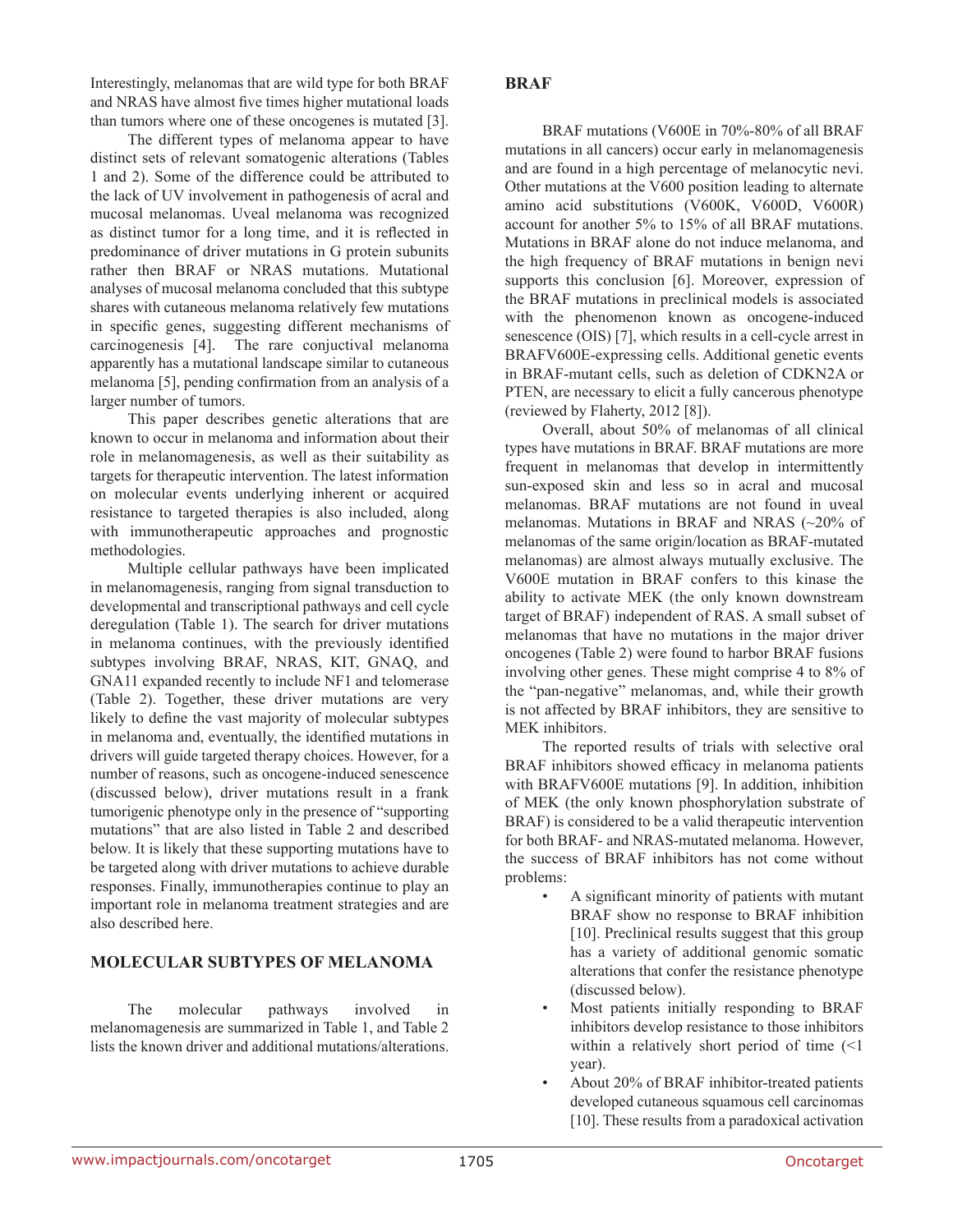of MEK-ERK in BRAF wild type cells [11] Photodynamic therapy (PTD) was reported to be effective in treatment of these usually numerous tumors [12]. Recent data suggest that activation of AMPK might attenuate the effects of BRAF inhibition on proliferation of BRAF-wild keratinocytes through inhibitory phosphorylation of BRAF [13]. Accelerated development of RAS-mutant leukemia in a patient treated with vemurafenib was also described [14], further raising concern about the development of other malignancies as a consequence of BRAF inhibition [15].

• Paradoxical effects of BRAFV600 inhibitors in activating wild-type BRAF and/or CRAF. The mechanism of this is thought to be due to conformational changes in wild-type BRAF protein induced by binding of the inhibitors promoting the formation of heterodimers with other RAF isoforms, leading to MEK activation [11]. This effect might trigger growth of new malignant melanoma tumors that have wildtype BRAF, but high expression of RAS-GTP, Akt, and cyclin D1 [16, 17]. A recent study provided a possible mechanism of activation of wild-type BRAF by inhibitors through a relief of inhibitory autophosphorylation [18].

#### **Treatment approaches to BRAF mutations**

The U.S. Food and Drug Administration (FDA) approved the mutant BRAF inhibitor vemurafenib/ Zelboraf in 2011. Another inhibitor, dabrafenib/Tafinlar, was approved in May 2013. Dabrafenib showed clinical responses in 59% of patients with V600E/K mutation, including 7% complete responders [19]. A newer inhibitor, LGX818, is in early stages of testing. New inhibitors are in development to eliminate the side effects associated with the paradoxical activation by vemurafenib of the ERK1/2 pathway in wild-type BRAF cells. PLX7904, a new "paradox-breaking" BRAF inhibitor, appears to inhibit ERK1/2 in BRAF-mutant cells without activating BRAF in BRAF wild-type cells [20]. Dosing schedules with BRAF inhibitors were explored in a genetically engineered mouse model (GEMM), where intermittent inhibition of BRAF by vemurafenib works better than continuous treatment [21]. Intermittent dosing of vemurafenib has not yet been tested in clinical trials.

Inhibition of MEK has been explored in clinical trials for melanoma patients with mutant BRAF [22, 23]. A phase III randomized trial comparing MEK inhibitor trametinib to chemotherapy showed a marked improvement in both progression free and overall survival (PFS and OS) in the trametinib arm [23]. Combination of selumetinib/AZD6244 with alkylating agent dacarbazine improved PFS in a randomized clinical trial [24]. MEK

inhibitor trametinib showed some clinical responses in BRAF-mutant patients that had undergone previous immune- or chemotherapy, but had no effect in patients who were previously treated with vemurafenib [25]. This strongly indicates that mechanisms involved in development of resistance to mutant BRAF confer resistance to MEK inhibition as well. FDA approved trametinib/Mekinist for melanoma in May 2013.

Most importantly, it is increasingly clear that combination treatments, such as BRAF and MEK inhibition investigated in a recently reported clinical study [26], have potential for a robust and lasting clinical response in the treatment of BRAF-mutant melanoma. Combination dabrafenib+trametinib trial responses were not only more numerous compared to dabrafenib alone, but also more durable. This combination is now being considered for approval by the FDA. BRAF inhibitors are explored in a number of clinical trials in combination with inhibitors of MEK, including four phase III trials (NCT01689519, NCT01597908, NCT01682083, NCT01682083), the first of which involves a new MEK inhibitor GDC-0973 or cobimetinib. Other early-phase combination trials with approved BRAF inhibitors explore addition of inhibitors of PI3K, AKT, CDK, HSP90, RTKs and other targets, as well as immunotherapy.

Targeting ERK1/2, the kinases at the lower end of the MAPK cascade, is an emerging therapeutic strategy, with several candidate drugs in preclinical development. ERK inhibitors have an important advantage of being potentially active in the setting of acquired resistance to inhibitors of BRAF or MEK [27].

#### **BRAF mutations other than V600**

A number of BRAF mutants other than V600 were identified in human cancers [28]. Some of these have a relatively low kinase activity compared to BRAFV600E [29]. Three mutants with low activity—G469E, G466A, and N581S—were shown to still activate ERK via a mechanism involving their ability to strongly activate CRAF[29]. The low-activity BRAF mutations G469E/ D594G that signal through CRAF were later identified in a panel of melanoma cell lines [30]. Analysis of BRAF exon 15 in 49 tumors negative for BRAFV600 mutations, as well as other known driver mutations in KIT, NRAS, GNAQ, and GNA11, showed that two (4%) harbored L597 mutations and another two involved BRAF D594 and K601 mutations [30].

Melanomas with BRAF mutations other than V600 have not been specifically targeted in clinical trials. Kinase inhibitor sorafenib is a better inhibitor of CRAF than mutant BRAF; sorafenib induced apoptosis *in vitro* and in a xenograft model *in vivo* in tumors with G469E/D594G [30]. A patient with BRAF(L597S)-mutant metastatic melanoma responded significantly to treatment with the MEK inhibitor TAK-733 [31]. Another patient with this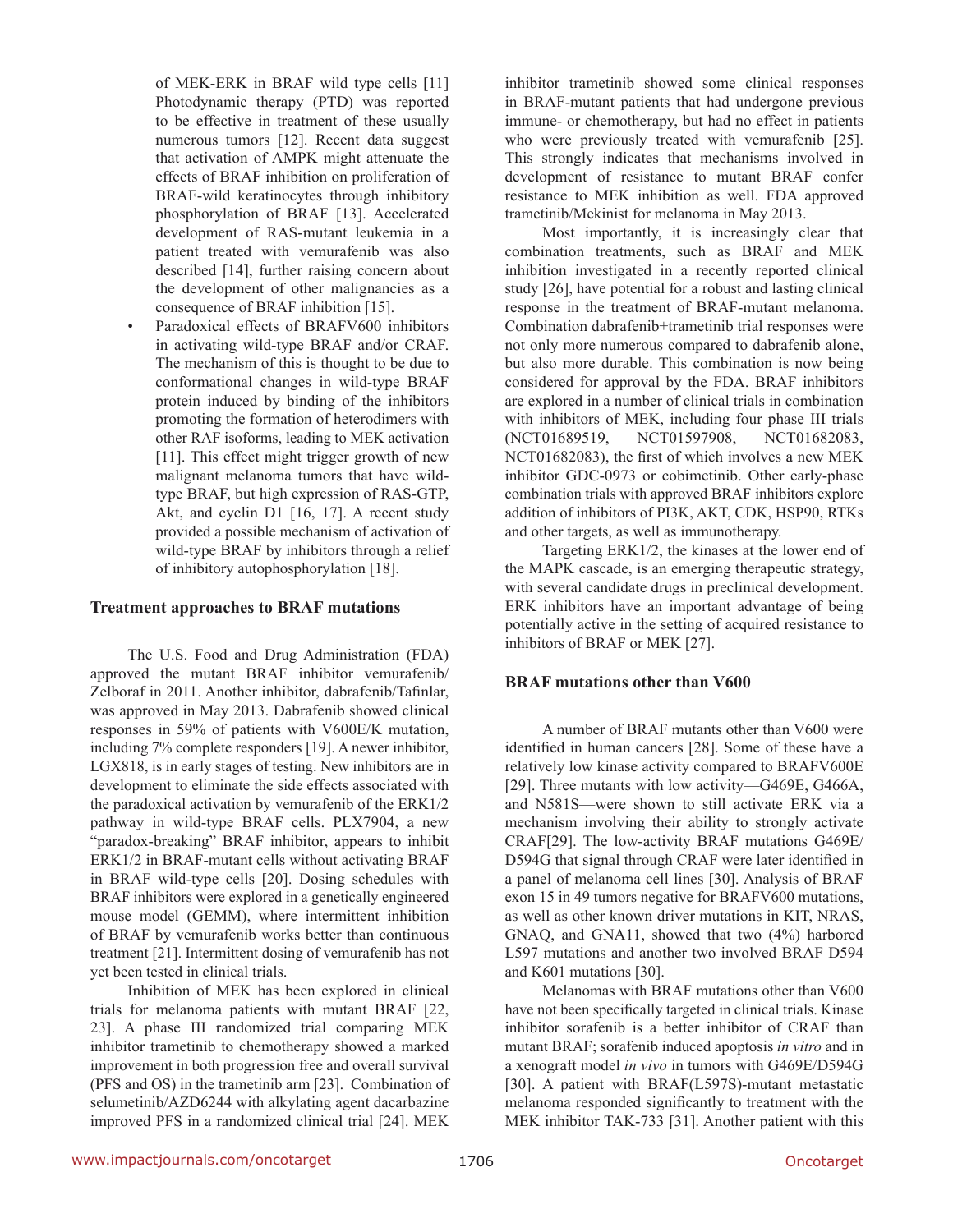mutation responded to trametinib in the phase I clinical trials mentioned above [22].

# **NRAS**

Approximately 20% of melanomas have mutations in the GTPase NRAS. NRAS and BRAF mutations are almost always mutually exclusive. Therapeutic approaches targeting mutant NRAS directly have not been successful. Combination treatments targeting the downstream effectors of NRAS remain a viable option.

### **Potential treatment approaches to NRAS mutations**

The pathways downstream of NRAS that could be targeted simultaneously in NRAS-mutant melanoma include, but are not limited to, MEK, PI3K/mTOR, and cell-cycle-related targets. PTEN abnormalities are rarely found in NRAS-mutant tumors [32]. Monotherapy with the MEK inhibitor MEK162 showed limited partial responses (20%) in NRAS-mutant patients and represents the most active single-agent targeted therapy evaluated to date [33]. A recent study identified the basis of different activity of MEK inhibitors in BRAF versus KRAS mutant cancers. Unlike trametinib-like inhibitors that inhibit phosphorylated MEK and are effective in the setting of BRAFV600 mutants, the new class of inhibitors, like GDC-0623, inhibit feedback activation of MEK by RAF, and are therefore more efficacious in the setting of mutant KRAS [34]. It is likely that GDC-0623, which is currently in a phase I clinical trial, might be efficacious in melanomas with mutant NRAS.

Preclinical studies indicate several potential points of intervention

- NRAS-driven melanoma in genetically engineered mice responded only to the combination of MEK and PI3K/mTOR dual inhibitors out of 16 treatment combinations tested [35]. Combined targeting of MEK and PI3K was superior to MEK and mTOR inhibition in NRAS-mutant melanoma cell lines and xenografts [36]. A number of clinical trials examining this combination are ongoing.
- In an inducible model of NRAS-mutant melanoma, genetic ablation of NRAS triggered cell-cycle arrest and apoptosis, while pharmacological inhibition of MEK activated apoptosis, but not cell-cycle arrest. CDK4 was implicated as a key driver of these differences and combined pharmacological inhibition of MEK and CDK4 *in vivo* led to substantial synergy in therapeutic efficacy in a mouse model [37]. The phase I/II trial NCT01781572 with MEK inhibitor MEK162 and CDK

inhibitor LEE011 for NRAS-mutant melanoma is ongoing.

- Sensitivity of NRAS-mutant cell lines to MEK inhibitors was shown to be associated with expression of AHR (aryl hydrocarbon receptor) *in vitro* [38].
- A study of combinatorial drug interactions *in vitro* pinpointed the combination of simvastatin with a CDK inhibitor as the only fairly effective cytotoxic treatment for NRAS-mutated melanoma cell lines [39].

The combinations of inhibitors to target NRASactivated signaling through MEK and PI3K, MEK and AKT, MEK and PI3K/mTOR, as well as MEK and VEGFreceptor inhibition, are now in early phase clinical trials. Only a few trials specifically target melanomas with NRAS mutations, but a number of trials use combinations of agents or single agents that could have therapeutic benefits in this subgroup of melanoma. Single agents in phase I or early phase II trials include inhibitors of CDK (PD0332991, dinaciclib , LY2835219, BAY1000394, LEE011), the Notch pathway (RO4929097), and Aurora kinase A (MLN8237/alisertib, GSK1070916A) (Supplemental Table 2).

# **GNAQ and GNA11**

Activating mutations in GNAQ and GNA11, encoding members of the G $\alpha$ (q) family of G protein  $\alpha$ subunits, are driver oncogenes in uveal melanoma [40, 41]. Mutations in GNAQ and GNA11 are mutually exclusive and are present in the vast majority of uveal melanomas [42]. GNA11 has a stronger association with metastatic uveal melanoma than GNAQ. Mutations in these GTPbinding proteins activate the MAPK pathway.

### **Potential treatment approaches to GNAQ and GNA11 mutations**

A randomized phase II clinical trial compared the MEK inhibitor selumetinib (AZD6244) with temozolomide (NCT01143402) with results showing superiority of selumetinib in terms of PFS and overall response rate (ORR), but not OS (J Clin Oncol 31, 2013 suppl; abstr CRA9003). GNAQ mutation promotes resistance *in vitro* to selumetinib, but the combination of selumetinib with the ATP-competitive mTOR inhibitor AZD8055 might be more promising [43]. A trial of the MTOR inhibitor everolimus and the somatostatinreceptor-activating peptide pasireotide/SOM232 is recruiting patients (NCT01252251).

Inhibition of both PI3K and MAPK, but neither of them singly, might also work in uveal melanoma as seen from *in vitro* experiments [44]. No trials involving this combination are ongoing.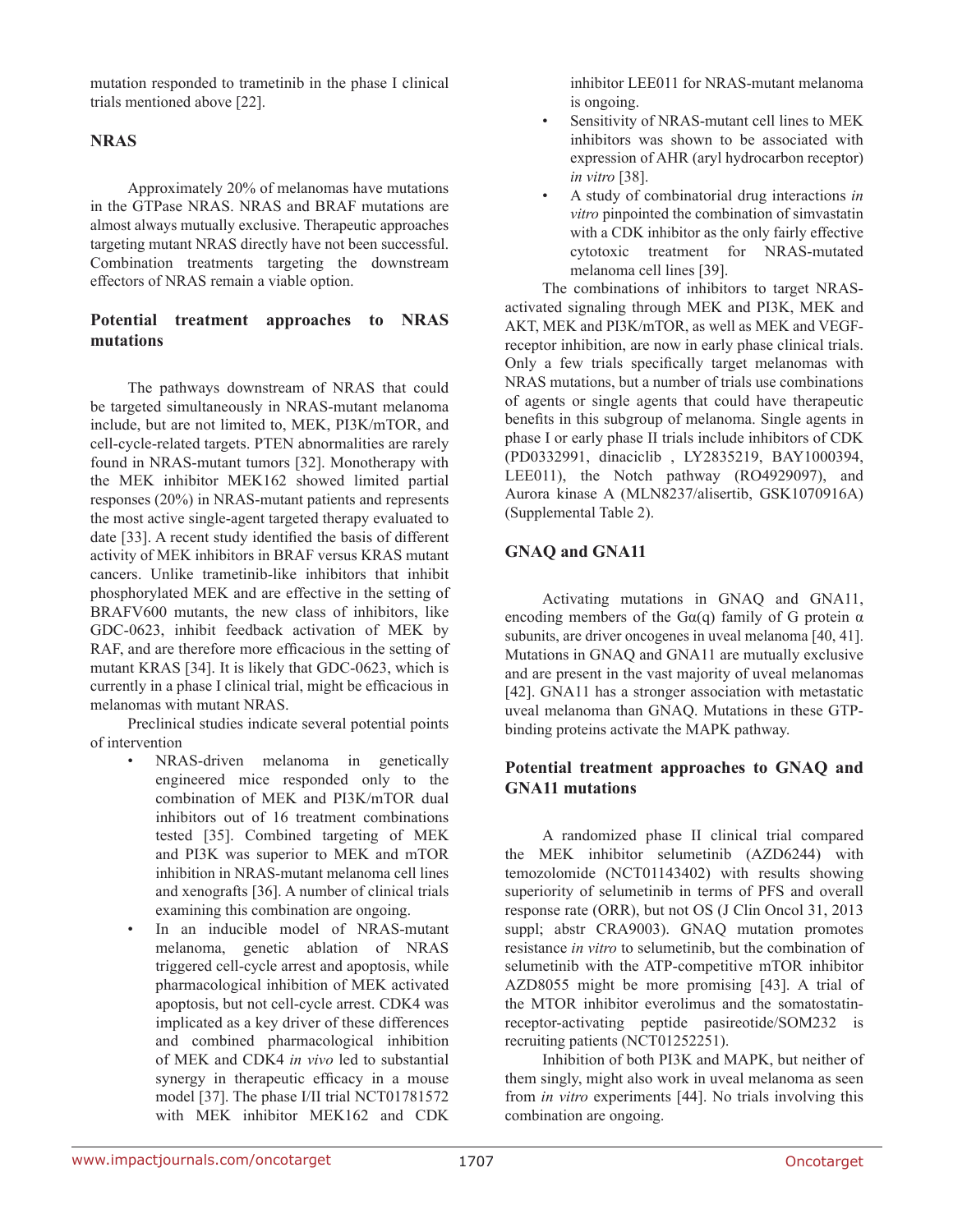Enzastaurin and AEB071, PKC inhibitors, have shown some activity against uveal melanoma cell lines *in vitro* [45, 46]. PKC is involved in signal transduction from GNAQ to MEK. AEB071 is tested in a phase I clinical study NCT01430416 as a single agent, and will be examined in combination with trametinib in NCT01801358.

Recently, it was shown that the guanine nucleotide exchange factor Trio is involved in mitogenic signaling through GNAQ and GNA11. Trio is essential for activating Rho- and Rac-regulated signaling pathways acting on JNK and p38, thereby transducing proliferative signals from  $Ga(q)$  to the nucleus independently of phospholipase C- $\beta$ [47]. These findings might open new avenues for treatment of uveal melanoma.

#### **MITF**

Microphthalmia-associated transcription factor MITF is a lineage survival oncogene, amplified in 20% of melanoma cases [48]; amplification of MITF is associated with a reduced 5-year survival. MITF is mutated in some familial melanomas [49]. The variant MITF(E318K) co-segregates with affected individuals in familial melanoma and is likely to be a gain-offunction (GOF) mutation. It abolishes a SUMO-ilation site on MITF that reportedly acts to inhibit transcriptional activity of MITF. Transcriptional targets of MITF have been identified and, besides a large number of lineagespecific transcripts, include genes related to regulation of cell cycle, among them CDK2 [50]. Considering that MITF itself is currently not a druggable target, inhibition of CDK2 is a plausible aim in melanoma with MITF aberrations.

Other candidate targets in the MITF program include receptor tyrosine kinase TYRO3, which regulates expression of MITF in a SOX-10-dependent manner [51]. Ubiquitin-specific protease 13 (USP13) was shown to be responsible for MITF deubiquitination and stabilization. USP13 is essential for melanoma growth *in vitro* and *in vivo* and might be another target in MITF-mutated melanoma [52].

Hypoxia-inducible factor HIF1 $\alpha$  was also reported to be a transcriptional target of MITF[53], and its expression is apparently stimulated by MITF with the well-known consequences of stimulating tumor survival, angiogenesis, and metastases. Paradoxically, expression of MITF itself is reduced under hypoxic conditions in normal melanocytes and melanoma via direct binding of transcription repressor DEC1, which is activated by HIF1 $\alpha$  [54]. This suggests a negative feedback loop. A recent study implicated HIF1 factors in promoting melanoma invasion and metastases without affecting proliferation of the primary tumors [55].

MITF is regulated by the transcription factor ATF2. Primary melanoma specimens that exhibit a high nuclear ATF2:MITF ratio were found to be associated with metastatic disease and poor prognosis [56]. ATF2 control of melanoma development is mediated, in part, through its negative regulation of SOX10 and consequently, of MITF transcription. In human patients, virtually all congenital nevi and melanomas are SOX10 positive. SOX10 silencing in human melanoma cells suppresses neural crest stem cell properties, counteracts proliferation and cell survival, and completely abolishes *in vivo* tumor formation [57].

SOX10, PAX3, and MITF participate in regulation of MET (HGF receptor), which is expressed at high levels in human melanoma [58]. MITF and PAX3 bind directly to the MET promoter; coexpression of these three proteins is found in melanoma biopsies [59].

PPAR-γ coactivators PGC-1α and PGC-1β are critical components of the melanogenic system governed by MITF. Melanomas with high expression of PGC-1α exhibit increased expression of mitochondrial respiration complexes and increased oxidative phosphorylation [60]. The high MITF-high PGC-1 $\alpha$  expressing cells have an increased capacity to withstand oxidative stress, and, unlike PGC-1 $\alpha$  low cells, respond poorly to ROS-inducing agents such as PEITC or piperlongumine [60]. In addition, polymorphism studies reveal expression quantitative trait loci (eQTLs) in the PGC-1β gene that correlate with protection from melanoma in humans [61].

BCL2A1, a lineage-specific anti-apoptotic protein in the BCL2 family, is amplified and overexpressed in MITFhigh melanomas, and confers resistance to BRAF inhibitor [62]. Suppression of BCL2A1 might have clinical benefit in this group of melanomas [62].

A recent paper proposed targeting of tyrosinase (MITF transcriptional target) by first inducing expression of MITF in melanoma cells using the well-known antifolate drug methotrexate. The second step is to target the now high-MITF expressing cells with a designed pro-drug that is converted to a cytotoxic anti-folate drug by the MITF-induced tyrosinase [63]. The death of thus targeted cells should then ensue as a consequence of dTTP depletion. There are many questions regarding the rationale and execution of this strategy, including how methotrexate induces MITF expression, how to reconcile the known oncogenic role of MITF in melanoma to further increase its expression, and how targeting DHFR—a long explored target in cancer—could overcome the acquired resistance long associated with methotrexate. The loss of tyrosinase expression in advanced amelanotic tumors would need to be considered as well.

The crystal structure of MITF was resolved recently, paving the way for the future targeting of MITF in melanoma and other cancers [64].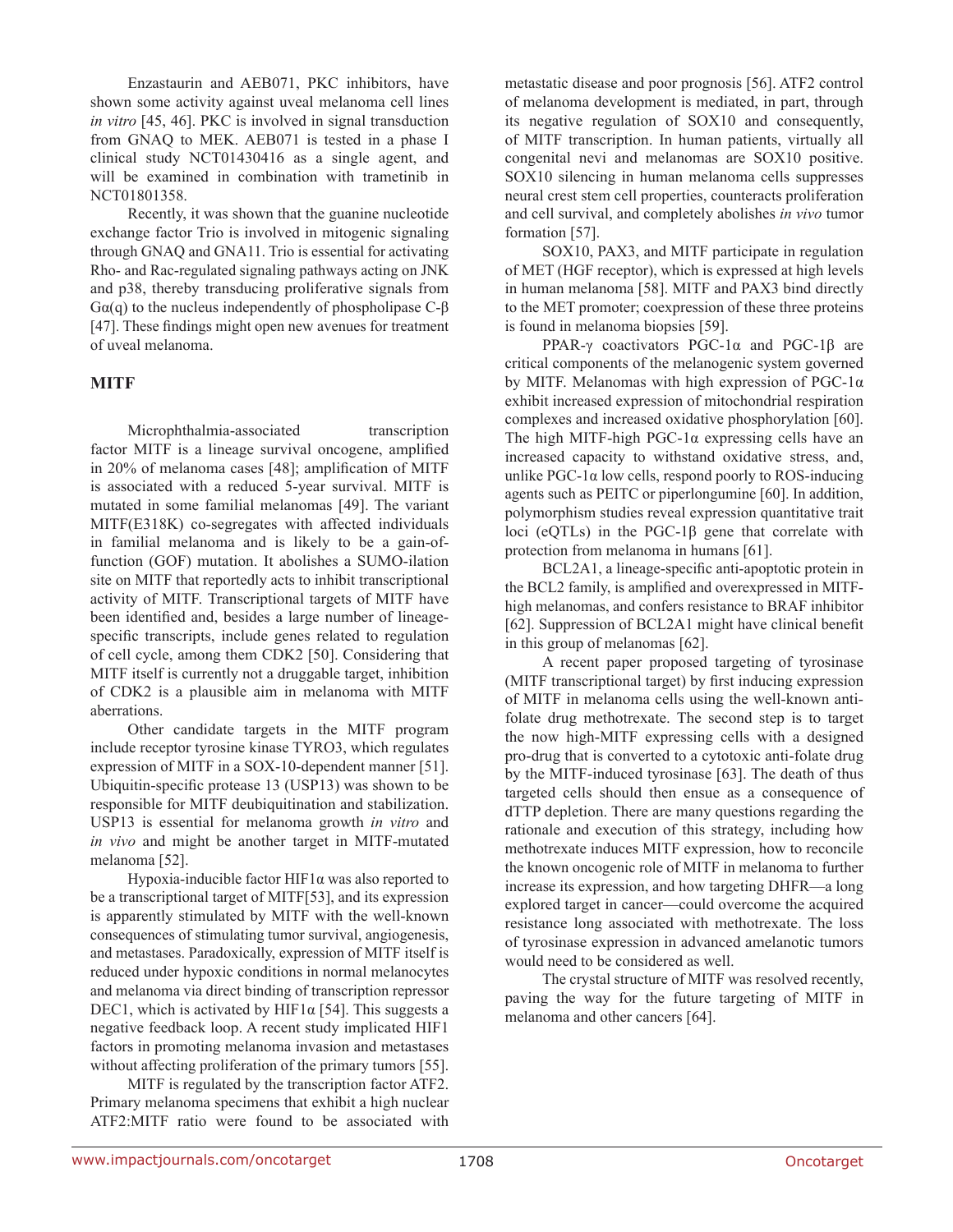### **Potential treatment approaches to MITF amplification**

These findings on MITF-mediated pathways remain in the domain of preclinical research, although targeting MET receptor is feasible because MET inhibitors (cabozantinib et al.) are in clinical trials for cancers other than melanoma. For now, panobinostat/ LBH589 (HDAC inhibitor) is in early clinical testing in melanoma (NCT01065467), and also involves examining the effect of panobinostat on MITF expression. The rationale behind investigating HAD inhibitors is supported by a study demonstrating efficacy of the HDAC inhibitor in suppressing MITF expression *in vitro* and *in vivo* [65].

A new study opened a possibility of targeting the nuclear translocation of ATF2 by inhibiting PKCε, which phosphorylates ATF2 and induces its transport to the nucleus. The two compounds found to promote cytoplasmic localization of ATF2 were identified in an image-based screen [66].

# **KIT**

KIT is a receptor tyrosine kinase activated by binding of the cytokine stem cell factor (SCF); mutations and amplification of KIT are found in particular subsets of melanoma. KIT mutations activate signal-transduction pathways (MAPK and PI3K) that ultimately lead to cell proliferation. Mutations in KIT are found in mucosal, acral, and chronically sun-exposed skin melanomas [67]. KIT mutations are rare in melanoma, but the availability of selective inhibitors for KIT has prompted interest in targeting this oncogene. These inhibitors—imatinib, sunitinib, nilotinib, and dasatanib—were developed for different cancers (chronic myeloid leukemia, gastrointestinal stromal tumors) and different kinases, but they showed activity against KIT. Approximately 70% of KIT mutations identified in melanoma are found in exon 11, most commonly L576P, and in the kinase domain in exon 13, most often K642E [68]. The majority of mutations of KIT found in melanoma also occur in other cancers that are responsive to KIT inhibitors.

#### **Treatment approaches to KIT mutations**

Targeting KIT with imatinib has demonstrated remarkable efficacy in patients with gastrointestinal stromal tumors (GIST), but initial trials in melanoma were unsuccessful, clearly due to the absence of selection of patients with aberrations in KIT [69-71]. Dasatinib was tested as a single agent in unselected melanoma patients and also showed poor response and high toxicity [72]. Nevertheless, case reports continued to surface that demonstrated the efficacy of imatinib in melanoma patients with specific KIT genetic aberrations, such as mutation K642E [73] and a small duplication [74]. Two patients whose melanomas harbored L576P responded to dasatinib [75]. Even when alterations in KIT are present in tumors, not all are predictive of responses to kinase inhibitors. Overexpression of KIT in melanoma was found not to confer sensitivity to imatinib [76]. Sunitinib malate was tested in another trial; again, no correlation was observed between the degree of KIT expression and longer PFS or OS [77].

Recently, trials of imatinib and nilotinib have shown promising results in trials where patients were selected for KIT mutations. Phase II trials of imatinib in melanoma produced only modest responses to treatment, but 9 of the 10 partial responses (PRs) were observed in patients with mutations in exons 11 or 13 [78]. Another phase II trial of imatinib in 28 patients with alterations in KIT produced durable responses in 16% of patients, predominantly in those with KIT mutations versus those with amplifications [79]. Sunitinib induced responses in 3 out of 4 patients with KIT mutations in exons 11 and 13, but only in one out of six patients with KIT amplification [80]. Preliminary results of a trial with nilotinib were published when it showed durable responses in patients with KIT mutations [81]. A recent phase II trial of imatinib in selected patient population with mucosal, acral, or chronically sun-damaged melanoma concluded with an overall disease-control rate of 50%, but the responses were observed in 77% of patients with mutated KIT and only in 18% of those with amplified KIT. The best ORR was, respectively, 54% versus 0% [82]. Preexisting NRAS mutations conferred intrinsic resistance to imatinib [82] and to sunitinib (Minor et al., 2012) in patients with KIT mutation. It is becoming clear that inhibitors of KIT should be used in selected patient populations whose tumors have KIT mutations in exon 11 and 13 but not where KIT is not mutated but amplified [83].

At least 10 ongoing trials test the activity of the aforementioned inhibitors in KIT-mutated melanoma as single agents. Planned and ongoing trials include combinations of KIT inhibitors with other targeted drugs and immunotherapy. Trial NCT01738139 recruits patients for the combination of imatinib with ipilimumab (an immunomodulatory antibody to CTLA4) in patients with various tumors that have somatic alterations of KIT.

# **NF1/neurofibromin**

NF1 is a tumor suppressor regulating signaling from RAS; germline mutations in NF1 deregulate both PI3K and MAPK pathways and result in familial neurofibromatosis. Some neurofibromatosis patients with inactivation of NF1 develop melanomas. Moreover, NF1 expression is low in 47% of uveal melanomas [84] and allelic losses are seen in other types of melanoma [85]. Mutations in NF1 are enriched in melanoma that have wild-type BRAF and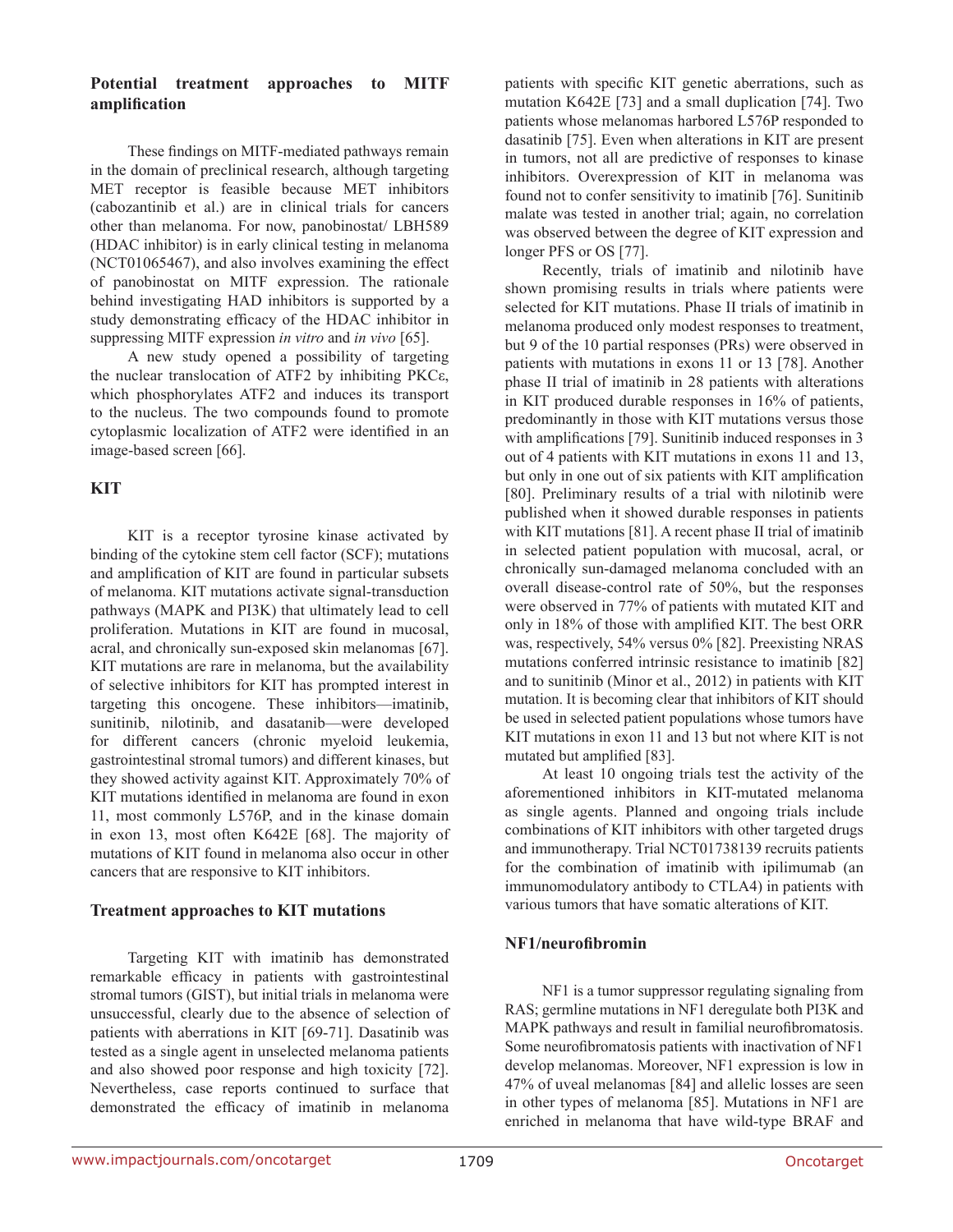NRAS (25% of those had NF1 mutations as reported by Hodis [32], albeit a relatively small number of patients was analyzed), suggesting that they could be considered as driver mutations in this subset that was, until now, not amenable to targeted therapy approaches. In addition, NF1 mutations or suppression occur in human melanomas that harbor concurrent BRAF mutations [32, 86]. Mutations in the NF1 cooperate with BRAF mutations in a mouse model of melanomagenesis by suppressing BRAFinduced senescence (OIS), promoting melanocyte hyperproliferation and enhancing melanoma development. Knockdown of NF1 *in vitro* promotes activation of both KRAS and CRAF.

#### **Potential treatment approaches to NFI mutations**

In recent studies NF1 could be successfully targeted in mouse models with a combination of MEK and PI3K/ mTOR inhibitors [86]; a combination of irreversible RAF inhibition and MEK inhibition was also effective *in vivo* [87].

#### **Telomerase**

Two very recent studies—one based on analysis of genomic alterations in a melanoma-prone family, the other based on analysis of the genomic sequence data from melanoma tumors—have revealed new, frequent, and unexpected mutations in the regulatory regions of the catalytic subunit of telomerase [88, 89]. Mutations were found in 33% primary and 85% metastatic tumors in the first study versus 71% of all tumors in the second study. Mutations create a new binding motif for TCF/ ETS transcription factors and result in an increased transcription from TERT promoter. Mutations in the promoter region of TERT are considered to be driver mutations because of their association with familial melanoma and high frequency in sporadic melanoma. TERT promoter mutations are not limited to melanoma, and were found in 16% of tumor cell lines from diverse cancers [89].

#### **Potential treatment options to telomerase mutations**

Telomerase inhibitor imetelstat sodium/GRN163L (antisense oligonucleotide) is trialed in breast cancer and a telomerase vaccine GV1001 in nonsmall cell lung cancer (NSCLC).

#### **Receptor tyrosine kinases and PI3K pathway**

Activation of the PI3K pathway serves to overcome OIS that is associated with mutant BRAF. PTEN aberrations are often associated with the presence of BRAFV600E, and cooperate with mutant BRAF in a GEMM [90], most likely by overcoming OIS associated with mutant BRAF. In support of this notion, while BRAF mutations are present in both nevi and melanoma sections of contiguous nevi-melanoma biopsies, activation of PI3K (through loss of PTEN expression or activation of AKT3) was detected in the melanoma portions only [91]. This indicates that the AKT3/PI3K pathway is activated during progression to malignant melanoma, most likely as a means of overcoming OIS. PI3K pathway activation serves as a rate-limiting event and dual inhibition of PI3K/mutant BRAF eliminated cells resistant to BRAF inhibition *in vitro* [91]. Several mutations in different components of the PI3K pathway, from receptor tyrosine kinases (RTK) to PTEN and to AKT3, have been described.

### **ERBB4**

Mutations in this tyrosine kinase receptor are found in 19% of melanomas, based on the results of targeted sequencing of the tyrosine kinase family in seven melanoma tumors [92]. The pattern of mutations, however, did not exhibit recurrent hot spots. Subsequent studies have reported either much lower incidence (2% of 271 tumors) of ERBB4 mutations in melanoma [93], or lack of any in sampling of 117 tumors [94]. Nevertheless, lapatinib, a reversible inhibitor of EGFR, ERBB2, and other kinases is currently in a clinical trial for advanced melanoma with ERBB4 mutations (NCT01264081).

#### **MET**

Mutations in MET have not been described in melanoma, but there is strong evidence that this RTK is involved in melanoma growth and metastases (see below: WNT pathway and HGF expression in stroma). Copy number gains involving MET locus in melanomas were documented [95]. SU11274, an inhibitor of MET, has shown significant activity in a xenograft model [96]. Cabozantinib, an inhibitor of MET and other RTKs is in clinical trials for a variety of cancers with deregulated RTK signaling. In melanoma, cabozantinib will be trialed in combination with vemurafenib (NCT01835184).

#### **PDGFRα**

Mutations in this RTK were detected in 4.6% of Chinese melanoma patients (in 351 biopsies sequenced in the study), mostly in acral and mucosal tumors. All 18 mutations identified were different, which casts a doubt on their functional significance. However, five of the 12 analyzed had a gain of function effect on PFGFRa *in vitro*. These were more sensitive to crenolanib than to imatinib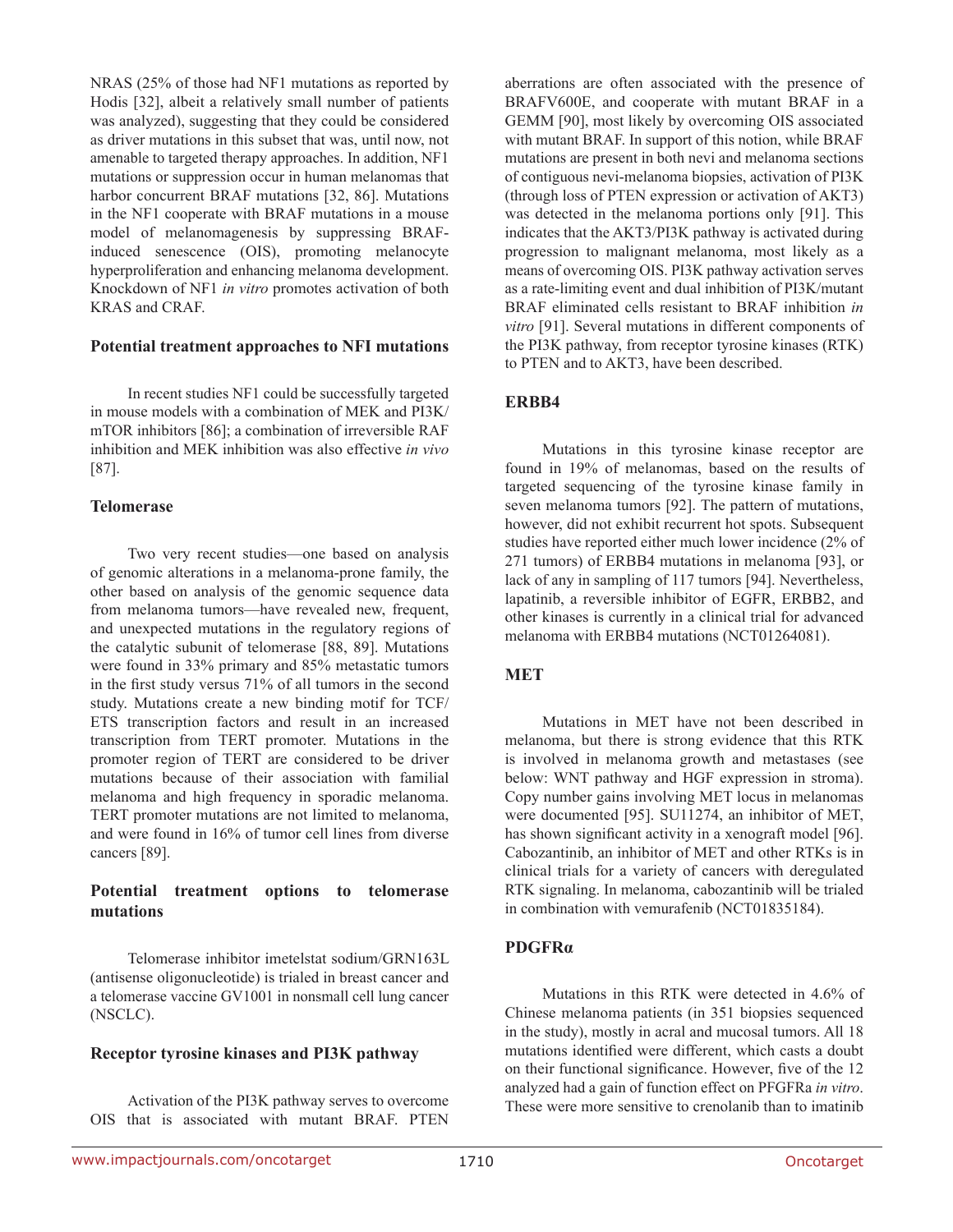## **MERTK**

MER, a receptor tyrosine kinase (RTK) sharing a family relationship with TYRO3 and AXL, was found to be expressed at increasing levels during progression from nevi to metastatic melanoma. Stimulation of MER with its ligand GAS6 leads to activation of MAPK, PI3K, and JAK/STAT pathways. Inhibition of MERTK with a synthetic compound UNC1062 inhibits invasion and induces apoptosis in melanoma cells *in vitro* [98]. MERTK and AXL are expressed alternatively in melanoma [99]. MERTK-expressing melanoma cells are more proliferative than AXL-expressing cells, though the latter are more invasive [99].

# **AKT**

Deregulated Akt3 activity was shown to promote development of malignant melanoma; amplifications of Akt3 were detected in melanoma [100]. Alterations of AKT1 and AKT2 are rare, but genetic gain of Akt3 is seen in 25% of melanoma tumors. A screen of 137 melanomas and 65 cell lines identified an activating mutation E17A in AKT1 (one patient) and AKT3 (one patient and two cell lines), all with concurrent BRAF mutations [101]. High activity of AKT3 was shown to promote progression of BRAFV600E-positive nevi to melanoma [102]. A trial combining MK2206 (Akt inhibitor) in combination with AZD6244 (the MEK inhibitor selumetinib) is in progress (NCT01519427).

# **PTEN**

PTEN is a well-known tumor suppressor affected in approximately 25% to 30% of melanoma, most commonly via allelic loss and focal deletions [32, 103]. PTEN is also deregulated in melanoma via loss of ZEB2, a competitive endogenous RNA (ceRNA) [104]. In addition, disruptions of MAGI2, a protein that associates with and stabilizes PTEN, occur in melanoma [1]. PTEN aberrations are often associated with the presence of BRAFV600E, and cooperate with mutant BRAF in a GEMM [90], most likely providing an OIS inhibitory function by activating the PI3K pathway. In this model, growth of melanoma could be inhibited by combined treatment with PD325901 (MEK inhibitor) and rapamycin (mTOR inhibitor). PTENinactivating aberrations are not associated with NRAS mutations, perhaps because the latter lead to activation of PI3K in the absence of this pathway's mutations. PTEN mutations and copy losses are associated with lower PFS in response to inhibition of mutant BRAF in patients [105]. PTEN (or rather lack of PTEN) was shown to play a key role in the predisposition to melanoma in individuals carrying certain variants of melanocortin-1 receptor (MC1R). The mechanisms through which MC1R variants associated with red hair and fair skin predispose to melanoma were not understood until recently, when it was shown that wild-type but not variant MC1R protein associates with PTEN and protects it from degradation after UVB exposure. Disrupted MC1R-PTEN association was shown to be responsible for the oncogenic transformation promoted by MC1R variants in presence of BRAFV600E [106].

# **Other PI3K pathway mutations and alterations.**

Mutations in other PI3K pathways genes MTOR, IRS4, PIK3R1, PIK3R4, and PIK3R5 were detected in 17% of BRAFV600 and in 9% of NRAS-mutant tumors [107], even though their functional significance remains to be determined. Phosphoinositide-dependent kinase-1 (PDK1) is a serine/threonine protein kinase that phosphorylates and activates kinases of the AGC family, including AKT. Increased expression of PDK1 was observed in a large cohort of melanoma samples compared to nevi, and deletion of PDK1in a GEMM of melanoma BRAFV600E/PTEN-/- significantly delayed development of tumors and metastases [108].

# **MAPK pathway downstream of BRAF**

# **MEK1 and MEK2**

Sequencing of seven melanoma cell lines and donor-matched germline cells found MAP2K1 and MAP2K2 (MEK1 and MEK2, respectively) mutations, resulting in constitutive ERK phosphorylation and higher resistance to MEK inhibitors. Screening of a larger cohort of melanoma tumors revealed the presence of recurring somatic MAP2K1 and MAP2K2 mutations at an overall frequency of 8% [109].

# **IQGAP1: a scaffold protein in MAPK pathway as a possible target**

There are new data indicating that it might be possible to target the MAPK pathway without direct inhibition of enzymatic activity of kinases in this pathway. It is well known that kinases usually depend on scaffold proteins that assemble signaling complexes. One of these scaffold proteins, IQGAP1 is essential for activity of ERK1/2, and disruption of IQGAP interaction with ERK using a small peptide inhibited RAS- or BRAFdriven tumorigenesis and even overcame resistance to vemurafenib [110].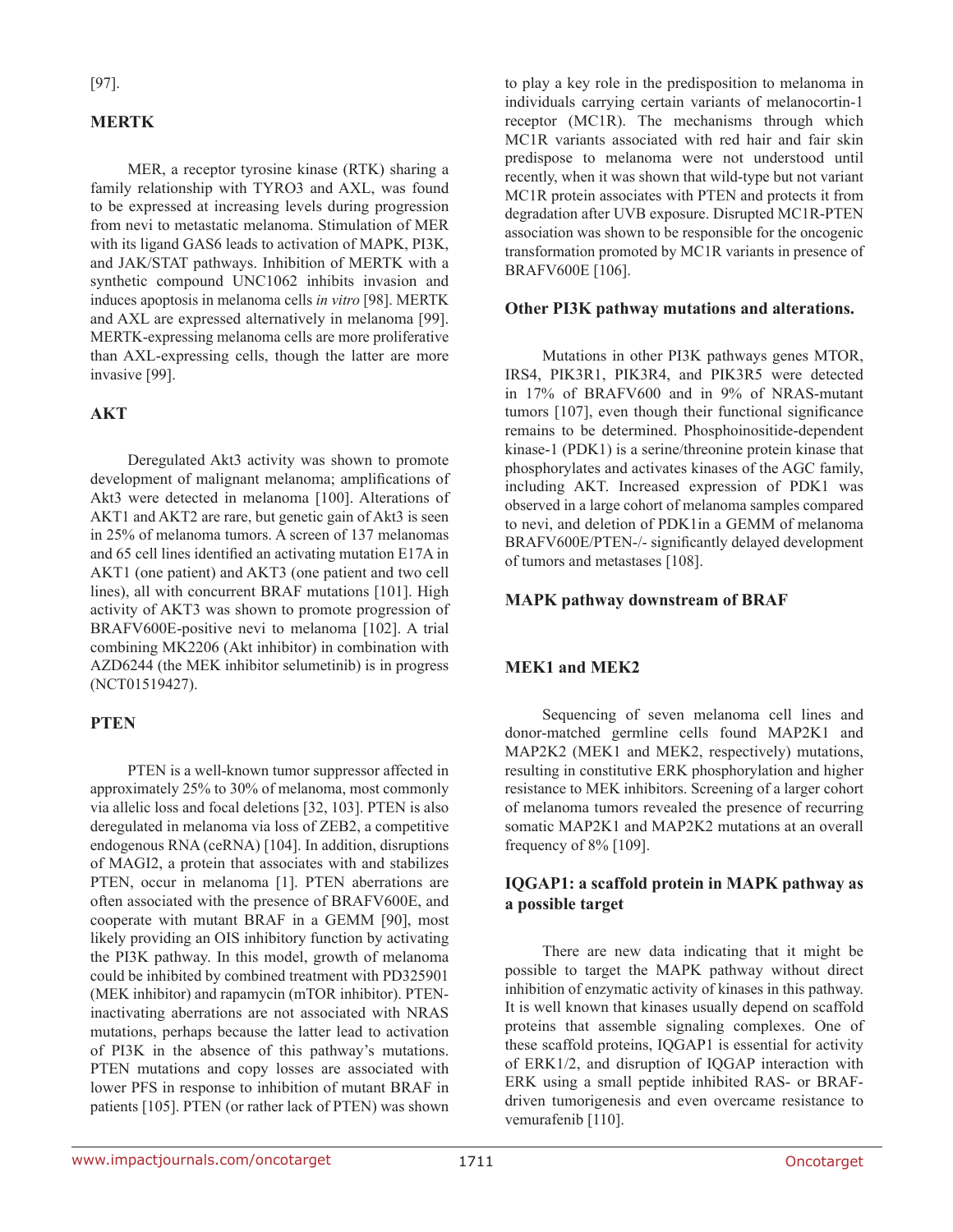## **RAC pathway**

RAC1 is a Rho GTPase, a GTP exchange protein known to affect the cell cytoskeleton and motility. Its role in conveying oncogenic signaling from mutant NRAS in melanoma was described (Li et al. [111] and references therein). Recently P29S mutations in the conserved switch domain were described in melanoma, in 5% of tumors in the experimental set [32, 112], and their functional role *in vitro* was confirmed. Mutations were also found in other Rho family members-RAC2 (P29L), RHOT1 (P30L), and in CDC42 (G12D) -making RAC pathway a target of frequent hotspot mutation. Activity of RAC pathway is affected not only by mutations, but is regulated by available cellular pool of GTP, which is controlled by several enzymes including GMPR (guanosine monophosphate reductase) which ultimately depletes cellular GTP pools. High levels of GMPR downregulates Rho-GTPase levels, and expression of GMPR is lost in invasive melanoma where activity of RHO pathway contributes to invasiveness of [113].

### **MAP3K5 and MAP3K9**

These MAP3 kinases are directly downstream of Rac and Rho signaling activated by various stress signals. Mutations and the loss of heterozygosity of MAP3K5 and MAP3K9 in 85% and 67% of melanoma samples, respectively, suggest inactivation of these kinases. Indeed, mutants MAP3K5 I780F and MAP3K9 W333\* variants had reduced kinase activity *in vitro*. Overexpression of these mutants reduced the phosphorylation of downstream MAP kinases, while siRNA-mediated depletion of MAP3K9 in melanoma cells led to increased cell viability after temozolomide treatment, suggesting that decreased MAP3K activity acts as a pro-survival adaptation [114].

#### **PREX2**

 Mutations of phosphatidylinositol-3,4,5 trisphosphate-dependent Rac exchange factor 2 were found in 14% of a cohort of 107 tumors [1]. Functional studies *in vitro* have confirmed a role for PREX2 in melanomagenesis. Presence of mutations in three functional components of RAC pathways (Rho family proteins, MAP3K5 and MAP3K9, PREX2) strongly indicates involvement of RAC pathway in pathogenesis of melanoma.

#### **Cell cycle and apoptosis-related genes**

CDK4, a cell cycle G1/S kinase, and cyclin D1 (CCND1), were shown to be amplified in melanoma [115]. CDK4 mutations are associated with familial melanoma [116]. Significantly, CDK4 pathway is deregulated in most melanomas as a consequence of increased activity of ERK or deletion of CDK4 inhibitor p16INK4A (below). In a clinical study of FOLFIRI (chemotherapeutic agent) with the nonselective CDK inhibitor flavopirodol in solid tumors, one melanoma patient had a complete response [117]. Targeted CDK inhibitors are in clinical development (PD0332991 (palbociclib), SCH 727965 (dinaciclib), LY2835219, BAY1000394, LEE011), and are currently in clinical trials for various advanced cancers including melanoma.

### **TP53 pathway**

TP53 mutations are found in 19% of melanoma tumors [32], a frequency relatively low compared to other cancers, raising the possibility that melanomas uses alternative ways to overcome p53-mediated tumor suppression. Indeed, several alterations in genes affecting p53 activity have been discovered in melanoma. Among them are the long known mutations in p14ARF[118], overexpression of MDM2 [119], amplification of MDM4 in melanoma[120], elevated expression and the antiapoptotic role of p53-related protein p63 [121], and increased expression of iASPP [122] -all of which act to inhibit the function of p53. This means that the rare "p53 mutant subtype" could now be expanded to a "p53 pathway aberrations" subtype.

CDKN2A locus is frequently deleted in melanoma of all primary subtypes [123-125]. Two tumor suppressors are encoded within this locus: p14ARF, which activates p53 through inhibition of its major negative regulator MDM2; and p16INK4a, a cyclin-dependent kinase inhibitor that activates retinoblastoma (RB) through negative regulation of CDK4. Loss of CDKN2A was reported to occur in 16% to 41% of sporadic melanoma and with a high frequency in familial melanoma [118]. Loss of CDKN2A and CCND1 correlate with poor responses to dabrafenib [105].

#### **MDM2**

This protein binds to p53 and promotes its degradation and inactivation. MDM2 is considered to be the major negative regulator of p53. Recently, it has been reported that in a fraction of melanoma tumors MDM2 expression is upregulated owing to the silencing of a microRNA, miR-18b, that targets Mdm2 mRNA [126]. The authors suggest that targeted overexpression of miR-18b could be considered as a novel strategy for activation of the p53 pathway in melanoma.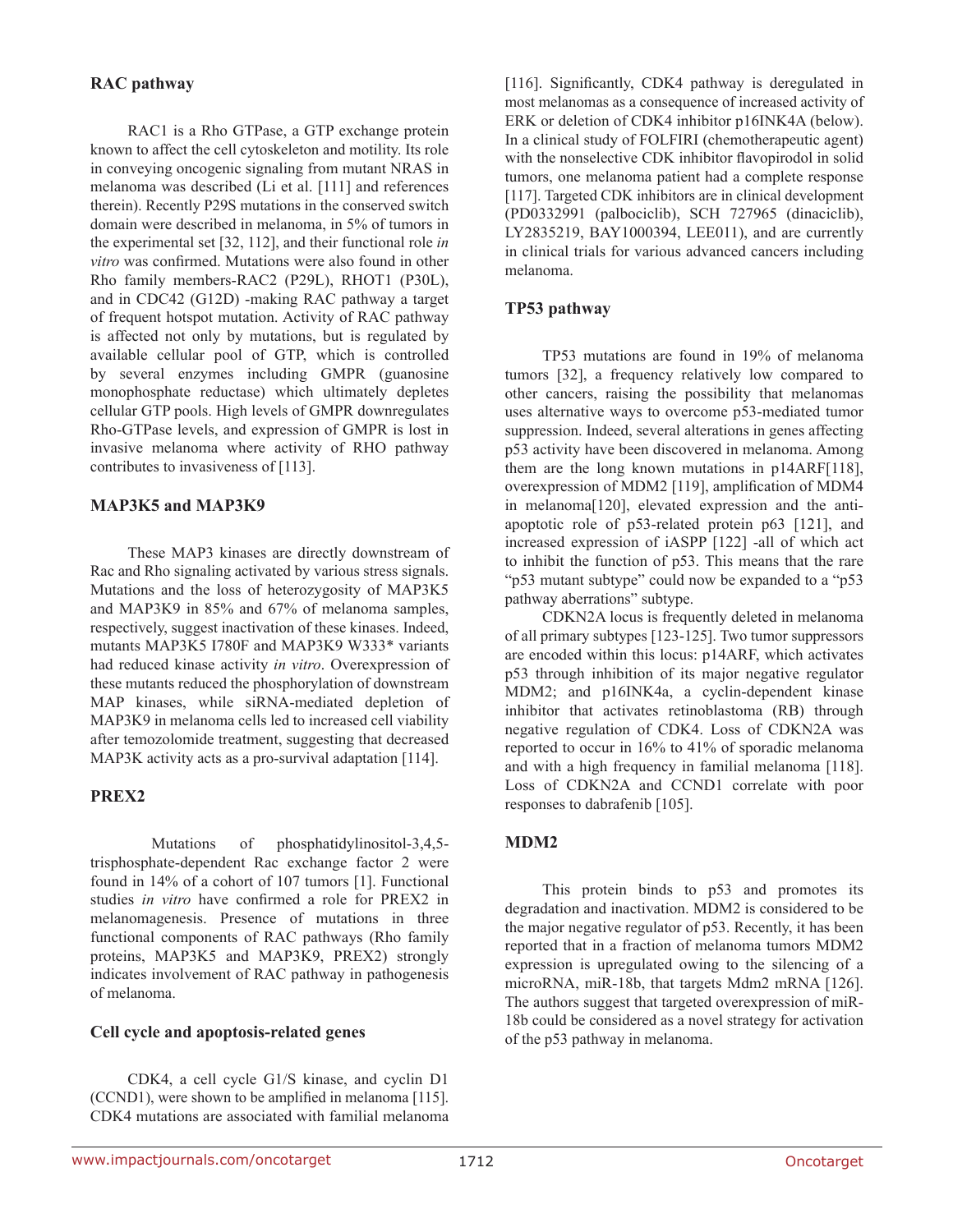In a recent study it was shown that MDM4, a negative regulator of p53, is upregulated in about 65% of melanomas, and that melanocyte-specific MDM4 overexpression enhanced tumorigenesis in a mouse model of melanoma induced by NRAS [120]. Inhibition of the MDM4-p53 interaction restored p53 function in melanoma cells, resulting in increased sensitivity to cytotoxic chemotherapy and to inhibitors of the BRAFV600E mutation. MDM4 could be a key determinant of impaired p53 function in human melanoma and a promising target for anti-melanoma combination therapy [120].

Potential treatment of melanoma harboring inactivated wild-type p53 would involve inhibition of CDK4, and MDM2-p53 and MDM4-p53 interactions. The MDM2-p53 interaction has attracted serious efforts to develop specific inhibitors, of which Nutlin analogues are the more advanced. The new generations of Nutlinbased drugs are in clinical studies for various solid tumors. Encouraging results were reported for one of them, RG7112, in early clinical testing for liposarcoma and other tumors [127]. Nutlin3, an early prototype inhibitor of p53-MDM2 interaction, was shown to synergize with vemurafenib in inducing cell death in melanoma cell lines and inhibiting tumor growth *in vivo* [128]. An alternative approach under development is based on the use of stapled peptides against MDM2/MDM4, which exhibit high potency and selectivity [129]. A potent inhibitor of MDM2 and MDMX interactions, ATSP-7041, reactivated TP53 function and inhibited tumor growth *in vitro* and *in vivo* [130].

P63, a protein related to p53, has been reported to have an anti-apoptotic role in melanoma, which is mediated through its interaction with p53. P63 is expressed at high levels in melanoma cell lines and clinical samples and prevents translocation of p53 to the nucleus [121]. This study further expands the role of the aberrations of the p53 pathway in melanomagenesis.

iASPP is a conserved ankyrin repeat protein that shuttles between nuclear and cytoplasmic compartments, and nuclear iASPP is found in proliferating cells. The nuclear iASPP was shown to inhibit the pro-apoptotic function of p53 [122]. High levels of nuclear iASPP were observed in metastatic melanoma versus primary melanoma [131]. The researchers found that iASPP is phosphorylated by cyclin B/CDK1, which promotes its nuclear localization and binding to p53, inhibiting its proapoptotic function. Prevention of iASPP phosphorylation by CDK1 inhibitor or knock-down of iASPP induced apoptotic death in melanoma cell lines, which is further enhanced by Nutlin3 (inhibitor of p53-MDM2 interaction and degradation of p53). Furthermore, inhibition of BRAF with vemurafenib, or MEK with UO126, potentiated effects of Nutlin3 and cyclin B /CDK1 inhibition, inducing apoptosis of melanoma *in vitro* and *in vivo* [131]. These findings indicate an alternative strategy for combining therapies that target MAPK pathway and cyclin B/CDK1 in wild-type p53 melanoma.

# **NFkB**

As in many, many other tumors, the NFkB pathway is activated in melanoma, but systemic inhibition of NFkB might have catastrophic general adverse effects and toxicity. A new facet of NFkB activation was described recently in drug-treated melanoma cells that might acquire a senescent secretory phenotype; the latter results in a proinflammatory and pro-metastatic phenotype characterized by production of CCL-2. Activated NFkB and PARP-1 contribute to this phenomenon and could be involved in the therapeutic failure [132].

# **BCL2**

There is abundant literature that documents elevated BCL2 expression in melanoma and its contribution to melanoma and melanocyte cell survival. A member of this family, BCL2A1, was shown to be amplified in 30% of melanoma and contribute to resistance to BRAF inhibition [62] (see section "Intrinsic Resistance to BRAF and MEK Inhibitors"). Another member of BCL2 family, BCL2L12 is mutated in 4% of melanomas, but mutation is synonymous. mRNA from this mutated BCL2L12 is stable due to failure of targeting by specific miRNA and leads to higher levels of protein. BCL2L12 binds and inhibits tumor suppressor TP53 [133].

Attempts to target BCL2 with antisense RNA in melanoma patients have not been successful. Obatoclax, a drug inhibiting interaction of BCL2 with pro-apoptotic proteins Bax and Bak, is in clinical trials for other malignancies. BH3 mimetics to inhibit function of antiapoptotic proteins, such as BCL2 and BCL-xL, are still subjects of significant interest. One of them, ABT-737, resensitized both melanoma cell lines *in vitro* and tumors in the *in vivo* model to common chemotherapeutics (including the only FDA-approved chemotherapeutic for melanoma, dacarbazine), leading to marked BIM (Bcl-2-interacting mediator of cell death) -mediated apoptosis. ABT-737 may be a beneficial adjuvant therapy to improve melanoma response rates when conventional chemotherapy is the only option [134].

#### **β-catenin and WNT pathway**

A number of reports have heavily implicated WNT signaling in melanoma progression and metastases. β-catenin fortifies the cadherin-based adhesion at the plasma membrane, but, when detached from cadherins,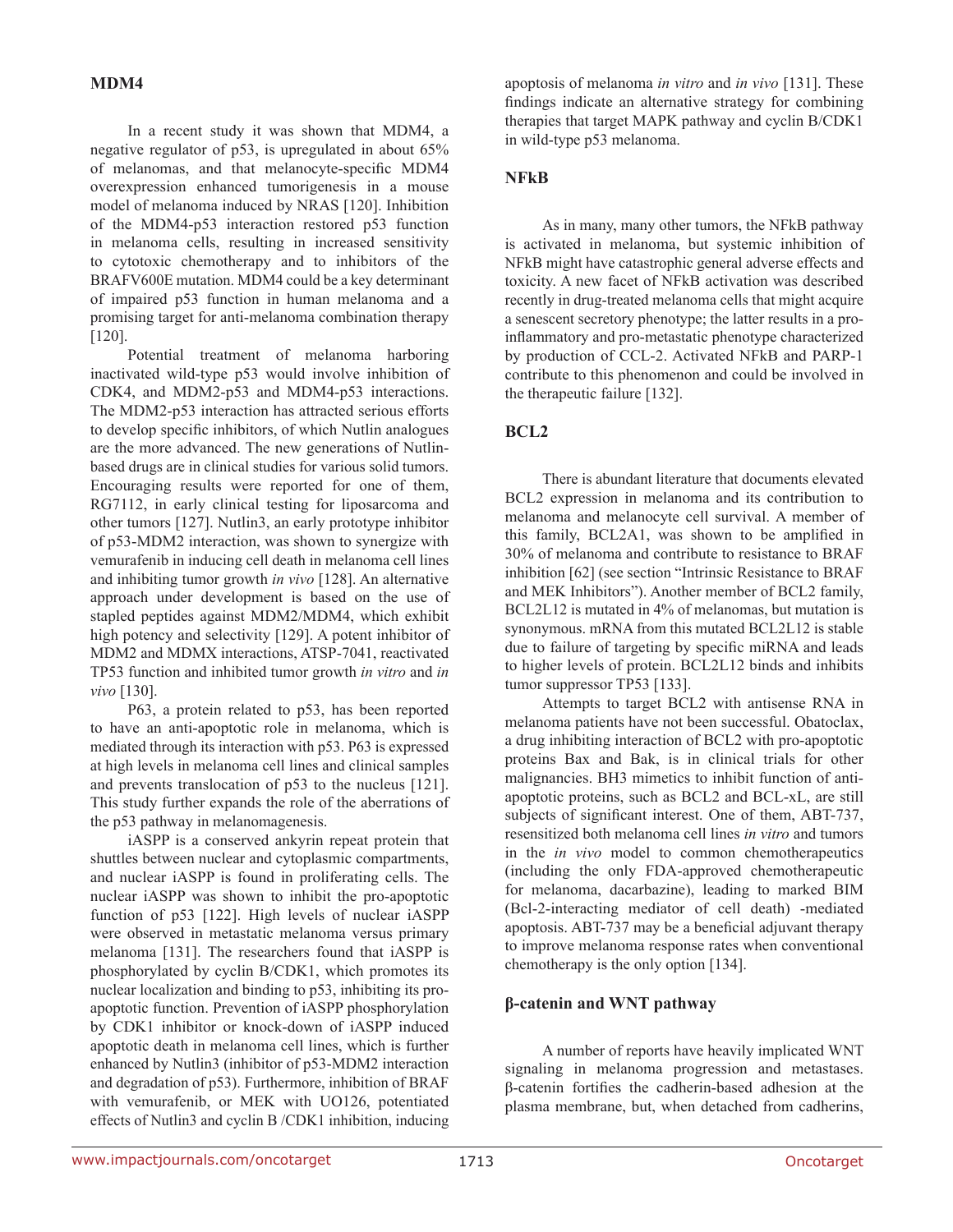activates transcription of target genes, frequently with oncogenic consequences. Rare mutations in β-catenin and in other members of the WNT signaling family were identified in malignant melanoma 10 years ago [135]. β-catenin suppresses expression of p16INK and cooperates with NRAS in transformation to a frank melanoma [136]. WNT5a, in particular, by binding to the Frizzled4- LRP6 complex, activates ARF6 (guanosine triphosphatase adenosine diphosphate ribosylation factor 6), leading to displacement of β-catenin from N-cadherin in melanoma. This stimulates signaling from β-catenin and increases invasiveness [137]. Non-canonical WNT5A signaling was implicated in the plasticity of melanoma cells expressed as phenotype switching from expression of ROR1 to ROR2 during hypoxia and acquisition of invasive characteristics [138]. Moreover, the increased WNT5a signaling and expression of ROR2 are associated with metastases and increased resistance to BRAF inhibition [138].

In a mouse melanoma model based on PTEN loss and BRAFV600E mutation, β-catenin was shown to be a central mediator of metastases as well as a regulator of both MAPK and PI3K pathways. Recent findings established WNT signaling as a metastasis regulator in melanoma [139]. Mutant BRAF signaling is thought to inhibit WNT/β-catenin signaling. Endogenousβ-catenin was apparently required for the efficacy of PLX4720 *in vitro*; activation of WNT/β-catenin signaling was found to enhance the anticancer activity of PLX4720 *in vitro* and *in vivo* [140].

Negative regulation of WNT/β-catenin signaling by MAPK pathway was confirmed in an additional study [141]. Treatment of BRAF-mutant and NRASmutant melanoma lines with WNT3A and the MEK inhibitor AZD6244 induces apoptosis. The susceptibility of BRAF- and NRAS-mutant lines to apoptosis correlated with negative regulation of Wnt/β-catenin signaling by ERK/MAPK signaling and dynamic decreases in abundance of the downstream scaffolding protein, AXIN1 [141]. WNT inhibitors such as PRI-724 (inhibitor of interaction between β-catenin and CBP) and OMP-54F28 (a fusion protein antagonistic to Fzd8) are starting to enter clinical testing in tumors other than melanoma.

#### **Transcriptional factors in melanoma**

#### **MYC**

This universal oncogene and transcriptional master regulator is overexpressed or present at increased copy numbers in 41% or more of melanoma tumors [95]. It is currently considered not to be druggable.

#### **ETV1**

This transcription factor from the ETS family was implicated as an oncogene in melanoma and copy-gain numbers were found in 40% of cases examined, with amplification of ETV1 in 13% to18% of cases [142].

### **Other significant genetic abnormalities in melanoma**

NEDD9, an integrin adaptor protein related to P130CAS, and a member of a family implicated in pathogenesis of a variety of cancers, was identified as a bona fide melanoma metastasis gene in melanoma. NEDD9 enhanced invasion *in vitro* and metastasis *in vivo* of both normal and transformed melanocytes, and was frequently overexpressed in metastatic melanoma relative to primary melanoma [143]. Fifty-seven percent of melanomas were found to have amplification of NEDD9 [95].

PPP6C is a serine-threonine phosphatase, mutated in 12% of sun-exposed melanomas exclusively with BRAF or NRAS mutations [32, 112]. PPP6C is the catalytic unit of a phosphatase complex that negatively regulates activity of the mitotic Aurora kinase, a known oncogene. Most mutations map in the conserved domain that is involved in interaction with the regulatory subunit of the complex.

TACC1 (transforming acidic coiled-coil containing protein 1) is mutated in 5% of an experimental set of 121. TACC1 is known to stimulate the PI3K and RAS pathways and interact with Aurora kinase, which is notable considering that PPP6C mutations (above) also inactivate Aurora kinase [32]. At least 16 Aurora kinase inhibitors are in clinical studies, of which two (MLN8237/alisertib, GSK1070916A) are investigated in melanoma.

BAP1 (BRCA1-associated protein-1/ubiquitin carboxy-terminal hydrolase) is involved in metastatic progression of ocular and cutaneous melanoma. BAP1 is a known tumor-suppressor gene. BAP1 mutations are frequently found in uveal melanoma [144]. Germline BAP1 mutations have recently been associated with an increased risk of several cancers, including atypical melanocytic tumors [145] and uveal melanoma [146]. Uveal melanoma might be sensitive to HDAC inhibitors [147], and a clinical trial of HDAC inhibitor vorinostat/ SAHA in uveal melanoma is ongoing (phase II NCT01587352).

**SF3B1.** Codon 625 of the SF3B1 gene, encoding splicing factor 3B subunit 1, is consistently mutated in low-grade uveal melanomas with good prognosis [148]. Mutations of SF3B1 are associated with disomy 3 [149], are mutually exclusive with BAP1 mutations and lead to aberrant splicing of transcripts of a number of genes [2].

SNX31 was identified as one of the 11 new genes mutated in melanoma [32]. It encodes a poorly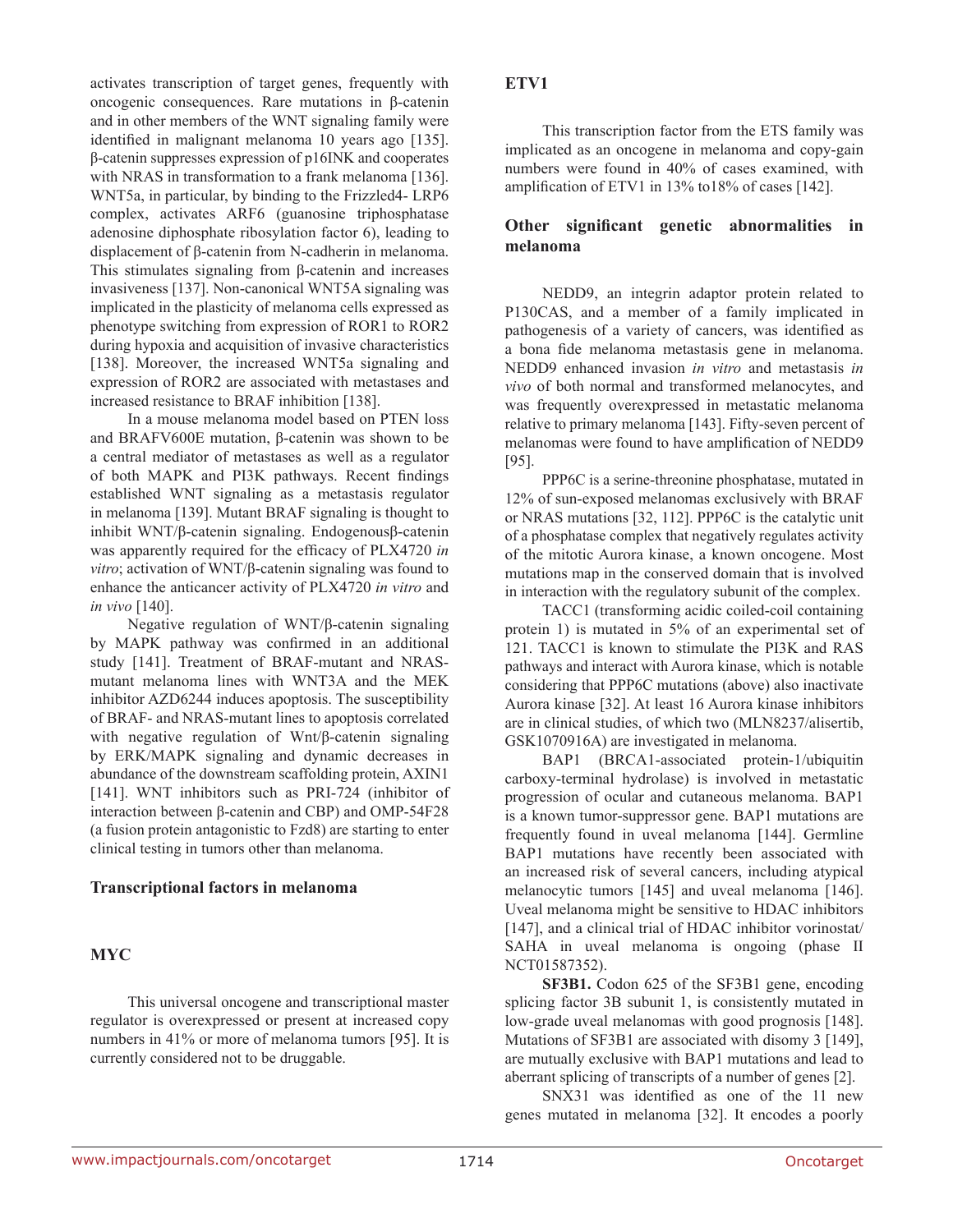| Table 3: Intrinsic Resistance to BRAF and MEK Inhibitors |  |  |  |
|----------------------------------------------------------|--|--|--|
|----------------------------------------------------------|--|--|--|

| MOLECULAR CHANGE                                                       | <b>CONFIRMED</b><br>IN<br><b>BIOPSIES?</b>                   | PATIENT DRUGS TO OVERCOME<br><b>RESISTANCE</b> |
|------------------------------------------------------------------------|--------------------------------------------------------------|------------------------------------------------|
| Resistance to Vemurafenib                                              |                                                              |                                                |
| Loss of PTEN and consequent loss of BIM expression<br>[165],[91],[105] | Yes                                                          | $PI3Ki + MEKi$                                 |
| NF1 mutation or loss of expression[86], [87]                           | <b>Yes</b>                                                   | MEKi/mTORi                                     |
| Loss of CDKN2A and amplification of CCND1[168],<br>[105]               | Yes                                                          | <b>CDKi</b>                                    |
| Metabolic signature [171]                                              | Yes, high FDG uptake is associated<br>with response to BRAFi |                                                |
| MET and SRC signaling [169]                                            | Observed in patient-derived lines                            | MET <sub>i</sub> ?                             |
| Production of HGF by stroma [173]                                      | <b>Yes</b>                                                   | METi?                                          |
| Expression of antiapoptotic proteins, BCL2 and<br>BCL2A1 [175] [62]    | Yes                                                          | BH <sub>3</sub> mimetics                       |
| Elevated expression of MITF and PGC1a [172]                            | Yes                                                          | <b>OXPHOSi</b>                                 |
| Elevated expression of FOXD3 and ERBB3 [176],<br>$[177]$               | No                                                           | ERBB2/3i                                       |
| Expression of Hsp90 [179]                                              | N <sub>o</sub>                                               | XL888, Hsp90i                                  |
| Persistent activity of mTORC1 [181], [182]                             | <b>Yes</b>                                                   | mTORi                                          |
| Resistance to MEK Inhibitors                                           |                                                              |                                                |
| Signaling through TGF-@/SMURF2/PAX3 and MITF   No<br>[183]             |                                                              |                                                |
| Downregulation of PTEN, activation of PI3K [184]                       | No                                                           | PI3Ki + MEKi                                   |

characterized sorting nexin 31 protein. It could be a Ras effector protein that selectively binds GTP-loaded H-RAS [150].

# **STK19**

 A 5% mutation rate of this kinase gene with unknown functions is seen in melanoma [32].

# **LKB1/STK11.**

LKB1 might be a central kinase that integrates energy metabolism and tumor growth, in part through activation of the family of AMPK kinases. Germline mutations in LKB1 (STK11) are associated with the Peutz-Jeghers syndrome (PJS), which includes aberrant mucocutaneous pigmentation, and somatic LKB1 mutations occur in 10% of cutaneous melanoma [151]. Somatic inactivation of LKB1 with K-Ras activation in murine melanocytes led to highly metastatic melanoma with 100% penetrance. AMPK was shown to attenuated BRAF activity through direct phosphorylation and disruption of its functionally important association with a scaffold protein KSR [13]. Downstream events of LKB1 inactivation, in addition to AMPK-related effects, included increased phosphorylation of the SRC family kinase YES, increased expression of WNT target genes, and expansion of a CD24(+) cell population in melanoma with increased metastatic behavior *in vitro* and *in vivo* [152]. Dasatinib, an SRC inhibitor, was shown previously to exhibit a higher activity towards YES rather than SRC, and could be a promising treatment for LKB1-mutated melanoma [152]. Metformin, an indirect activator of AMPK, the downstream target of LKB1, is currently in a clinical trial in combination with vemurafenib (NCT01638676). Phenformin, another antidiabetic drug that is no longer in use, also an AMPK activator, has a synergistic activity with vemurafenib in BRAF mutant melanoma *in vitro* and *in vivo* [153]. It should be noted that earlier studies found that metformin could be accelerating growth of NRAS mutant cell lines, and that vemurafenib could have antagonistic effect in some BRAF mutant melanoma cell lines, in particular those that are resistant to vemurafenib [154, 155]

ARID2 is a component of the SWI/SNF chromatinremodeling complex. Loss-of-function mutations were found in 7% of melanomas. Targeted search identified mutations in other members of the ARID family (ARID1B, ARID1A, SMARCA4), altogether amounting to 13% of the experimental set [32].

TRRAP2. Identified mutations occur in 4% of the melanoma set examined. TRRAP functions as part of a multiprotein coactivator complex possessing histone acetyltranferase activity that is central to the transcriptional activity of p53, c-Myc, and E2F1 [156].

GRIN2A encodes the glutamate N-methyl-Daspartic acid (NMDA) receptor subunit ε-1 that is part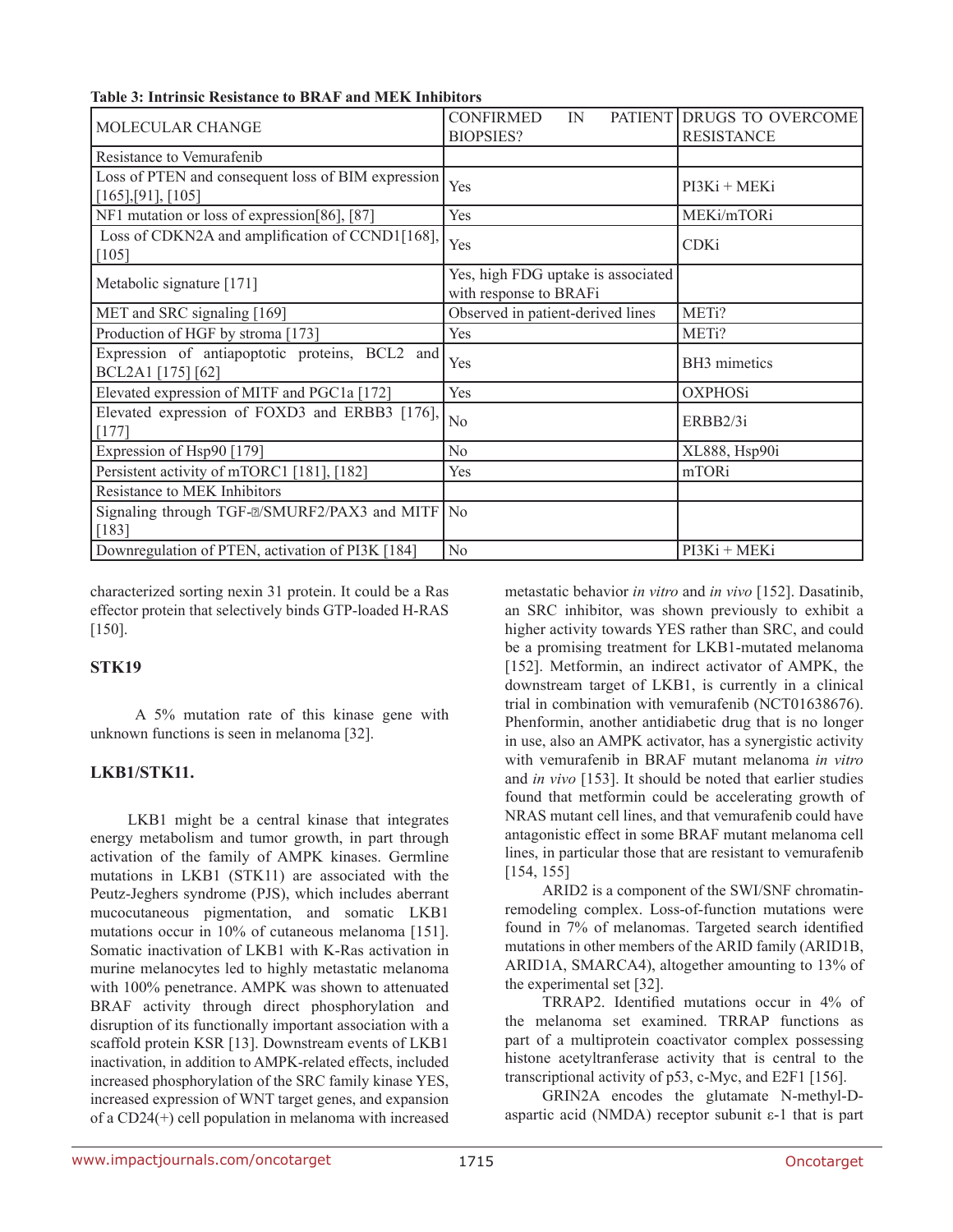of the class of ionotropic glutamate receptors and bears the agonist binding site for glutamate. GRIN2A was found to be mutated in 25% of melanomas [156]; this was confirmed in another study [114]. Many mutations are missense or nonsense; therefore, it is unlikely to behave as a canonical oncogene.

GRM3 is a metabotropic glutamate receptor, a G-protein-coupled receptor (GPCR) that activates phospholipase C upon ligand binding. It was found to be mutated in melanoma through exome-capture analysis of GPCR genes [157]. Mutated GRM3 was shown to contribute to the proliferation and invasiveness of melanoma cells *in vitro* and induce an increased phosphorylation of MEK. AZD-6244, an inhibitor of MEK, was able to reduce cell proliferation by inducing apoptosis *in vitro*. There is some interest in using available inhibitors of glutamate release for treatment of melanoma, since one of them, riluzole, was shown to inhibit growth of melanoma cells *in vitro* and *in vivo* [158]. Even though riluzole was shown to inhibit growth of cell lines expressing GRM1, a clinical trial is ongoing to explore the antitumor activity of riluzole in melanoma without prior analysis of GRM3 status.

Phosphoglycerate dehydrogenase PHGDH serves to divert glycolytic carbon into serine and glycine metabolism in some cancer cells to supply the increased biosynthetic needs of transformed phenotype [159]. The same study found that PHGDH is recurrently amplified in a genomic region of a focal copy number gain most commonly found in melanoma. PHGDH catalyzes the first step in the biosynthesis of serine and subsequent generation of nucleotides. Melanoma cell lines with amplified PHGDH had increased flux through the serine pathway. This pathway, as well as proliferation of cells with high PHGDH, was sensitive to short hairpin RNA (shRNA)-mediated knockdown of PHGDH [159].

WEE1. Cell cycle regulatory kinase Wee1 is upregulated in melanoma and is associated with poor prognosis [160]. Selective inhibitor of Wee1 MK-1775 showed somewhat promising results as a single agent in previously treated patients with metastatic melanoma, but additional trials are not being conducted at this time.

NUAK2 (AMPK-related kinase). High levels of expression of NUAK2 were found in patients with acral melanoma and are associated with increased risk of relapse [161]. NUAK2 knockdown suppresses melanoma cell growth *in vitro* and tumorigenicity *in vivo* and has been proposed as a new oncogene in acral melanoma.

#### **Various noncoding RNAs and other epigenetic alterations**

A number of reports found significant roles for miRNA, ncRNA, or ceRNA in pathogenesis of melanoma; for example, ZEB2, a ceRNA for PTEN, upregulates expression of this tumor suppressor in melanoma. Abrogated ZEB2 cooperates with BRAFV600E to promote melanomagenesis [104]. ADAR1, a protein of the family known as adenosine deaminase acting on RNA, is substantially downregulated during metastatic progression of melanoma. ADAR1 was found to regulate expression of numerous miRNAs, as well as of the key miRNA processing protein DICER. Two miRNAS were implicated in silencing of ADAR1 itself [162]. These findings reaffirm the significant contribution of epigenetic miRNA regulation to melanoma pathogenesis.

Strategies to inhibit or increase expression of ncRNAs in clinical setting are only beginning to emerge. A growing interest in epigenetic alterations such as chromatin remodeling, DNA methylation, and histone modification regarding their role in melanomagenesis, might lead to the identification of novel therapeutic targets (reviewed by van den Hurk[163]).

#### **Intrinsic resistance to BRAF and MEK inhibitors**

Resistance to BRAF inhibitors could be intrinsic (as in lack of response to selective BRAF inhibitors in patients with BRAF-mutated tumors) or acquired (development of resistance after treatment with BRAF or MEK inhibitors). Both are of the utmost concern. The current understanding of the origins of intrinsic resistance, as well as possible approaches to overcoming it, are addressed here (see Table 3).

It is well established that BRAF mutations play a role in melanomagenesis; however, without additional genetic alterations, tumor development is restricted by OIS. As described in the earlier section, and in Table 1, additional genetic alterations are present in BRAF-mutant tumors, some of which serve to overcome OIS, and could play a role in inherent resistance to mutant BRAF and MEK inhibitors. These two groups overlap, as could be expected. The necessity of targeting multiple signaling pathways to overcome drug resistance of aggressive melanoma was demonstrated *in vitro* [164]. Genomic analyses and the informed choice of combinatorial approaches analyzed in preclinical models are critical in selecting the right combination of targeted therapies in a personalized approach to melanoma treatment. In general, in addition to the MAPK pathway that is deregulated in most melanomas, the other targets might include any of the ones listed in Table 1. Experimental evidence indicating involvement of several pathways/genes in inherent resistance to BRAF inhibition is cited below in Table 3.

#### **PI3K/AKT**

Mutations of the PI3K pathway are frequent in the BRAF-mutant setting. These have been shown to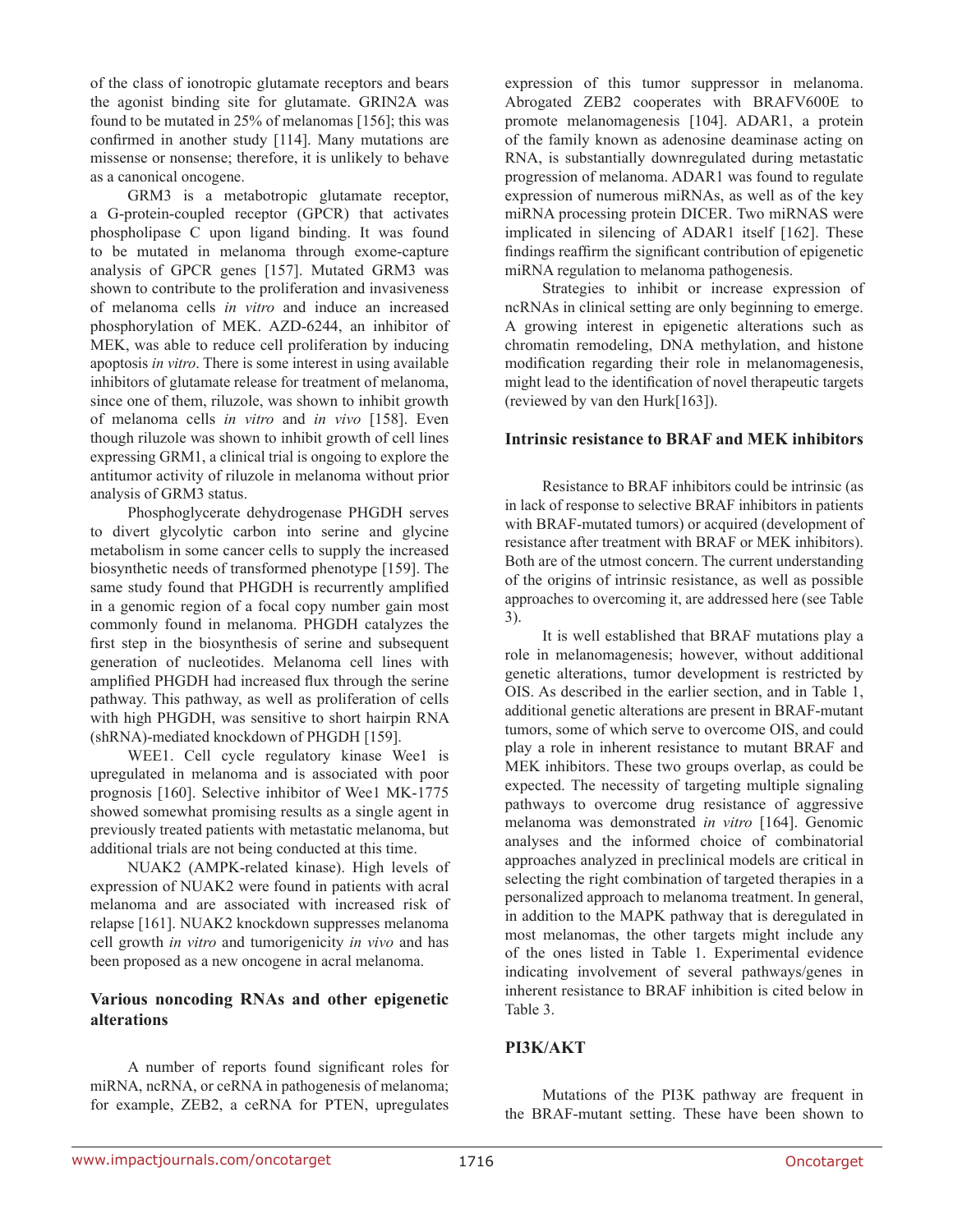overcome BRAFV600E-induced OIS and contribute to inherent resistance to BRAF inhibitors [91]. In particular, loss of PTEN and consequent loss of expression of the pro-apoptotic BIM that is distantly regulated by PTEN were implicated in inherent resistance to BRAF inhibitor *in vitro* [165] and to dabrafenib in patients [105]. PTENnegative or AKT3-overexpressing melanomas do not undergo apoptosis in response to BRAF inhibition and do not upregulate pro-apoptotic protein BIM. PLX4720 was found to stimulate AKT signaling in the PTEN-, but not the PTEN+, cell lines. A clinical trial with inhibitors of both MAPK and PI3K showed promise in patients with various solid tumors [166].

A recent study demonstrated an essential role for ERK-phosphorylated MEK1 (pT292) in membrane recruitment of PTEN and consequent negative regulation of AKT [167]. Inhibition of BRAFV600-MEK1-ERK therefore might lead to the inhibition of the restraining role that this pathway has on activity of PI3K/AKT pathway via PTEN.

#### **CDK4 pathway**

Increased cyclin D expression mediates inherent resistance to mutant BRAF inhibition [168], and copy number changes in CDKN2A, CCND1 correlated with the shortened duration of PFS in patients treated with dabrafenib [105].

#### **NF1 mutations**

 In a mouse model, NF1 ablation decreases the sensitivity of NF1 wild-type melanoma cell lines to BRAF inhibitors, and NF1 is lost in tumors from patients following treatment with these agents. Nf1/BRAFmutant tumors are resistant to BRAF inhibitors, but are sensitive to combined MEK/mTOR inhibition [86]. In another study, NF1 mutations were documented in BRAFmutant tumor cells that were intrinsically resistant to BRAF inhibition, and in melanoma tumors from patients exhibiting resistance to vemurafenib, thus demonstrating the clinical significance for NF1-driven resistance to RAF/ MEK-targeted therapies [87].

#### **MET and SRC**

The activation of MET and SRC signaling was detected in two patient-derived melanoma cell lines with BRAFV600E that were resistant to BRAF inhibitor PLX4032. MET or SRC, respectively, were targeted with siRNA or drugs in combination with PLX4032. This was effective in inhibiting cell growth and reducing cell invasion and migration, indicating a functional role for MET and SRC signaling in primary resistance to PLX4032 [169].

### **Metabolic signature of melanoma sensitive to mutant BRAF inhibition**

An interesting study could not find correlation between sensitivity to PLX4032 and genetic profiles in a panel of BRAF-mutant cell lines. However, the sensitive cell lines had a more profound inhibition of FDG uptake upon exposure to PLX4032 than resistant cell lines. This indicates that melanomas with a higher dependence on glycolysis might be more sensitive to mutant BRAF inhibition. This also indicates that FDG-PET could be useful in assessing sensitivity to BRAF inhibitors [170]. Indeed, a clinical study that incorporated FDG-PET monitoring of responses to vemurafenib strongly indicated that there is a positive correlation between responses to therapy (PFS) and reduction in the uptake of FDG [171].

### **MITF-PGC1a axis in resistance to BRAF inhibition**

Inhibition of BRAFV600 and, to a lesser extent of MEK, were found to induce expression of genes involved in citric acid cycle and oxidative phosphorylation (OXPHOS) in melanoma. Search for factors regulating OXPHOS revealed that PGC1a is upregulated in resistant melanoma lines [172]. PGC1a, in turn, was found to be a direct transcriptional target of MITF [60, 172]. MITF expression and, as a consequence, PGC1a levels, are upregulated in melanoma lines and in tumors of patients treated with Vemurafenib. Inhibition of BRAF leads to inhibition of glycolytic pathway for ATP production, but MITF-expressing melanomas can undergo a bioenergetics adaptation via MITF-PGC1a-OXPHOS upregulation [172]. The authors suggest targeting OXPHOS in this group of patients prior to use of MAPK inhibitors because lines selected to resistance to vemurafenib have elevated levels of PGC1a.

#### **Tumor stroma influence.**

An important study demonstrated production of HGF by stromal cells in patients with melanoma, which resulted in activation of the HGF receptor MET, reactivation of the MAPK and PI3K pathways, and resistance to BRAF [173]. Addition of growth factors was shown to rescue various tumor cells lines from killing by kinase inhibitors including vemurafenib in melanoma [174]. High production of HGF was observed in the stroma samples from patients who had a poor response to the inhibition of mutant BRAF. In a cellular model, co-treatment with BRAF and HGF or MET inhibitors reversed drug resistance [173].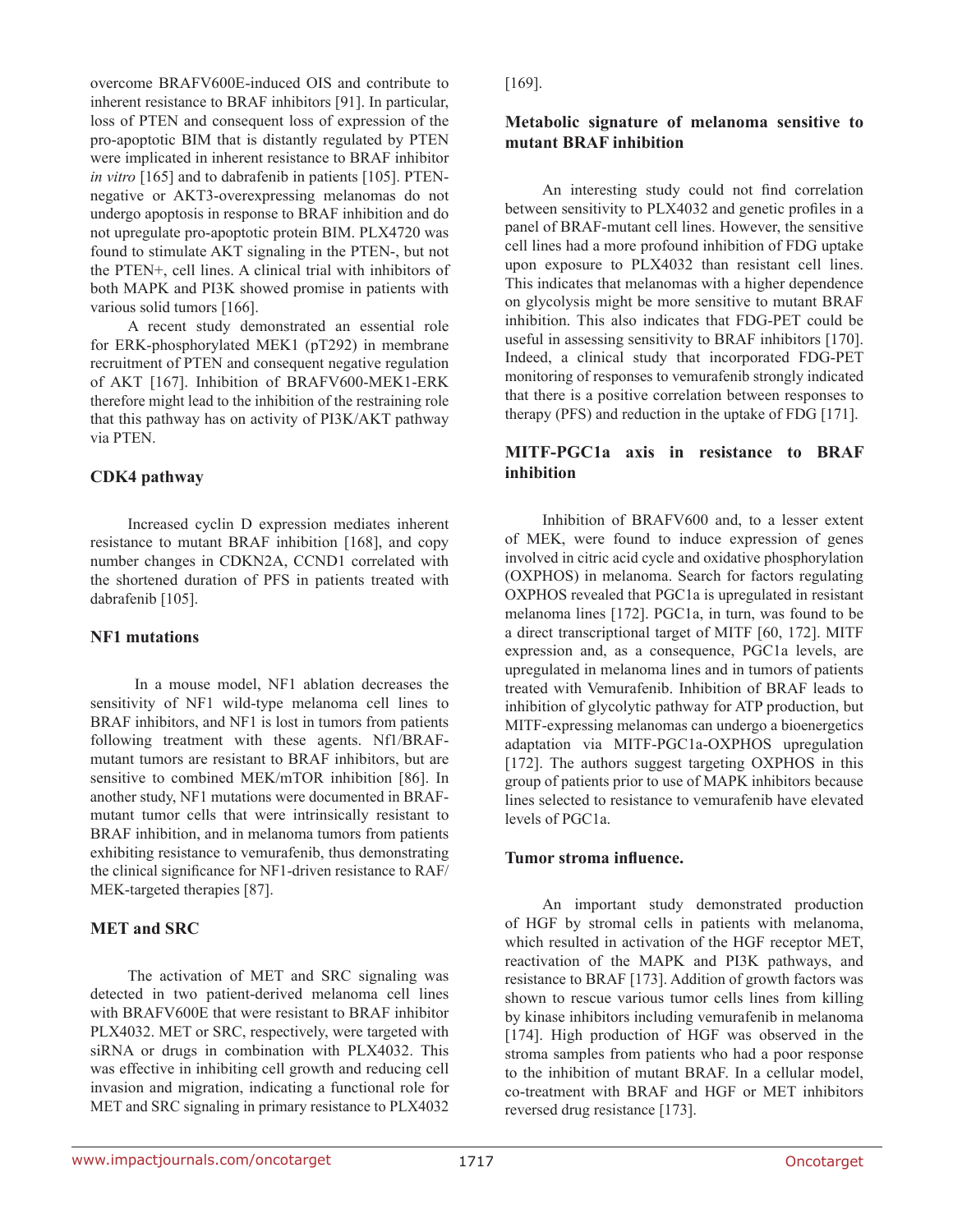|  | Table 4: Acquired Resistance to BRAF and MEK Inhibitors |  |  |
|--|---------------------------------------------------------|--|--|
|  |                                                         |  |  |

| MOLECULAR CHANGE                                                                            | <b>CONFIRMED IN PATIENT</b><br><b>BIOPSIES?</b>            | DRUGS TO ADD<br><b>TO</b><br><b>OVERCOME</b><br><b>RESISTANCE</b> | <b>PATHWAYS</b><br><b>ACTIVATED</b> |
|---------------------------------------------------------------------------------------------|------------------------------------------------------------|-------------------------------------------------------------------|-------------------------------------|
| Resistance to vemurafenib                                                                   |                                                            |                                                                   |                                     |
| Expression of splicing variant of BRAF<br>lacking exons 4-8 [189] [186]                     | Yes, in 6/19 relapsed patients                             |                                                                   | <b>MAPK</b>                         |
| Amplification of BRAF [188]                                                                 | Yes, in 4/20 relapsed patients                             |                                                                   | <b>MAPK</b>                         |
| Activation of EGFR/SFK/STAT3 [190]                                                          | Yes                                                        | EGFRi, SRKi                                                       | <b>RTK</b>                          |
| Activation of FGFR3-RAS pathway [191]                                                       | in vitro only                                              | FGFRi                                                             | <b>RTK</b>                          |
| Activation of IGFR1-PIK3 pathway [192]                                                      | Yes                                                        | <b>IGFRi</b>                                                      | <b>RTK</b>                          |
| Activation of ERBB3 - AKT [194], [177]                                                      | in vitro only                                              | HER3i, HER2i                                                      | <b>RTK</b>                          |
| Activation of PDGFR□ [193]                                                                  | Yes                                                        | <b>RTKi</b>                                                       | <b>RTK</b>                          |
| Loss or mutations in NF1 [86, 87]                                                           | Yes                                                        | MEKi + PI3Ki +<br>RAFi                                            | <b>RAS</b>                          |
| Mutation of NRAS [193] [186]                                                                | Yes                                                        | MEKi?                                                             | <b>RAS</b>                          |
| Activation<br>of<br>MAP3K8/COT,<br><b>ERK</b><br>activating kinase independent of MEK [199] | <b>Yes</b>                                                 |                                                                   | <b>MAPK</b>                         |
| MEK1 mutations [200] [187, 208]                                                             | Yes                                                        |                                                                   | <b>MAPK</b>                         |
| AKT3 [195]                                                                                  | in vitro only                                              | <b>AKTi</b>                                                       | PI3K                                |
| AKT1 Q79K [196]                                                                             |                                                            | MAPKii+PI3Ki                                                      | PI3K-AKT                            |
| Activation of ERK independently of MEK<br>through PI3K [197]                                | in vitro only                                              | PI3Ki                                                             | PI3K                                |
| Loss of expression of RND3 [201]                                                            | in vitro only                                              |                                                                   | <b>RHO</b>                          |
| High levels of insulin receptor substrate 1<br>(IRS1) [202]                                 | in vitro: established<br>and<br>patient-derived cell lines | New IRS inhibitors in<br>preclinical                              | <b>RTK</b>                          |
| Activation of cAMP dependent melanocyte<br>lineage program [349]                            | in vitro; CREB upregulation<br>in biopsies                 | MAPKi+HDACi                                                       | Melanocyte lineage<br>program       |
| Resistance to MEK inhibitors                                                                |                                                            |                                                                   |                                     |
| MEK1 mutation 187                                                                           | Yes                                                        | <b>ERKi</b>                                                       | <b>MAPK</b>                         |
| Activation of PI3K/AKT                                                                      | in vitro only                                              | IGFRi, AKTi, mTORi                                                | PI3K                                |
| Resistance to BRAF and MEK inhibitors                                                       |                                                            |                                                                   |                                     |
| Mutations in MEK2 and amplification of<br>BRAF [210], [211]                                 | Yes                                                        | <b>BRAFi</b> + MEKi<br>+mTORi; ERKi                               | <b>MAPK</b>                         |

#### **BCL-2**

Inhibition of anti-apoptotic protein Bcl-2 might have a potential role in the future studies aimed to prevent the development of resistance to BRAF inhibition. The BH3 mimetic ABT-737 (inhibiting both Bcl2 and Bcl-xL) sensitizes human melanoma cells to apoptosis induced by selective BRAF inhibitors, but does not reverse acquired resistance *in vitro* [175].

# **BCL2A1**

Amplification of the family member , BCL2A1 in 30% of melanoma , was shown to contribute to resistance to BRAF inhibition [62]. BCL2A1 expression is apparently restricted to melanocytic lineage as it is indirectly controlled by MITF, and because of this its expression is limited to high-MITF-expressing melanomas. Obatoclax, inhibitor of the BCL family, helps to overcome the resistance of cell lines with amplified BCL2A1 to BRAF inhibition.

# **FOXD3-ERBB3**

Transcription factor FOXD3 was shown to be upregulated when mutant BRAF is inhibited in melanoma cell lines [176]. Subsequent work revealed that FOXD3 directly activates expression of ERBB3, which contributes to resistance to vemurafenib via activation of PI3K pathway, with involvement of ERBB2. The latter finding indicates a possibility of targeting ERBB2 alongside BRAF to overcome resistance [177].

Chaperone Hsp90 is required for the stability of several of the oncoproteins that mediate RAF inhibitor resistance. Inhibitors of Hsp90 may be effective in patients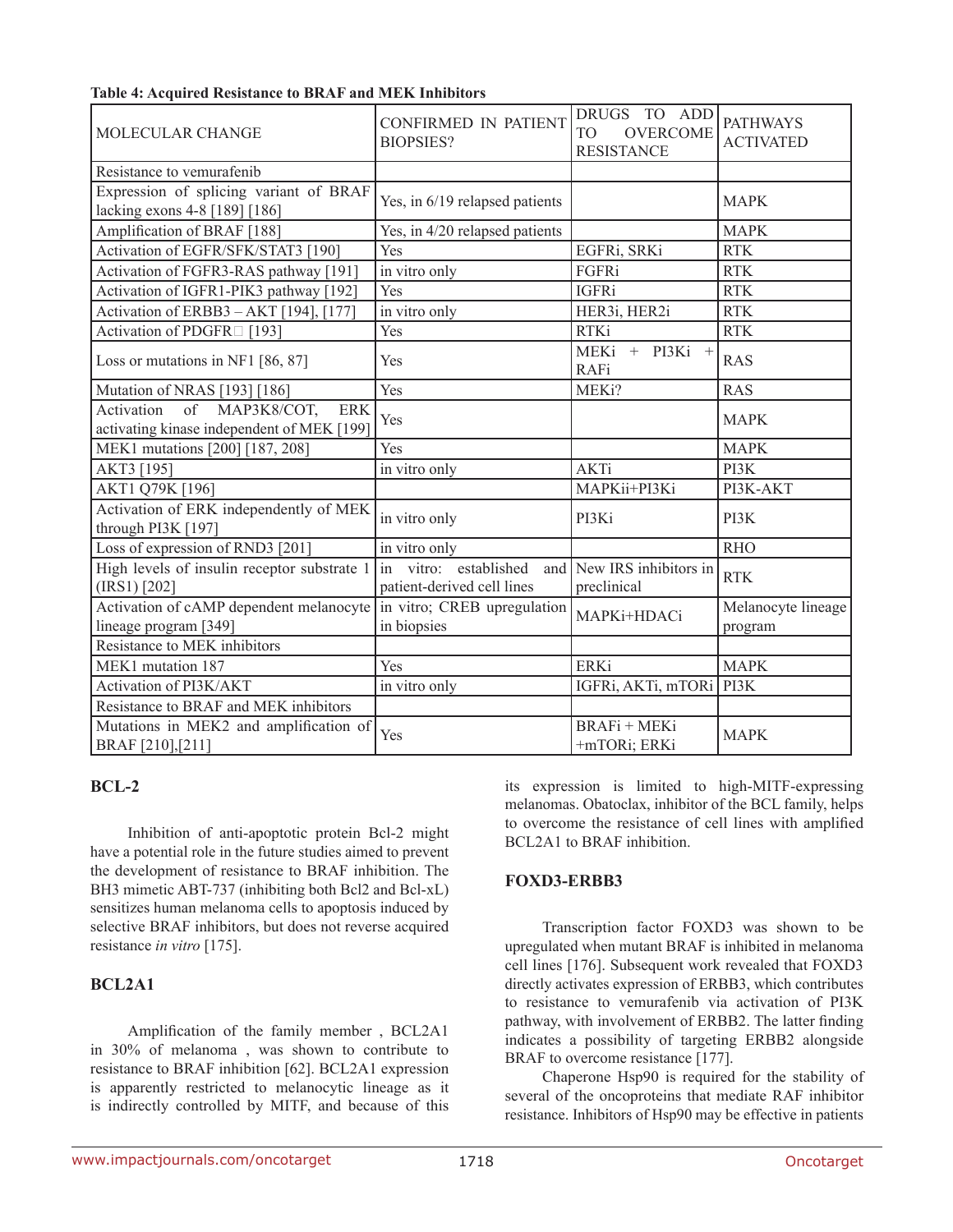with intrinsic or acquired resistance to BRAF inhibition [178]. In lab studies, treatment of melanoma cells with XL888, the inhibitor of Hsp90, induced apoptosis more effectively than dual MEK/PI3K inhibition in several different models of resistance [179]. Multiple proteins, including PDGFRβ, COT, IGFR1, CRAF, ARAF, S6, cyclin D1, and AKT, were degraded as a result of inhibition of Hsp90, which led to the nuclear accumulation of FOXO3a, an increase in BIM expression, and the downregulation of Mcl-1. XL888 was effective against NRAS mutant melanoma cells *in vitro* and in xenografts, most likely by decreasing protein levels of AKT, CDK4, and WEE1 [180]. XL888 is now in clinical studies in combination with vemurafenib (NCT01657591). Another non-geldanamycin Hsp90 inhibitor, STA-9090 (ganetispib), is also in clinical trials.

# **mTORC1**

In BRAF-mutant melanoma sustained mTORC1 signaling could be driven by alternative mechanisms of ERK activation or concomitant activation of the PI3K-Akt pathway, thus promoting resistance to RAF and MEK inhibitors. Activity of mTORC1 after treatment of melanoma cells *in vitro* with BRAF or MEK inhibitors was found to be a faithful predictor of the response as evidenced by the phosphorylation status of ribosomal protein s6 [181]. . In patients, suppression of phospho-S6 was significantly associated with improved PFS [182]. Quantitation of p-S6 could serve as a biomarker to guide treatment of BRAF mutant melanoma. It also suggests that simultaneous inhibition of mutant BRAF and mTORC1 might be of clinical value. Repeated biopsies would be needed to predict the effect of MAPK inhibition on s6 phosphorylation and treatment responses. Report presented at a recent meeting described the feasibility of using fine needle tumor aspirates for evaluation of the s6 phosphorylation status (Corcoran R, AACR-NCI-EORTC International Conference on Molecular Targets and Cancer Therapeutics, Abstract C137). Several early-phase clinical trials examining MEK inhibitors with PI3K/mTOR inhibitors are recruiting patients (phase I NCT01363232, NCT01337765, NCT01390818, NCT01392521).

#### **Intrinsic resistance to MEK inhibitors**

#### **Signaling through TGF-β/SMURF2/PAX3 and MITF.**

In an *in vitro* study, cells sensitive to MEK inhibition demonstrated increased transforming growth factor β (TGF-β) signaling. Melanoma cells resistant to the cytotoxic effects of MEK inhibitors counteracted

TGF-β signaling through overexpression of the E3 ubiquitin ligase SMURF2, which resulted in increased expression of the transcription factors PAX3 and MITF. High MITF expression protected melanoma cells against MEK inhibitor cytotoxicity. The study also found increased SMURF2 expression in advanced stages of melanoma [183].

Activation of the PI3K pathway was seen as a factor in resistance of a panel of melanoma cell lines to novel MEK inhibitor E6201. The sensitivity of cell lines to MEK inhibition correlated with wild-type PTEN and mutant BRAF [184].

#### **Acquired resistance to BRAF and MEK inhibitors**

Mechanistic studies have provided insights into the development of resistance through two major mechanisms: new mutations in the RAF-MAPK pathway itself and changes in other oncogenic pathways, mainly RAS and PI3K, that relieve melanoma cells from reliance on BRAF signaling [185]. Emergence of resistance in different tumors from the same patient could involve different mechanisms and genes [186].

The identification of mechanisms of acquired resistance to BRAF inhibitors usually involves selection of surviving cells/clones from BRAF-mutant cell lines *in vitro* after treatment with a BRAF inhibitor and identification of newly acquired mutations or other somatic changes. Biopsies from relapsed patients are then analyzed for the presence of these *in vitro*–identified changes. Alternatively, biopsies are subjected to massive sequencing for the identification of newly acquired mutations/aberrations. A clinical study that examined mechanisms of developing resistance to vemurafenib concluded that it resulted mainly from reactivation of MAPK signaling [187]. Based on findings described below, it appears that many of the confirmed mechanisms of resistance are indeed in this category, though activation of pathways "parallel" to BRAF-MAPK has been documented (Table 4).

#### **New aberrations in BRAF**

Unlike the experiences with other molecularly targeted therapies of oncogenic kinases, treatment with BRAFV600E inhibitors did not lead to the emergence of gatekeeper mutations in BRAF itself. However, amplification of mutant BRAF was detected in 4 of 20 patients who developed resistance to vemurafenib [188].

Analysis of a subset of cells resistant to vemurafenib (PLX4032) *in vitro* detected the 61-kDa variant form of BRAFV600E, p61BRAFV600E, which lacks exons 4 to 8, a region that encompasses the RAS-binding domain. p61BRAFV600E shows enhanced dimerization in cells with low levels of RAS activation, as compared to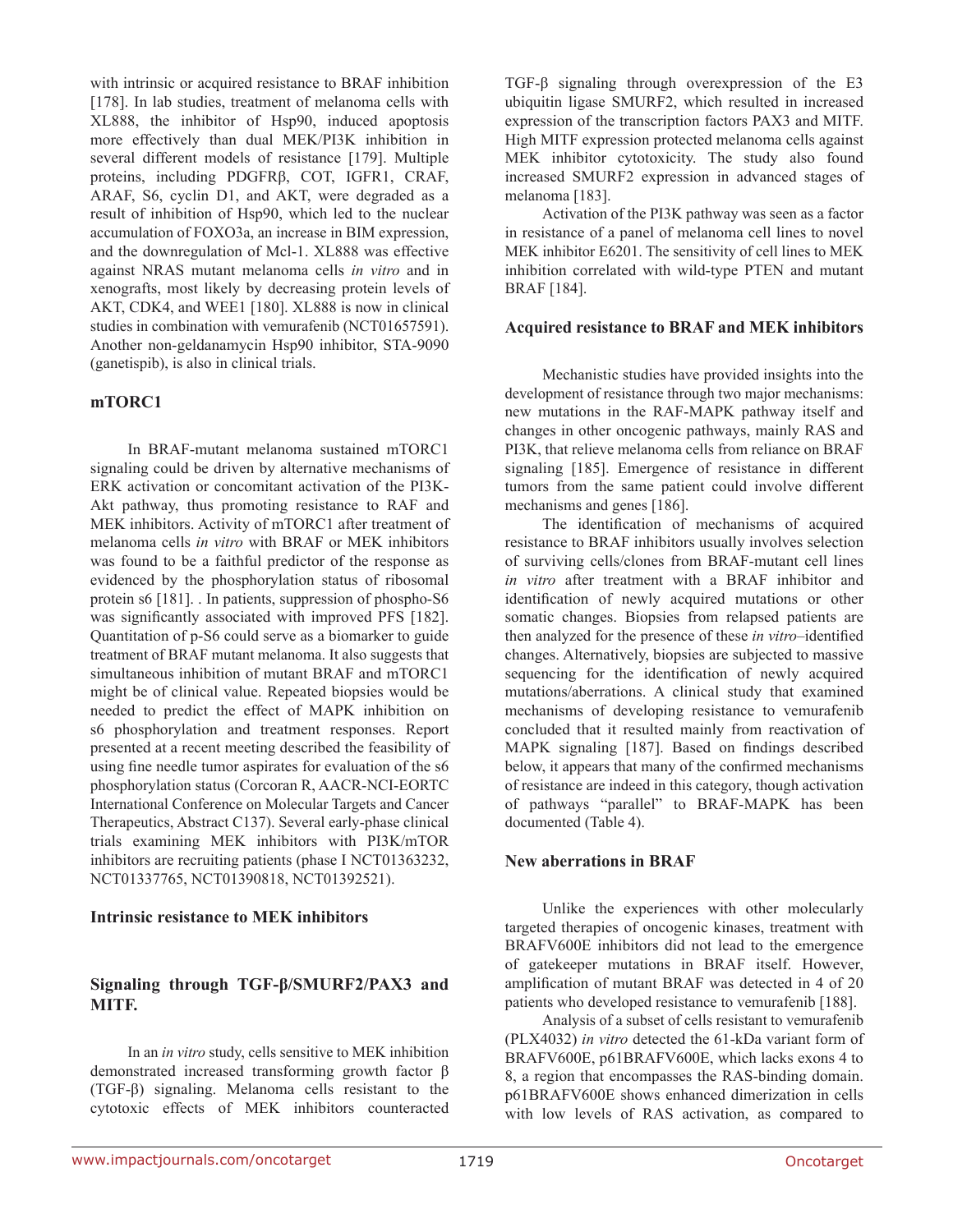full-length BRAFV600E that acts as a monomer. The p61BRAFV600E-splicing variants lacking the RASbinding domain were identified in the tumors of 6 of 19 patients with acquired resistance to vemurafenib. These data determined a novel mechanism of acquired resistance in patients: expression of splicing isoforms of BRAFV600E that dimerize in a RAS-independent manner [189].

#### **Activation of signaling through RTKs**

#### **EGFR/SFK/STAT3**

BRAF inhibitor–mediated activation of EGFR/SRC family kinase/STAT3 signaling was shown to mediate resistance in BRAF-mutant melanoma cell lines and was confirmed in patient biopsies. *In vitro* treatments with an EGFR inhibitor in combination with a BRAF inhibitor, or monotherapy with dasatinib, appeared to overcome this resistance and could deliver therapeutic efficacy in drugresistant BRAF-mutant melanoma patients [190].

#### **FGFR3-RAS**

Upregulation of FGFR3 signaling in selected vemurafenib-resistant cells was described *in vitro*. Signaling through FGFR3 activated the MAPK pathway through RAS, but these cells were still sensitive to inhibition of MEK or pan-RAF inhibition [191].

#### **IGF-1R/PI3K pathway**

Mutations in the IGF-1R/PI3K pathway were identified as another way for developing resistance to the BRAF inhibitor SB590885. IGF-1R/PI3K signaling was enhanced in resistant melanomas; combined treatment with IGF-1R/PI3K and MEK inhibitors induced death of BRAF inhibitor-resistant cells. Increased IGF-1R and pAKT levels in a post-relapse human tumor sample were consistent with the proposed role for IGF-1R/PI3Kdependent resistance to BRAF inhibitors [192].

Activation of PDGFRβ signaling was shown to occur during selection for BRAF inhibitor resistance *in vitro*. The clones with PDGFRβ activation were also resistant to MEK inhibition, implying that activation of PDGFR bypasses the tumor dependence on RAF signaling entirely [193]. These findings were validated in resistant tumors [193].

#### **ERBB3 signaling**

Enhanced ERBB3 signaling promoted resistance to RAF pathway inhibitors in cultured melanoma cell lines and in mouse xenograft models [177]. ERBB3 was transcriptionally activated by FOXD3, and increased ERBB3 signaling was dependent on ERBB2. Targeting ERBB2 with lapatinib in combination with the BRAF inhibitor PLX4720 reduced tumor burden and extended latency of tumor regrowth *in vivo* versus PLX4720 alone. ERBB3 was shown to be the main RTK undergoing rapid hyperphosphorylation upon either treatment with a BRAF inhibitor or with a MEK inhibitor in another publication [194]. The mechanism of ERBB3 was traced to an autocrine loop that resulted in production of high levels of neuregulin by melanoma cells in response to MAPK pathway inhibition.

#### **PDGFR β activation.**

Induction of PDGFRβ RNA, protein, and tyrosine phosphorylation were detected in a cell line model of resistance to vemurafenib as well as in short-term cultures and patient-derived biopsies [193].

NF1 expression is lost in tumors from patients following treatment with BRAF and MEK inhibitors [86]. NF1 mutations were observed in melanoma tumors obtained from patients exhibiting resistance to vemurafenib, as already mentioned. However, cells lacking NF1 retained sensitivity to the irreversible RAF inhibitor AZ628 and an ERK inhibitor [87].

#### **NRAS**

Secondary mutations in NRAS were shown to confer resistance to PLX4032 *in vitro* [186, 193]. These acquired changes were mutually exclusive with PDGFRβ activation observed in the same study. In contrast to PDGFR-activated resistant cells, NRAS-mutated cells were sensitive to MEK inhibitors. Mutations of NRAS were also found in 4 out of 19 patients that developed resistance to PLX4032 [193], and in additional patients in a clinical trial exploring mechanism of acquired resistance to vemurafenib [187]. New mutant BRAF inhibitors, such as PLX7904, have been explored *in vitro*. PLX7904 inhibits ERK1/2 activation in cells with mutant BRAF, but not in cells with wild-type BRAF [20]. Promisingly, PLX 7904 inhibited ERK1/2 phosphorylation in mutant BRAF melanoma cells with acquired resistance to vemurafenib/ PLX4720 that is mediated by a secondary mutation in NRAS.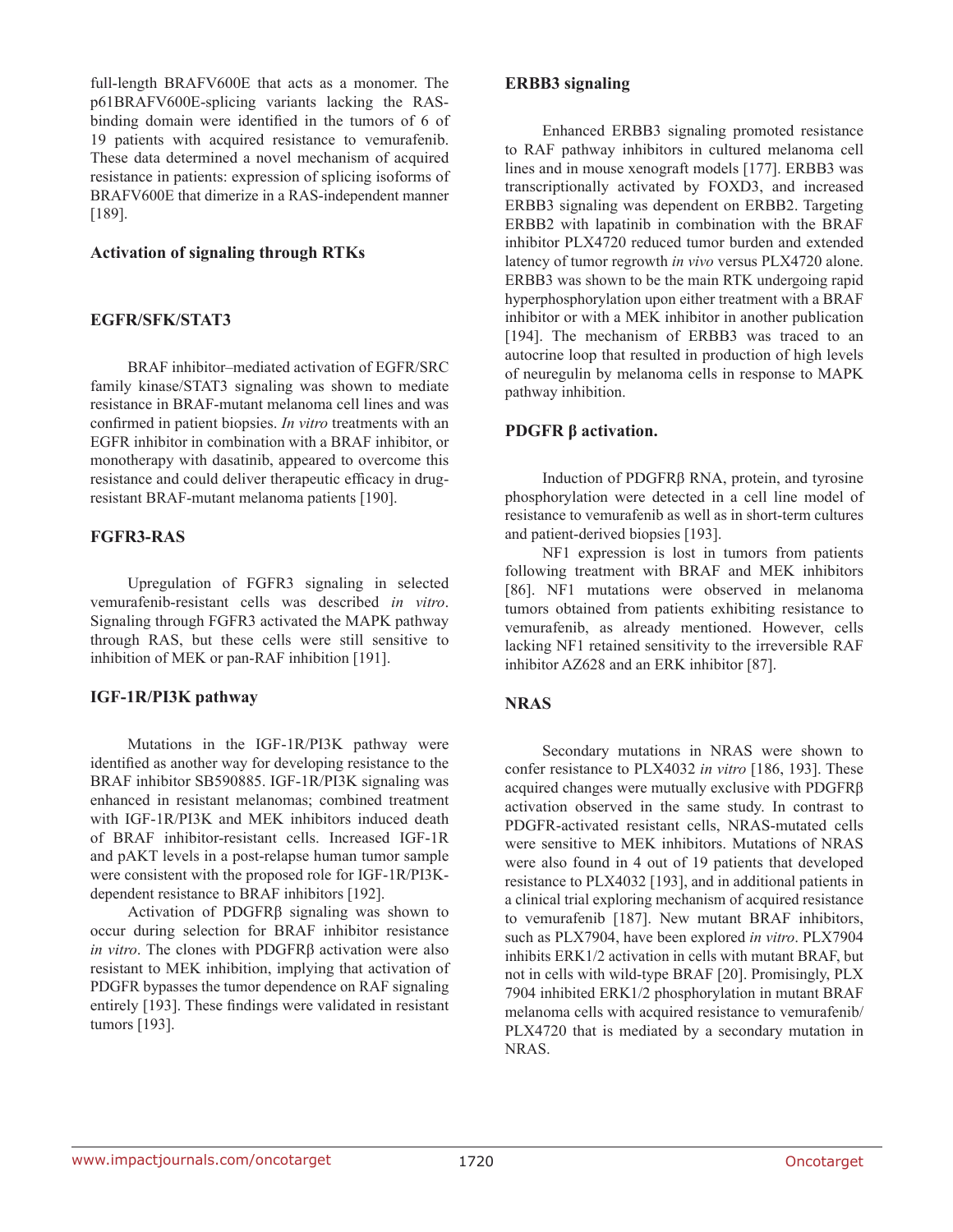Activation of AKT3 in response to BRAF inhibitor PLX4720 or BRAF siRNA was implicated in the resistance of primary three-dimensional cultures of melanoma cells to BRAFV600E inhibitors [195]. A novel mutation of AKT1 was observed in a resistant tumor [196].

ERK activation, independent of classical RAF/ MEK/ERK pathways, was shown to occur in resistant lines with mutant BRAF. PI3K pathway activation could be responsible for ERK activity. Inhibition of either PIK3CA or ERK slowed the growth of these lines selected *in vitro* for resistance to PLX4720 [197]. Targeting ERK activation is a promising strategy to overcome resistance to BRAF and MEK inhibitors. A new ERK inhibitor, SCH772984, is active in nanomolar concentrations *in vitro* and inhibited tumor growth *in vivo*. More importantly, SCH772984 was able to overcome resistance to BRAF or MEK inhibition in cells and tumors that became resistant by acquiring mutations in NRAS or MEK1, respectively. SCH772984 was able to suppress growth of melanoma cells engineered to contain amplified BRAFV600E and even growth of melanoma lines selected for double resistance to BRAF and MEK inhibition [198].

### **MAP3K8/COT**

In a massive functional kinome screening study, a kinase known as MAP3K8/COT was implicated in both inherent and acquired resistance to BRAFV600E inhibitors. COT is a MAPK independent of RAF and is expressed highly in inherently resistant melanoma or in cells from patients with acquired resistance. Its expression drives resistance to BRAF inhibitors *in vitro* and occurs in relapsing patient tumors [199]. COT-mediated resistance to a RAF inhibitor cannot be overcome by a MEK inhibitor, suggesting that activation of ERK in these tumors occurs outside of the classical RAF-MAPK-ERK pathway. COT might be a direct ERK phosphorylating kinase.

MEK1 mutation C121S was identified in a patient treated with vemurafenib [200]. This mutation was shown to increase kinase activity of MEK1 and confer resistance to both BRAF and MEK inhibition. Two new mutations of MEK, E203K and Q56P, were found in tumors that developed resistance to vemurafenib [187].

RND3

An *in vitro* study with a single BRAF-mutant melanoma line showed that BRAF-inhibitor treatments were associated with reduced expression of RND3, an antagonist of RHOA activation, and elevated RHOAdependent signaling. Restoration of RND3 expression or RHOA knockdown attenuated the migratory ability of residual cells without affecting overall cell survival [201].

 Insulin receptor substrates 1 and 2 (IRS1/2) mediate oncogenic signaling from IGF-1R and are upregulated in melanoma cell lines resistant to BRAF inhibitors or derived from patients that developed resistance to vemurafenib treatment. A new class of drugs that promote phosphorylation and degradation of IRS1/2 were also able to overcome acquired resistance to vemurafenib *in vitro* [202].

## **New candidate genes involved in acquired resistance to BRAF inhibition**

 A CRISPR-Cas9 knock-out screening identified additional candidate genes whose ablation conferred resistance to BRAF inhibitor in melanoma cell line, including neurofibromin 2 (NF2), Cullin 3 E3 ligase (CUL3), and members of the STAGA histone acetyltransferase complex (TADA1 and TADA2B). Previously identified NF1 was a top hit in this screen [203]

## **MAPK and PI3K adaptive alterations as predominant resistance patterns**

Recently, large-scale studies of the mechanisms of resistance to BRAF inhibitor were performed. In one of them, analysis of 100 biopsies from relapsed melanoma identified MAPK alterations in 70% of patients, and 22% had acquired alterations in PI3K pathway [204], including a novel mutation in the pleckstrin homology domain of AKT1[196]. The heterogeneity within individual melanoma tumors contributed significantly to acquired resistance.

In other studies, mutations in MAPK patwhay were identified in 51% of relapsed tumors from 45 patients treated with BRAF inhibitors. These included mutations in MEK1, MEK2 and in MITF; and in three cases multiple resistance conferring mutations within same tumor were observed [205].

Dual "pre-emptive" inhibition of MAPK and PI3K pathway was suggested as a strategy to induce more durable responses in melanoma. Interestingly, a proteomic study of cellular responses has identified DNA damage response signaling activation in response to dual inhibition of these pathways [206]. Among the most prominent responses were activation-related phosphorylation of ATM, and DNA-dependent protein kinases. Inhibition of these kinases *in vitro* enhanced cell death induced by MAPK and PI3K inhibitors [206].

A trial of a combination of pan-PI3K inhibitor PX-866 and vemurafenib (NCT01616199) is ongoing; preliminary results indicate a significant activity, including in patients previously treated with vemurafenib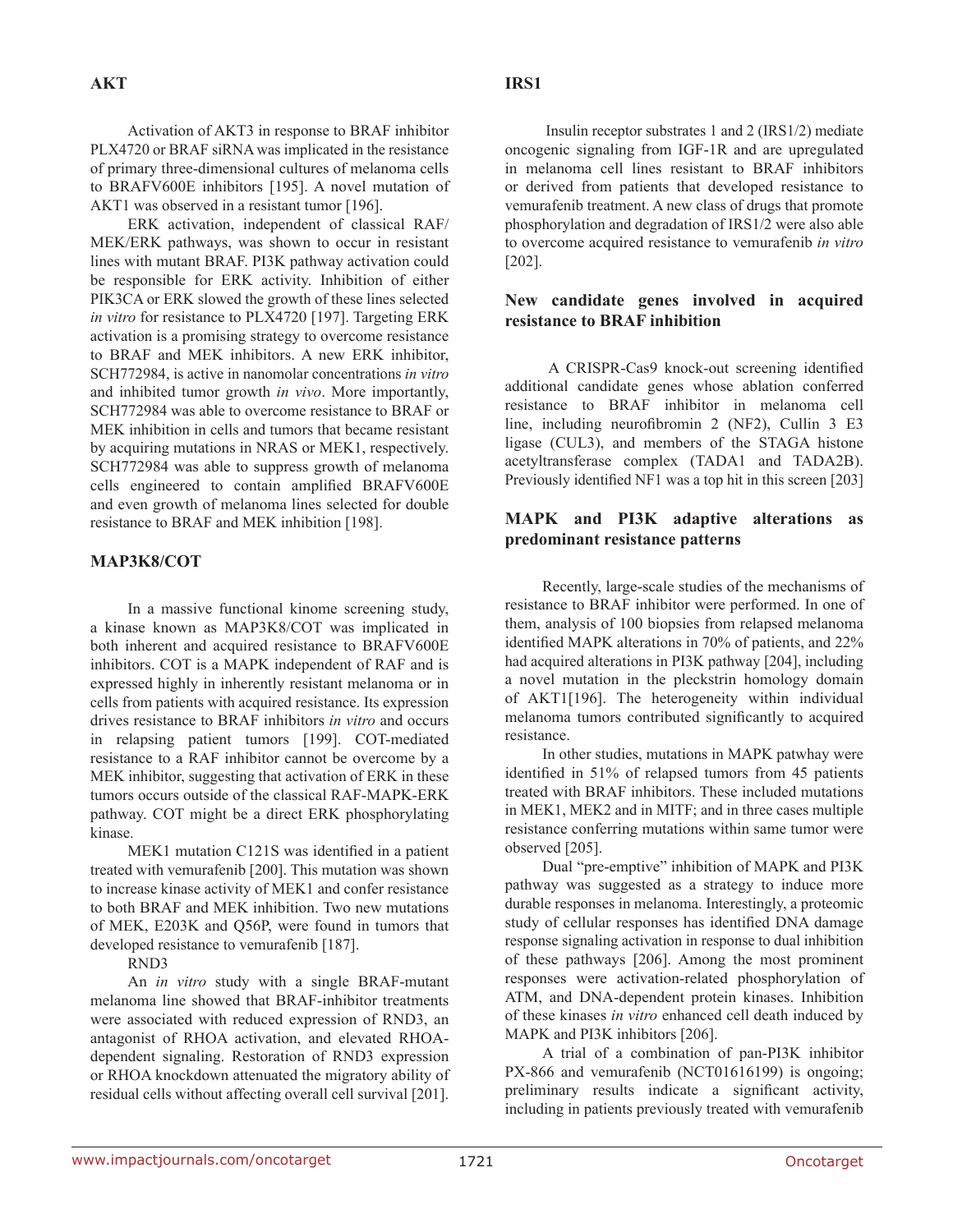or trametinib. Sixty-two percent of the patients (8 of 13) who had not previously received treatment with either a BRAF inhibitor or a MEK inhibitor responded to the novel combination.

### **Factors that mediate acquired resistance to MEK inhibitors (Table 4)**

Similar to the adaptation of BRAF-mutant melanoma cells to BRAF inhibition, resistance to MEK inhibitors could involve multiple pathways. In a study of triple-negative breast cancer treated with a MEK inhibitor, it was found that inhibition of MEK, similar to inhibition of BRAFV600E in melanoma, induces a reprogramming of RTK activation [207]. It is possible that activation of RTK when MEK is acutely inhibited is also involved in responses of melanoma to MEK inhibition, though this has not been shown yet.

#### **Mutations in MEK1 and MEK2**

*De novo* mutations in MEK1 were strongly implicated in resistance to MEK inhibitor selumetinib/ AZD6244, both in treated cell lines and in a metastatic tumor from a relapsed patient [208]. Mutations in selected lines resulted in constitutive ERK phosphorylation and higher resistance to MEK inhibitors, but also conferred cross-resistance to mutant BRAF inhibitor PLX4023. Variant MEK1(P124L) was identified in a resistant metastatic focus that emerged in a melanoma patient treated with selumetinib.

# **PI3K-AKT pathway**

 A study *in vitro* has identified basal and treatmentinduced activation of the PI3K-AKT pathway as a critical regulator of selumetinib sensitivity in BRAFmutant cutaneous melanoma cells. Sensitive, but not resistant lines showed upregulation of PTEN expression by selumetinib. Combination of a MEK inhibitor with inhibitors of Akt, mTOR, or IGF1R was able to overcome resistance to MEK inhibitors [209].

#### **Factors that mediate acquired resistance to BRAF and MEK inhibitors (Table 4)**

MEK2 mutation Q60P was identified in a patient that developed resistance to trametinib [210]. Interestingly, the patient's progression tumor also acquired amplification of BRAFV600E. A xenograft tumor derived from a second patient resistant to the combination of BRAF and MEK inhibitors contained identical changes. These cells were resistant to combination treatment with dabrafenib and trametinib, but responded when mTOR inhibitor

was added [210]. The mechanisms of resistance to dual inhibition of MAPK pathway by vemurafenib or dabrafenib and trametinib are only beginning to emerge because relatively few patients were treated with this combination in the clinical trials.

Alterations in MAPK patwhay were confirmed in tumors of several other patients treated with dabrafenib and trametinib. Three of these patients also had acquired mutations in MAPK patwhay including a MEK2 mutation [211]. These data suggest addictive dependence of melanoma on MAPK signaling, and a possibility of intervention at the level of inhibition of ERKs.

Inherent resistance, partial and low durability responses, and acquired resistance are major problems in the clinical development of targeted therapies. Recent results of clinical studies combining two targeted therapies have confirmed the long-held belief that combinatorial approaches have significant advantages over monotherapy [26, 166]. The obvious limitation of these studies is that they were, by necessity performed *in vitro*, and their results might not necessary translate into clinical practice. Nevertheless, in a large scale study of 150 small molecule inhibitors in a panel of 28 early passage melanoma lines[39] analysis showed that the most effective drug combination for BRAF-mutant lines was that of vemurafenib, EGFR, and AKT inhibitors, which was cytotoxic even in lines with primary resistance to vemurafenib or in lines selected for resistance to vemurafenib.

#### **IMMUNOTHERAPY**

Malignant melanoma is a tumor extensively investigated as target for immunotherapy for reasons including its high immunogenic potential and the availability of tumor infiltrating lymphocytes (TILs) reactive against melanoma antigens [212]. Earliest approaches had employed active immunization against the constantly growing repertoire of melanoma regression antigens [213], but enthusiasm subsided because of the very modest objective responses to immunization, mostly obtained for low volume disease [214]. The puzzling question of why hasn't successful immunization, generating tumor-cognate lymphocytes, been yielding measurable tumor responses led to the recognition of the inhibitory role of immune check point modulators expressed on melanoma cells or on activated lymphocytes [215, 216]. Understanding the role of costimulation opened a new era in the clinic and an intense search for additional targets for immunotherapies with improved efficacy to toxicity ratio.

Interleukin-2 was the earliest immunotherapy for metastatic melanoma, approved by the FDA in 1998, followed by interferon- $\alpha$ 2b as an adjuvant therapy and ipilimumab (anti-CTLA-4 antibody) as therapy for advanced disease, approved by the U.S. Food and Drug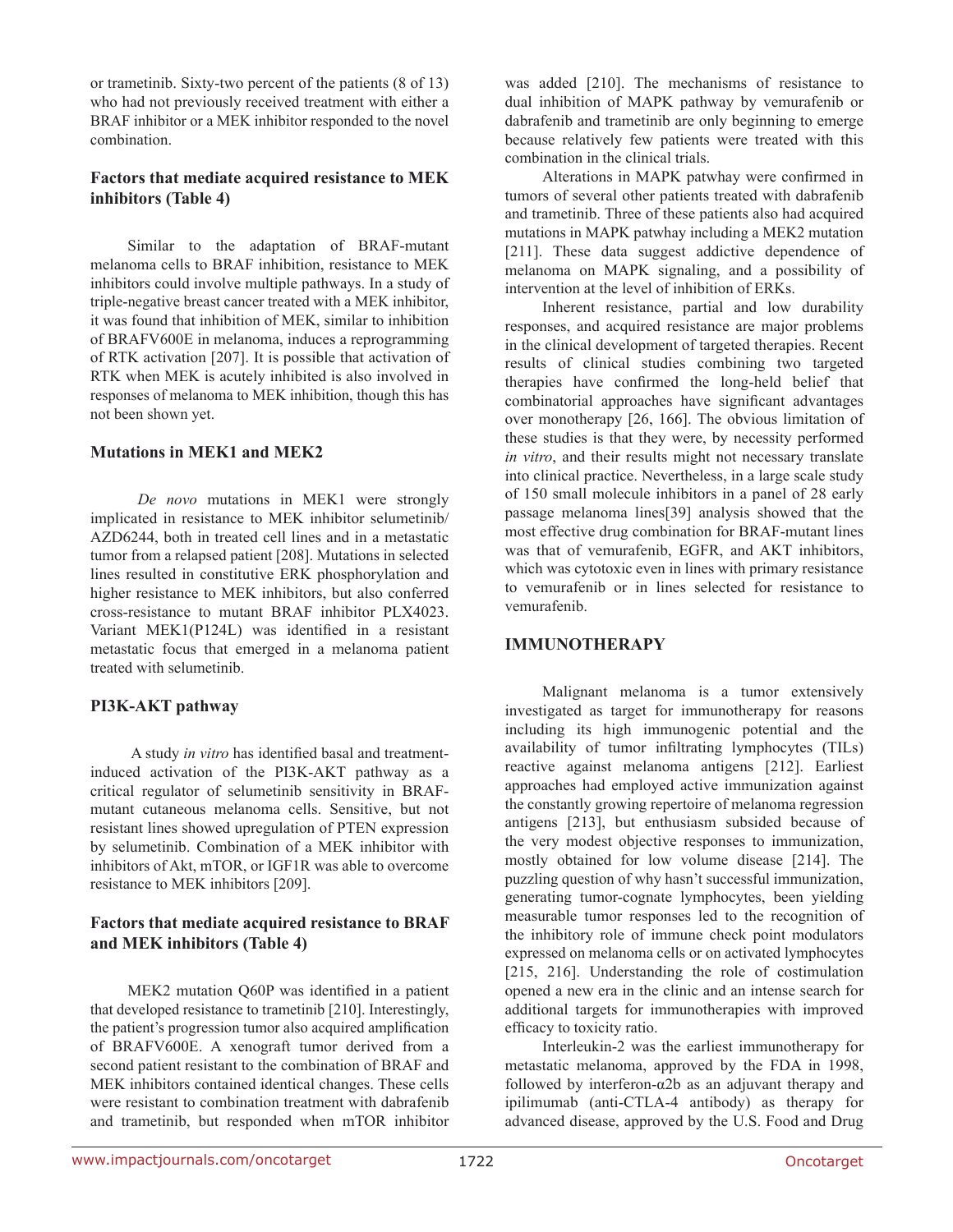| Target        | Desired effects                                                                      | Antibodies                                       | Trials                                                                                                                                    |
|---------------|--------------------------------------------------------------------------------------|--------------------------------------------------|-------------------------------------------------------------------------------------------------------------------------------------------|
| CTLA-4        | $\left  \frac{1}{\text{Relieve the immune}} \right $ Ipilimumab/Yervoy<br>checkpoint |                                                  | Approved                                                                                                                                  |
| $PD-1$        | checkpoint                                                                           | Relieve the immune MDX-1106, CT-011, MK-<br>3475 | NCT01024231, NCT01176461, NCT01721746,<br>NCT01621490, NCT01721772, NCT01783938,<br>NCT01714739, NCT01435369, NCT01295827,<br>NCT01704287 |
| $PD-L1/B7-H1$ | Relieve the immune $MDX-1105-01$ ,<br>checkpoint                                     | MPDL3280A, MEDI4736 NCT01693562                  | NCT00729664, NCT01633970, NCT01375842                                                                                                     |
| 4-1BB/CD137   | Stimulate T cells                                                                    | BMS-663513                                       | NCT01471210                                                                                                                               |
| CD40          | Stimulate T cells                                                                    | CP870,893                                        | NCT01103635                                                                                                                               |
| <b>GITR</b>   | Inhibit T regs                                                                       | <b>TRX518</b>                                    | NCT01239134                                                                                                                               |
| OX40/CD134    | Stimulate T cells                                                                    | Anti-OX40                                        | NCT01689870                                                                                                                               |

**Table 5: Antibody-based immunotherapy of melanoma**

Administration (FDA) for melanoma in March 2011. While the response rates to IL-2 and ipilimumab given as a single agent are in the range of 10% to 20% [217, 218], when induced, responses to IL-2 and ipilimumab are typically long lasting and sometimes complete. The reasons for lack of response to IL-2 are starting to emerge: a recent study found that the T cell subset most induced by IL-2 in melanoma patients is regulatory T cells (Treg) expressing positive for CD4, CD25, Foxp3 and the inducible T cell costimulator (ICOS). The high levels of these ICOS expressing peripheral Tregs was a strong predictor of the lack of response to IL-2 [219].

In recent years, investigational agents have included adoptive T cell transfer, blocking antibodies against inhibitory immune molecules, stimulatory antibodies for immune cells, and immunization with distinct cancer cell antigens. Recently, interest in the role of mutated antigens being more immunogenic and therefore triggering a more robust immune response, has risen [220]. Identification and validation of biomarkers predictive of responses to immunotherapy is a rapidly developing field (reviewed by Ascierto et al. [221]). These might include a variety of tumor and tumor microenvironment–specific alterations, the immune parameters of the individual patient. The mutational load of a tumor could be also a predictive factor, as it is plausible that highly mutated tumors are more immunogenic, therefore triggering a more robust immune response.

In light of the complexity of the immune response, it is very likely that combining immunotherapies will be necessary to induce better clinical responses, but even at this point it is clear that there is a life-prolonging effect of immunotherapy in many patients and a potential for cure.

#### **Immunomodulatory antibodies**

The use of immune checkpoint inhibitors (antibodies that block proteins inhibiting immune response) has gained particular interest after approval of ipilimumab/ anti-CTLA4 antibody for treatment of melanoma in 2011, and more so after the recent reports on the clinical efficacy of antibodies blocking PD-1. Table 5 shows some of the clinical trials with immune-system-targeting antibodies, which are described in more detail below.

CTLA4 is an inhibitory molecule expressed on T cells that is involved in the negative regulation of the T cell interaction with antigen-presenting dendritic cells (APCs). CTLA4 inhibits binding of CD28 on T cells to B7 proteins on APCs, thus weakening the costimulation of effector T cells. In addition, CTLA4 is expressed on regulatory T-cells (Treg), and the immune effects of anti-CTLA4 may be a combination of enhancing effector T-cell function while blocking Treg [222]. CTLA4 is also expressed on tumor cell lines [223] and in human melanoma [224]; blockade of CTLA4 *in vitro* induces apoptosis of melanoma cells, indicating that CTLA4 might have non-immune functions. Available results from clinical trials indicate that the response rates to CTLA4 blockade with human monoclonal antibodies ipilimumab and tremelimumab are at most 18%, but overall survival is superior to what is seen with cytotoxic therapies. Significant immune toxicities were reported in a number of trials, and, interestingly, strong association of immunerelated toxicities and responses were observed (reviewed by Flaherty et al. and Sapoznik et al. [8, 225]).

Potential markers that could predict response to ipilimumab are of obvious importance. Clinical trial NCT00261365 incorporated investigation of a number of parameters in tumor biopsies pre- and post-treatment with ipilimumab. Significant associations were detected between clinical activity and high-baseline expression of FoxP3 and indoleamine 2,3-dioxygenase (IDO), and an increase in tumor-infiltrating lymphocytes (TILs) [226]. The immunosuppressive role of IDO in the context of immunotherapies was later shown in the B16 murine melanoma model [227]. IDO catalyzes tryptophan degradation and inhibits T cell function. Inhibitors of IDO INCB024360 and 1-methyl-D-tryptophan are in several clinical trials for different malignancies, including a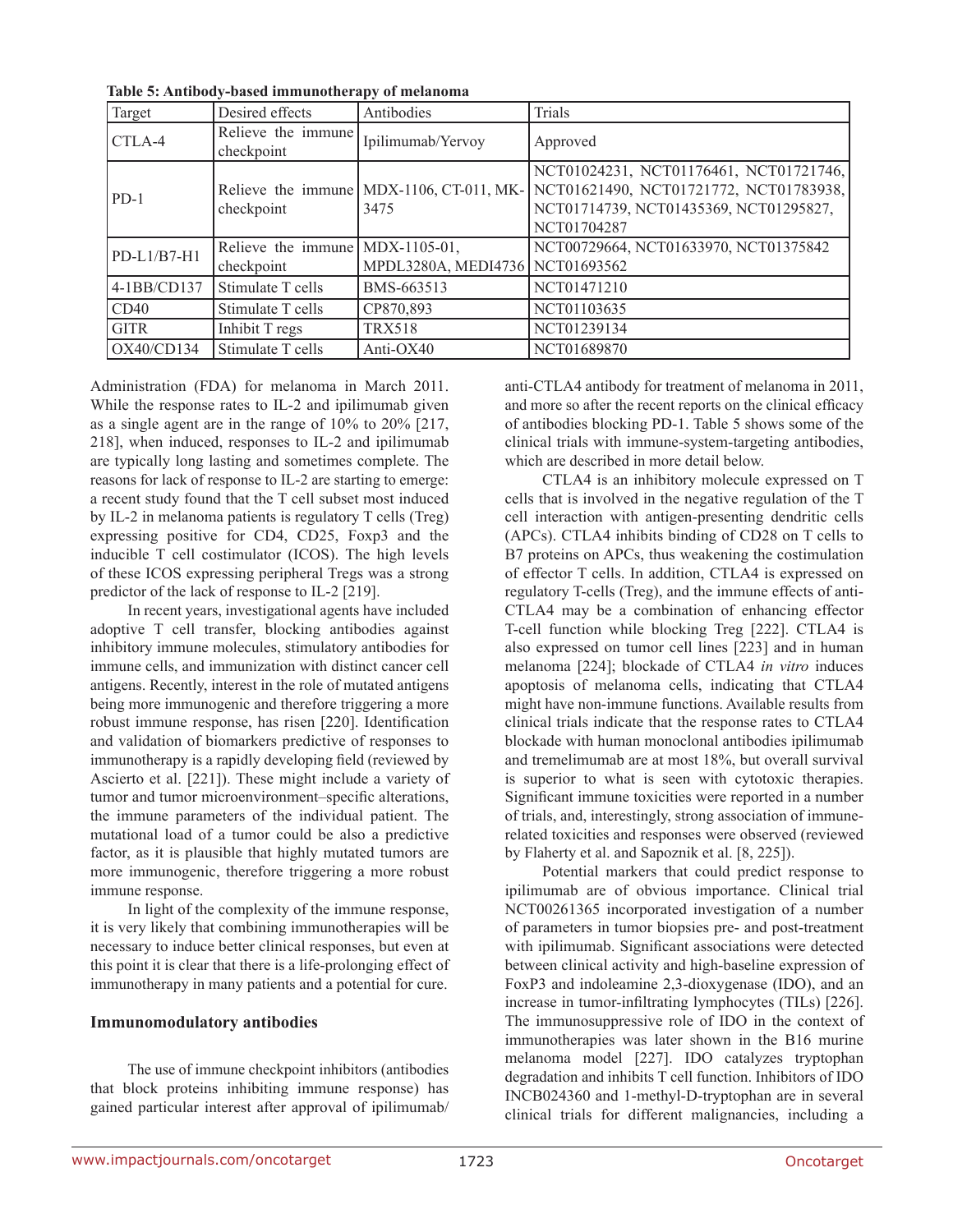randomized phase I-II trial of combination of ipilimumab with INCB024360 (NCT01604889).

Trials of ipilimumab and gp100 peptide vaccine each as a single agent or in combination—showed limited responses, but the responses were long lasting. Early-phase combination trials with ipilimumab include the following second agents: bevacizumab, high dose interferon α-2b, IL-2, GM-CSF, anti-PD-1 antibody (see below), antibody to NK receptor KIR BMS-986015 (in patients with melanoma or other tumors), immunostimulatory cytokine IL-21, and even an oncolytic herpes simplex 1 virus (talimogene laherparepvec/T-VEC) —designed to replicate selectively in tumor cells and to express GM-CSF (the virus preparation is injectable directly into tumors) —as well as a variety of chemotherapeutic agents and surgical/radiotherapy interventions (Supplementary Table 2). Reported results from trial NCT01134614 combining ipilimumab with GM-CSF showed an increased OS in the combination arm (ASCO abstract #CRA9007, 2013).

PD-1, like CTLA-4, is an inhibitory receptor; however, its expression is not limited to T cells and is found in B cells and some myeloid cells. The PD-1 ligands PD-L1 and PD-L2 have different expression patterns, with PD-L1 found on multiple normal and cancerous cells including melanoma tumors, where it provides, once bound by PD-1, peripheral tolerance to "self" antigens [228]. PD-L2 is expressed on APC cells, providing tolerance to orally administered antigens. Interactions between PD-1 and its ligands attenuate immune responses [229], and, in the context of cancer, serve to protect tumor cells from cytotoxic T cells. At the same time, PD-1 is expressed on CD8+ T cells in patients with metastatic melanoma—particularly within the tumor microenvironment where they encounter chronic antigen exposure [230], suggesting that the immune response to melanoma is inhibited under these circumstances.

Humanized antibodies to PD-1 and PD-L1 have been developed and tested in clinical trials for several cancers including melanoma. Anti-PD1 antibody nivolumab was well tolerated, and the maximum tolerated dose has not been reached [231]. This study also found a strong correlation between pretreatment tumor expression of PD-L1 and responses, with a 36% response rate in patients whose tumors expressed PD-L1, and 0% in the PD-L1-negative group. However, a larger study of PD-L1 expression as a biomarker of response in solid tumors including melanoma reported that the correlation is not as solid as reported, because some patients with PD-L1 negative tumors had clinical responses to nivolumab (http://meetinglibrary.asco.org/content/113904-132). This may be because PD-L1 expression in the tumor is dynamic and is upregulated by factors such as the production of gamma interferon by infiltrating T cells. The better safety profile of PD-1 antibody versus CTLA-4 antibody is most likely due to the fact that the latter targets a peripheral interaction between T cells and tumor or APCs. Inhibition

of PD-1 probably inhibits peripheral interactions as well, through PD-L2 on APCs, but it could be expected to act more locally at tumor sites by preventing inhibition of tumor-infiltrating PD-1-expressing T cells through interaction with PD-L1 on tumor cells.

### **Clinical trials targeting PD-1/ PD-L1 interaction**

Preliminary results from an early-phase clinical trial with anti-PD1 antibody BMS-936558 (MDX-1106, ONO-4538, nivolumab) showed durable responses in 28% of patients with melanoma [232]. Results a from completed trial reported that 1- and 2-year survival rates were 62% and 43%, respectively [233]. Currently there are at least eight trials ongoing with nivolumab for melanoma.

Two other anti-PD-1 antibodies (CT-011: CureTech Ltd. and MK-3475/lambrolizumab: Merck) are also in clinical trials. Results of a clinical trial of lambrolizumab in advanced melanoma produced very promising results. Of 135 patients treated, 38% had durable responses as evaluated by RECIST. Remarkably, patients that have received ipilimumab prior to enrolling in this trial had a similar response rate. Importantly, lambrolizumab showed a favorable safety profile [234].

An anti-PD-L1 antibody (MPDL3280A/BMS-936559/MDX-1105 is being tested as well. Preliminary results with anti-PD-L1 antibody showed significant tumor shrinkage in 21% of 140 patients who had a variety of cancers; 9 out of 52 melanoma patients had objective and durable [235]. Recent preliminary results of MDPL3280A trial showed objective responses in 28% of patients with melanomas of different origins (45 patients total), but none in 4 patients with uveal melanoma. Trial NCT01656642 examines combination of MDPL3280A with vemurafenib.

An important study has shown that combining blockade of both immune checkpoints (PD-1 and CTLA4) is highly synergistic in rejection of melanoma tumors in an animal model through strong stimulation of effector T cells and IFN-g production [236]. Anti-PD-1/nivolumab/MK-3475 and anti-CTLA-4/Yervoy antibodies are being combined in clinical trials with the hope of synergistic effects (NCT01024231). This combination treatment, when administered concurrently to 52 patients at a variety of dose levels, produced an objective response rate of 40% with 5 complete responses. The degree of observed tumor shrinkage was more than 80% for most of responding patients. In several patients in the study, tumors disappeared completely, as could be determined by imaging. Grade 3 or 4 adverse events related to therapy occurred in 53% of patients, but were generally reversible [237]. A randomized phase III trial  $NCT01844505$  for ipilimumab + nivolumab with the endpoint of OS is recruiting melanoma patients. Phase II trial NCT01783938 will explore sequential administration of nivolumab and ipilimumab. Recent results showing responses to nivolumab in patients who progressed on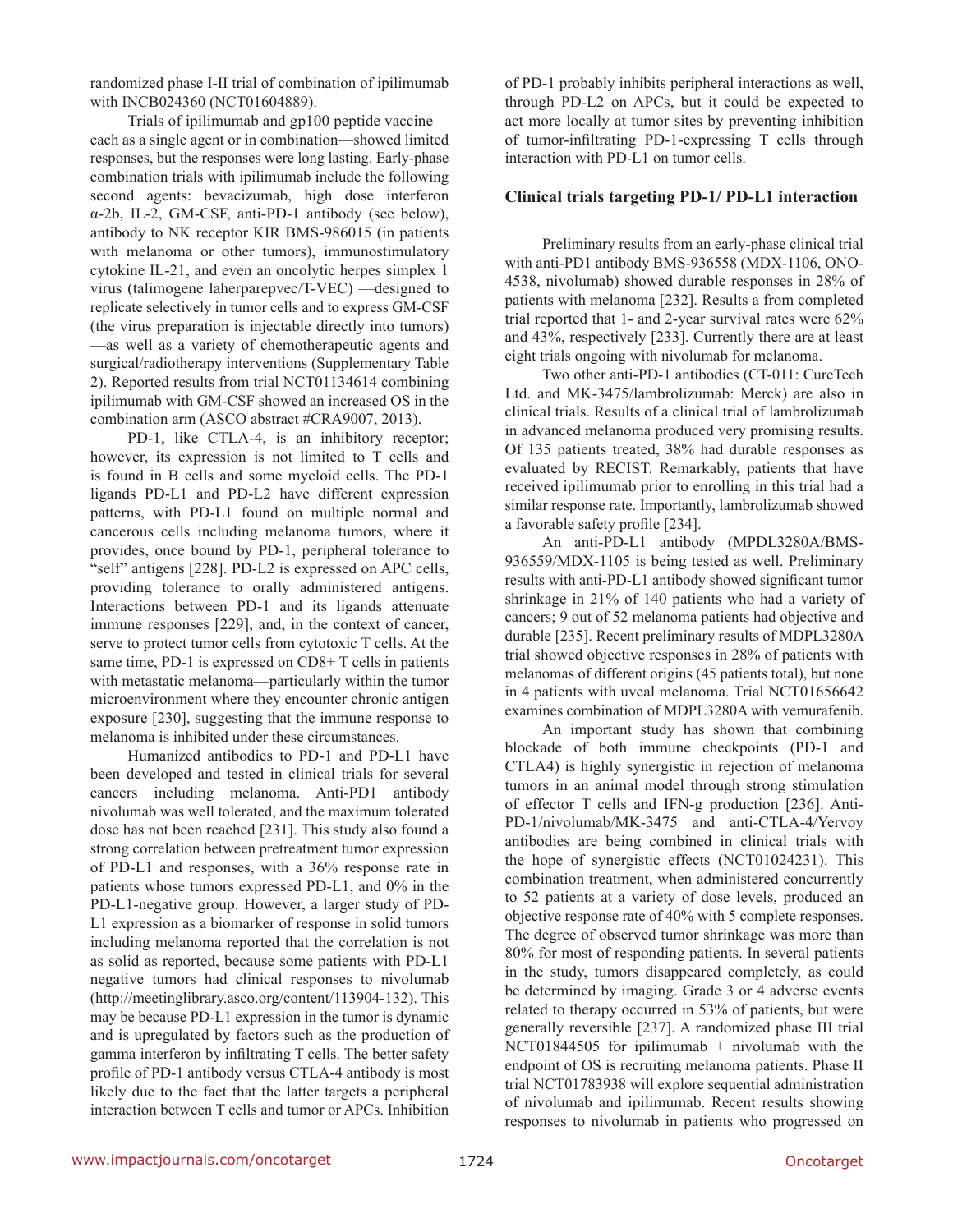ipilimumab treatment support the schedule of sequential administration of these antibodies [238]. Ipilimumabrefractory and naïve patients had a similar response rate of 25% in this trial.

In general, a concept is emerging that different immune checkpoints might have non-overlapping functions in immune escape; therefore, targeting more than one inhibitory molecule might be a general strategy for future approaches to immunotherapies. In addition to CTLA and PD-1/PD-L1, other proteins (LAG-3 and TIM-3) act as checkpoints. In addition, several proteins listed below are known to positively modulate T cells function. There are dozens of molecules now known to upregulate or downregulate immune responses and future trials evaluating agonists and antagonists of these molecules in combination may be promising.

4-1BB. Also known as CD137, 4-1BB is a member of the TNF receptor superfamily, and is an activationinduced costimulatory molecule. Binding of 4-1BB by its ligand or antibody induces powerful CD8+ T-cell activation, IFN-γ production, and cytolytic activity. An agonistic antibody, BMS-663513 (Bristol-Myers Squibb) was in clinical trials for melanoma and other tumors. Safety concerns caused suspension of the trial after several patients developed liver problems, including high-grade hepatitis. However, the antibody has promise in expanding the repertoire of functional CD8+ effector cells during T-cell expansion for autologous cell transfer (ACT). A recent study showed that addition of BMS-663513 to the expansion cultures of T cells isolated from metastases strongly increased the frequency and yield of CD8+ cells as well as their cytotoxic activity *in vitro* [239].

GITR is a co-stimulatory receptor expressed after T-cell activation that enhances T-cell function and survival. Importantly, GITR also negatively affects regulatory T cells (Tregs), and treatment with GITR agonistic antibody destabilizes intra-tumor Tregs allowing for more efficient cytolysis by CD8+ T cells [240]. A trial with anti-GITR antibody TRX-518 is ongoing (NCT01239134).

OX40 is not involved in effector T-cell activation, but rather, promotes T-cell survival and expansion. In a clinical study, based at the Portland Providence Medical Center in Oregon, patients received three infusions of the agonistic mouse anti-OX40 antibody within a week. The xenogeneic nature of the antibody precluded further treatments. Nine of 27 patients experienced minor tumor shrinkage, although none met RECIST (response evaluation criteria in solid tumors) criteria for objective responses.

CD40. Unlike the co-stimulatory targets above, CD40 is expressed on APCs, while its ligand is expressed on T cells. Binding of the two acts as a powerful enhancer of APCs' ability to present antigens and activate T cells against foreign targets [241]. A number of cancer patients with diverse solid tumors have received infusions of agonistic antibody CP870,893, often in combination with

conventional chemotherapy, making it difficult to evaluate the antibody contribution. In those given antibody alone some objective responses were observed, particularly in a few patients with melanoma. A surprising finding was that treatments did not increase numbers of TILs in the tumors. In a mouse model, antibody treatments induced an influx of macrophages into tumors, presumably with enhanced cytotoxic activities. A phase I trial NCT01103635 combining CP870,893 with tremelimumab in melanoma and other tumors is ongoing. A dose escalation trial of CP870,893 is ongoing where antibody is combined with Oncovir poly IC:LC and NY-ESO-1/gp100 NCT01008527.

CEACAM1 is a potential new target for the development of targeting antibodies. CEACAM1 is a carcinoembryonic, antigen-related adhesion molecule 1 from the IG superfamily whose expression is absent from normal melanocytes, but often found in melanomas, particularly those that are metastatic. CEACAM1 was shown to protect melanoma cells from T cells *in vitro*, and, moreover, its expression was found on T cells and NK cells from melanoma patients, presumably enabling a homotypic inhibitory interaction. A mouse antibody to CEACAM has no apparent effect on CEACAM1 expressing melanoma cells *in vitro*, but renders them susceptible to elimination by T cells *in vitro* and in an *in vivo* xenograft model. These findings provide a strong rationale for developing CEACAM1-based therapeutics for the treatment of metastatic melanoma [225].

# **Cytokines**

Interleukin-2 (IL-2), a protein produced primarily by CD4+ T-cells that activates and induces proliferation of natural killer (NK) cells, CD8+, and CD4+ T cells, is FDA-approved for the treatment of metastatic melanoma. This is due to the long, durable responses lasting over 10 years in a subset of patients. However, objective clinical responses to IL-2 alone are under 15% in most series, and the treatment is related to significant adverse reactions including pulmonary edema, hypotension, fever, and chills. In a randomized clinical trial for metastatic melanoma patients, IL-2 combined with a gp100 peptide vaccine doubled the clinical responses compared to those patients receiving IL-2 alone. The vaccine + IL-2 group also had increased progression-free survival (PFS), but only a trend towards improved overall survival [242]. Currently, a trial with IL-2 in combination with a MAGE vaccine containing an improved adjuvant is ongoing. One interesting small trial combined high-dose IL-2 with ipilimumab in 36 patients with metastatic melanoma [243]. The overall response rate of 25% was most notable because 6 of the 9 responders achieved CRs (CR rate 17%) and all were sustained beyond 6 years. This suggests that combining stimulatory cytokines with checkpoint blockade is a strategy worth further investigation.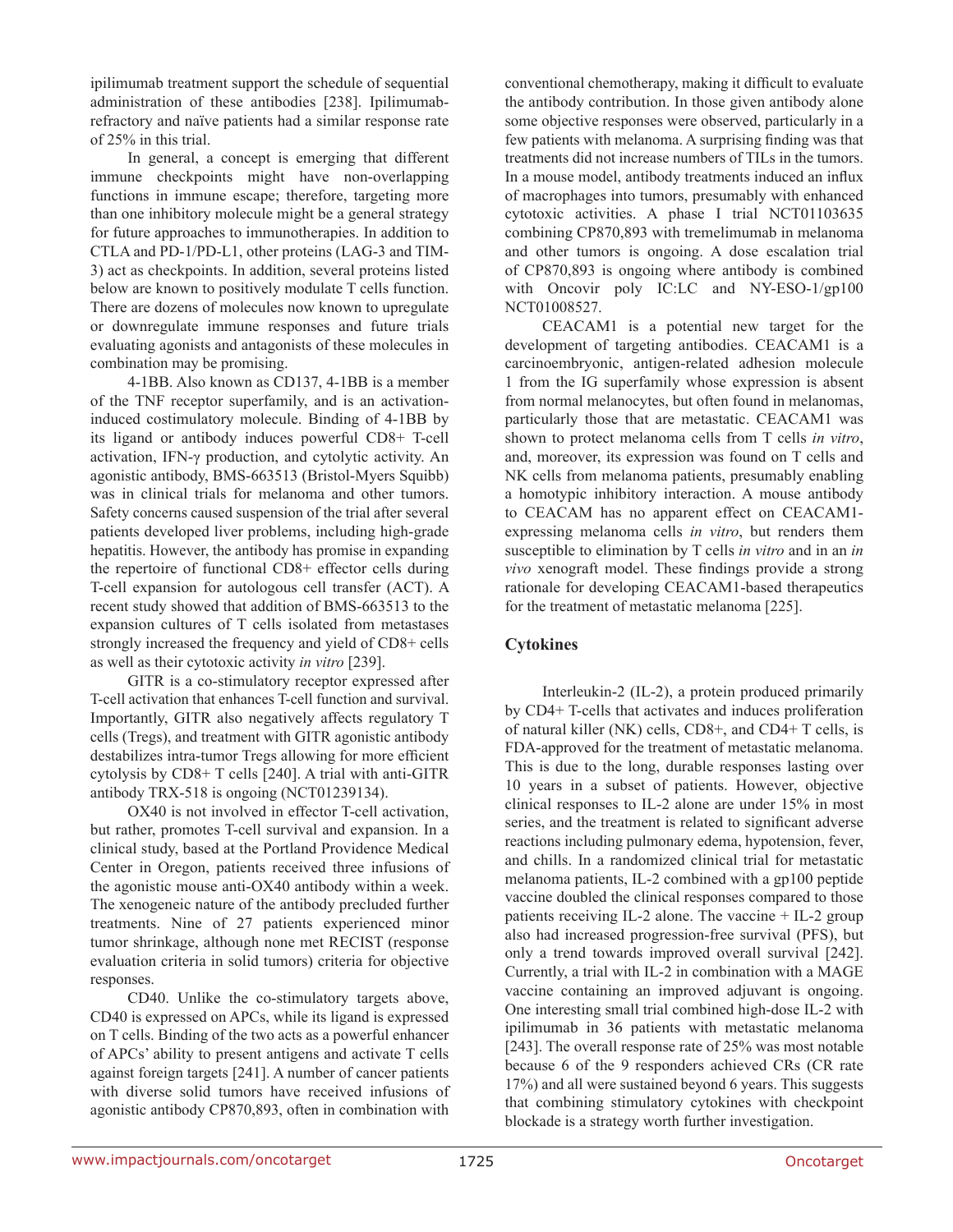Interferon-alpha is FDA-approved for the treatment of stage III melanoma in the adjuvant setting. Interferon has been shown to increase relapse-free survival (RFS) but in most studies, not overall survival. Recently a weekly pegylated formulation was also FDA-approved for the same indication. Data suggests that patients with ulcerated primaries and microscopic compared to palpable nodal disease are subsets that may benefit most from interferon. Toxicities of interferon include immune hepatitis, fever, chills, and fatigue, and the recommended regimen includes one month of high-dose intravenous therapy followed by 11 months of subcutaneous injections.

Cytokines under investigation for the treatment of metastatic melanoma include IL-21, which produced an ORR of 22.5% [244], and is tested both alone and in phase I trials in combination with anti-CTLA4 (NCT01489059) and anti-PD1 antibody (NCT01629758). Trials of IL-12 in melanoma, NCT01397708 and NCT01502293, that deliver various formulations of IL-12 systemically or intratumorally, have shown some positive responses.

#### **Adoptive cell transfer**

Adoptive cell transfer (ACT) involves the selection of autologous lymphocytes with antitumor activity, their expansion/activation ex vivo, and their reinfusion into the patient, often in the context of lymphodepleting regimens to minimize endogenous immunosuppression (reviewed by Galluzzi et al. and Itzhaki et al.[245, 246]). T-celladoptive therapy for metastatic melanoma has been quite successful in achieving objective regressions in about 50% of patients [247] and produced durable complete regressions. Despite the clear therapeutic efficacy in some melanoma patients with ACT, there are a number of challenges for this approach to become widely accepted and FDA approved, including the complex methodology required to manufacture large numbers of T cells, which has restricted this therapy to a limited number of patients in a handful of centers. Increased utilization of this approach will require a simplification and improvement of the methods for T-cell expansion and a modification of the treatment regimen associated with decreased toxicity such as the use of lower doses of IL-2. Importantly, while it is clear that patients failing anti-CTLA4 can respond to ACT, future studies will determine whether the same is true for patients who fail anti-PD1 therapy.

Different aspects of ACT are being examined, among them the role of cytokines such as IL-15 and T-cell-produced IL-9 in T-cell-based therapy [248]; concomitant low-dose IL-2 in patients treated with ACT [249]; facilitation of the long-term engraftment of T cells by using the memory-T-cell population [250, 251]; the basis for the relapses frequently observed after ACT immunotherapy, such as inflammation-induced, reversible loss of melanocytic antigens mediated by TNF-a [252]; the immunosuppressive role of Tregs and myeloidderived suppressor cells (MDSC) [253]; and the nature of the relevant tumor-rejection antigens being targeted. The potential of using the presence of the immunostimulatory marker CD137 on CTL for selection of tumor-reactive T cells was successfully explored recently [254].

Analysis of the repertoire of T cells in the successful ACT treatments of three melanoma patients through exomic sequencing of tumors established a correlation between the ability of infused T cells to recognize specific mutated proteins present in tumors. Candidate mutated epitopes were identified using major histocompatibility complex–binding algorithm for recognition by TILs [220]. In one patient successfully treated by ACT in a previous trial, the specific T cells recognizing a mutated epitope persisted in peripheral blood for over 5 years [255].

A recent phase II clinical trial reported objective clinical responses in almost half of the 31 patients enrolled, with two complete remissions and a significant increase in PFS [256]. The study also analyzed characteristics of infused T cells associated with significant responses, and found significant correlations with a higher number of TIL infused: a higher proportion of CD8+ T cells in the infusion product; a more differentiated effector phenotype of the CD8+ population; and, unexpectedly, a higher frequency of CD8+ T cells co-expressing the negative co-stimulation molecule "B- and T-lymphocyte attenuator" (BTLA). A phase I/II trial is investigating the use of autologous TILs enriched for CD8 and engineered to secrete IL-12, which will be infused after patients undergo a myeloablative regimen of chemotherapy (NCT 01236573). On the other hand, a randomized trial suggested that use of unselected young autologous T cells is preferable to enrichment for CD8+ cells because the latter are more laborious to prepare and did not offer a therapeutic advantage [257].

Failure of the infused CD8 cells to persist in the patients could be a major cause for the limited efficacy of TIL approaches to treatment. In a number of trials this was addressed by administration of IL-2 after infusion, or lymphodepletion prior to infusion. To increase the persistence of infused T cells in patients, an approach was tested to stimulate CD8+ cells *in vitro* with MART-1 presenting APCs in the presence of IL-2 and IL-15. These CTLs displayed a memory phenotype, both central and effector, trafficked successfully to the tumor sites, and produced a complete response in one of nine patients, as well as several partial responses and disease stabilization [258].

Another approach to ACT therapy is to create tumor-reactive T-cell populations from PBL by retrovirally transducing them with chimeric antigen receptors (CAR) to tumor-associated antigens or natural T-cell receptors against antigens presented in the context of MHC. CAR-modified T cells do not depend on MHC-mediated antigen presentation, which is frequently dysfunctional in tumors. The steps and considerations in producing T cells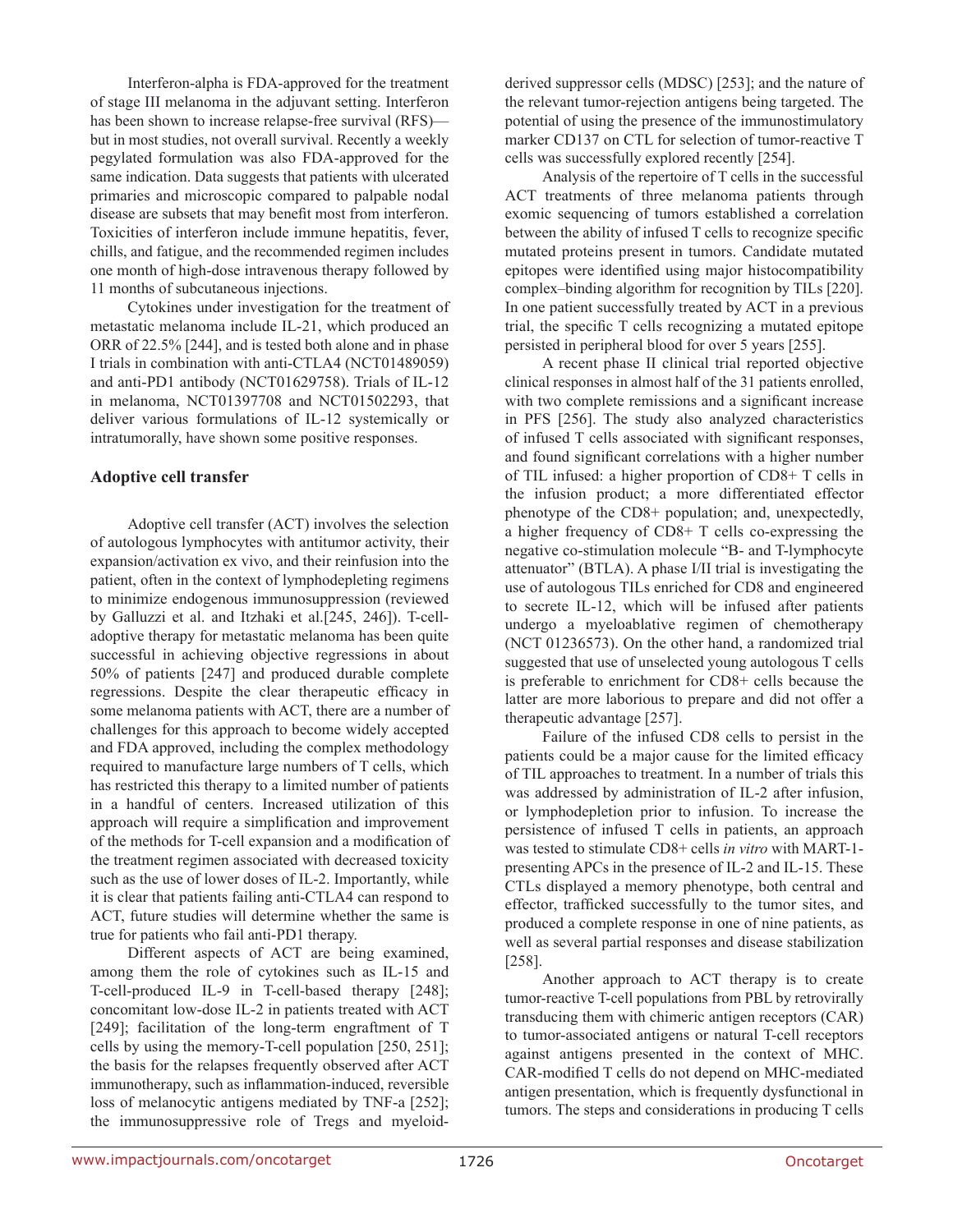with CARs and their advantages as well as pitfalls were recently reviewed [259]. In melanoma, T cells redirected to recognize MART-1 have produced significant clinical responses (reviewed by Strauss [260]). A tumor-testis antigen on melanoma and other tumors, NY-ESO-1, has been effectively targeted with an MHC-restricted T-cell receptor in another trial[261].

Some remarkable responses were observed in individual patients treated with CD4+ T cells. For example, autologous transfer of expanded CD4+ T cells recognizing melanoma antigen NY-ESO-1 produced a complete and durable response in one patient trial [262]. Recent findings indicate that CD4+ T cells could also contribute to the success of ACT by inducing tumor senescence through production of high levels of IFN-γ and TNF [263].

### **Dendritic cell–based immunotherapy**

Dendritic cells (DCs) are the most potent-presenting cells in the immune system; clinical efforts to use DC to induce potent anti-melanoma immune responses have been ongoing for at least a decade [264]. However, as with most immunotherapies, the responses to DC-mediated vaccination have been unpredictable and variable.

Stimulation of anti-melanoma responses by DCs involves a number of steps that need better scientific understanding and clinical exploration. To arm DCs with the antigens needed to be presented to immune effector cells, DC are usually "loaded" with antigens expressed in tumors by incubation with the tumor antigens and an adjuvant ex vivo. This process induces maturation of DCs, which involves processing the antigens via proteasomal degradation and presenting them to T cells on a variety of MHC-family molecules. As so-called "professional antigen presenting cells", DCs can present antigen to and efficiently co-stimulate both CD4+ cells and CD8+ cells. The T-helper cells could stimulate B-cell-based humoral responses, and killer T cells could have direct cytotoxic activity against antigen-presenting tumor cells. DCs can also react to as well as stimulate the components of the innate immune system such as NK cells and phagocytes. Yet other DC interactions can also induce regulatory T cells that dampen immune responses. Finally, DCs are also influenced by a large variety of soluble factors, many of which are abundant in the tumor microenvironment.

A number of variables remain to be fully explored in DC vaccination: the source of DCs, the optimal methods for maturation ex vivo, the route of introduction into patients, the ways to overcome the tumor-generated immunosuppressory activities, and more.

Clinical trials have explored DCs generated by different methods and injected by different routes in patients with metastatic melanoma (only a few are mentioned here). DCs can be isolated from peripheral blood and from Langerhans cells—a subset of DCs

present in skin—or other sources (see below). For example, an early clinical trial that concluded in 1998 produced promising results. Patients were vaccinated with monocyte-derived DCs pulsed with tumor lysate or a mix of tumor-related peptides, and stimulated with GM-CSF and IL-4. Five of 16 patients had objective responses [265]. Monocyte-derived DCs were pulsed with a single tumor peptide from Mage-3A1 and a recall antigen in another study. Evaluation of immune responses showed that 8 of 11 patients had an expansion of Mage-3A1-recognizing CD8+ T cells, and 6 patients showed regression of some metastases, but no formal PRs or CRs were achieved [266]. It was noted that some nonregressing tumors lacked Mage-3A1 expression and specific T cells.

In a different approach, immature DCs were generated from CD34+ hematopoietic progenitor cells through stimulation with a predefined cytokine cocktail, and matured *in vitro* by pulsing with a pool of peptides derived from known melanoma antigens [267]. This study reported durable immune responses and perhaps one objective clinical response.

Langerhans cells were directly compared to monocyte-derived DCs in a clinical trial, and were found to be similar in terms of eliciting immune responses, but different in terms of the need for cytokine stimulation [268]. The role of the route of injection was explored in a study that injected monocyte-derived, stimulated DCs either intranodally or intradermally. The latter produced very low percentages of cells surviving and migrating to lymph nodes [269], but the induced immune responses (stimulation of tumor-specific T cells) were superior in the patients receiving intradermal inoculation [270].

Stimulation of DCs could be performed not only by exposing them to tumor antigens, but also by transfection of mRNA coding for the antigens [271]. The latter might have an advantage of longer exposure and correct processing of the antigens. Indeed, it was shown to produce strong immune responses after intranodal injection, inducing a broad repertoire of IFN-γ producing TAA-specific CD8+ and CD4+ T cells [272]. Stage III melanoma patients in this study also had significant immune responses.

A recent study reported a further significant improvement on DC maturation ex vivo. Mature DCs (used for vaccination) express a specific type of proteasomes, the immunoproteasomes (iPs) that are responsible for antigen processing in immune cells. However, tumor cells express constitutive proteasomes (cPs) that contain three different subunits. It was hypothesized that generating T cells against epitopes from one type of proteasome (iPs) might not result in recognition of epitopes generated by target cell proteasomes (cPs), preventing optimal recognition and immune attack of tumor cells. Therefore, the patientderived DCs were transfected not only with the RNA for tumor antigens, but also with shRNA, which enforced the default use of only cPs in the DCs. Patients vaccinated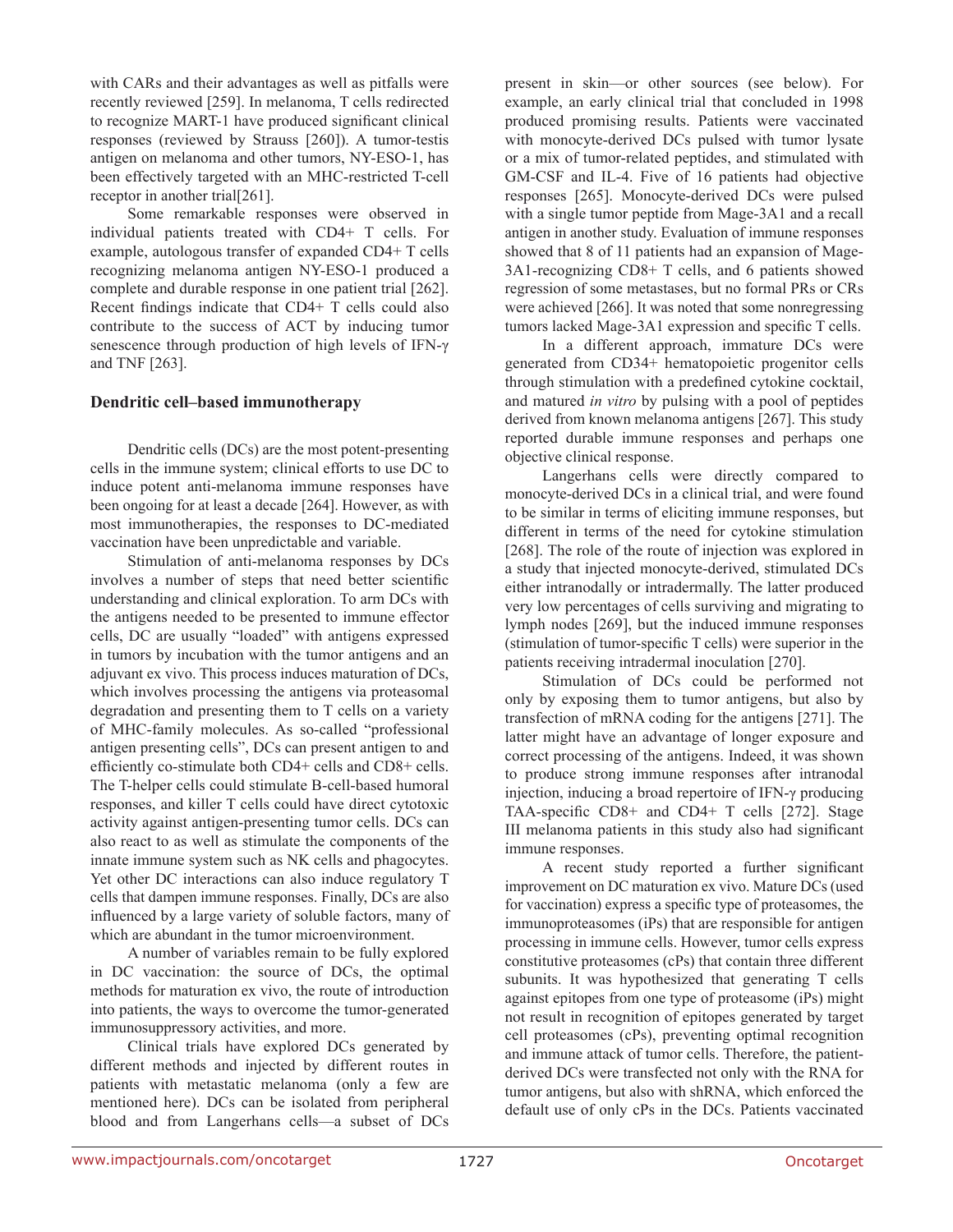with cPs-expressing DCs had lower levels of circulating melanoma cells and enhanced melanoma-directed T-celllytic activity, which was of a longer duration compared to patients in control arms of the study. Of the five patients vaccinated with cPs-expressing DCs, one had a complete response, and one had a partial response [273].

Another important component of successful vaccination with DCs is their ability to stimulate CD8+ T cells, which requires production of IL-12-p70 by DCs, which, in turn, depends on stimulation of DCs by two signals: CD40 or TLR and INF-γ A recent small clinical trial used DCs from peripheral blood mononuclear cells (PBMCs) of melanoma patients pulsed with gp100 peptides. In addition, maturation *in vitro* included stimulation of DCs from PBMCs with both CD40L and INF-γ. The study of seven patients showed a straightforward correlation between the clinical responses and levels of IL-12 produced by their DCs. The one patient with complete remission had the highest levels of IL-12. Moreover, the study has identified the deficiency in nonresponding patients as the inability to produce IL12 without additional stimulation with TLR agonist. Addition of poly I:C to the maturation protocol has rescued production of IL-12 by these DCs *in vitro* and improved the clinical outcomes [274].

 Although combination immunotherapies involving DCs and immunomodulatory antibodies may hold promise [275], overall clinical results with DC vaccines remain sporadic, anecdotal, and inconsistent. Clinical investigators continue to struggle with an overwhelming number of variables, reflecting the complicated biology and role of this immune cell.

# **Adoptive transfer of natural killer cells**

NK cells are an essential part of the innate immune system and have been considered in immunotherapies of melanoma. NK cells in principle are able to recognize and destroy virally infected or malignant cells without a need for antecedent antigenic stimulation. However, their activity, as with other immune effector cells, also depends on balance of stimulatory or inhibitory factors. NK cells themselves are regulated by inhibitory receptors, one of which, KIR (killer-cell immunoglobulin-like receptors), is being targeted in a clinical trial with the antagonistic antibody BMS-986015 that is designed to block the inhibition by KIR of tumor-cell cytolysis.

NK cells can be obtained from PBMC where they comprise 5% to 15 % of the lymphocyte population, expanded and activated *in vitro* and adoptively transferred. In fact lymphokine activated killer cells (LAK cells) given in large numbers 20 years ago were largely IL-2 activated NK cells [276]. These prior trials, as well as a more recent trial combining autologous NK transfer with preparative lymphodepletion, have not demonstrated benefit attributable to the NK cells [277].

New strategies might include combination of NK transfer with immunomodulatory antibodies or even transfer of activated allogeneic NK cells [278]. The cytokineinduced killer cells (CIKs), which can also be isolated from PBMCs, were recently characterized as a variant NK subtype that have a cytotoxic activity against autologous melanoma cells [279].

### **Influence of targeted therapies on the responses to immune therapy**

# **BRAF/MAPK signaling and TIL**

Activated BRAF/MAPK signaling was shown to be essential in the development of immune evasion in melanoma [280]. Prior to clinical development of BRAF and MEK inhibitors, it was shown that inhibition of the MAPK pathway leads to increased expression of melanocytic antigen expression, including MART-1, gp100, and tyrosinase; whereas enforced expression of mutant RAF downregulated expression of these antigens [281]. Mutant BRAF induces expression of IL-1 $\alpha$  in stroma, also leading to immune suppression [282]. In a mouse model, BRAFV600E induced expression of CCL2, an immunosuppressive chemokine, while PLX4720 treatment downregulated tumor CCL2 gene expression and increased numbers of CD8 TILs [283].

There were concerns that treatment with BRAF/ MEK inhibitors might have a direct inhibitory effect on T-cell function and it was indeed shown later that treatment with MEK inhibitors, but not BRAFV600E inhibitors, impairs T-lymphocyte function [284].

A number of subsequent reports have confirmed that inhibition of mutant BRAF could potentiate immune responses in melanoma, suggesting that blockade of immune checkpoints in combination with BRAF inhibitors could have clinical value. Treatment with BRAF inhibitors vemurafenib and dabrafenib resulted in markedly increased numbers of TILs in tumor biopsies obtained pre- and post-treatment in 15 patients [285]. Another study found that dabrafenib has no detectable negative impact on existing systemic immunity or the *de novo* generation of tumor-specific T cells in patients [286].

A single report claimed that selective BRAF inhibition decreases tumor-resident lymphocyte frequencies in a genetically engineered mouse (GEM) melanoma model; moreover, treatment with ipilimumab did not restore the numbers of TIL [287]. Although GEM models are clearly helpful in studies of targeted therapies, their utility in the evaluation of immunotherapies is not clear. It is likely that melanoma's immunogenicity depends on the high number of missense mutations inducing antigens that are recognized as "foreign" by the immune system, but this feature is not reproduced in most of the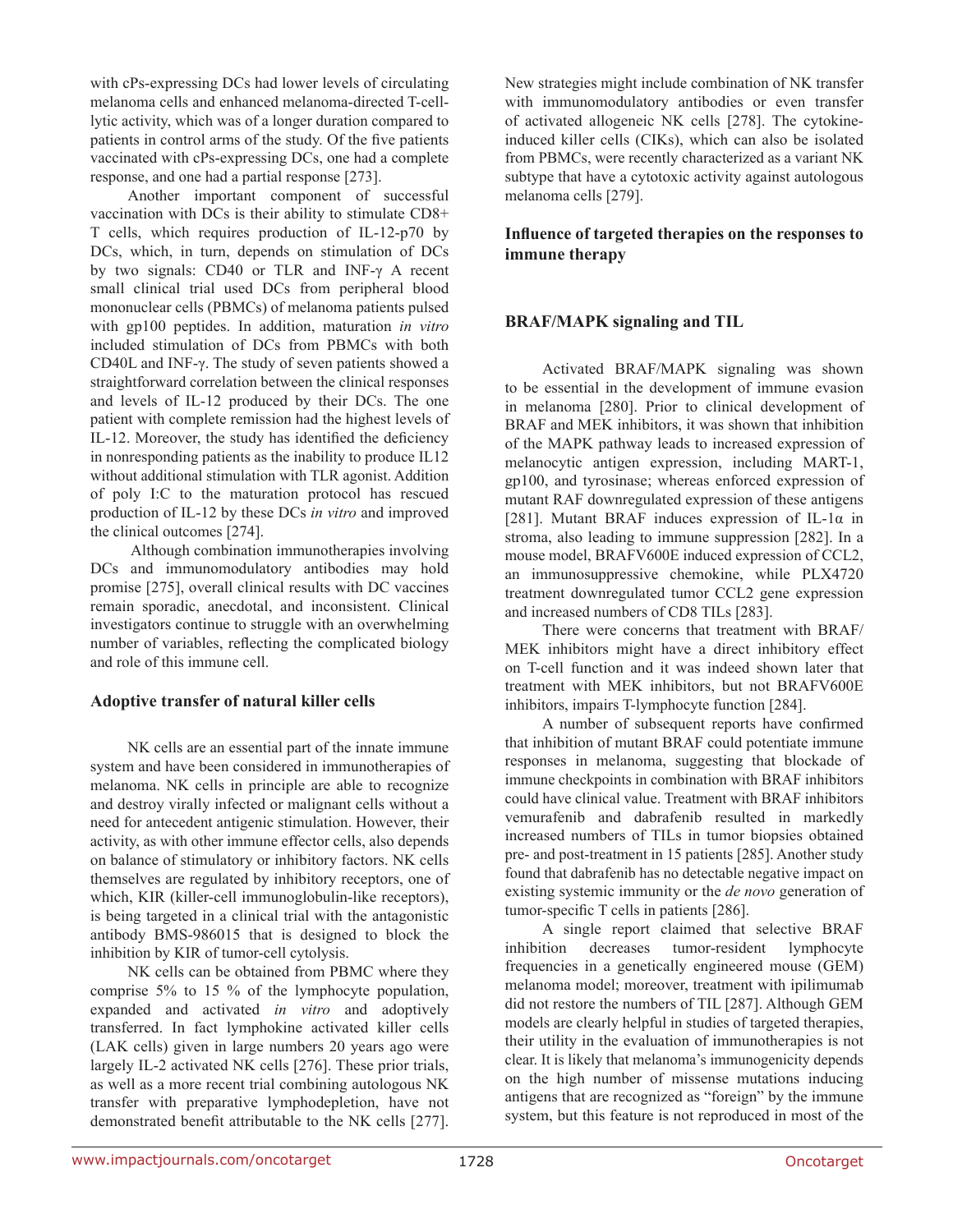GEM models.

The reported analysis of biopsies taken before and after treatment with BRAF or BRAF+MEK inhibitors showed the following: enhancement of melanoma antigen expression, increase in CD8+ TILs, and decrease in immunosuppressive cytokines IL-6 and IL-8. Interestingly, inhibitory PD-1 was increased on T cells and its immunosuppressive ligand PDL1 was also increased with BRAF inhibition. This supports the hypothesis that targeting inhibitory immune interactions may be critical in augmenting responses to BRAF-targeted therapy in patients with melanoma [288].

# **Adoptive cell transfer therapy and targeted therapies.**

Adoptive cell transfer therapy could also be of more benefit when combined with vemurafenib, as a mouse model suggests [289]. In a recent study, vemurafenib increased MAPK signaling, *in vivo* cytotoxic activity, and intratumoral cytokine secretion by adoptively transferred cells (T cells genetically engineered to recognize tumorexpressing antigens). Another study reported that administration of PLX4720 significantly increased tumor infiltration of adoptively transferred T cells *in vivo* and enhanced their antitumor activity in a mouse model. Apparently, PLX4720 negatively affected expression of VEGF by tumor cells. Importantly, analysis of human melanoma biopsies before and during BRAF inhibitor treatment also showed downregulation of VEGF consistent with the preclinical murine model [290].

An *in vitro* study analyzed effects of BRAF and MEK inhibition on function of dendritic cells (DC) *in vitro* and found that BRAF-mutant melanomas suppress immune function of dendritic cells. Inhibition of BRAF, but not MEK could reverse suppression of DC function. As has been reported for the effects of MEK inhibition on T cells [284], inhibition of MEK did negatively affect DC function and viability. Vemurafenib, but not MEK inhibitors, was therefore suggested as a preferable candidate for combination immunotherapy approaches in BRAF-mutant melanoma. [291].

Another *in vitro* study examined how vemurafenib affects the ability of the TILs to recognize autologous BRAF(V600) mutant melanoma cell lines *in vitro* [292]. The results showed a significant increase in recognition of the inhibitor-treated melanoma cells, attributed to increased expression of MHC class I-associated proteins and heat-shock proteins.

These studies in general provide a strong rationale for combination therapies involving BRAF inhibition with immunotherapies involving either antibodies to immunosuppressive molecules or adoptive cell transfer. Several trials are ongoing, but one has been closed for toxicity. The phase I trial of concurrent vemurafenib and ipilimumab (NCT01400451) was closed in March 2013, due to dose-limiting liver toxicities [293]. This highlights the need for careful evaluation of combination strategies, in particular because the drugs in this trial were approved, and had little overlap in terms of side effects. Other trials will evaluate combinations of vemurafenib and anti-PD-L1 antibody MPDL3280A (NCT01656642), vemurafenib and HD-IL2 (NCT01683188), vemurafenib and adoptive cell transfer (NCT01585415), HD-IL2 + adoptive cell transfer + vemurafenib (NCT01659151), and more. Whether to give targeted therapy or immunotherapy first to patients with BRAF mutant melanoma remains an important clinical question. Patients with rapidly progressing disease may need to start with BRAF inhibitors since this treatment works quickly. On the other hand, if the disease is not rapidly progressing, beginning with immunotherapy makes sense due to the durability of response in some patients.

Mutant BRAF and/or its inhibition are not expected to influence outcomes of all immune therapies. For example, a recent trial showed that treatment with IL-21 produced an overall response rate of 22.5% in melanoma and responses were not related to the status of BRAF [244]. Treatment with high-dose IL-2 was more effective in patients with NRAS mutations versus BRAF mutations or WT/WT tumors [294].

Other melanoma-related pathways might also play a role in responses to immune therapy. Wnt/β-catenin signaling might be involved in immunosuppression in melanoma, as high levels of nuclear β-catenin in melanoma cells impaired maturation of DCs at least in part through increased production of IL-10 and inhibited IFN-α production by melanoma-specific CTLs [295]. It is entirely possible and even likely that other oncogenic pathways in melanoma also mediate immune suppression in melanoma.

#### **Immune environment in melanoma**

The role of B cells in immune responses in melanoma.An extensive study measured humoral B-cell responses in melanoma patients, and concluded that on average melanoma patients have highly increased antibody responses against melanoma cells compared to healthy volunteers. Interestingly, the B-cell-mediated immune responses were significantly diminished in patients with metastatic melanoma versus primary disease [296]. The impaired B-cell functionality with loss of CD27+ (memory) cells was previously reported in metastatic melanoma [297].

Intratumoral IgG-producing B cells have been reported in melanoma, but their functional significance was largely unknown. A study published in March 2013 found a skewing of B cell repertoire in melanoma tumors, with highly increased numbers of IgG4-producing B cells relative to normal ratios. High IgG4/IgG total ratios are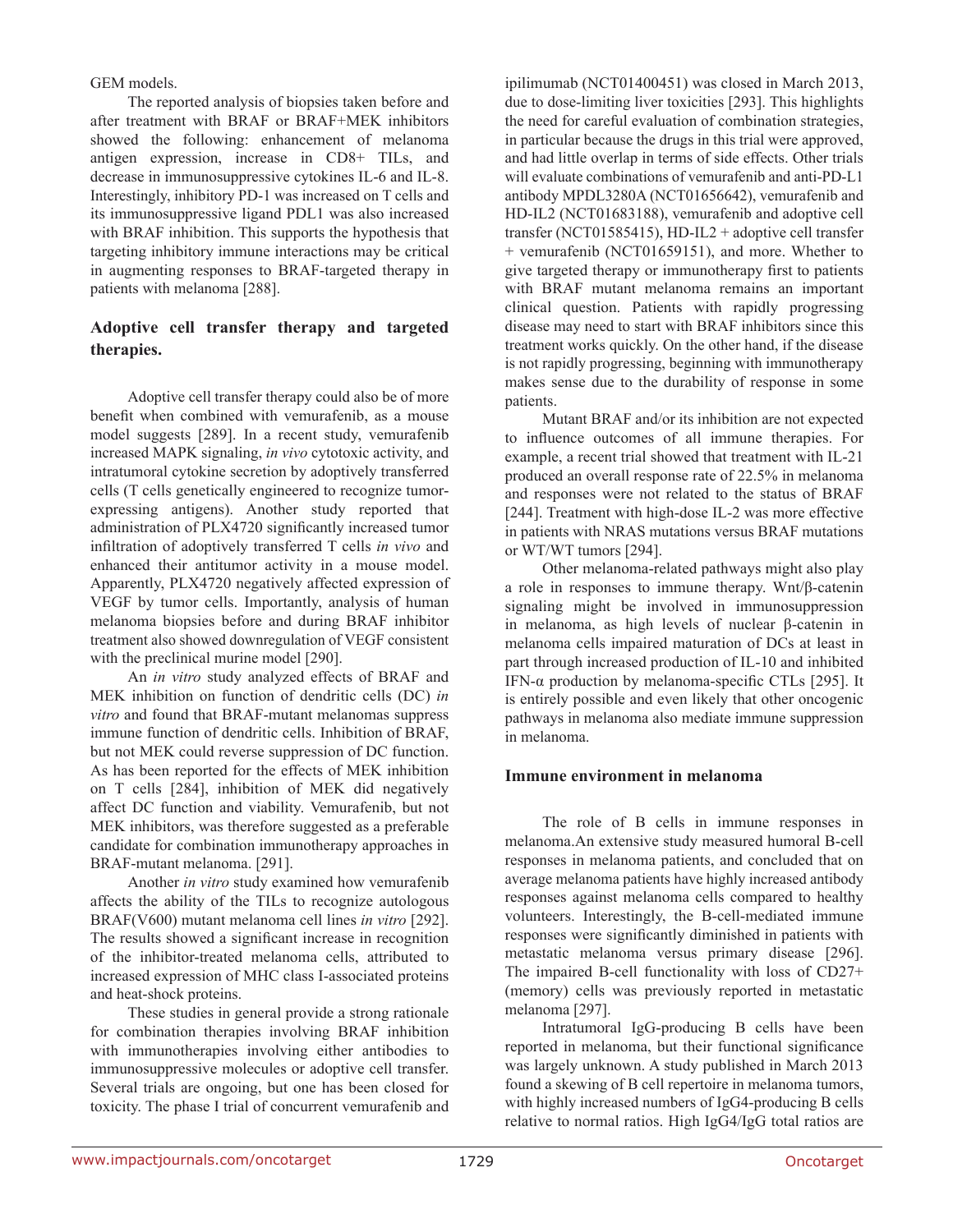considered a limiting response by the immune system to contain immune activation. In melanoma, production of B cells secreting inhibitory IgG4 is stimulated by the tumor secreted IL-10 and IL-4. The tumor-specific IgG4 even inhibited IgG1-dependent tumor-cell killing through engagement of the FcγRI effector mechanisms. Moreover, high circulating levels of IgG4 in serum of patients were associated with poor prognosis [298].

Myeloid-derived suppressor cells have been implicated as an important component in suppression of immune responses in melanoma. Higher frequency of these cells in advanced melanoma patients is associated with worse prognosis [299, 300]. Strategies targeting these cells are being developed, including inhibition of CSF-1 receptor [301] to improve the efficiency of ACT in melanoma.

#### **Immune cell infiltrates in melanoma.**

The presence of lymph node–like structures in solid tumors has been recognized relatively recently, and is considered to have a prognostic value, in particular as related to immune therapy [302]. It was suggested that the presence of these lymphoid structures could be due to locally tumor-produced chemokines, and could be useful in selection of patients for whom immunotherapies might work best. A large study of the TIL grades in primary melanoma concluded that the high levels of TIL constitute an independent good prognostic marker of survival not related to other clinicopatholigic features [303]. Moreover, a particular 12-chemokine signature produced by tumors was identified by expression profiling, and was shown to be predictive of the formation of these lymph node– like structures. The hope is that this expression signature might be used for selection of patients for whom longlasting responses to immunotherapy are possible [304]. Recently, the subset of melanoma tumors characterized by the presence of T-cell infiltrates was found to demonstrate activation of three immunosuppressive markers: indoleamine-2,3-dioxygenase (IDO), PD-L1, and FoxP3+ regulatory T cells (Tregs). Moreover, expression of these actually appears to be secondary to the infiltration of CD8+ T cells, implying that the immune system rather than the tumor initiates the creation of immunosuppressive environment [215]. Tregs subset involved in inhibition of cytotoxic T cells is apparently characterized by expression of the chemokine receptor CCR4, and CCR4 based depletion of these Tregs was successfully used to stimulate specific anti-tumors immune response [305]. Nevertheless, these findings still support the notion that tumors with CD8+ T-cell infiltrates could benefit from treatments with immune-modulatory antibodies and likely other immunotherapeutic approaches.

The question then arises about the subset of melanoma patients whose tumors do not contain T cell infiltrates and are thus not likely to respond to

immune interventions. It is reasonable to suggest that the microenvironment in these tumors is prohibitive for infiltration of T cells, and seek ways to overcome these tumor properties. A recent intriguing study showed that neoadjuvant local irradiation of tumors promotes recruitment of infused tumor specific CTLs in a pancreatic transgenic model and xenotransplant model of human melanoma. In both models, this led to profound inhibition of tumor progression. The mechanism, investigated in the pancreatic cancer model only, involved stabilization of microvasculature and tumor-infiltrating macrophages and most likely was associated with inflammatory processes triggered by irradiation. These findings raise a possibility of using local irradiation (possible only for macroscopic tumors) or infusion of activated macrophages as means of promoting CTL recruitment into tumors [306].

The oncolytic Newcastle disease virus (NDV), injected intra-tumorally, was shown to induce inflammatory immune infiltrates in not only in injected tumor, but also in distant tumors in a murine B16 melanoma model. Importantly, NDV showed a strong potentiating effect on the efficacy of the systemic CTLA4 blockade, resulting in rejection of pre-established distant tumors. Increase in TILs in the single injected as well in distant tumors was shown to make them susceptible to systemic therapy with immune checkpoint modulatory antibodies. These observations, though limited to a single model, provide a rationale for exploring the potential of oncolytic viruses such as NDV in combination treatments with immune checkpoint antibodies [307].

### **METABOLISM AND AUTOPHAGY AS TARGETS IN MELANOMA THERAPY**

There have been few attempts to target melanoma metabolism with the exception of several known metabolic preferences listed below. However, recent discoveries, such as high levels of OXPHOS (oxidative phosphorylation) in highly aggressive melanoma mediated by elevated expression of PGC-1a [60], might prompt more interest in targeting melanoma metabolism. For many years, serum lactate dehydrogenase (LDH) levels were used as a predictive factor to identify melanoma patients with worsened prognosis, and they presumably are indicative of the high glycolytic character of tumors, though the energy requirements of melanoma might be fulfilled through a more complex relationship between glycolysis and OXPHOS [308]. The OXPHOS inhibitor elesclomol in combination with paclitaxel was clinically tested in a randomized trial in unselected patients. The study was terminated due to increased death in patients with high LDH receiving paclitaxel alone [309]. However, the study revealed a statistically significant increase in PFS in patients with normal serum levels of LDH receiving elesclomol, that is, a group of patients with tumors that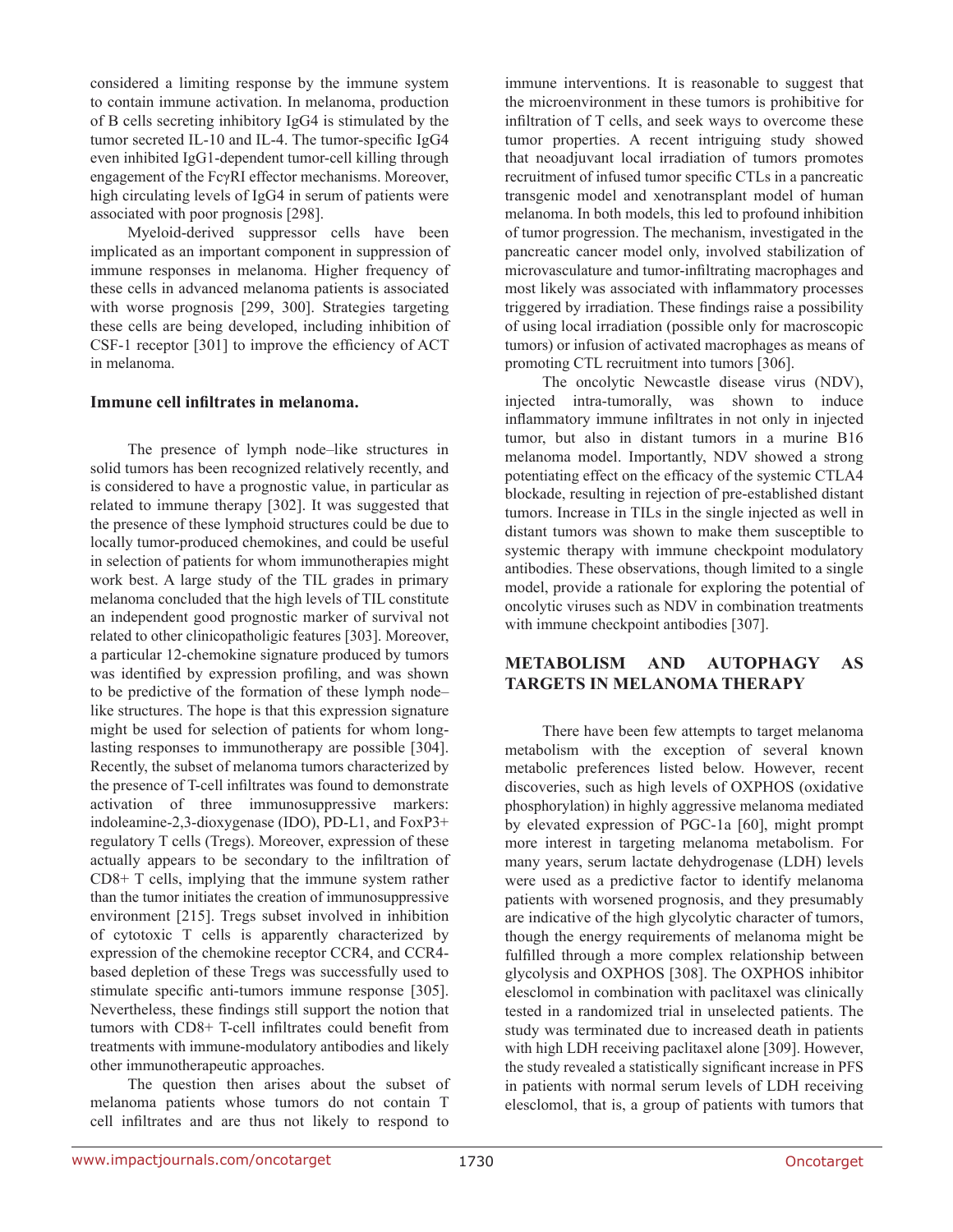rely on OXPHOS.

Regarding the possible effects of metabolic preferences of melanoma tumors on the efficacy of targeted therapy, it is of interest that mutant BRAF inhibition might be more efficacious in tumors with higher glycolytic index [170, 171]. As mentioned above, this metabolic trait could be useful as a predictive marker of response to BRAF inhibition. In addition, inhibition of BRAF(V600E) appears to induce a switch from glycolytic to OXPHOS metabolism, via induction of MITF, followed by MITF induction of  $PGC1\alpha$  [172]. A consequence of this shift is an apparent dependency of BRAF-inhibited cells upon OXPHOS, thus suggesting new BRAF-combination strategies for patients. The role of glycolysis in responses of melanoma to mutant BRAF inhibition were highlighted in a study that demonstrated that concurrent inhibition of BRAF and glycolysis induces cell death in BRAF inhibitor-resistant melanoma cells [310].

The importance of OXPHOS in melanoma resistance to chemotherapy and targeted therapy with vemurafenib was highlighted in another study that aimed to explore the significance of a subpopulation of melanoma cells expressing H3K4 demethylase JARID1B. JARID1B melanoma cells cycle slowly, but can produce progeny of fast-dividing cells without having other hallmarks of stem cells [311]. Deeper analysis of these cells revealed that JARID1B positivity is associated with the post-treatment surviving fraction, and is marked by increased levels of OXPHOS which presumably contributes to their survival [312]. These resistant cells could be successfully targeted by inhibitors of OXPHOS such as phenformin, similar to findings in the study described above on MITF induction of PGCα. Phenformin, no longer used as antidiabetic, might still hold promise as a drug to combine with BRAF inhibitors as shown in a recent study [153], where it selectively eliminated the JARID1B positive cells left untouched by BRAF inhibition.

A most interesting study implicated enzyme PDH (pyruvate dehydrogenase) that links glycolysis to OXPHOS in the abrogation of mutant-BRAF-induced senescence (OIS). Oxygen consumption was increased in senescent cells modified to express mutant BRAF, which was mediated by activated PDH. Two key PDH-regulating enzymes were involved in the observed activation of PDH: inhibitory PDK1 was suppressed, while activating PDP2 was upregulated. Ectopic expression of PDK1 was able to overcome BRAF-induced senescence of melanocytes and promote robust tumor growth *in vivo*. Moreover, PDK1 depletion in melanoma tumors dramatically increased their sensitivity to vemurafenib *in vivo* by eliminating subpopulations of cells resistant to the drug [313]. These results established a direct role for metabolic axis in the development and drug resistance of melanomas.

The role of autophagy in tumor development and responses to various treatments remains controversial, most likely due to the fact that autophagy can contribute either to death or survival of cancer cells depending on the nature of the death signal and cellular context. A key autophagy protein ATG5 is reportedly downregulated in primary melanoma compared to nevi, and early stage melanomas with low ATG5 levels have worse prognosis [314]. This would suggest that autophagy in early stages might be limiting disease progression. Deprivation of amino acids is considered to be of potential benefit in melanoma treatment due to specific metabolic preferences/ dependency of melanoma tumors, but induction of "starvation-induced" autophagy could be detrimental.

# **Arginine deprivation.**

Melanoma tumors, along with hepatocellular cancer (HCC) and prostate cancer, frequently show deficiency of the enzyme argininosuccinate synthetase (ASS) [315], cannot synthesize arginine from citrulline, and depend on exogenous arginine for survival. Arginine degradation using arginine deiminase (ADI) leads to growth inhibition and eventually cell death, while normal cells that express ASS can survive (reviewed by Yoon[316]). Pegylated ADI (ADI-PEG20) has shown antitumor activity in melanoma [317]. Another arginine- degrading enzyme, arginase, in a recombinant-pegylated and cobalt-substituted form, Co-ArgI-PEG, is being developed for clinical trials. It is already clear that treatment with ADI-PEG20 induces resistance in patients by at least two identified mechanisms: induction of protective autophagy and reexpression of ASS and activation of the MAPK pathway (reviewed by Yoon et al. [316]). If arginine-deprivation therapy with arginine-degrading enzymes is to become a valid therapeutic option, concurrent therapies targeting autophagy or the MAPK pathway should be considered.

# **Leucine deprivation.**

Leucine deprivation was also shown to induce apoptotic death in melanoma cells; moreover, the dependence of melanoma cells on leucine was functionally linked to the activated RAS-MAPK pathway, in particular BRAFV600E mutation. The latter rendered the mTOR pathway resistant to leucine deprivation, but inhibition of autophagy was able to restore sensitivity of these cells to leucine deprivation. Dietary leucine deprivation combined with an inhibitor of autophagy suppressed melanoma xenograft growth *in vivo* [318].

Autophagy is a potential target in melanoma. However, drug-induced autophagy could be either suicidal or protective, which is reflected in the ongoing clinical studies. Metformin was shown to induce suicidal autophagy in melanoma cells *in vitro* and *in vivo* [319]. Metformin, an inhibitor of mitochondrial complex I, activates AMPK as a result of decreased AMP/ATP ratio, and inhibits mTOR. Long known for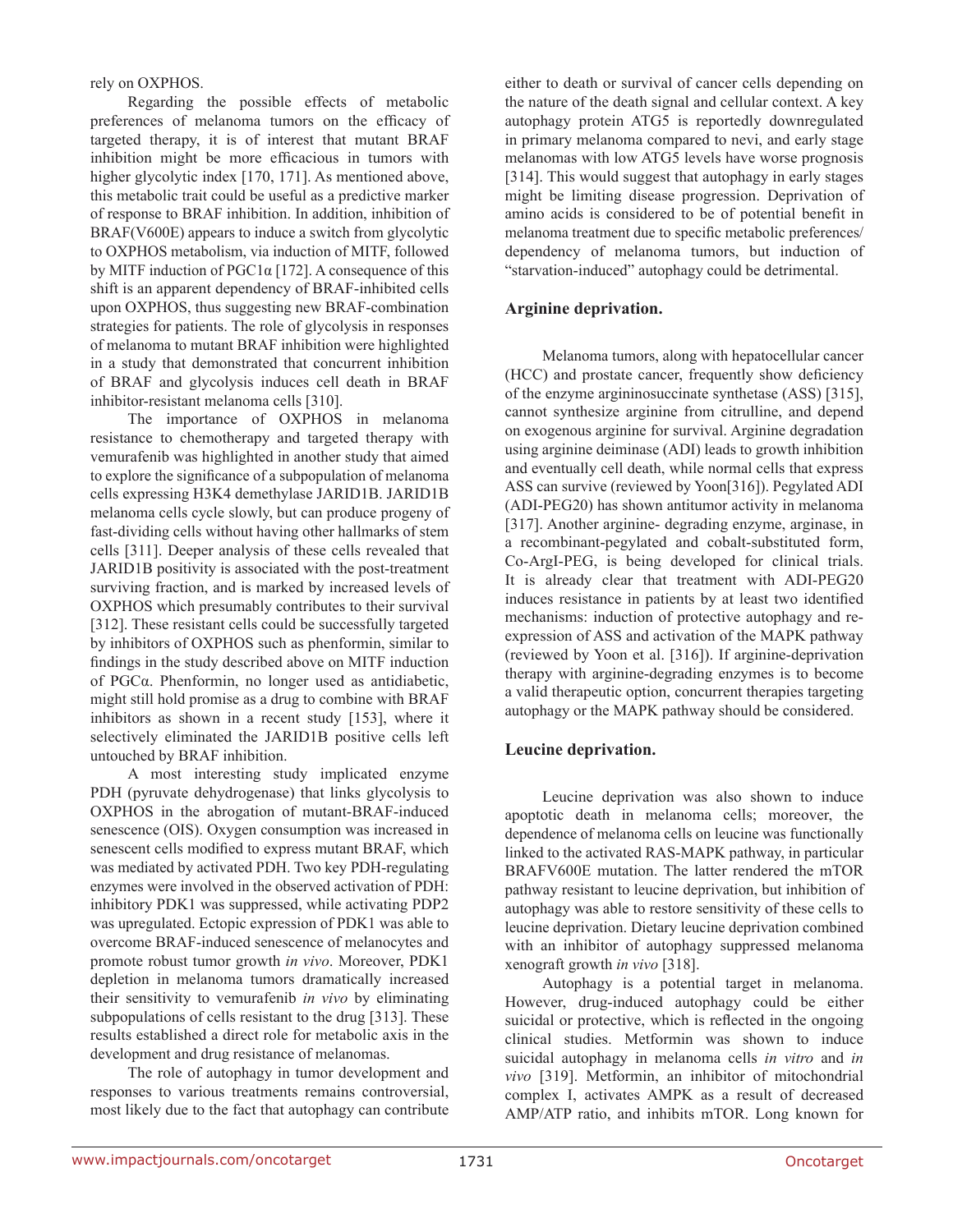its antihyperglycemic properties, it is being explored for antineoplastic activities. A trial of metformin with vemurafenib is ongoing (NCT01638676). In an opposing approach, the old antimalarial drug hydroxychloroquine, an inhibitor of autophagy, is also trialed with vemurafenib (NCT01897116).

Because autophagy is known to be involved in both innate and adaptive immunity, there is an interest in exploring manipulation of autophagy for immunotherapy. Autophagy was reported to enhance antigen presentation by dendritic cells, therefore potentiating T-cell activation, and could be enhanced by nanoparticle-based antigen presentation [320]; autophagosome preparations enriched for tumor antigens were used to pulse dendritic cells for successful vaccination of tumor-bearing mice [321]. On the other hand, inhibition of autophagy was shown to promote antitumor responses to systemic IL-2 immunotherapy [322, 323]. Apparently, the specific roles of autophagy in different immune responses would have to be explored individually.

#### **NEW PROGNOSTIC MARKERS**

### **Circulating melanoma cells**

Detection of circulating tumor cells (CTCs) in melanoma was explored for at least last 20 years. CTCs have been shown to serve as seeds for metastatic lesions, and therefore their presence could be interpreted as a prognostic marker. In addition, monitoring of CTC levels could serve as a marker of disease progression and treatment success or failure (reviewed by Ireland et al. and Tanaka et al.[324, 325]). Molecular profiling of CTC could become a "liquid biopsy", and could reflect genetic heterogeneity, both intratumoral or between multiple metastatic tumors.

 The earlier attempts were directed mostly toward developing a multimarker RT-PCR to detect and monitor the presence of CTCs in the bloodstream. The first detection of melanoma CTCs was based on RT-PCR of tyrosinase [326]. Numerous studies have employed RT-PCR of a variety of melanoma markers to analyze peripheral blood preparations and examine prognostic significance of these assays. For example, a serial analysis of two melanoma-associated markers (tyrosinase and MART-1) was shown to be an independent predictor of disease recurrence for stage IV melanoma patients after surgery and adjuvant therapy [327]. A study that performed serial analysis of CTCs using a five-marker RT-PCR (MART-1, GalNAc-T, PAX-3, MITF and MAGE-A3) concluded that it could be useful for prognostic purposes [328]. CTC assessment with three markers—MART-1, MAGE-A3, and PAX3—provided prognostic discrimination before and during adjuvant treatment for

resected stage IV melanoma patients [329]. Similarly, a stage III clinical trial found that positivity for at least two out of three CTC biomarkers (MART-1, GalNAc-T and MAGE-A3) examined was significantly associated with decreased recurrence-free survival in patients with stage II melanoma and metastases to sentinel lymph nodes [330]. These CTC markers were deemed to be useful in selecting patients for aggressive adjuvant treatments. A different set of CTC markers (MLANA, ABCB5, TGFbeta2, PAX3d and MCAM) was examined, and two of them (MLANA and ABCB5) were also found to be useful in predicting disease status [331]. At the same time, analysis of cytokine- receptor expression in CTCs had no predictive significance for treatment outcomes [332], possibly due to the choice markers. Overall, the many studies performed indicate that a validated set of CTC biomarkers as well as standardized methodology is necessary to make RT-PCR analysis of CTCs a useful tool in assessment of melanoma prognosis. For now, RT-PCR of peripheral blood is not considered to be highly promising.

A different approach involves physical separation of CTCs prior to their analyses. This methodology is somewhat limited by its most often used approach, which relies on expression of certain surface proteins on CTCs for their identification and separation. CellSearch Veridex technology, widely used for the detection of CTCs in blood, was designed for breast, prostate, colorectal, and lung cancer, which express EpCAM markers. Continuing expression of these proteins on CTCs could not be counted upon when de-differentiation (such as epithelial to mesenchyme transition in epithelial cancers) occurs during tumor progression. Nevertheless, use of the CellSearch platform was reported to detect CTCs in 40% of patients with advanced melanoma, and the number of CTCs was prognostic itself for overall survival and reflective of treatment outcomes [333]. The CellSearch Veridex platform was recently adapted for melanoma markers, and was reported to be successful in detection and quantification of CTCs in cerebrospinal fluid in two melanoma patients with leptomeningial metastases [334]

New techniques are being developed, such as isolation by size of epithelial tumor cells (ISET), which was able to detect CTCs in 29% of patients with primary invasive melanoma and in 62.5% of metastatic melanoma patients, with an excellent correlation for detection of CTCs by RT-PCR of tyrosinase [335]. Results obtained with ISET should, however, be considered carefully, because circulating melanocytes were detected in the blood of a patient with untypical melanocytic lesion [336]. A new technique named photoacoustic blood cancer testing was successfully applied to melanoma CTCs in mice and spiked human blood and could be used to capture CTCs [337, 338]. A recent report described a method to detect and isolate single circulating melanoma cells that integrates a polymer-nanofiber-embedded nanovelcro cell-affinity assay with a laser microdissection (LMD)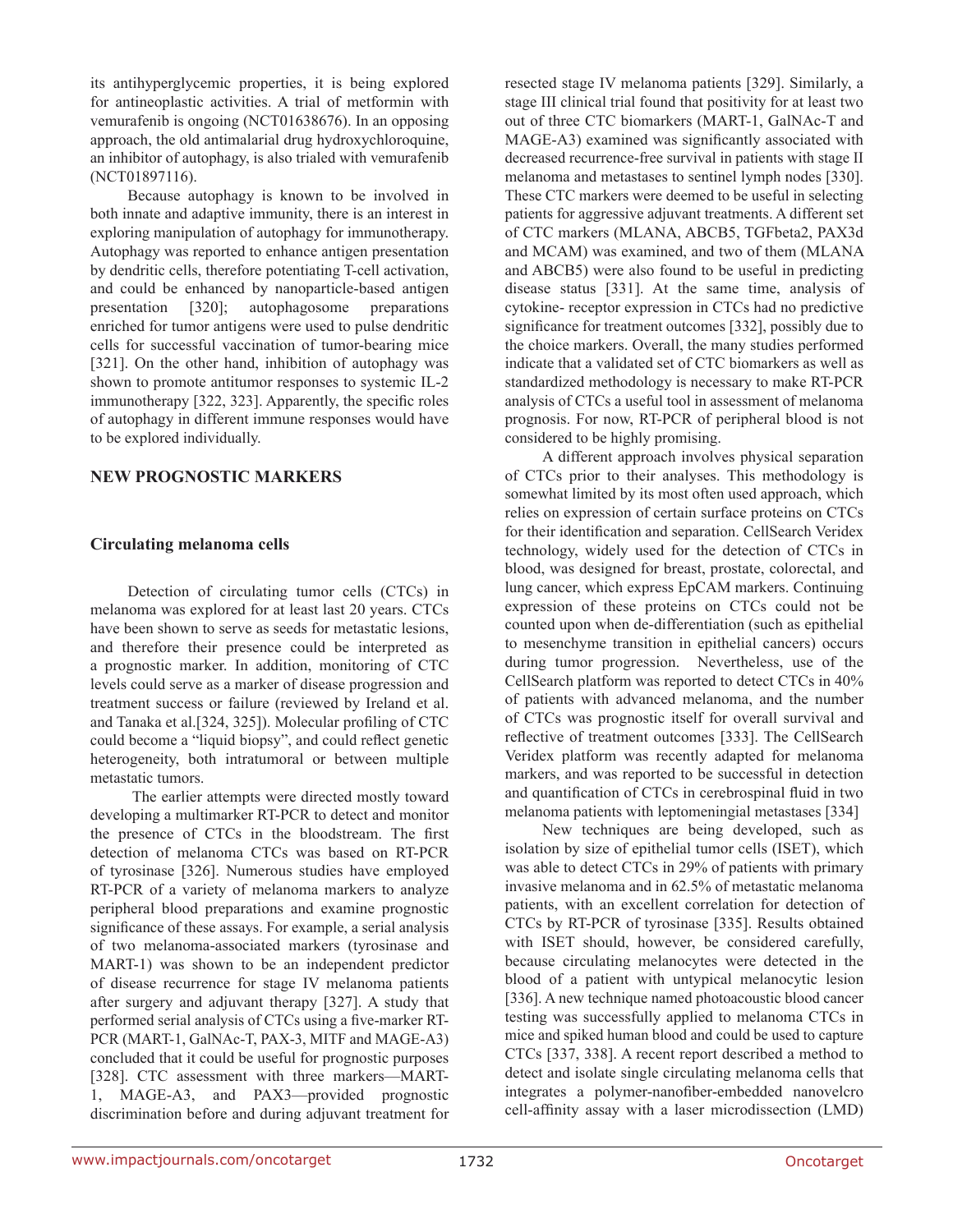technique. This method not only separates melanoma CTCs from peripheral blood, but also allows sequencing of individual cells for specific mutations [339].

The inertial focusing–enhanced microfluidic CTC capture platform, termed "CTC-iChip" is capable of rapid sorting of rare CTCs from whole blood. The iChip technology is capable of isolating CTCs using strategies that involve recognition of extracellular epitopes, but could be used independently of tumor-specific membraneprotein recognition [340]. The methodology was successfully tested in epithelial cancer and melanoma, and enables RNA profiling of single cells. Isolation of CTC using the ScreenCell filtration technique with quantitative analysis of CTC telomeres by TeloView was described recently [341].

Molecular profiling of CTC might provide a very valuable representation of a tumor(s) genotype because CTCs presumably reflect tumor heterogeneity better than a single tumor biopsy. Indeed, several studies have discovered discordant mutations in CTCs versus biopsies. Inconsistencies of BRAF and KIT mutations between tumor biopsies and CTCs were described [342, 343]. Presumably, CTCs also represent tumor cells with higher metastatic potential, and thus could be more relevant to the molecular profiling of aggressive tumor variants or metastases.

Several clinical trials are ongoing that incorporate CTC detection and analyses prior to and after treatments to investigate the prognostic value of CTCs. The CellSearch Veridex technique will be evaluated in terms of its predictive and prognostic ability (NCT01573494). CellSearch and Epispot (another platform based on immunomagnetic separation) are compared in NCT01558349. Trial NCT01528774 addresses the possibility of long-term culture of melanoma CTCs isolated using TrueCells technology. A future trial NCT01776905 will evaluate use of photoacoustic flow cytometry for *in vivo*, real-time detection of CTCs. Treatment with ipilimumab and stereotactic ablative radiation therapy (NCT01565837) or with Sargamostim/ GM-CSF will include analysis of CTCs as predictive/ prognostic markers (NCT01489423). Multiple parameters including CTCs are evaluated in an ongoing trial of imatininb (NCT00470470).

Recent studies have addressed the utility of yet another method of "liquid biopsy", i.e., analysis of circulating tumor DNA (ctDNA) by NGS techniques rather than RT-PCR of defined biomarkers. A side-by-side comparison was performed on the analysis for a serum biomarker versus analysis of CTCs versus analysis of ctDNA by targeted- or whole-genomic sequence in breast cancer patients. This study reported the superiority of ctDNA analysis, as having a greater dynamic range, a greater correlation with changes in tumor burden, and better measure of treatment response [344]. The next publication from the same group reported monitoring of ctDNA by exomic sequencing in breast cancer patients prior to and during treatments [345]. Serial analysis of ctDNA had successfully detected a number of prognostic genomic alterations that were either increased or appeared *de novo* as a consequence of treatments. It remains to be seen if detection of ctDNA will be a useful prognostic companion or even a substitute for tumor biopsies.

### **Prognostic test for uveal melanoma**

Uveal melanoma is a distinct type of melanoma with a clinical course and molecular landscape of its own. Even though patients rarely present with metastatic disease and are routinely subjected to surgery with curative intent, almost half have a high-risk disease that requires careful monitoring and/or adjuvant therapy after tumor resection. It has been difficult to stratify patients into high versus low risk of metastatic disease based on clinicopathological findings only.

DecisionDx-UM gene expression profile test was developed as a stand-alone platform, which requires no other information for prognostic accuracy. The test is PCR-based and measures the expression of 12 selected genes from primary uveal melanoma samples obtained by fine needle biopsy. The test allows patients to be stratified into risk categories such that high-risk patients can be offered intensive metastatic surveillance and adjuvant therapy while low-risk patients can be spared unnecessary chemotherapy and frequent monitoring [346].

# **Exosomes**

Exosomes are small membrane vesicles with an endosome origin that are released by cells into the extracellular environment. They could fuse with other cells, thereby transferring the RNAs and proteins they carry. Tumor-derived exosomes are emerging mediators of tumorigenesis; there is a growing interest in exploring treatment options targeting exosomes. Exosomes are thought to participate in the formation of a pre-metastatic niche, i.e., a specific microenvironment that is reprogrammed to support survival and growth of metastatic cells. There has been significant interest in exploring the role of exosomes as prognostic markers (reviewed by Ohno [347]). A recent exciting study analyzed exosomes from highly metastatic melanomas. It found that these "metastatic" exosomes increased the invasive behavior of primary tumors by permanently "educating" bone marrow progenitors through the receptor tyrosine kinase MET. Melanoma-derived exosomes also induced vascular leakiness at premetastatic sites and reprogrammed bone marrow progenitors toward a provasculogenic phenotype. Reducing MET expression in exosomes diminished the prometastatic behavior of bone marrow cells. Notably, MET expression was elevated in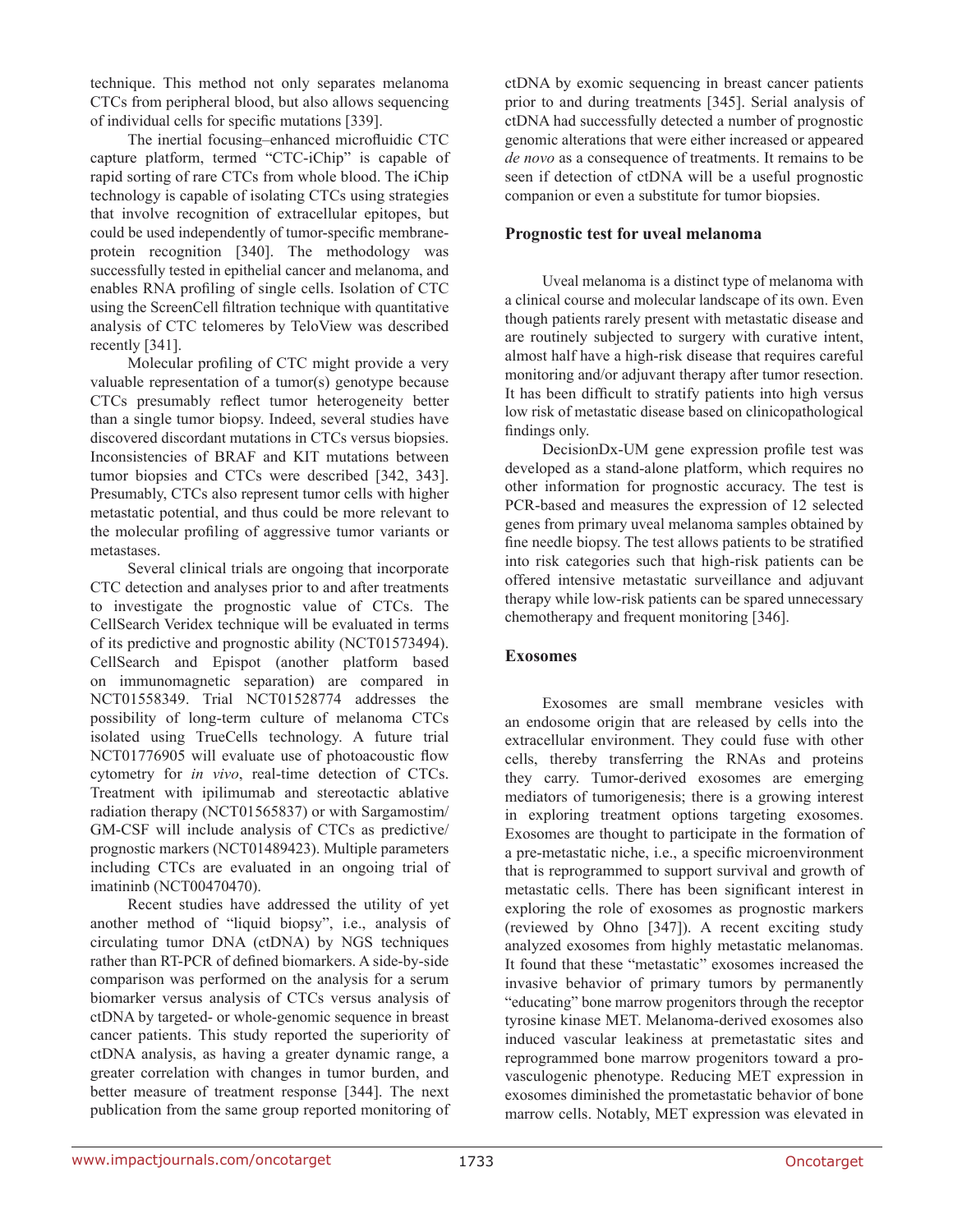circulating bone marrow progenitors from individuals with metastatic melanoma. The study identified an exosome-specific melanoma signature with prognostic and therapeutic potential comprised of TYRP2, VLA-4, HSP70 (HSP90) isoform, and the MET oncoprotein [348].

# **CONCLUDING REMARKS**

It is very likely, considering the most recent findings, that the majority of driver mutations in melanoma have been identified. The study most quoted in this paper [32] reported that, outside of the most frequent mutations in BRAF and NRAS, driver mutations were identified in 83% of remaining BRAF and NRAS wild-type tumors. These results will be confirmed in much larger cohorts of melanoma tumors; some changes (identification of new rare-driver or helper mutations) could be anticipated. Indeed, new mutations are being discovered, such as recent identification of BRAF fusions in 4-8% of melanomas without mutations in the known "drivers". However, while many genetic alterations in melanoma have been identified, the issue of tumor heterogeneity, within different tumors in the same patient, or even within individual tumor, could be expected to be a big problem both in melanoma biology and clinical approaches.

However, the accumulated knowledge is already sufficient to concentrate on the biological significance of genetic aberrations identified in melanoma and to evaluate their suitability as targets. Combination therapies are obviously the way of the future and might include two or more targeted therapies in combination with immunotherapies. One can also envision combinations that include novel therapies that target basic processes (e.g., metabolism and autophagy) that are sufficiently deranged in melanoma compared to normal cells.

The ubiquitous problem of resistance to targeted therapies could only be addressed by dedicated profiling of both inherent and acquired molecular features associated with resistance. This is a valid approach to either forestalling or overcoming resistance to targeted inhibitors, which is the biggest obstacle to development of meaningful precision treatment approaches in melanoma and other cancers.

The great promise of immune therapy in melanoma treatment is unlikely to be limited to the blockade of immune checkpoints. Combination of different approaches to activation of cytotoxic effector cells and inhibition of negative immune modulation is likely to have a higher rate of success than a single modality, as exemplified by combination of two immune checkpoint blocking antibodies. Biological basis of the sporadic nature of responses to long-approved immune treatments IL-2 and Ipilimumab are beginning to be understood, and hopefully will eventually translate into combination treatment that will increase the frequency of clinical responses.

# **ACKNOWLEDGEMENTS**

We are grateful for the ongoing support of Sarah Greene at Rapid Science and Marty Tenenbaum at Cancer Commons.

# **REFERENCES**

- 1. Berger MF, Hodis E, Heffernan TP, Deribe YL, Lawrence MS, Protopopov A, Ivanova E, Watson IR, Nickerson E, Ghosh P, Zhang H, Zeid R, Ren X, Cibulskis K, Sivachenko AY, Wagle N, et al. Melanoma genome sequencing reveals frequent PREX2 mutations. Nature. 2012; 485(7399):502- 506.
- 2. Furney SJ, Pedersen M, Gentien D, Dumont AG, Rapinat A, Desjardins L, Turajlic S, Piperno-Neumann S, de la Grange P, Roman-Roman S, Stern MH and Marais R. SF3B1 mutations are associated with alternative splicing in uveal melanoma. Cancer discovery. 2013.
- 3. Mar VJ, Wong SQ, Li J, Scolyer RA, McLean C, Papenfuss AT, Tothill RW, Kakavand H, Mann GJ, Thompson JF, Behren A, Cebon JS, Wolfe R, Kelly JW, Dobrovic A and McArthur GA. BRAF/NRAS wild-type melanomas have a high mutation load correlating with histological and molecular signatures of UV damage. Clinical cancer research : an official journal of the American Association for Cancer Research. 2013.
- 4. Furney SJ, Turajlic S, Stamp G, Nohadani M, Carlisle A, Thomas JM, Hayes A, Strauss D, Gore M, van den Oord J, Larkin J and Marais R. Genome sequencing of mucosal melanomas reveals that they are driven by distinct mechanisms from cutaneous melanoma. The Journal of pathology. 2013; 230(3):261-269.
- 5. Griewank KG, Westekemper H, Murali R, Mach M, Schilling B, Wiesner T, Schimming T, Livingstone E, Sucker A, Grabellus F, Metz C, Susskind D, Hillen U, Speicher MR, Woodman SE, Steuhl KP, et al. Conjunctival Melanomas Harbor BRAF and NRAS Mutations and Copy Number Changes Similar to Cutaneous and Mucosal Melanomas. Clinical cancer research : an official journal of the American Association for Cancer Research. 2013; 19(12):3143-3152.
- 6. Pollock PM, Harper UL, Hansen KS, Yudt LM, Stark M, Robbins CM, Moses TY, Hostetter G, Wagner U, Kakareka J, Salem G, Pohida T, Heenan P, Duray P, Kallioniemi O, Hayward NK, et al. High frequency of BRAF mutations in nevi. Nature genetics. 2003; 33(1):19-20.
- 7. Michaloglou C, Vredeveld LC, Soengas MS, Denoyelle C, Kuilman T, van der Horst CM, Majoor DM, Shay JW, Mooi WJ and Peeper DS. BRAFE600-associated senescence-like cell cycle arrest of human naevi. Nature. 2005; 436(7051):720-724.
- 8. Flaherty KT, Hodi FS and Fisher DE. From genes to drugs: targeted strategies for melanoma. Nature reviews Cancer. 2012; 12(5):349-361.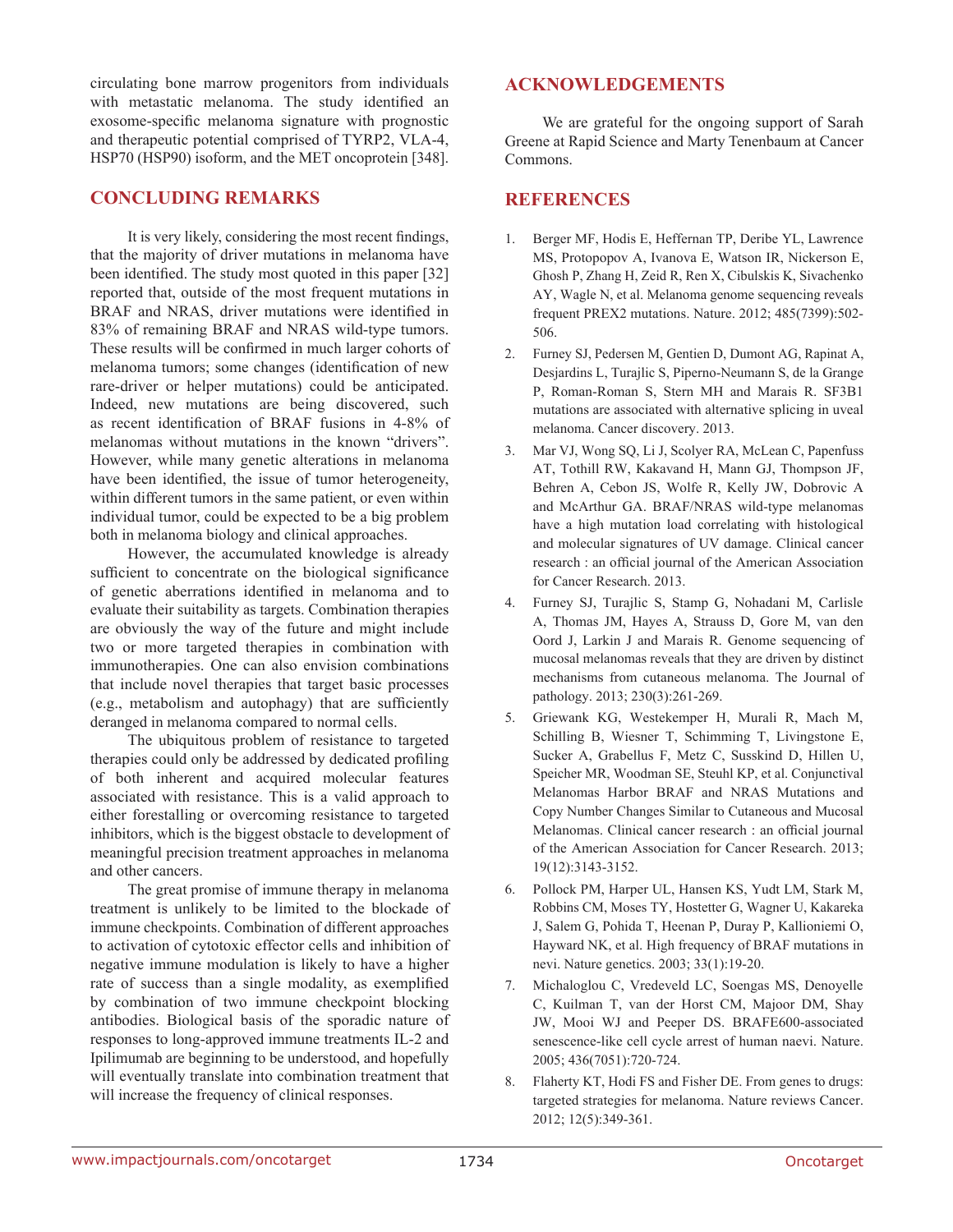- 9. Flaherty KT, Puzanov I, Kim KB, Ribas A, McArthur GA, Sosman JA, O'Dwyer PJ, Lee RJ, Grippo JF, Nolop K and Chapman PB. Inhibition of mutated, activated BRAF in metastatic melanoma. The New England journal of medicine. 2010; 363(9):809-819.
- 10. Jordan EJ and Kelly CM. Vemurafenib for the treatment of melanoma. Expert opinion on pharmacotherapy. 2012; 13(17):2533-2543.
- 11. Poulikakos PI, Zhang C, Bollag G, Shokat KM and Rosen N. RAF inhibitors transactivate RAF dimers and ERK signalling in cells with wild-type BRAF. Nature. 2010; 464(7287):427-430.
- 12. Alloo A, Garibyan L, LeBoeuf N, Lin G, Werchniak A, Hodi FS, Jr., Flaherty KT, Lawrence DP and Lin JY. Photodynamic therapy for multiple eruptive keratoacanthomas associated with vemurafenib treatment for metastatic melanoma. Archives of dermatology. 2012; 148(3):363-366.
- 13. Shen CH, Yuan P, Perez-Lorenzo R, Zhang Y, Lee SX, Ou Y, Asara JM, Cantley LC and Zheng B. Phosphorylation of BRAF by AMPK Impairs BRAF-KSR1 Association and Cell Proliferation. Molecular cell. 2013.
- 14. Callahan MK, Rampal R, Harding JJ, Klimek VM, Chung YR, Merghoub T, Wolchok JD, Solit DB, Rosen N, Abdel-Wahab O, Levine RL and Chapman PB. Progression of RAS-mutant leukemia during RAF inhibitor treatment. The New England journal of medicine. 2012; 367(24):2316- 2321.
- 15. Gibney GT, Messina JL, Fedorenko IV, Sondak VK and Smalley KS. Paradoxical oncogenesis-the long-term effects of BRAF inhibition in melanoma. Nature reviews Clinical oncology. 2013.
- 16. Dalle S, Poulalhon N, Debarbieux S and Thomas L. Second primary melanomas under vemurafenib. The British journal of dermatology. 2012.
- 17. Zimmer L, Hillen U, Livingstone E, Lacouture ME, Busam K, Carvajal RD, Egberts F, Hauschild A, Kashani-Sabet M, Goldinger SM, Dummer R, Long GV, McArthur G, Scherag A, Sucker A and Schadendorf D. Atypical melanocytic proliferations and new primary melanomas in patients with advanced melanoma undergoing selective BRAF inhibition. Journal of clinical oncology : official journal of the American Society of Clinical Oncology. 2012; 30(19):2375-2383.
- 18. Holderfield M, Merritt H, Chan J, Wallroth M, Tandeske L, Zhai H, Tellew J, Hardy S, Hekmat-Nejad M, Stuart DD, McCormick F and Nagel TE. RAF Inhibitors Activate the MAPK Pathway by Relieving Inhibitory Autophosphorylation. Cancer cell. 2013; 23(5):594-602.
- 19. Ascierto PA, Minor D, Ribas A, Lebbe C, O'Hagan A, Arya N, Guckert M, Schadendorf D, Kefford RF, Grob JJ, Hamid O, Amaravadi R, Simeone E, Wilhelm T, Kim KB, Long GV, et al. Phase II Trial (BREAK-2) of the BRAF Inhibitor Dabrafenib (GSK2118436) in Patients With Metastatic Melanoma. Journal of clinical oncology : official journal of

the American Society of Clinical Oncology. 2013.

- 20. Le K, Blomain E, Rodeck U and Aplin AE. Selective RAF inhibitor impairs ERK1/2 phosphorylation and growth in mutant NRAS, vemurafenib-resistant melanoma cells. Pigment cell & melanoma research. 2013.
- 21. Das Thakur M, Salangsang F, Landman AS, Sellers WR, Pryer NK, Levesque MP, Dummer R, McMahon M and Stuart DD. Modelling vemurafenib resistance in melanoma reveals a strategy to forestall drug resistance. Nature. 2013.
- 22. Falchook GS, Lewis KD, Infante JR, Gordon MS, Vogelzang NJ, DeMarini DJ, Sun P, Moy C, Szabo SA, Roadcap LT, Peddareddigari VG, Lebowitz PF, Le NT, Burris HA, 3rd, Messersmith WA, O'Dwyer PJ, et al. Activity of the oral MEK inhibitor trametinib in patients with advanced melanoma: a phase 1 dose-escalation trial. The lancet oncology. 2012; 13(8):782-789.
- 23. Flaherty KT, Robert C, Hersey P, Nathan P, Garbe C, Milhem M, Demidov LV, Hassel JC, Rutkowski P, Mohr P, Dummer R, Trefzer U, Larkin JM, Utikal J, Dreno B, Nyakas M, et al. Improved survival with MEK inhibition in BRAF-mutated melanoma. The New England journal of medicine. 2012; 367(2):107-114.
- 24. Robert C, Dummer R, Gutzmer R, Lorigan P, Kim KB, Nyakas M, Arance A, Liszkay G, Schadendorf D, Cantarini M, Spencer S and Middleton MR. Selumetinib plus dacarbazine versus placebo plus dacarbazine as first-line treatment for BRAF-mutant metastatic melanoma: a phase 2 double-blind randomised study. The lancet oncology. 2013; 14(8):733-740.
- 25. Kim KB, Kefford R, Pavlick AC, Infante JR, Ribas A, Sosman JA, Fecher LA, Millward M, McArthur GA, Hwu P, Gonzalez R, Ott PA, Long GV, Gardner OS, Ouellet D, Xu Y, et al. Phase II study of the MEK1/MEK2 inhibitor Trametinib in patients with metastatic BRAF-mutant cutaneous melanoma previously treated with or without a BRAF inhibitor. Journal of clinical oncology : official journal of the American Society of Clinical Oncology. 2013; 31(4):482-489.
- 26. Flaherty KT, Infante JR, Daud A, Gonzalez R, Kefford RF, Sosman J, Hamid O, Schuchter L, Cebon J, Ibrahim N, Kudchadkar R, Burris HA, 3rd, Falchook G, Algazi A, Lewis K, Long GV, et al. Combined BRAF and MEK inhibition in melanoma with BRAF V600 mutations. The New England journal of medicine. 2012; 367(18):1694- 1703.
- 27. Morris EJ, Jha S, Restaino CR, Dayananth P, Zhu H, Cooper A, Carr D, Deng Y, Jin W, Black S, Long B, Liu J, Dinunzio E, Windsor W, Zhang R, Zhao S, et al. Discovery of a Novel ERK Inhibitor with Activity in Models of Acquired Resistance to BRAF and MEK Inhibitors. Cancer discovery. 2013; 3(7):742-750.
- 28. Davies H, Bignell GR, Cox C, Stephens P, Edkins S, Clegg S, Teague J, Woffendin H, Garnett MJ, Bottomley W, Davis N, Dicks E, Ewing R, Floyd Y, Gray K, Hall S, et al. Mutations of the BRAF gene in human cancer. Nature.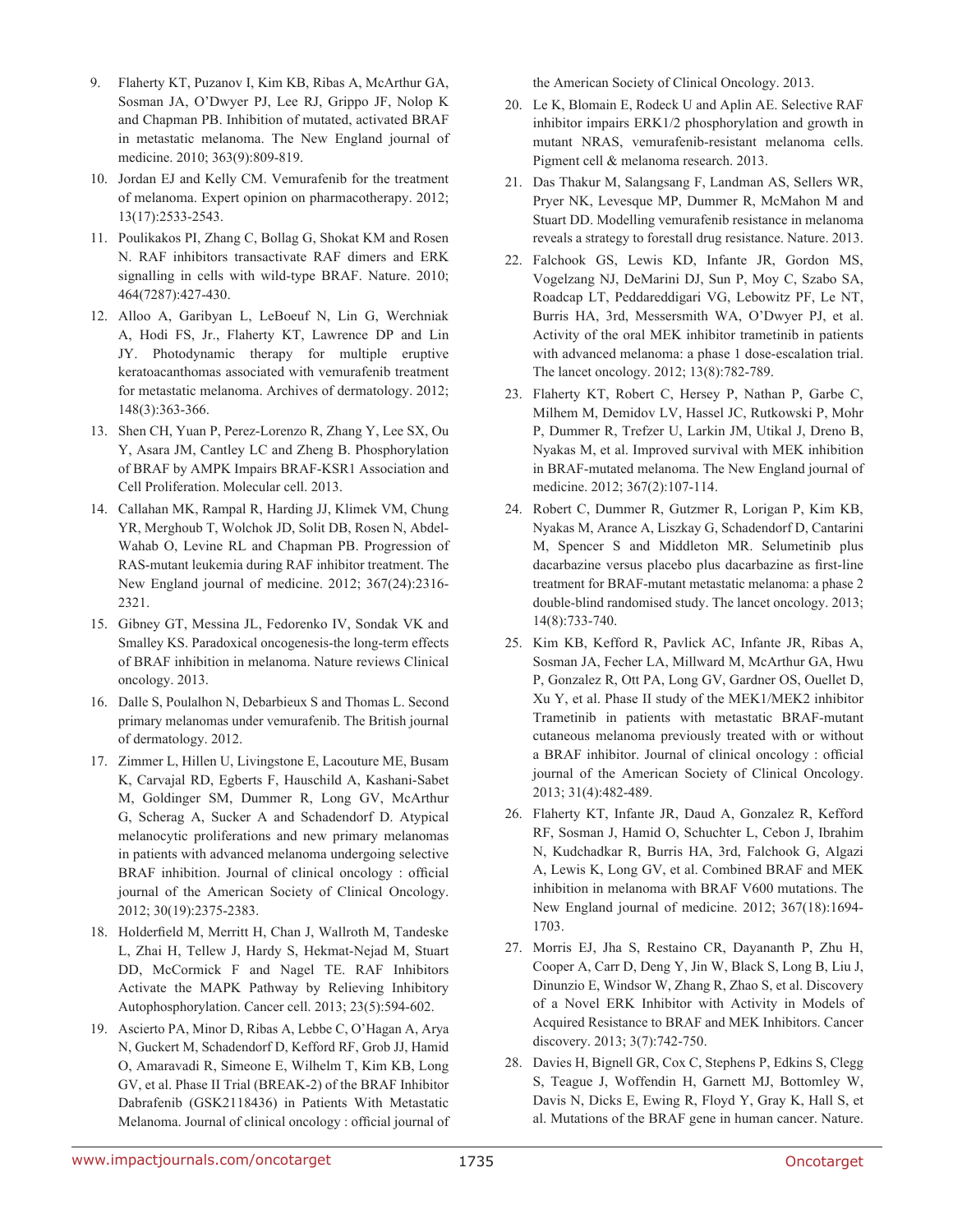2002; 417(6892):949-954.

- 29. Wan PT, Garnett MJ, Roe SM, Lee S, Niculescu-Duvaz D, Good VM, Jones CM, Marshall CJ, Springer CJ, Barford D, Marais R and Cancer Genome P. Mechanism of activation of the RAF-ERK signaling pathway by oncogenic mutations of B-RAF. Cell. 2004; 116(6):855-867.
- 30. Smalley KS, Xiao M, Villanueva J, Nguyen TK, Flaherty KT, Letrero R, Van Belle P, Elder DE, Wang Y, Nathanson KL and Herlyn M. CRAF inhibition induces apoptosis in melanoma cells with non-V600E BRAF mutations. Oncogene. 2009; 28(1):85-94.
- 31. Dahlman KB, Xia J, Hutchinson K, Ng C, Hucks D, Jia P, Atefi M, Su Z, Branch S, Lyle PL, Hicks DJ, Bozon V, Glaspy JA, Rosen N, Solit DB, Netterville JL, et al. BRAF(L597) mutations in melanoma are associated with sensitivity to MEK inhibitors. Cancer discovery. 2012; 2(9):791-797.
- 32. Hodis E, Watson IR, Kryukov GV, Arold ST, Imielinski M, Theurillat JP, Nickerson E, Auclair D, Li L, Place C, Dicara D, Ramos AH, Lawrence MS, Cibulskis K, Sivachenko A, Voet D, et al. A landscape of driver mutations in melanoma. Cell. 2012; 150(2):251-263.
- 33. Ascierto PA, Schadendorf D, Berking C, Agarwala SS, van Herpen CM, Queirolo P, Blank CU, Hauschild A, Beck JT, St-Pierre A, Niazi F, Wandel S, Peters M, Zubel A and Dummer R. MEK162 for patients with advanced melanoma harbouring NRAS or Val600 BRAF mutations: a nonrandomised, open-label phase 2 study. The lancet oncology. 2013.
- 34. Hatzivassiliou G, Haling JR, Chen H, Song K, Price S, Heald R, Hewitt JF, Zak M, Peck A, Orr C, Merchant M, Hoeflich KP, Chan J, Luoh SM, Anderson DJ, Ludlam MJ, et al. Mechanism of MEK inhibition determines efficacy in mutant KRAS- versus BRAF-driven cancers. Nature. 2013.
- 35. Roberts PJ, Usary JE, Darr DB, Dillon PM, Pfefferle AD, Whittle MC, Duncan JS, Johnson SM, Combest AJ, Jin J, Zamboni WC, Johnson GL, Perou CM and Sharpless NE. Combined PI3K/mTOR and MEK inhibition provides broad antitumor activity in faithful murine cancer models. Clinical cancer research : an official journal of the American Association for Cancer Research. 2012; 18(19):5290-5303.
- 36. Posch C, Moslehi H, Feeney L, Green GA, Ebaee A, Feichtenschlager V, Chong K, Peng L, Dimon MT, Phillips T, Daud AI, McCalmont TH, Leboit PE and Ortiz-Urda S. Combined targeting of MEK and PI3K/mTOR effector pathways is necessary to effectively inhibit NRAS mutant melanoma *in vitro* and *in vivo*. Proceedings of the National Academy of Sciences of the United States of America. 2013.
- 37. Kwong LN, Costello JC, Liu H, Jiang S, Helms TL, Langsdorf AE, Jakubosky D, Genovese G, Muller FL, Jeong JH, Bender RP, Chu GC, Flaherty KT, Wargo JA, Collins JJ and Chin L. Oncogenic NRAS signaling differentially regulates survival and proliferation in melanoma. Nature medicine. 2012; 18(10):1503-1510.
- 38. Barretina J, Caponigro G, Stransky N, Venkatesan K, Margolin AA, Kim S, Wilson CJ, Lehar J, Kryukov GV, Sonkin D, Reddy A, Liu M, Murray L, Berger MF, Monahan JE, Morais P, et al. The Cancer Cell Line Encyclopedia enables predictive modelling of anticancer drug sensitivity. Nature. 2012; 483(7391):603-607.
- 39. Held MA, Langdon CG, Platt JT, Graham-Steed T, Liu Z, Chakraborty A, Bacchiocchi A, Koo A, Haskins JW, Bosenberg MW and Stern DF. Genotype-selective combination therapies for melanoma identified by highthroughput drug screening. Cancer discovery. 2013; 3(1):52-67.
- 40. Van Raamsdonk CD, Bezrookove V, Green G, Bauer J, Gaugler L, O'Brien JM, Simpson EM, Barsh GS and Bastian BC. Frequent somatic mutations of GNAQ in uveal melanoma and blue naevi. Nature. 2009; 457(7229):599- 602.
- 41. Van Raamsdonk CD, Griewank KG, Crosby MB, Garrido MC, Vemula S, Wiesner T, Obenauf AC, Wackernagel W, Green G, Bouvier N, Sozen MM, Baimukanova G, Roy R, Heguy A, Dolgalev I, Khanin R, et al. Mutations in GNA11 in uveal melanoma. The New England journal of medicine. 2010; 363(23):2191-2199.
- 42. Daniels AB, Lee JE, MacConaill LE, Palescandolo E, Van Hummelen P, Adams SM, DeAngelis MM, Hahn WC, Gragoudas ES, Harbour JW, Garraway LA and Kim IK. High throughput mass spectrometry-based mutation profiling of primary uveal melanoma. Investigative ophthalmology & visual science. 2012; 53(11):6991-6996.
- 43. Ho AL, Musi E, Ambrosini G, Nair JS, Deraje Vasudeva S, de Stanchina E and Schwartz GK. Impact of combined mTOR and MEK inhibition in uveal melanoma is driven by tumor genotype. PloS one. 2012; 7(7):e40439.
- 44. Khalili JS, Yu X, Wang J, Hayes BC, Davies MA, Lizee G, Esmaeli B and Woodman SE. Combination small molecule MEK and PI3K inhibition enhances uveal melanoma cell death in a mutant GNAQ- and GNA11-dependent manner. Clinical cancer research : an official journal of the American Association for Cancer Research. 2012; 18(16):4345-4355.
- 45. Wu X, Li J, Zhu M, Fletcher JA and Hodi FS. Protein kinase C inhibitor AEB071 targets ocular melanoma harboring GNAQ mutations via effects on the PKC/Erk1/2 and PKC/ NF-kappaB pathways. Molecular cancer therapeutics. 2012; 11(9):1905-1914.
- 46. Wu X, Zhu M, Fletcher JA, Giobbie-Hurder A and Hodi FS. The protein kinase C inhibitor enzastaurin exhibits antitumor activity against uveal melanoma. PloS one. 2012; 7(1):e29622.
- 47. Vaque JP, Dorsam RT, Feng X, Iglesias-Bartolome R, Forsthoefel DJ, Chen Q, Debant A, Seeger MA, Ksander BR, Teramoto H and Gutkind JS. A Genome-wide RNAi Screen Reveals a Trio-Regulated Rho GTPase Circuitry Transducing Mitogenic Signals Initiated by G Protein-Coupled Receptors. Molecular cell. 2012.
- 48. Garraway LA, Widlund HR, Rubin MA, Getz G, Berger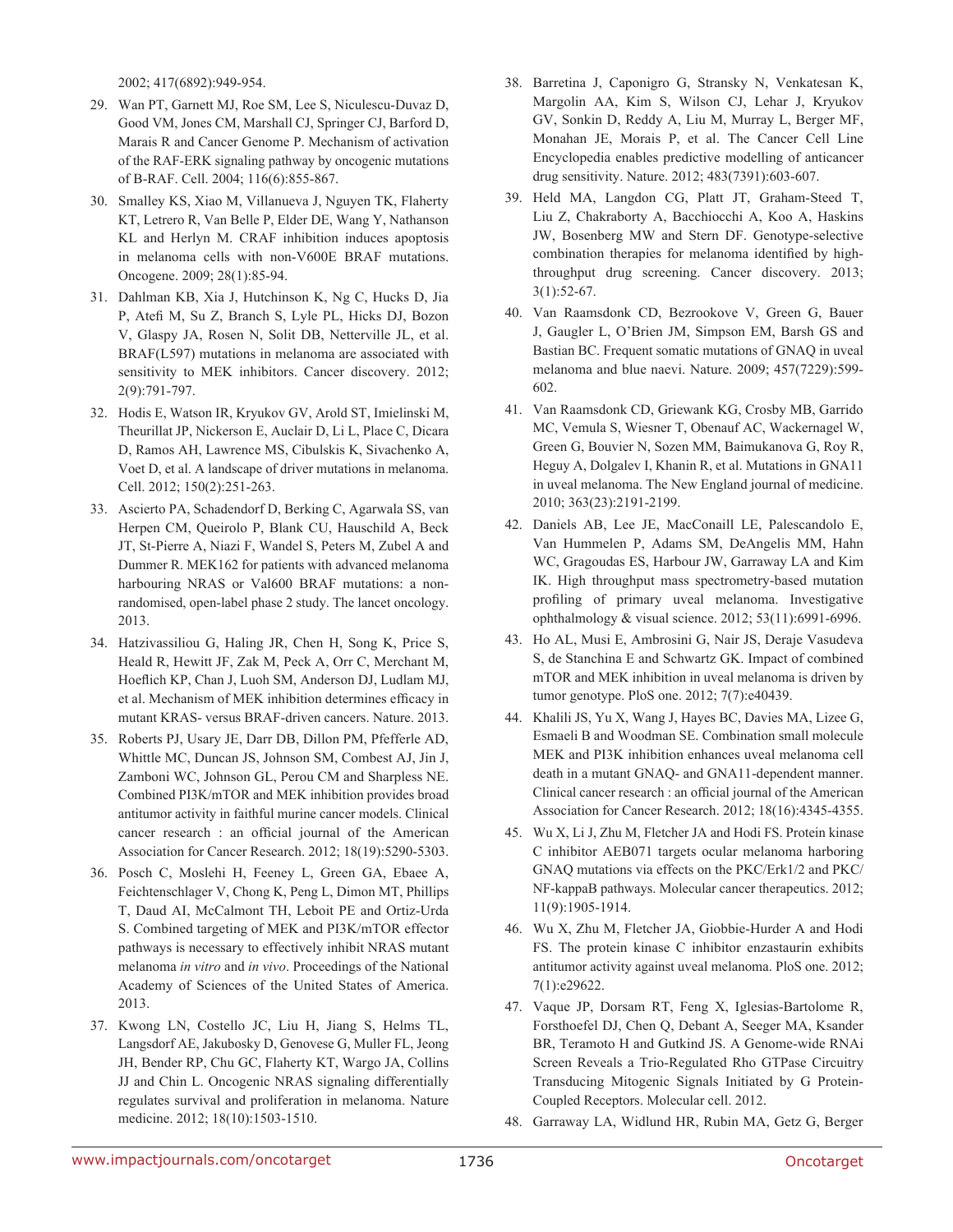AJ, Ramaswamy S, Beroukhim R, Milner DA, Granter SR, Du J, Lee C, Wagner SN, Li C, Golub TR, Rimm DL, Meyerson ML, et al. Integrative genomic analyses identify MITF as a lineage survival oncogene amplified in malignant melanoma. Nature. 2005; 436(7047):117-122.

- 49. Yokoyama S, Woods SL, Boyle GM, Aoude LG, MacGregor S, Zismann V, Gartside M, Cust AE, Haq R, Harland M, Taylor JC, Duffy DL, Holohan K, Dutton-Regester K, Palmer JM, Bonazzi V, et al. A novel recurrent mutation in MITF predisposes to familial and sporadic melanoma. Nature. 2011; 480(7375):99-103.
- 50. Du J, Widlund HR, Horstmann MA, Ramaswamy S, Ross K, Huber WE, Nishimura EK, Golub TR and Fisher DE. Critical role of CDK2 for melanoma growth linked to its melanocyte-specific transcriptional regulation by MITF. Cancer cell. 2004; 6(6):565-576.
- 51. Zhu S, Wurdak H, Wang Y, Galkin A, Tao H, Li J, Lyssiotis CA, Yan F, Tu BP, Miraglia L, Walker J, Sun F, Orth A, Schultz PG and Wu X. A genomic screen identifies TYRO3 as a MITF regulator in melanoma. Proceedings of the National Academy of Sciences of the United States of America. 2009; 106(40):17025-17030.
- 52. Zhao X, Fiske B, Kawakami A, Li J and Fisher DE. Regulation of MITF stability by the USP13 deubiquitinase. Nature communications. 2011; 2:414.
- 53. Busca R, Berra E, Gaggioli C, Khaled M, Bille K, Marchetti B, Thyss R, Fitsialos G, Larribere L, Bertolotto C, Virolle T, Barbry P, Pouyssegur J, Ponzio G and Ballotti R. Hypoxia-inducible factor 1{alpha} is a new target of microphthalmia-associated transcription factor (MITF) in melanoma cells. The Journal of cell biology. 2005; 170(1):49-59.
- 54. Feige E, Yokoyama S, Levy C, Khaled M, Igras V, Lin RJ, Lee S, Widlund HR, Granter SR, Kung AL and Fisher DE. Hypoxia-induced transcriptional repression of the melanoma-associated oncogene MITF. Proceedings of the National Academy of Sciences of the United States of America. 2011; 108(43):E924-933.
- 55. Hanna SC, Krishnan B, Bailey ST, Moschos SJ, Kuan PF, Shimamura T, Osborne LD, Siegel MB, Duncan LM, O'Brien ET, 3rd, Superfine R, Miller CR, Simon MC, Wong KK and Kim WY. HIF1alpha and HIF2alpha independently activate SRC to promote melanoma metastases. The Journal of clinical investigation. 2013; 123(5):2078-2093.
- 56. Shah M, Bhoumik A, Goel V, Dewing A, Breitwieser W, Kluger H, Krajewski S, Krajewska M, Dehart J, Lau E, Kallenberg DM, Jeong H, Eroshkin A, Bennett DC, Chin L, Bosenberg M, et al. A role for ATF2 in regulating MITF and melanoma development. PLoS genetics. 2010; 6(12):e1001258.
- 57. Shakhova O, Zingg D, Schaefer SM, Hari L, Civenni G, Blunschi J, Claudinot S, Okoniewski M, Beermann F, Mihic-Probst D, Moch H, Wegner M, Dummer R, Barrandon Y, Cinelli P and Sommer L. Sox10 promotes the formation and maintenance of giant congenital naevi and

melanoma. Nature cell biology. 2012; 14(8):882-890.

- 58. Puri N, Ahmed S, Janamanchi V, Tretiakova M, Zumba O, Krausz T, Jagadeeswaran R and Salgia R. c-Met is a potentially new therapeutic target for treatment of human melanoma. Clinical cancer research : an official journal of the American Association for Cancer Research. 2007; 13(7):2246-2253.
- 59. Mascarenhas JB, Littlejohn EL, Wolsky RJ, Young KP, Nelson M, Salgia R and Lang D. PAX3 and SOX10 activate MET receptor expression in melanoma. Pigment cell & melanoma research. 2010; 23(2):225-237.
- 60. Vazquez F, Lim JH, Chim H, Bhalla K, Girnun G, Pierce K, Clish CB, Granter SR, Widlund HR, Spiegelman BM and Puigserver P. PGC1alpha Expression Defines a Subset of Human Melanoma Tumors with Increased Mitochondrial Capacity and Resistance to Oxidative Stress. Cancer cell. 2013.
- 61. Shoag J, Haq R, Zhang M, Liu L, Rowe GC, Jiang A, Koulisis N, Farrel C, Amos CI, Wei Q, Lee JE, Zhang J, Kupper TS, Qureshi AA, Cui R, Han J, et al. PGC-1 Coactivators Regulate MITF and the Tanning Response. Molecular cell. 2012.
- 62. Haq R, Yokoyama S, Hawryluk EB, Jonsson GB, Frederick DT, McHenry K, Porter D, Tran TN, Love KT, Langer R, Anderson DG, Garraway LA, Duncan LM, Morton DL, Hoon DS, Wargo JA, et al. BCL2A1 is a lineage-specific antiapoptotic melanoma oncogene that confers resistance to BRAF inhibition. Proceedings of the National Academy of Sciences of the United States of America. 2013; 110(11):4321-4326.
- 63. Saez-Ayala M, Montenegro MF, Sanchez-Del-Campo L, Fernandez-Perez MP, Chazarra S, Freter R, Middleton M, Pinero-Madrona A, Cabezas-Herrera J, Goding CR and Rodriguez-Lopez JN. Directed Phenotype Switching as an Effective Antimelanoma Strategy. Cancer cell. 2013.
- 64. Pogenberg V, Ogmundsdottir MH, Bergsteinsdottir K, Schepsky A, Phung B, Deineko V, Milewski M, Steingrimsson E and Wilmanns M. Restricted leucine zipper dimerization and specificity of DNA recognition of the melanocyte master regulator MITF. Genes & development. 2012; 26(23):2647-2658.
- 65. Yokoyama S, Feige E, Poling LL, Levy C, Widlund HR, Khaled M, Kung AL and Fisher DE. Pharmacologic suppression of MITF expression via HDAC inhibitors in the melanocyte lineage. Pigment cell & melanoma research. 2008; 21(4):457-463.
- 66. Varsano T, Lau E, Feng Y, Garrido M, Milan L, Heynen-Genel S, Hassig CA and Ronai ZA. Inhibition of Melanoma Growth by Small Molecules That Promote the Mitochondrial Localization of ATF2. Clinical cancer research : an official journal of the American Association for Cancer Research. 2013; 19(10):2710-2722.
- 67. Curtin JA, Busam K, Pinkel D and Bastian BC. Somatic activation of KIT in distinct subtypes of melanoma. Journal of clinical oncology : official journal of the American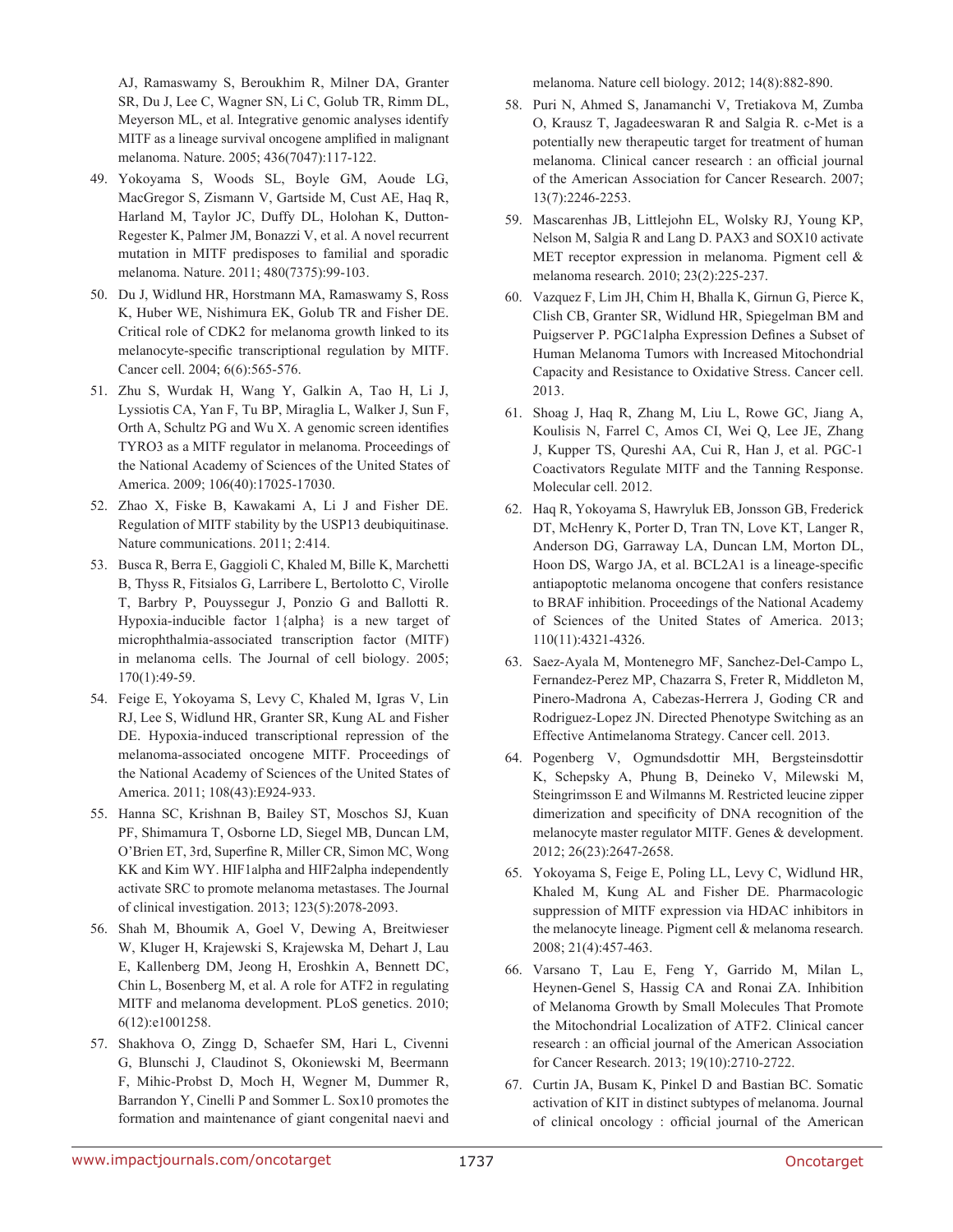Society of Clinical Oncology. 2006; 24(26):4340-4346.

- 68. Woodman SE and Davies MA. Targeting KIT in melanoma: a paradigm of molecular medicine and targeted therapeutics. Biochemical pharmacology. 2010; 80(5):568-574.
- 69. Kim KB, Eton O, Davis DW, Frazier ML, McConkey DJ, Diwan AH, Papadopoulos NE, Bedikian AY, Camacho LH, Ross MI, Cormier JN, Gershenwald JE, Lee JE, Mansfield PF, Billings LA, Ng CS, et al. Phase II trial of imatinib mesylate in patients with metastatic melanoma. British journal of cancer. 2008; 99(5):734-740.
- 70. Penel N, Delcambre C, Durando X, Clisant S, Hebbar M, Negrier S, Fournier C, Isambert N, Mascarelli F and Mouriaux F. O-Mel-Inib: a Cancero-pole Nord-Ouest multicenter phase II trial of high-dose imatinib mesylate in metastatic uveal melanoma. Investigational new drugs. 2008; 26(6):561-565.
- 71. Wyman K, Atkins MB, Prieto V, Eton O, McDermott DF, Hubbard F, Byrnes C, Sanders K and Sosman JA. Multicenter Phase II trial of high-dose imatinib mesylate in metastatic melanoma: significant toxicity with no clinical efficacy. Cancer. 2006; 106(9):2005-2011.
- 72. Kluger HM, Dudek AZ, McCann C, Ritacco J, Southard N, Jilaveanu LB, Molinaro A and Sznol M. A phase 2 trial of dasatinib in advanced melanoma. Cancer. 2011; 117(10):2202-2208.
- 73. Lutzky J, Bauer J and Bastian BC. Dose-dependent, complete response to imatinib of a metastatic mucosal melanoma with a K642E KIT mutation. Pigment cell & melanoma research. 2008; 21(4):492-493.
- 74. Hodi FS, Friedlander P, Corless CL, Heinrich MC, Mac Rae S, Kruse A, Jagannathan J, Van den Abbeele AD, Velazquez EF, Demetri GD and Fisher DE. Major response to imatinib mesylate in KIT-mutated melanoma. Journal of clinical oncology : official journal of the American Society of Clinical Oncology. 2008; 26(12):2046-2051.
- 75. Woodman SE, Trent JC, Stemke-Hale K, Lazar AJ, Pricl S, Pavan GM, Fermeglia M, Gopal YN, Yang D, Podoloff DA, Ivan D, Kim KB, Papadopoulos N, Hwu P, Mills GB and Davies MA. Activity of dasatinib against L576P KIT mutant melanoma: molecular, cellular, and clinical correlates. Molecular cancer therapeutics. 2009; 8(8):2079- 2085.
- 76. Hofmann UB, Kauczok-Vetter CS, Houben R and Becker JC. Overexpression of the KIT/SCF in uveal melanoma does not translate into clinical efficacy of imatinib mesylate. Clinical cancer research : an official journal of the American Association for Cancer Research. 2009; 15(1):324-329.
- 77. Mahipal A, Tijani L, Chan K, Laudadio M, Mastrangelo MJ and Sato T. A pilot study of sunitinib malate in patients with metastatic uveal melanoma. Melanoma research. 2012; 22(6):440-446.
- 78. Guo J, Si L, Kong Y, Flaherty KT, Xu X, Zhu Y, Corless CL, Li L, Li H, Sheng X, Cui C, Chi Z, Li S, Han M, Mao L, Lin X, et al. Phase II, open-label, single-arm trial of

imatinib mesylate in patients with metastatic melanoma harboring c-Kit mutation or amplification. Journal of clinical oncology : official journal of the American Society of Clinical Oncology. 2011; 29(21):2904-2909.

- 79. Carvajal RD, Antonescu CR, Wolchok JD, Chapman PB, Roman RA, Teitcher J, Panageas KS, Busam KJ, Chmielowski B, Lutzky J, Pavlick AC, Fusco A, Cane L, Takebe N, Vemula S, Bouvier N, et al. KIT as a therapeutic target in metastatic melanoma. JAMA : the journal of the American Medical Association. 2011; 305(22):2327-2334.
- 80. Minor DR, Kashani-Sabet M, Garrido M, O'Day SJ, Hamid O and Bastian BC. Sunitinib therapy for melanoma patients with KIT mutations. Clinical cancer research : an official journal of the American Association for Cancer Research. 2012; 18(5):1457-1463.
- 81. Cho JH, Kim KM, Kwon M, Kim JH and Lee J. Nilotinib in patients with metastatic melanoma harboring KIT gene aberration. Investigational new drugs. 2012; 30(5):2008- 2014.
- 82. Hodi FS, Corless CL, Giobbie-Hurder A, Fletcher JA, Zhu M, Marino-Enriquez A, Friedlander P, Gonzalez R, Weber JS, Gajewski TF, O'Day SJ, Kim KB, Lawrence D, Flaherty KT, Luke JJ, Collichio FA, et al. Imatinib for Melanomas Harboring Mutationally Activated or Amplified KIT Arising on Mucosal, Acral, and Chronically Sun-Damaged Skin. Journal of clinical oncology : official journal of the American Society of Clinical Oncology. 2013.
- 83. Carvajal RD. Another Option in Our KIT of Effective Therapies for Advanced Melanoma. Journal of clinical oncology : official journal of the American Society of Clinical Oncology. 2013.
- 84. Johnson MR, Look AT, DeClue JE, Valentine MB and Lowy DR. Inactivation of the NF1 gene in human melanoma and neuroblastoma cell lines without impaired regulation of GTP.Ras. Proceedings of the National Academy of Sciences of the United States of America. 1993; 90(12):5539-5543.
- 85. Gutzmer R, Herbst RA, Mommert S, Kiehl P, Matiaske F, Rutten A, Kapp A and Weiss J. Allelic loss at the neurofibromatosis type 1 (NF1) gene locus is frequent in desmoplastic neurotropic melanoma. Human genetics. 2000; 107(4):357-361.
- 86. Maertens O, Johnson B, Hollstein P, Frederick DT, Cooper ZA, Messaien L, Bronson RT, McMahon M, Granter S, Flaherty KT, Wargo JA, Marais R and Cichowski K. Elucidating distinct roles for NF1 in melanomagenesis. Cancer discovery. 2012.
- 87. Whittaker SR, Theurillat JP, Van Allen E, Wagle N, Hsiao J, Cowley GS, Schadendorf D, Root DE and Garraway LA. A genome-scale RNA interference screen implicates NF1 loss in resistance to RAF inhibition. Cancer discovery. 2013.
- 88. Horn S, Figl A, Rachakonda PS, Fischer C, Sucker A, Gast A, Kadel S, Moll I, Nagore E, Hemminki K, Schadendorf D and Kumar R. TERT Promoter Mutations in Familial and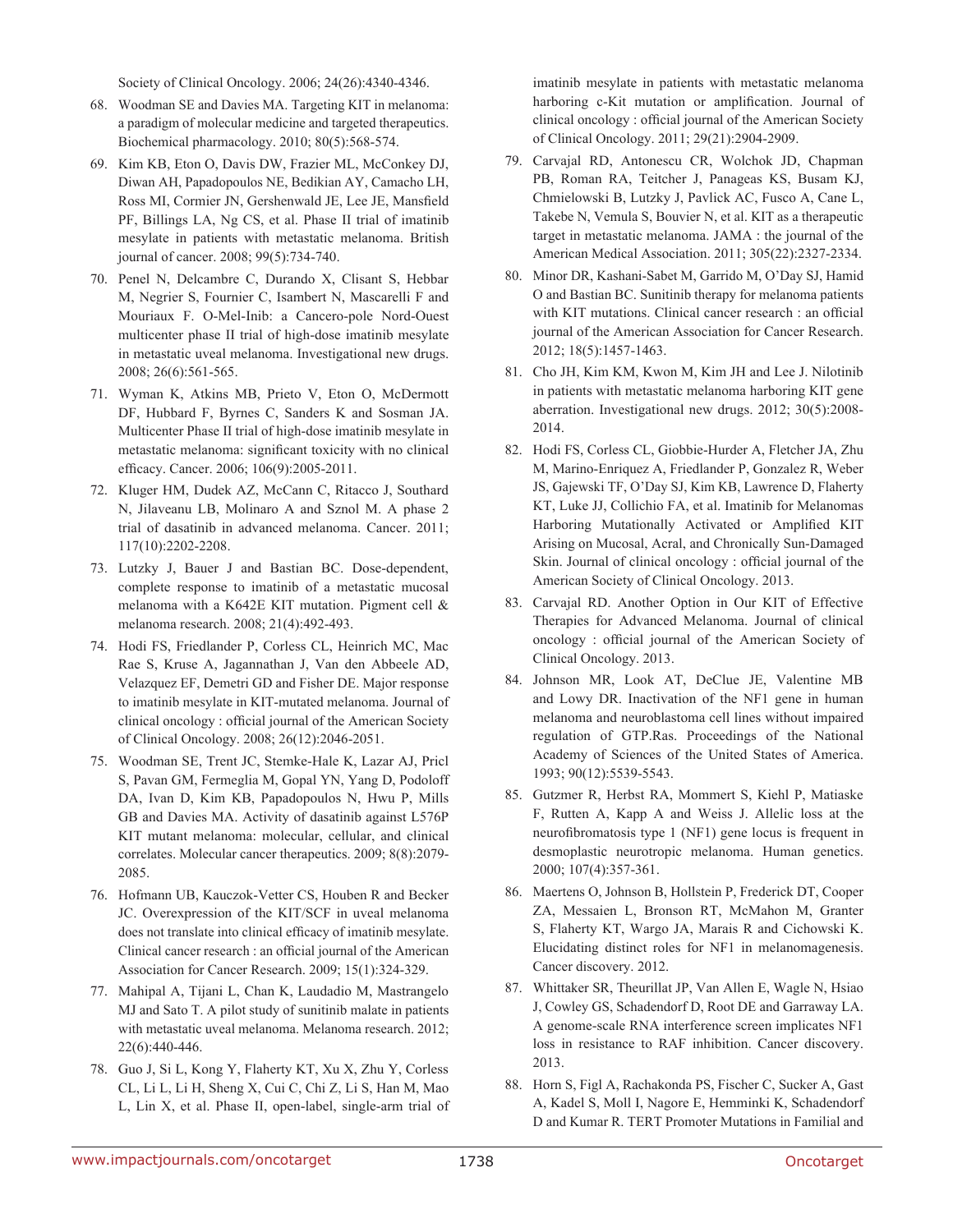Sporadic Melanoma. Science. 2013.

- 89. Huang FW, Hodis E, Xu MJ, Kryukov GV, Chin L and Garraway LA. Highly Recurrent TERT Promoter Mutations in Human Melanoma. Science. 2013.
- 90. Dankort D, Curley DP, Cartlidge RA, Nelson B, Karnezis AN, Damsky WE, Jr., You MJ, DePinho RA, McMahon M and Bosenberg M. Braf(V600E) cooperates with Pten loss to induce metastatic melanoma. Nature genetics. 2009; 41(5):544-552.
- 91. Vredeveld LC, Possik PA, Smit MA, Meissl K, Michaloglou C, Horlings HM, Ajouaou A, Kortman PC, Dankort D, McMahon M, Mooi WJ and Peeper DS. Abrogation of BRAFV600E-induced senescence by PI3K pathway activation contributes to melanomagenesis. Genes & development. 2012; 26(10):1055-1069.
- 92. Prickett TD, Agrawal NS, Wei X, Yates KE, Lin JC, Wunderlich JR, Cronin JC, Cruz P, Rosenberg SA and Samuels Y. Analysis of the tyrosine kinome in melanoma reveals recurrent mutations in ERBB4. Nature genetics. 2009; 41(10):1127-1132.
- 93. Dutton-Regester K, Irwin D, Hunt P, Aoude LG, Tembe V, Pupo GM, Lanagan C, Carter CD, O'Connor L, O'Rourke M, Scolyer RA, Mann GJ, Schmidt CW, Herington A and Hayward NK. A high-throughput panel for identifying clinically relevant mutation profiles in melanoma. Molecular cancer therapeutics. 2012; 11(4):888-897.
- 94. Zhou QM, Li W, Guan YX, Zhang X, Chen XC, Ding Y, Wen XZ, Peng RQ, Yan SM and Zhang XS. The absence of the ERBB4 hotspot mutations in melanomas in patients from southern China. Chinese journal of cancer. 2013; 32(7):410-414.
- 95. Moore SR, Persons DL, Sosman JA, Bobadilla D, Bedell V, Smith DD, Wolman SR, Tuthill RJ, Moon J, Sondak VK and Slovak ML. Detection of copy number alterations in metastatic melanoma by a DNA fluorescence in situ hybridization probe panel and array comparative genomic hybridization: a southwest oncology group study (S9431). Clinical cancer research : an official journal of the American Association for Cancer Research. 2008; 14(10):2927-2935.
- 96. Kenessey I, Keszthelyi M, Kramer Z, Berta J, Adam A, Dobos J, Mildner M, Flachner B, Cseh S, Barna G, Szokol B, Orfi L, Keri G, Dome B, Klepetko W, Timar J, et al. Inhibition of c-Met with the specific small molecule tyrosine kinase inhibitor SU11274 decreases growth and metastasis formation of experimental human melanoma. Current cancer drug targets. 2010; 10(3):332-342.
- 97. Dai J, Kong Y, Si L, Chi Z, Cui C, Sheng X, Mao L, Li S, Lian B, Yang R, Liu S, Xu X and Guo J. Largescale Analysis of PDGFRA Mutations in Melanomas and Evaluation of Their Sensitivity to Tyrosine Kinase Inhibitors Imatinib and Crenolanib. Clinical cancer research : an official journal of the American Association for Cancer Research. 2013.
- 98. Schlegel J, Sambade MJ, Sather S, Moschos SJ, Tan AC, Winges A, Deryckere D, Carson CC, Trembath DG,

Tentler JJ, Eckhardt SG, Kuan PF, Hamilton RL, Duncan LM, Miller CR, Nikolaishvili-Feinberg N, et al. MERTK receptor tyrosine kinase is a therapeutic target in melanoma. The Journal of clinical investigation. 2013.

- 99. Tworkoski KA, Platt JT, Bacchiocchi A, Bosenberg M, Boggon TJ and Stern DF. MERTK controls melanoma cell migration and survival and differentially regulates cell behavior relative to AXL. Pigment cell & melanoma research. 2013.
- 100. Stahl JM, Sharma A, Cheung M, Zimmerman M, Cheng JQ, Bosenberg MW, Kester M, Sandirasegarane L and Robertson GP. Deregulated Akt3 activity promotes development of malignant melanoma. Cancer research. 2004; 64(19):7002-7010.
- 101. Davies MA, Stemke-Hale K, Tellez C, Calderone TL, Deng W, Prieto VG, Lazar AJ, Gershenwald JE and Mills GB. A novel AKT3 mutation in melanoma tumours and cell lines. British journal of cancer. 2008; 99(8):1265-1268.
- 102. Cheung M, Sharma A, Madhunapantula SV and Robertson GP. Akt3 and mutant V600E B-Raf cooperate to promote early melanoma development. Cancer research. 2008; 68(9):3429-3439.
- 103. Tsao H, Zhang X, Benoit E and Haluska FG. Identification of PTEN/MMAC1 alterations in uncultured melanomas and melanoma cell lines. Oncogene. 1998; 16(26):3397-3402.
- 104. Karreth FA, Tay Y, Perna D, Ala U, Tan SM, Rust AG, DeNicola G, Webster KA, Weiss D, Perez-Mancera PA, Krauthammer M, Halaban R, Provero P, Adams DJ, Tuveson DA and Pandolfi PP. *In vivo* identification of tumor- suppressive PTEN ceRNAs in an oncogenic BRAF-induced mouse model of melanoma. Cell. 2011; 147(2):382-395.
- 105. Nathanson KL, Martin AM, Wubbenhorst B, Greshock J, Letrero R, D'Andrea K, O'Day S, Infante JR, Falchook GS, Arkenau HT, Millward M, Brown MP, Pavlick A, Davies MA, Ma B, Gagnon R, et al. Tumor genetic analyses of patients with metastatic melanoma treated with the BRAF inhibitor Dabrafenib (GSK2118436). Clinical cancer research : an official journal of the American Association for Cancer Research. 2013.
- 106. Cao J, Wan L, Hacker E, Dai X, Lenna S, Jimenez-Cervantes C, Wang Y, Leslie NR, Xu GX, Widlund HR, Ryu B, Alani RM, Dutton-Regester K, Goding CR, Hayward NK, Wei W, et al. MC1R Is a Potent Regulator of PTEN after UV Exposure in Melanocytes. Molecular cell. 2013; 51(4):409-422.
- 107. Shull AY, Latham-Schwark A, Ramasamy P, Leskoske K, Oroian D, Birtwistle MR and Buckhaults PJ. Novel somatic mutations to PI3K pathway genes in metastatic melanoma. PloS one. 2012; 7(8):e43369.
- 108. Scortegagna M, Ruller C, Feng Y, Lazova R, Kluger H, Li JL, De SK, Rickert R, Pellecchia M, Bosenberg M and Ronai ZA. Genetic inactivation or pharmacological inhibition of Pdk1 delays development and inhibits metastasis of Braf::Pten melanoma. Oncogene. 2013.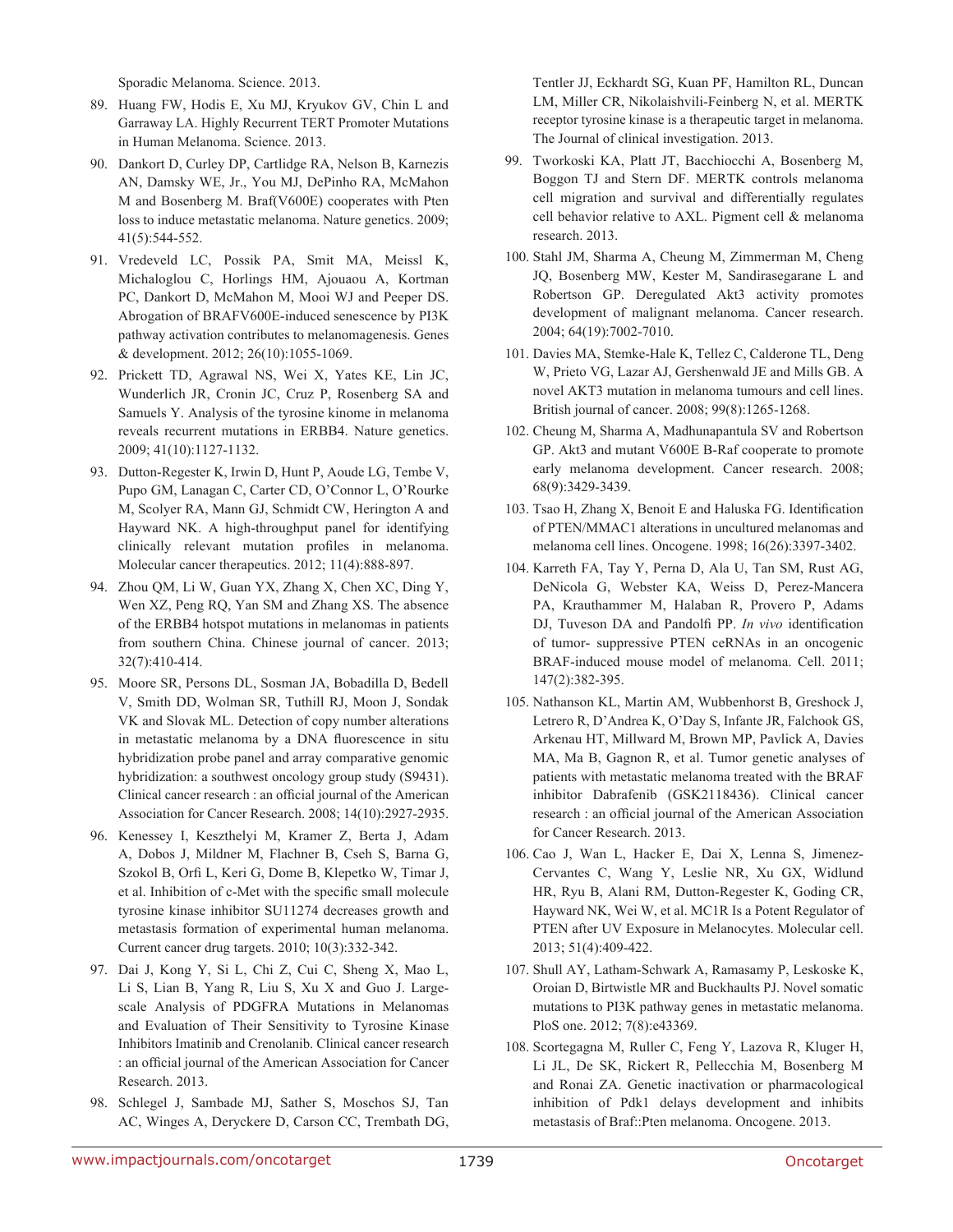- 109. Nikolaev SI, Rimoldi D, Iseli C, Valsesia A, Robyr D, Gehrig C, Harshman K, Guipponi M, Bukach O, Zoete V, Michielin O, Muehlethaler K, Speiser D, Beckmann JS, Xenarios I, Halazonetis TD, et al. Exome sequencing identifies recurrent somatic MAP2K1 and MAP2K2 mutations in melanoma. Nature genetics. 2012; 44(2):133- 139.
- 110. Jameson KL, Mazur PK, Zehnder AM, Zhang J, Zarnegar B, Sage J and Khavari PA. IQGAP1 scaffold-kinase interaction blockade selectively targets RAS-MAP kinasedriven tumors. Nature medicine. 2013.
- 111. Li A, Ma Y, Jin M, Mason S, Mort RL, Blyth K, Larue L, Sansom OJ and Machesky LM. Activated mutant NRas(Q61K) drives aberrant melanocyte signaling, survival, and invasiveness via a Rac1-dependent mechanism. The Journal of investigative dermatology. 2012; 132(11):2610-2621.
- 112. Krauthammer M, Kong Y, Ha BH, Evans P, Bacchiocchi A, McCusker JP, Cheng E, Davis MJ, Goh G, Choi M, Ariyan S, Narayan D, Dutton-Regester K, Capatana A, Holman EC, Bosenberg M, et al. Exome sequencing identifies recurrent somatic RAC1 mutations in melanoma. Nature genetics. 2012; 44(9):1006-1014.
- 113. Wawrzyniak JA, Bianchi-Smiraglia A, Bshara W, Mannava S, Ackroyd J, Bagati A, Omilian AR, Im M, Fedtsova N, Miecznikowski JC, Moparthy KC, Zucker SN, Zhu Q, Kozlova NI, Berman AE, Hoek KS, et al. A purine nucleotide biosynthesis enzyme guanosine monophosphate reductase is a suppressor of melanoma invasion. Cell reports. 2013; 5(2):493-507.
- 114. Stark MS, Woods SL, Gartside MG, Bonazzi VF, Dutton-Regester K, Aoude LG, Chow D, Sereduk C, Niemi NM, Tang N, Ellis JJ, Reid J, Zismann V, Tyagi S, Muzny D, Newsham I, et al. Frequent somatic mutations in MAP3K5 and MAP3K9 in metastatic melanoma identified by exome sequencing. Nature genetics. 2012; 44(2):165-169.
- 115. Muthusamy V, Hobbs C, Nogueira C, Cordon-Cardo C, McKee PH, Chin L and Bosenberg MW. Amplification of CDK4 and MDM2 in malignant melanoma. Genes, chromosomes & cancer. 2006; 45(5):447-454.
- 116. Zuo L, Weger J, Yang Q, Goldstein AM, Tucker MA, Walker GJ, Hayward N and Dracopoli NC. Germline mutations in the p16INK4a binding domain of CDK4 in familial melanoma. Nature genetics. 1996; 12(1):97-99.
- 117. Dickson MA, Shah MA, Rathkopf D, Tse A, Carvajal RD, Wu N, Lefkowitz RA, Gonen M, Cane LM, Dials HJ and Schwartz GK. A phase I clinical trial of FOLFIRI in combination with the pan-cyclin-dependent kinase (CDK) inhibitor flavopiridol. Cancer chemotherapy and pharmacology. 2010; 66(6):1113-1121.
- 118. Hussussian CJ, Struewing JP, Goldstein AM, Higgins PA, Ally DS, Sheahan MD, Clark WH, Jr., Tucker MA and Dracopoli NC. Germline p16 mutations in familial melanoma. Nature genetics. 1994; 8(1):15-21.
- 119. Polsky D, Bastian BC, Hazan C, Melzer K, Pack J,

Houghton A, Busam K, Cordon-Cardo C and Osman I. HDM2 protein overexpression, but not gene amplification, is related to tumorigenesis of cutaneous melanoma. Cancer research. 2001; 61(20):7642-7646.

- 120. Gembarska A, Luciani F, Fedele C, Russell EA, Dewaele M, Villar S, Zwolinska A, Haupt S, de Lange J, Yip D, Goydos J, Haigh JJ, Haupt Y, Larue L, Jochemsen A, Shi H, et al. MDM4 is a key therapeutic target in cutaneous melanoma. Nature medicine. 2012.
- 121. Matin RN, Chikh A, Law Pak Chong S, Mesher D, Graf M, Sanza P, Senatore V, Scatolini M, Moretti F, Leigh IM, Proby CM, Costanzo A, Chiorino G, Cerio R, Harwood CA and Bergamaschi D. p63 is an alternative p53 repressor in melanoma that confers chemoresistance and a poor prognosis. The Journal of experimental medicine. 2013.
- 122. Bergamaschi D, Samuels Y, Sullivan A, Zvelebil M, Breyssens H, Bisso A, Del Sal G, Syed N, Smith P, Gasco M, Crook T and Lu X. iASPP preferentially binds p53 proline-rich region and modulates apoptotic function of codon 72-polymorphic p53. Nature genetics. 2006; 38(10):1133-1141.
- 123. Kamb A, Gruis NA, Weaver-Feldhaus J, Liu Q, Harshman K, Tavtigian SV, Stockert E, Day RS, 3rd, Johnson BE and Skolnick MH. A cell cycle regulator potentially involved in genesis of many tumor types. Science. 1994; 264(5157):436-440.
- 124. Kamb A, Shattuck-Eidens D, Eeles R, Liu Q, Gruis NA, Ding W, Hussey C, Tran T, Miki Y, Weaver-Feldhaus J and et al. Analysis of the p16 gene (CDKN2) as a candidate for the chromosome 9p melanoma susceptibility locus. Nature genetics. 1994; 8(1):23-26.
- 125. Ohta M, Berd D, Shimizu M, Nagai H, Cotticelli MG, Mastrangelo M, Shields JA, Shields CL, Croce CM and Huebner K. Deletion mapping of chromosome region 9p21-p22 surrounding the CDKN2 locus in melanoma. International journal of cancer Journal international du cancer. 1996; 65(6):762-767.
- 126. Dar AA, Majid S, Rittsteuer C, de Semir D, Bezrookove V, Tong S, Nosrati M, Sagebiel R, Miller JR, 3rd and Kashani-Sabet M. The role of miR-18b in MDM2-p53 pathway signaling and melanoma progression. Journal of the National Cancer Institute. 2013; 105(6):433-442.
- 127. Ray-Coquard I, Blay JY, Italiano A, Le Cesne A, Penel N, Zhi J, Heil F, Rueger R, Graves B, Ding M, Geho D, Middleton SA, Vassilev LT, Nichols GL and Bui BN. Effect of the MDM2 antagonist RG7112 on the P53 pathway in patients with MDM2-amplified, well-differentiated or dedifferentiated liposarcoma: an exploratory proof-ofmechanism study. The lancet oncology. 2012; 13(11):1133- 1140.
- 128. Ji Z, Kumar R, Taylor M, Rajadurai A, Marzuka-Alcala A, Chen YE, Njauw CN, Flaherty KT, Jonsson G and Tsao H. Vemurafenib Synergizes with Nutlin-3 to Deplete Survivin and Suppress Melanoma Viability and Tumor Growth. Clinical cancer research : an official journal of the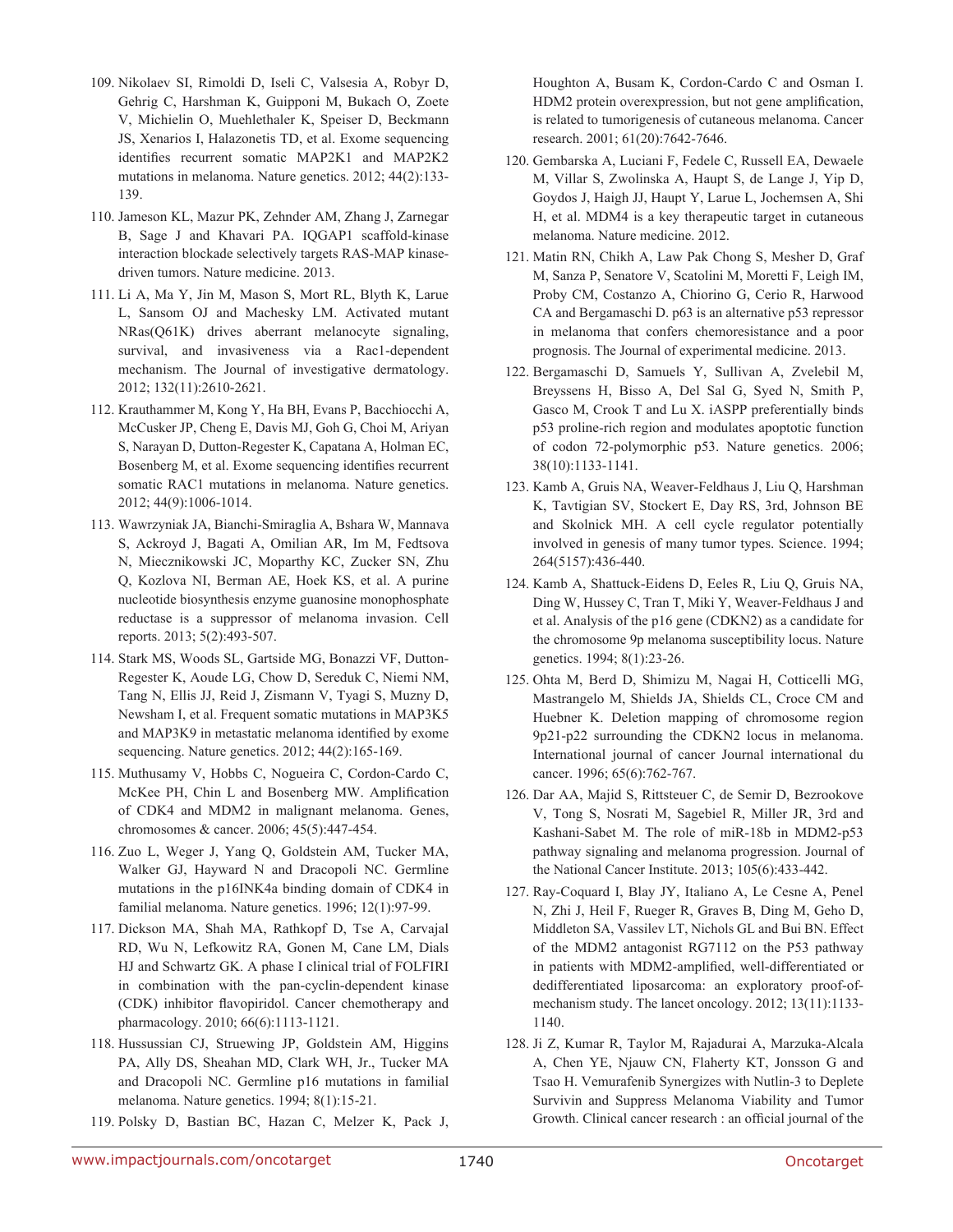American Association for Cancer Research. 2013.

- 129. Brown CJ, Quah ST, Jong J, Goh AM, Chiam PC, Khoo KH, Choong ML, Lee MA, Yurlova L, Zolghadr K, Joseph TL, Verma CS and Lane DP. Stapled peptides with improved potency and specificity that activate p53. ACS chemical biology. 2013; 8(3):506-512.
- 130. Chang YS, Graves B, Guerlavais V, Tovar C, Packman K, To KH, Olson KA, Kesavan K, Gangurde P, Mukherjee A, Baker T, Darlak K, Elkin C, Filipovic Z, Qureshi FZ, Cai H, et al. Stapled alpha-helical peptide drug development: A potent dual inhibitor of MDM2 and MDMX for p53 dependent cancer therapy. Proceedings of the National Academy of Sciences of the United States of America. 2013.
- 131. Lu M, Breyssens H, Salter V, Zhong S, Hu Y, Baer C, Ratnayaka I, Sullivan A, Brown NR, Endicott J, Knapp S, Kessler BM, Middleton MR, Siebold C, Jones EY, Sviderskaya EV, et al. Restoring p53 Function in Human Melanoma Cells by Inhibiting MDM2 and Cyclin B1/ CDK1-Phosphorylated Nuclear iASPP. Cancer cell. 2013.
- 132. Ohanna M, Giuliano S, Bonet C, Imbert V, Hofman V, Zangari J, Bille K, Robert C, Bressac-de Paillerets B, Hofman P, Rocchi S, Peyron JF, Lacour JP, Ballotti R and Bertolotto C. Senescent cells develop a PARP-1 and nuclear factor-{kappa}B-associated secretome (PNAS). Genes & development. 2011; 25(12):1245-1261.
- 133. Gartner JJ, Parker SC, Prickett TD, Dutton-Regester K, Stitzel ML, Lin JC, Davis S, Simhadri VL, Jha S, Katagiri N, Gotea V, Teer JK, Wei X, Morken MA, Bhanot UK, Program NCS, et al. Whole-genome sequencing identifies a recurrent functional synonymous mutation in melanoma. Proceedings of the National Academy of Sciences of the United States of America. 2013; 110(33):13481-13486.
- 134. Anvekar RA, Asciolla JJ, Lopez-Rivera E, Floros KV, Izadmehr S, Elkholi R, Belbin G, Sikora AG and Chipuk JE. Sensitization to the mitochondrial pathway of apoptosis augments melanoma tumor cell responses to conventional chemotherapeutic regimens. Cell death & disease. 2012; 3:e420.
- 135. Reifenberger J, Knobbe CB, Wolter M, Blaschke B, Schulte KW, Pietsch T, Ruzicka T and Reifenberger G. Molecular genetic analysis of malignant melanomas for aberrations of the WNT signaling pathway genes CTNNB1, APC, ICAT and BTRC. International journal of cancer Journal international du cancer. 2002; 100(5):549-556.
- 136. Delmas V, Beermann F, Martinozzi S, Carreira S, Ackermann J, Kumasaka M, Denat L, Goodall J, Luciani F, Viros A, Demirkan N, Bastian BC, Goding CR and Larue L. Beta-catenin induces immortalization of melanocytes by suppressing p16INK4a expression and cooperates with N-Ras in melanoma development. Genes & development. 2007; 21(22):2923-2935.
- 137. Grossmann AH, Yoo JH, Clancy J, Sorensen LK, Sedgwick A, Tong Z, Ostanin K, Rogers A, Grossmann KF, Tripp SR, Thomas KR, D'Souza-Schorey C, Odelberg SJ and

Li DY. The Small GTPase ARF6 Stimulates beta-Catenin Transcriptional Activity During WNT5A-Mediated Melanoma Invasion and Metastasis. Science signaling. 2013; 6(265):ra14.

- 138. O'Connell MP, Marchbank K, Webster MR, Valiga AA, Kaur A, Vultur A, Li L, Herlyn M, Villanueva J, Liu Q, Yin X, Widura S, Nelson J, Ruiz N, Camilli TC, Indig FE, et al. Hypoxia induces phenotypic plasticity and therapy resistance in melanoma via the tyrosine kinase receptors ROR1 and ROR2. Cancer discovery. 2013.
- 139. Damsky WE, Curley DP, Santhanakrishnan M, Rosenbaum LE, Platt JT, Gould Rothberg BE, Taketo MM, Dankort D, Rimm DL, McMahon M and Bosenberg M. beta-catenin signaling controls metastasis in Braf-activated Ptendeficient melanomas. Cancer cell. 2011; 20(6):741-754.
- 140. Biechele TL, Kulikauskas RM, Toroni RA, Lucero OM, Swift RD, James RG, Robin NC, Dawson DW, Moon RT and Chien AJ. Wnt/beta-catenin signaling and AXIN1 regulate apoptosis triggered by inhibition of the mutant kinase BRAFV600E in human melanoma. Science signaling. 2012; 5(206):ra3.
- 141. Conrad WH, Swift RD, Biechele TL, Kulikauskas RM, Moon RT and Chien AJ. Regulating the response to targeted MEK inhibition in melanoma: enhancing apoptosis in NRAS- and BRAF-mutant melanoma cells with Wnt/betacatenin activation. Cell cycle. 2012; 11(20):3724-3730.
- 142. Jane-Valbuena J, Widlund HR, Perner S, Johnson LA, Dibner AC, Lin WM, Baker AC, Nazarian RM, Vijayendran KG, Sellers WR, Hahn WC, Duncan LM, Rubin MA, Fisher DE and Garraway LA. An oncogenic role for ETV1 in melanoma. Cancer research. 2010; 70(5):2075-2084.
- 143. Kim M, Gans JD, Nogueira C, Wang A, Paik JH, Feng B, Brennan C, Hahn WC, Cordon-Cardo C, Wagner SN, Flotte TJ, Duncan LM, Granter SR and Chin L. Comparative oncogenomics identifies NEDD9 as a melanoma metastasis gene. Cell. 2006; 125(7):1269-1281.
- 144. Harbour JW, Onken MD, Roberson ED, Duan S, Cao L, Worley LA, Council ML, Matatall KA, Helms C and Bowcock AM. Frequent mutation of BAP1 in metastasizing uveal melanomas. Science. 2010; 330(6009):1410-1413.
- 145. Wiesner T, Obenauf AC, Murali R, Fried I, Griewank KG, Ulz P, Windpassinger C, Wackernagel W, Loy S, Wolf I, Viale A, Lash AE, Pirun M, Socci ND, Rutten A, Palmedo G, et al. Germline mutations in BAP1 predispose to melanocytic tumors. Nature genetics. 2011; 43(10):1018- 1021.
- 146. Njauw CN, Kim I, Piris A, Gabree M, Taylor M, Lane AM, DeAngelis MM, Gragoudas E, Duncan LM and Tsao H. Germline BAP1 inactivation is preferentially associated with metastatic ocular melanoma and cutaneous-ocular melanoma families. PloS one. 2012; 7(4):e35295.
- 147. Landreville S, Agapova OA, Matatall KA, Kneass ZT, Onken MD, Lee RS, Bowcock AM and Harbour JW. Histone deacetylase inhibitors induce growth arrest and differentiation in uveal melanoma. Clinical cancer research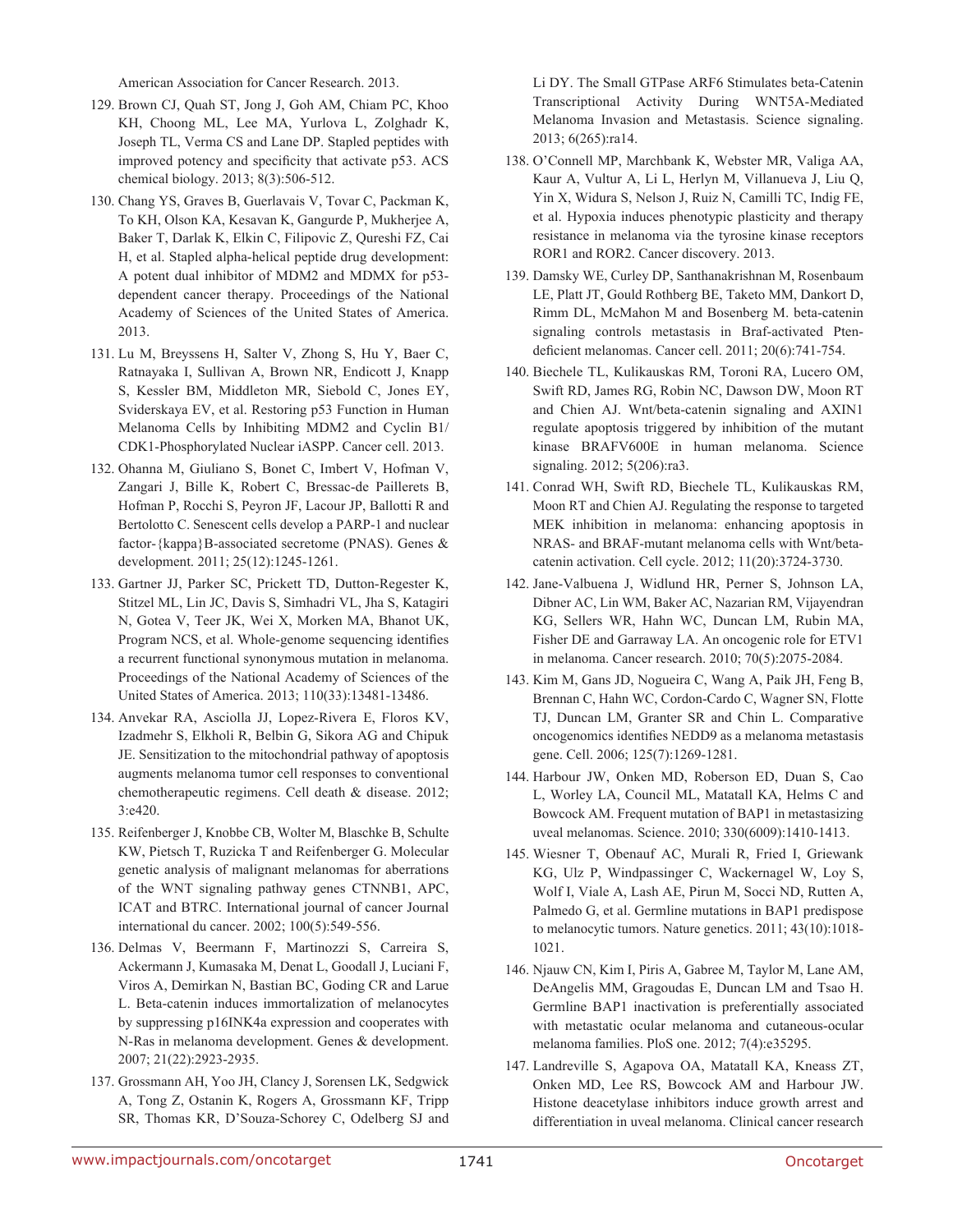: an official journal of the American Association for Cancer Research. 2012; 18(2):408-416.

- 148. Harbour JW, Roberson ED, Anbunathan H, Onken MD, Worley LA and Bowcock AM. Recurrent mutations at codon 625 of the splicing factor SF3B1 in uveal melanoma. Nature genetics. 2013; 45(2):133-135.
- 149. Martin M, Masshofer L, Temming P, Rahmann S, Metz C, Bornfeld N, van de Nes J, Klein-Hitpass L, Hinnebusch AG, Horsthemke B, Lohmann DR and Zeschnigk M. Exome sequencing identifies recurrent somatic mutations in EIF1AX and SF3B1 in uveal melanoma with disomy 3. Nature genetics. 2013.
- 150. Ghai R, Mobli M, Norwood SJ, Bugarcic A, Teasdale RD, King GF and Collins BM. Phox homology band 4.1/ezrin/ radixin/moesin-like proteins function as molecular scaffolds that interact with cargo receptors and Ras GTPases. Proceedings of the National Academy of Sciences of the United States of America. 2011; 108(19):7763-7768.
- 151. Forbes SA, Bindal N, Bamford S, Cole C, Kok CY, Beare D, Jia M, Shepherd R, Leung K, Menzies A, Teague JW, Campbell PJ, Stratton MR and Futreal PA. COSMIC: mining complete cancer genomes in the Catalogue of Somatic Mutations in Cancer. Nucleic acids research. 2011; 39(Database issue):D945-950.
- 152. Liu W, Monahan KB, Pfefferle AD, Shimamura T, Sorrentino J, Chan KT, Roadcap DW, Ollila DW, Thomas NE, Castrillon DH, Miller CR, Perou CM, Wong KK, Bear JE and Sharpless NE. LKB1/STK11 inactivation leads to expansion of a prometastatic tumor subpopulation in melanoma. Cancer cell. 2012; 21(6):751-764.
- 153. Yuan P, Ito K, Perez-Lorenzo R, Del Guzzo C, Lee JH, Shen CH, Bosenberg MW, McMahon M, Cantley LC and Zheng B. Phenformin enhances the therapeutic benefit of BRAFV600E inhibition in melanoma. Proceedings of the National Academy of Sciences of the United States of America. 2013.
- 154. Martin MJ, Hayward R, Viros A and Marais R. Metformin accelerates the growth of BRAF V600E-driven melanoma by upregulating VEGF-A. Cancer discovery. 2012; 2(4):344-355.
- 155. Niehr F, von Euw E, Attar N, Guo D, Matsunaga D, Sazegar H, Ng C, Glaspy JA, Recio JA, Lo RS, Mischel PS, Comin-Anduix B and Ribas A. Combination therapy with vemurafenib (PLX4032/RG7204) and metformin in melanoma cell lines with distinct driver mutations. Journal of translational medicine. 2011; 9:76.
- 156. Wei X, Walia V, Lin JC, Teer JK, Prickett TD, Gartner J, Davis S, Program NCS, Stemke-Hale K, Davies MA, Gershenwald JE, Robinson W, Robinson S, Rosenberg SA and Samuels Y. Exome sequencing identifies GRIN2A as frequently mutated in melanoma. Nature genetics. 2011; 43(5):442-446.
- 157. Prickett TD, Wei X, Cardenas-Navia I, Teer JK, Lin JC, Walia V, Gartner J, Jiang J, Cherukuri PF, Molinolo A, Davies MA, Gershenwald JE, Stemke-Hale K, Rosenberg

SA, Margulies EH and Samuels Y. Exon capture analysis of G protein-coupled receptors identifies activating mutations in GRM3 in melanoma. Nature genetics. 2011; 43(11):1119-1126.

- 158. Namkoong J, Shin SS, Lee HJ, Marin YE, Wall BA, Goydos JS and Chen S. Metabotropic glutamate receptor 1 and glutamate signaling in human melanoma. Cancer research. 2007; 67(5):2298-2305.
- 159. Locasale JW, Grassian AR, Melman T, Lyssiotis CA, Mattaini KR, Bass AJ, Heffron G, Metallo CM, Muranen T, Sharfi H, Sasaki AT, Anastasiou D, Mullarky E, Vokes NI, Sasaki M, Beroukhim R, et al. Phosphoglycerate dehydrogenase diverts glycolytic flux and contributes to oncogenesis. Nature genetics. 2011; 43(9):869-874.
- 160. Magnussen GI, Holm R, Emilsen E, Rosnes AK, Slipicevic A and Florenes VA. High expression of Wee1 is associated with poor disease-free survival in malignant melanoma: potential for targeted therapy. PloS one. 2012; 7(6):e38254.
- 161. Namiki T, Tanemura A, Valencia JC, Coelho SG, Passeron T, Kawaguchi M, Vieira WD, Ishikawa M, Nishijima W, Izumo T, Kaneko Y, Katayama I, Yamaguchi Y, Yin L, Polley EC, Liu H, et al. AMP kinase-related kinase NUAK2 affects tumor growth, migration, and clinical outcome of human melanoma. Proceedings of the National Academy of Sciences of the United States of America. 2011; 108(16):6597-6602.
- 162. Nemlich Y, Greenberg E, Ortenberg R, Besser MJ, Barshack I, Jacob-Hirsch J, Jacoby E, Eyal E, Rivkin L, Prieto VG, Chakravarti N, Duncan LM, Kallenberg DM, Galun E, Bennett DC, Amariglio N, et al. MicroRNAmediated loss of ADAR1 in metastatic melanoma promotes tumor growth. The Journal of clinical investigation. 2013; 123(6):2703-2718.
- 163. van den Hurk K, Niessen HE, Veeck J, van den Oord JJ, van Steensel MA, Zur Hausen A, van Engeland M and Winnepenninckx VJ. Genetics and epigenetics of cutaneous malignant melanoma: A concert out of tune. Biochimica et biophysica acta. 2012; 1826(1):89-102.
- 164. Smalley KS, Haass NK, Brafford PA, Lioni M, Flaherty KT and Herlyn M. Multiple signaling pathways must be targeted to overcome drug resistance in cell lines derived from melanoma metastases. Molecular cancer therapeutics. 2006; 5(5):1136-1144.
- 165. Paraiso KH, Xiang Y, Rebecca VW, Abel EV, Chen YA, Munko AC, Wood E, Fedorenko IV, Sondak VK, Anderson AR, Ribas A, Palma MD, Nathanson KL, Koomen JM, Messina JL and Smalley KS. PTEN loss confers BRAF inhibitor resistance to melanoma cells through the suppression of BIM expression. Cancer research. 2011; 71(7):2750-2760.
- 166. Shimizu T, Tolcher AW, Papadopoulos KP, Beeram M, Rasco DW, Smith LS, Gunn S, Smetzer L, Mays TA, Kaiser B, Wick MJ, Alvarez C, Cavazos A, Mangold GL and Patnaik A. The clinical effect of the dual-targeting strategy involving PI3K/AKT/mTOR and RAS/MEK/ERK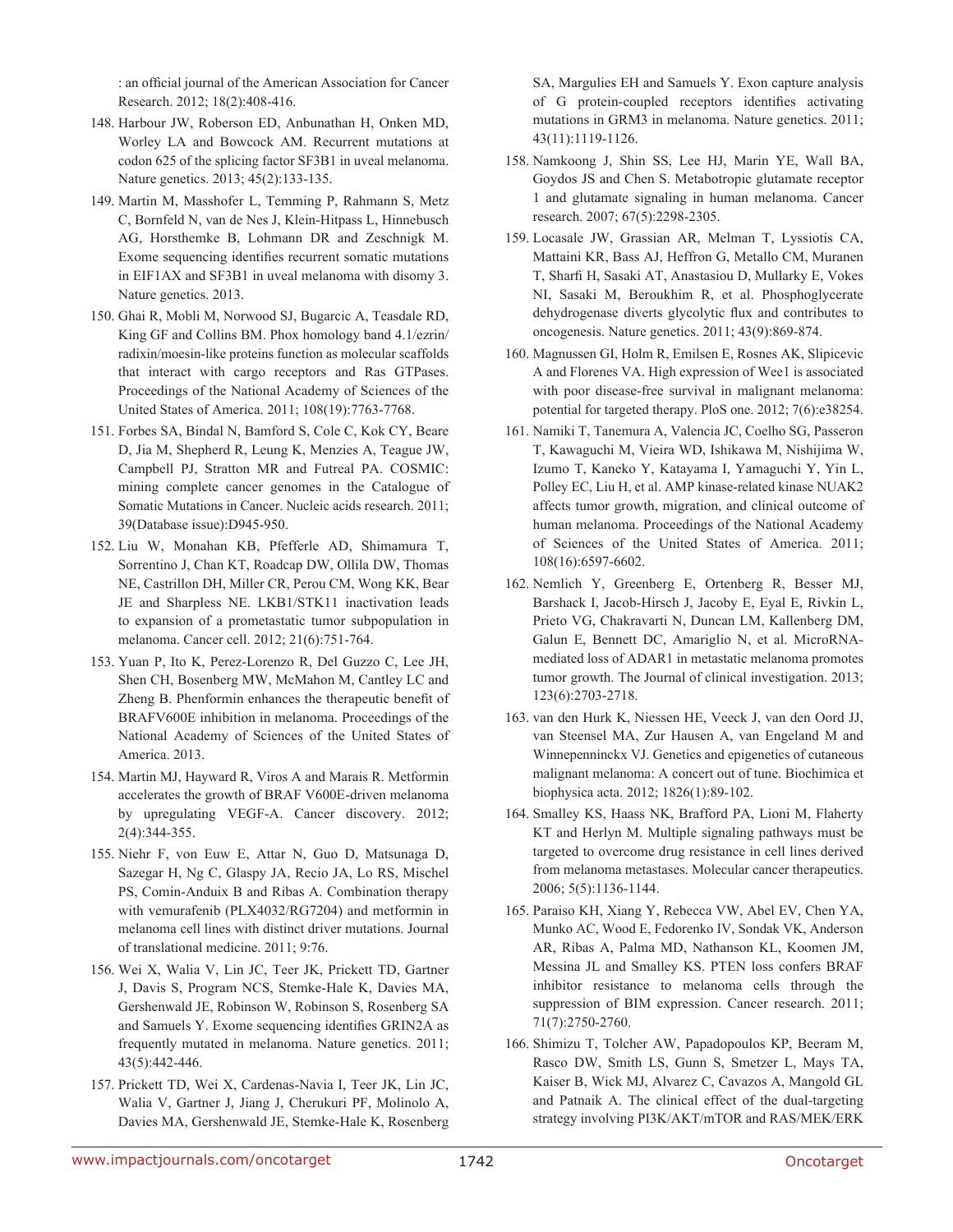pathways in patients with advanced cancer. Clinical cancer research : an official journal of the American Association for Cancer Research. 2012; 18(8):2316-2325.

- 167. Zmajkovicova K, Jesenberger V, Catalanotti F, Baumgartner C, Reyes G and Baccarini M. MEK1 Is Required for PTEN Membrane Recruitment, AKT Regulation, and the Maintenance of Peripheral Tolerance. Molecular cell. 2013; 50(1):43-55.
- 168. Smalley KS, Lioni M, Dalla Palma M, Xiao M, Desai B, Egyhazi S, Hansson J, Wu H, King AJ, Van Belle P, Elder DE, Flaherty KT, Herlyn M and Nathanson KL. Increased cyclin D1 expression can mediate BRAF inhibitor resistance in BRAF V600E-mutated melanomas. Molecular cancer therapeutics. 2008; 7(9):2876-2883.
- 169. Vergani E, Vallacchi V, Frigerio S, Deho P, Mondellini P, Perego P, Cassinelli G, Lanzi C, Testi MA, Rivoltini L, Bongarzone I and Rodolfo M. Identification of MET and SRC activation in melanoma cell lines showing primary resistance to PLX4032. Neoplasia. 2011; 13(12):1132- 1142.
- 170. Sondergaard JN, Nazarian R, Wang Q, Guo D, Hsueh T, Mok S, Sazegar H, MacConaill LE, Barretina JG, Kehoe SM, Attar N, von Euw E, Zuckerman JE, Chmielowski B, Comin-Anduix B, Koya RC, et al. Differential sensitivity of melanoma cell lines with BRAFV600E mutation to the specific Raf inhibitor PLX4032. Journal of translational medicine. 2010; 8:39.
- 171. McArthur GA, Puzanov I, Amaravadi R, Ribas A, Chapman P, Kim KB, Sosman JA, Lee RJ, Nolop K, Flaherty KT, Callahan J and Hicks RJ. Marked, homogeneous, and early [18F]fluorodeoxyglucose-positron emission tomography responses to vemurafenib in BRAF-mutant advanced melanoma. Journal of clinical oncology : official journal of the American Society of Clinical Oncology. 2012; 30(14):1628-1634.
- 172. Haq R, Shoag J, Andreu-Perez P, Yokoyama S, Edelman H, Rowe GC, Frederick DT, Hurley AD, Nellore A, Kung AL, Wargo JA, Song JS, Fisher DE, Arany Z and Widlund HR. Oncogenic BRAF Regulates Oxidative Metabolism via PGC1alpha and MITF. Cancer cell. 2013; 23(3):302-315.
- 173. Straussman R, Morikawa T, Shee K, Barzily-Rokni M, Qian ZR, Du J, Davis A, Mongare MM, Gould J, Frederick DT, Cooper ZA, Chapman PB, Solit DB, Ribas A, Lo RS, Flaherty KT, et al. Tumour micro-environment elicits innate resistance to RAF inhibitors through HGF secretion. Nature. 2012; 487(7408):500-504.
- 174. Wilson TR, Fridlyand J, Yan Y, Penuel E, Burton L, Chan E, Peng J, Lin E, Wang Y, Sosman J, Ribas A, Li J, Moffat J, Sutherlin DP, Koeppen H, Merchant M, et al. Widespread potential for growth-factor-driven resistance to anticancer kinase inhibitors. Nature. 2012; 487(7408):505-509.
- 175. Wroblewski D, Mijatov B, Mohana-Kumaran N, Lai F, Gallagher SJ, Haass NK, Zhang XD and Hersey P. The BH3-mimetic ABT-737 sensitizes human melanoma cells to apoptosis induced by selective BRAF inhibitors but does

not reverse acquired resistance. Carcinogenesis. 2012.

- 176. Basile KJ, Abel EV and Aplin AE. Adaptive upregulation of FOXD3 and resistance to PLX4032/4720-induced cell death in mutant B-RAF melanoma cells. Oncogene. 2012; 31(19):2471-2479.
- 177. Abel EV, Basile KJ, Kugel CH, 3rd, Witkiewicz AK, Le K, Amaravadi RK, Karakousis GC, Xu X, Xu W, Schuchter LM, Lee JB, Ertel A, Fortina P and Aplin AE. Melanoma adapts to RAF/MEK inhibitors through FOXD3 mediated upregulation of ERBB3. The Journal of clinical investigation. 2013.
- 178. Catalanotti F and Solit DB. Will Hsp90 inhibitors prove effective in BRAF-mutant melanomas? Clinical cancer research : an official journal of the American Association for Cancer Research. 2012; 18(9):2420-2422.
- 179. Paraiso KH, Haarberg HE, Wood E, Rebecca VW, Chen YA, Xiang Y, Ribas A, Lo RS, Weber JS, Sondak VK, John JK, Sarnaik AA, Koomen JM and Smalley KS. The HSP90 inhibitor XL888 overcomes BRAF inhibitor resistance mediated through diverse mechanisms. Clinical cancer research : an official journal of the American Association for Cancer Research. 2012; 18(9):2502-2514.
- 180. Haarberg HE, Paraiso KH, Wood E, Rebecca VW, Sondak VK, Koomen JM and Smalley KS. Inhibition of Wee1, AKT and CDK4 underlies the efficacy of the HSP90 inhibitor XL888 in an *in vivo* model of NRAS mutant melanoma. Molecular cancer therapeutics. 2013.
- 181. Deng W, Gopal YN, Scott A, Chen G, Woodman SE and Davies MA. Role and therapeutic potential of PI3K-mTOR signaling in *de novo* resistance to BRAF inhibition. Pigment cell & melanoma research. 2012; 25(2):248-258.
- 182. Corcoran RB, Rothenberg SM, Hata AN, Faber AC, Piris A, Nazarian RM, Brown RD, Godfrey JT, Winokur D, Walsh J, Mino-Kenudson M, Maheswaran S, Settleman J, Wargo JA, Flaherty KT, Haber DA, et al. TORC1 Suppression Predicts Responsiveness to RAF and MEK Inhibition in BRAF-Mutant Melanoma. Science translational medicine. 2013; 5(196):196ra198.
- 183. Smith MP, Ferguson J, Arozarena I, Hayward R, Marais R, Chapman A, Hurlstone A and Wellbrock C. Effect of SMURF2 Targeting on Susceptibility to MEK Inhibitors in Melanoma. Journal of the National Cancer Institute. 2013; 105(1):33-46.
- 184. Byron SA, Loch DC, Wellens CL, Wortmann A, Wu J, Wang J, Nomoto K and Pollock PM. Sensitivity to the MEK inhibitor E6201 in melanoma cells is associated with mutant BRAF and wildtype PTEN status. Molecular cancer. 2012; 11:75.
- 185. Sullivan RJ and Flaherty KT. Resistance to BRAF-targeted therapy in melanoma. European journal of cancer. 2013.
- 186. Romano E, Pradervand S, Paillusson A, Weber J, Harshman K, Muehlethaler K, Speiser D, Peters S, Rimoldi D and Michielin O. Identification of Multiple Mechanisms of Resistance to Vemurafenib in a Patient with BRAFV600E-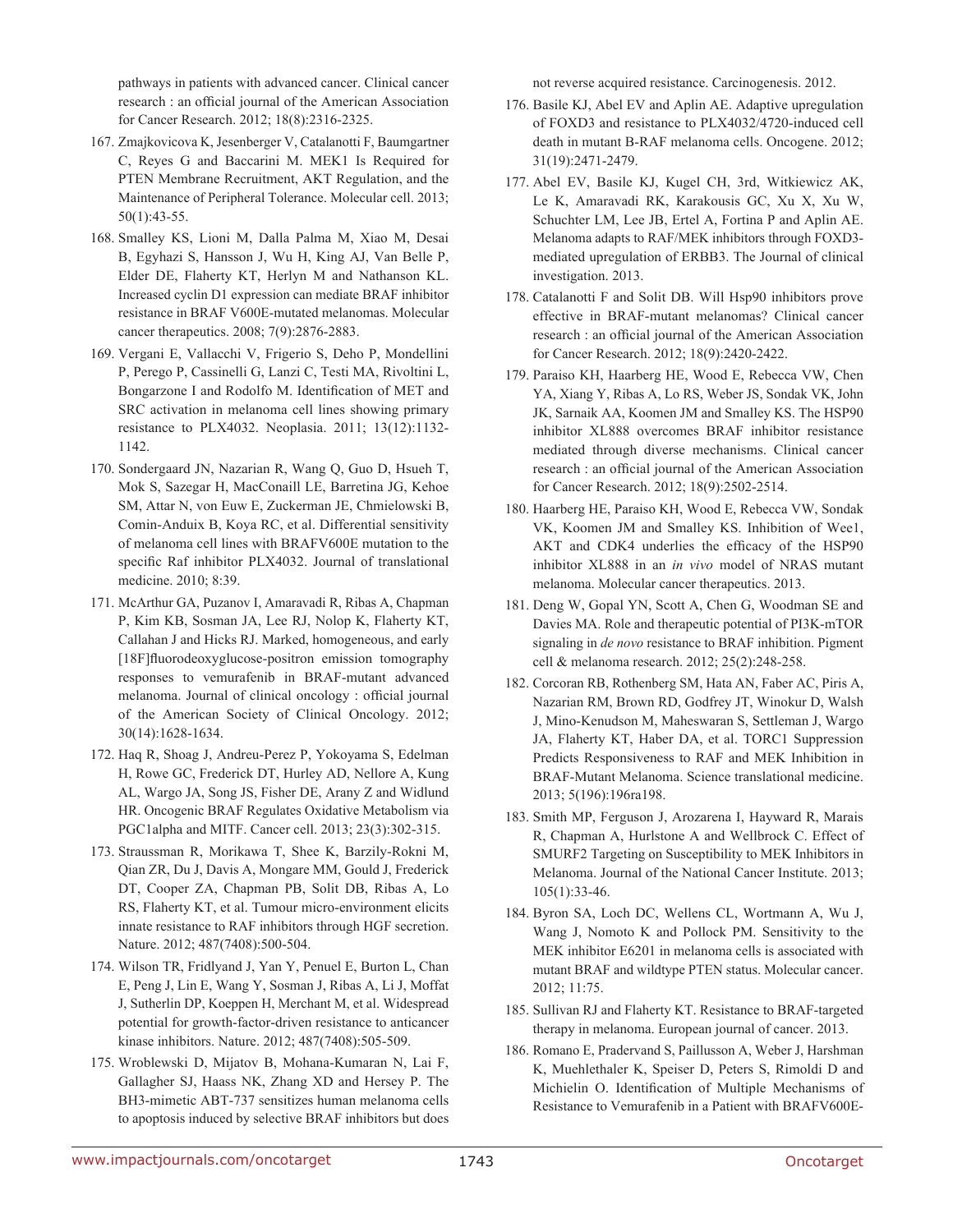Mutated Cutaneous Melanoma Successfully Rechallenged after Progression. Clinical cancer research : an official journal of the American Association for Cancer Research. 2013.

- 187. Trunzer K, Pavlick AC, Schuchter L, Gonzalez R, McArthur GA, Hutson TE, Moschos SJ, Flaherty KT, Kim KB, Weber JS, Hersey P, Long GV, Lawrence D, Ott PA, Amaravadi RK, Lewis KD, et al. Pharmacodynamic Effects and Mechanisms of Resistance to Vemurafenib in Patients With Metastatic Melanoma. Journal of clinical oncology : official journal of the American Society of Clinical Oncology. 2013.
- 188. Shi H, Moriceau G, Kong X, Lee MK, Lee H, Koya RC, Ng C, Chodon T, Scolyer RA, Dahlman KB, Sosman JA, Kefford RF, Long GV, Nelson SF, Ribas A and Lo RS. Melanoma whole-exome sequencing identifies (V600E) B-RAF amplification-mediated acquired B-RAF inhibitor resistance. Nature communications. 2012; 3:724.
- 189. Poulikakos PI, Persaud Y, Janakiraman M, Kong X, Ng C, Moriceau G, Shi H, Atefi M, Titz B, Gabay MT, Salton M, Dahlman KB, Tadi M, Wargo JA, Flaherty KT, Kelley MC, et al. RAF inhibitor resistance is mediated by dimerization of aberrantly spliced BRAF(V600E). Nature. 2011; 480(7377):387-390.
- 190. Girotti MR, Pedersen M, Sanchez-Laorden B, Viros A, Turajlic S, Niculescu-Duvaz D, Zambon A, Sinclair J, Hayes A, Gore M, Lorigan P, Springer CJ, Larkin J, Jorgensen C and Marais R. Inhibiting EGF receptor or SRC family kinase signaling overcomes BRAF inhibitor resistance in melanoma. Cancer discovery. 2012.
- 191. Yadav V, Zhang X, Liu J, Estrem S, Li S, Gong XQ, Buchanan S, Henry JR, Starling JJ and Peng SB. Reactivation of mitogen-activated protein kinase (MAPK) pathway by FGF receptor 3 (FGFR3)/Ras mediates resistance to vemurafenib in human B-RAF V600E mutant melanoma. The Journal of biological chemistry. 2012; 287(33):28087-28098.
- 192. Villanueva J, Vultur A, Lee JT, Somasundaram R, Fukunaga-Kalabis M, Cipolla AK, Wubbenhorst B, Xu X, Gimotty PA, Kee D, Santiago-Walker AE, Letrero R, D'Andrea K, Pushparajan A, Hayden JE, Brown KD, et al. Acquired resistance to BRAF inhibitors mediated by a RAF kinase switch in melanoma can be overcome by cotargeting MEK and IGF-1R/PI3K. Cancer cell. 2010; 18(6):683-695.
- 193. Nazarian R, Shi H, Wang Q, Kong X, Koya RC, Lee H, Chen Z, Lee MK, Attar N, Sazegar H, Chodon T, Nelson SF, McArthur G, Sosman JA, Ribas A and Lo RS. Melanomas acquire resistance to B-RAF(V600E) inhibition by RTK or N-RAS upregulation. Nature. 2010; 468(7326):973-977.
- 194. Fattore L, Marra E, Pisanu ME, Noto A, de Vitis C, Belleudi F, Aurisicchio L, Mancini R, Torrisi MR, Ascierto PA and Ciliberto G. Activation of an early feedback survival loop involving phospho-ErbB3 is a general response of melanoma cells to RAF/MEK inhibition and is abrogated

by anti-ErbB3 antibodies. Journal of translational medicine. 2013; 11:180.

- 195. Shao Y and Aplin AE. Akt3-mediated resistance to apoptosis in B-RAF-targeted melanoma cells. Cancer research. 2010; 70(16):6670-6681.
- 196. Shi H, Hong A, Kong X, Koya RC, Song C, Moriceau G, Hugo W, Yu CC, Ng C, Chodon T, Scolyer RA, Kefford RF, Ribas A, Long GV and Lo RS. A Novel AKT1 Mutant Amplifies an Adaptive Melanoma Response to BRAF Inhibition. Cancer discovery. 2013.
- 197. Jiang CC, Lai F, Thorne RF, Yang F, Liu H, Hersey P and Zhang XD. MEK-independent survival of B-RAFV600E melanoma cells selected for resistance to apoptosis induced by the RAF inhibitor PLX4720. Clinical cancer research : an official journal of the American Association for Cancer Research. 2011; 17(4):721-730.
- 198. Morris EJ, Jha S, Restino CR, Dayananth P, Zhu H, Cooper A, Carr D, Deng Y, Jin W, Black S, Long B, Liu J, Dinunzio E, Windsor W, Zhang R, Zhao S, et al. Discovery of a novel ERK inhibitor with activity in models of acquired resistance to BRAF and MEK inhibitors. Cancer discovery. 2013.
- 199. Johannessen CM, Boehm JS, Kim SY, Thomas SR, Wardwell L, Johnson LA, Emery CM, Stransky N, Cogdill AP, Barretina J, Caponigro G, Hieronymus H, Murray RR, Salehi-Ashtiani K, Hill DE, Vidal M, et al. COT drives resistance to RAF inhibition through MAP kinase pathway reactivation. Nature. 2010; 468(7326):968-972.
- 200. Wagle N, Emery C, Berger MF, Davis MJ, Sawyer A, Pochanard P, Kehoe SM, Johannessen CM, Macconaill LE, Hahn WC, Meyerson M and Garraway LA. Dissecting therapeutic resistance to RAF inhibition in melanoma by tumor genomic profiling. Journal of clinical oncology : official journal of the American Society of Clinical Oncology. 2011; 29(22):3085-3096.
- 201. Klein RM and Higgins PJ. A switch in RND3-RHOA signaling is critical for melanoma cell invasion following mutant-BRAF inhibition. Molecular cancer. 2011; 10:114.
- 202. Reuveni H, Flashner-Abramson E, Steiner L, Makedonski K, Song R, Shir A, Herlyn M, Bar-Eli M and Levitzki A. Therapeutic destruction of insulin receptor substrates for cancer treatment. Cancer research. 2013; 73(14):4383-4394.
- 203. Shalem O, Sanjana NE, Hartenian E, Shi X, Scott DA, Mikkelsen TS, Heckl D, Ebert BL, Root DE, Doench JG and Zhang F. Genome-scale CRISPR-Cas9 knockout screening in human cells. Science. 2014; 343(6166):84-87.
- 204. Shi H, Hugo W, Kong X, Hong A, Koya RC, Moriceau G, Chodon T, Guo R, Johnson DB, Dahlman KB, Kelley MC, Kefford RF, Chmielowski B, Glaspy JA, Sosman JA, van Baren N, et al. Acquired Resistance and Clonal Evolution in Melanoma during BRAF Inhibitor Therapy. Cancer discovery. 2013.
- 205. Van Allen EM, Wagle N, Sucker A, Treacy DJ, Johannessen CM, Goetz EM, Place CS, Taylor-Weiner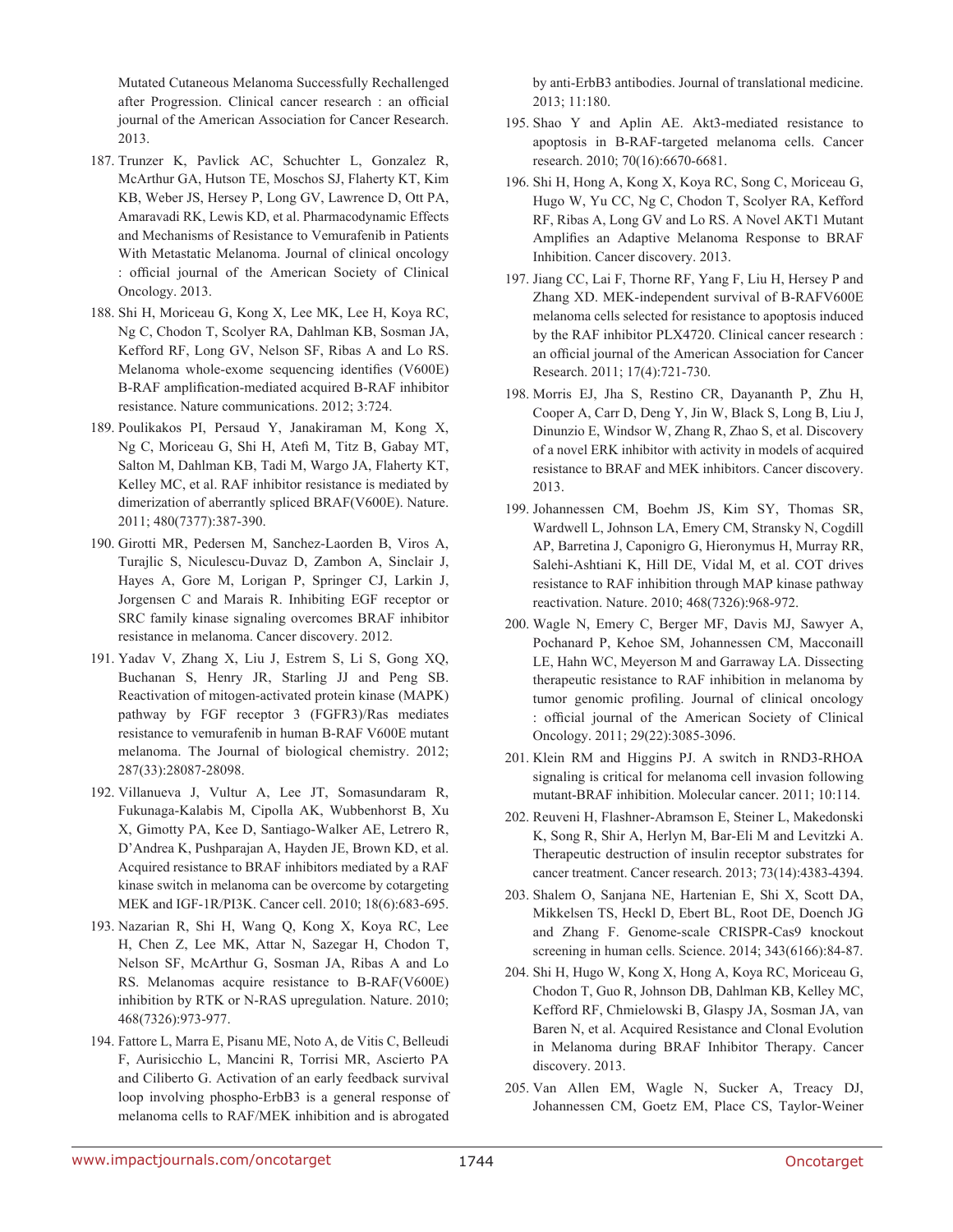A, Whittaker S, Kryukov GV, Hodis E, Rosenberg M, McKenna A, Cibulskis K, Farlow D, Zimmer L, et al. The Genetic Landscape of Clinical Resistance to RAF Inhibition in Metastatic Melanoma. Cancer discovery. 2013.

- 206. Kirkpatrick DS, Bustos DJ, Dogan T, Chan J, Phu L, Young A, Friedman LS, Belvin M, Song Q, Bakalarski CE and Hoeflich KP. Phosphoproteomic characterization of DNA damage response in melanoma cells following MEK/PI3K dual inhibition. Proceedings of the National Academy of Sciences of the United States of America. 2013; 110(48):19426-19431.
- 207. Duncan JS, Whittle MC, Nakamura K, Abell AN, Midland AA, Zawistowski JS, Johnson NL, Granger DA, Jordan NV, Darr DB, Usary J, Kuan PF, Smalley DM, Major B, He X, Hoadley KA, et al. Dynamic reprogramming of the kinome in response to targeted MEK inhibition in triple-negative breast cancer. Cell. 2012; 149(2):307-321.
- 208. Emery CM, Vijayendran KG, Zipser MC, Sawyer AM, Niu L, Kim JJ, Hatton C, Chopra R, Oberholzer PA, Karpova MB, MacConaill LE, Zhang J, Gray NS, Sellers WR, Dummer R and Garraway LA. MEK1 mutations confer resistance to MEK and B-RAF inhibition. Proceedings of the National Academy of Sciences of the United States of America. 2009; 106(48):20411-20416.
- 209. Gopal YN, Deng W, Woodman SE, Komurov K, Ram P, Smith PD and Davies MA. Basal and treatmentinduced activation of AKT mediates resistance to cell death by AZD6244 (ARRY-142886) in Braf-mutant human cutaneous melanoma cells. Cancer research. 2010; 70(21):8736-8747.
- 210. Villanueva J, Infante JR, Krepler C, Reyes-Uribe P, Samanta M, Chen HY, Li B, Swoboda RK, Wilson M, Vultur A, Fukunaba-Kalabis M, Wubbenhorst B, Chen TY, Liu Q, Sproesser K, Demarini DJ, et al. Concurrent MEK2 Mutation and BRAF Amplification Confer Resistance to BRAF and MEK Inhibitors in Melanoma. Cell reports. 2013.
- 211. Wagle N, Van Allen EM, Treacy DJ, Frederick DT, Cooper ZA, Taylor-Weiner A, Rosenberg M, Goetz EM, Sullivan RJ, Farlow DN, Friedrich DC, Anderka K, Perrin D, Johannessen CM, McKenna A, Cibulskis K, et al. MAP Kinase Pathway Alterations in BRAF-Mutant Melanoma Patients with Acquired Resistance to Combined RAF/MEK Inhibition. Cancer discovery. 2013.
- 212. Kawakami Y, Eliyahu S, Delgado CH, Robbins PF, Rivoltini L, Topalian SL, Miki T and Rosenberg SA. Cloning of the gene coding for a shared human melanoma antigen recognized by autologous T cells infiltrating into tumor. Proceedings of the National Academy of Sciences of the United States of America. 1994; 91(9):3515-3519.
- 213. Slingluff CL, Jr., Petroni GR, Yamshchikov GV, Hibbitts S, Grosh WW, Chianese-Bullock KA, Bissonette EA, Barnd DL, Deacon DH, Patterson JW, Parekh J, Neese PY, Woodson EM, Wiernasz CJ and Merrill P. Immunologic and clinical outcomes of vaccination with a multiepitope

melanoma peptide vaccine plus low-dose interleukin-2 administered either concurrently or on a delayed schedule. Journal of clinical oncology : official journal of the American Society of Clinical Oncology. 2004; 22(22):4474- 4485.

- 214. Rosenberg SA, Yang JC and Restifo NP. Cancer immunotherapy: moving beyond current vaccines. Nature medicine. 2004; 10(9):909-915.
- 215. Spranger S, Spaapen RM, Zha Y, Williams J, Meng Y, Ha TT and Gajewski TF. Up-Regulation of PD-L1, IDO, and Tregs in the Melanoma Tumor Microenvironment Is Driven by CD8+ T Cells. Science translational medicine. 2013; 5(200):200ra116.
- 216. van Elsas A, Hurwitz AA and Allison JP. Combination immunotherapy of B16 melanoma using anti-cytotoxic T lymphocyte-associated antigen 4 (CTLA-4) and granulocyte/macrophage colony-stimulating factor (GM-CSF)-producing vaccines induces rejection of subcutaneous and metastatic tumors accompanied by autoimmune depigmentation. The Journal of experimental medicine. 1999; 190(3):355-366.
- 217. Atkins MB, Lotze MT, Dutcher JP, Fisher RI, Weiss G, Margolin K, Abrams J, Sznol M, Parkinson D, Hawkins M, Paradise C, Kunkel L and Rosenberg SA. High-dose recombinant interleukin 2 therapy for patients with metastatic melanoma: analysis of 270 patients treated between 1985 and 1993. Journal of clinical oncology : official journal of the American Society of Clinical Oncology. 1999; 17(7):2105-2116.
- 218. Hodi FS, O'Day SJ, McDermott DF, Weber RW, Sosman JA, Haanen JB, Gonzalez R, Robert C, Schadendorf D, Hassel JC, Akerley W, van den Eertwegh AJ, Lutzky J, Lorigan P, Vaubel JM, Linette GP, et al. Improved survival with ipilimumab in patients with metastatic melanoma. The New England journal of medicine. 2010; 363(8):711-723.
- 219. Sim GC, Martin-Orozco N, Jin L, Yang Y, Wu S, Washington E, Sanders D, Lacey C, Wang Y, Vence L, Hwu P and Radvanyi L. IL-2 therapy promotes suppressive ICOS+ Treg expansion in melanoma patients. The Journal of clinical investigation. 2013.
- 220. Robbins PF, Lu YC, El-Gamil M, Li YF, Gross C, Gartner J, Lin JC, Teer JK, Cliften P, Tycksen E, Samuels Y and Rosenberg SA. Mining exomic sequencing data to identify mutated antigens recognized by adoptively transferred tumor-reactive T cells. Nature medicine. 2013; 19(6):747- 752.
- 221. Ascierto PA, Kalos M, Schaer DA, Callahan MK and Wolchok JD. Biomarkers for Immunostimulatory Monoclonal Antibodies in Combination Strategies for Melanoma and Other Tumor Types. Clinical cancer research : an official journal of the American Association for Cancer Research. 2013; 19(5):1009-1020.
- 222. Peggs KS, Quezada SA, Chambers CA, Korman AJ and Allison JP. Blockade of CTLA-4 on both effector and regulatory T cell compartments contributes to the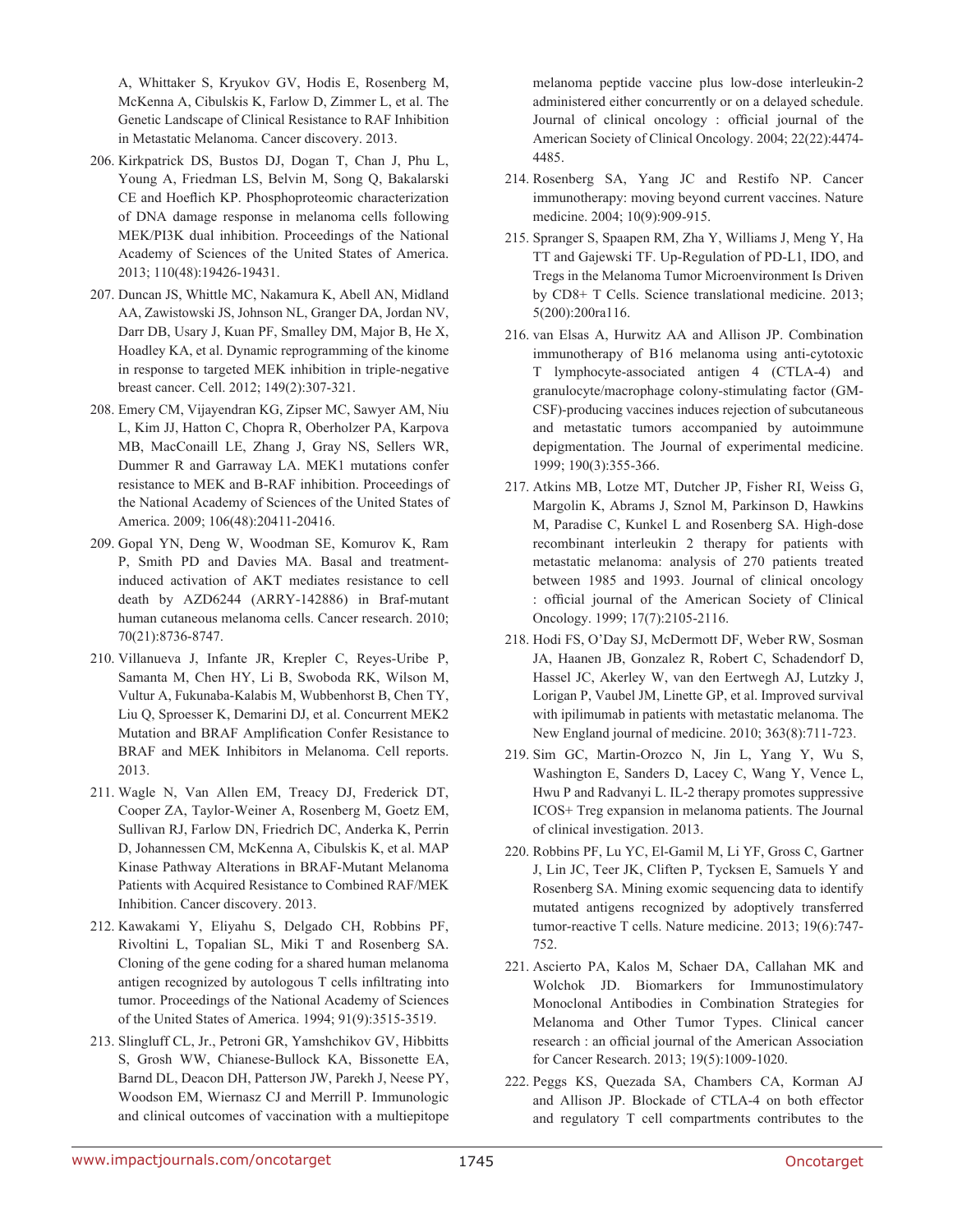antitumor activity of anti-CTLA-4 antibodies. The Journal of experimental medicine. 2009; 206(8):1717-1725.

- 223. Contardi E, Palmisano GL, Tazzari PL, Martelli AM, Fala F, Fabbi M, Kato T, Lucarelli E, Donati D, Polito L, Bolognesi A, Ricci F, Salvi S, Gargaglione V, Mantero S, Alberghini M, et al. CTLA-4 is constitutively expressed on tumor cells and can trigger apoptosis upon ligand interaction. International journal of cancer Journal international du cancer. 2005; 117(4):538-550.
- 224. Shah KV, Chien AJ, Yee C and Moon RT. CTLA-4 is a direct target of Wnt/beta-catenin signaling and is expressed in human melanoma tumors. The Journal of investigative dermatology. 2008; 128(12):2870-2879.
- 225. Sapoznik S, Hammer O, Ortenberg R, Besser MJ, Ben-Moshe T, Schachter J and Markel G. Novel antimelanoma immunotherapies: disarming tumor escape mechanisms. Clinical & developmental immunology. 2012; 2012:818214.
- 226. Hamid O, Schmidt H, Nissan A, Ridolfi L, Aamdal S, Hansson J, Guida M, Hyams DM, Gomez H, Bastholt L, Chasalow SD and Berman D. A prospective phase II trial exploring the association between tumor microenvironment biomarkers and clinical activity of ipilimumab in advanced melanoma. Journal of translational medicine. 2011; 9:204.
- 227. Holmgaard RB, Zamarin D, Munn DH, Wolchok JD and Allison JP. Indoleamine 2,3-dioxygenase is a critical resistance mechanism in antitumor T cell immunotherapy targeting CTLA-4. The Journal of experimental medicine. 2013.
- 228. Iwai Y, Ishida M, Tanaka Y, Okazaki T, Honjo T and Minato N. Involvement of PD-L1 on tumor cells in the escape from host immune system and tumor immunotherapy by PD-L1 blockade. Proceedings of the National Academy of Sciences of the United States of America. 2002; 99(19):12293-12297.
- 229. Freeman GJ, Long AJ, Iwai Y, Bourque K, Chernova T, Nishimura H, Fitz LJ, Malenkovich N, Okazaki T, Byrne MC, Horton HF, Fouser L, Carter L, Ling V, Bowman MR, Carreno BM, et al. Engagement of the PD-1 immunoinhibitory receptor by a novel B7 family member leads to negative regulation of lymphocyte activation. The Journal of experimental medicine. 2000; 192(7):1027-1034.
- 230. Ahmadzadeh M, Johnson LA, Heemskerk B, Wunderlich JR, Dudley ME, White DE and Rosenberg SA. Tumor antigen-specific CD8 T cells infiltrating the tumor express high levels of PD-1 and are functionally impaired. Blood. 2009; 114(8):1537-1544.
- 231. Topalian SL, Hodi FS, Brahmer JR, Gettinger SN, Smith DC, McDermott DF, Powderly JD, Carvajal RD, Sosman JA, Atkins MB, Leming PD, Spigel DR, Antonia SJ, Horn L, Drake CG, Pardoll DM, et al. Safety, activity, and immune correlates of anti-PD-1 antibody in cancer. The New England journal of medicine. 2012; 366(26):2443- 2454.
- 232. Lipson EJ, Sharfman WH, Drake CG, Wollner I, Taube JM,

Anders RA, Xu H, Yao S, Pons A, Chen L, Pardoll DM, Brahmer JR and Topalian SL. Durable Cancer Regression Off-Treatment and Effective Reinduction Therapy with an Anti-PD-1 Antibody. Clinical cancer research : an official journal of the American Association for Cancer Research. 2013; 19(2):462-468.

- 233. Topalian SL, Sznol M, McDermott DF, Kluger HM, Carvajal RD, Sharfman WH, Brahmer JR, Lawrence DP, Atkins MB, Powderly JD, Leming PD, Lipson EJ, Puzanov I, Smith DC, Taube JM, Wigginton JM, et al. Survival, Durable Tumor Remission, and Long-Term Safety in Patients With Advanced Melanoma Receiving Nivolumab. Journal of clinical oncology : official journal of the American Society of Clinical Oncology. 2014.
- 234. Hamid O, Robert C, Daud A, Hodi FS, Hwu WJ, Kefford R, Wolchok JD, Hersey P, Joseph RW, Weber JS, Dronca R, Gangadhar TC, Patnaik A, Zarour H, Joshua AM, Gergich K, et al. Safety and Tumor Responses with Lambrolizumab (Anti-PD-1) in Melanoma. The New England journal of medicine. 2013.
- 235. Brahmer JR, Tykodi SS, Chow LQ, Hwu WJ, Topalian SL, Hwu P, Drake CG, Camacho LH, Kauh J, Odunsi K, Pitot HC, Hamid O, Bhatia S, Martins R, Eaton K, Chen S, et al. Safety and activity of anti-PD-L1 antibody in patients with advanced cancer. The New England journal of medicine. 2012; 366(26):2455-2465.
- 236. Curran MA, Montalvo W, Yagita H and Allison JP. PD-1 and CTLA-4 combination blockade expands infiltrating T cells and reduces regulatory T and myeloid cells within B16 melanoma tumors. Proceedings of the National Academy of Sciences of the United States of America. 2010; 107(9):4275-4280.
- 237. Wolchok JD, Kluger H, Callahan MK, Postow MA, Rizvi NA, Lesokhin AM, Segal NH, Ariyan CE, Gordon RA, Reed K, Burke MM, Caldwell A, Kronenberg SA, Agunwamba BU, Zhang X, Lowy I, et al. Nivolumab plus Ipilimumab in Advanced Melanoma. The New England journal of medicine. 2013.
- 238. Weber JS, Kudchadkar RR, Yu B, Gallenstein D, Horak CE, Inzunza HD, Zhao X, Martinez AJ, Wang W, Gibney G, Kroeger J, Eysmans C, Sarnaik AA and Chen YA. Safety, Efficacy, and Biomarkers of Nivolumab With Vaccine in Ipilimumab-Refractory or -Naive Melanoma. Journal of clinical oncology : official journal of the American Society of Clinical Oncology. 2013.
- 239. Chacon JA, Wu RC, Sukhumalchandra P, Molldrem JJ, Sarnaik A, Pilon-Thomas S, Weber J, Hwu P and Radvanyi L. Co-Stimulation through 4-1BB/CD137 Improves the Expansion and Function of CD8(+) Melanoma Tumor-Infiltrating Lymphocytes for Adoptive T-Cell Therapy. PloS one. 2013; 8(4):e60031.
- 240. Schaer DA, Budhu S, Liu C, Bryson C, Malandro N, Cohen A, Zhong H, Yang X, Houghton AN, Merghoub T and Wolchok JD. GITR Pathway Activation Abrogates Tumor Immune Suppression Through Loss of Regulatory T cell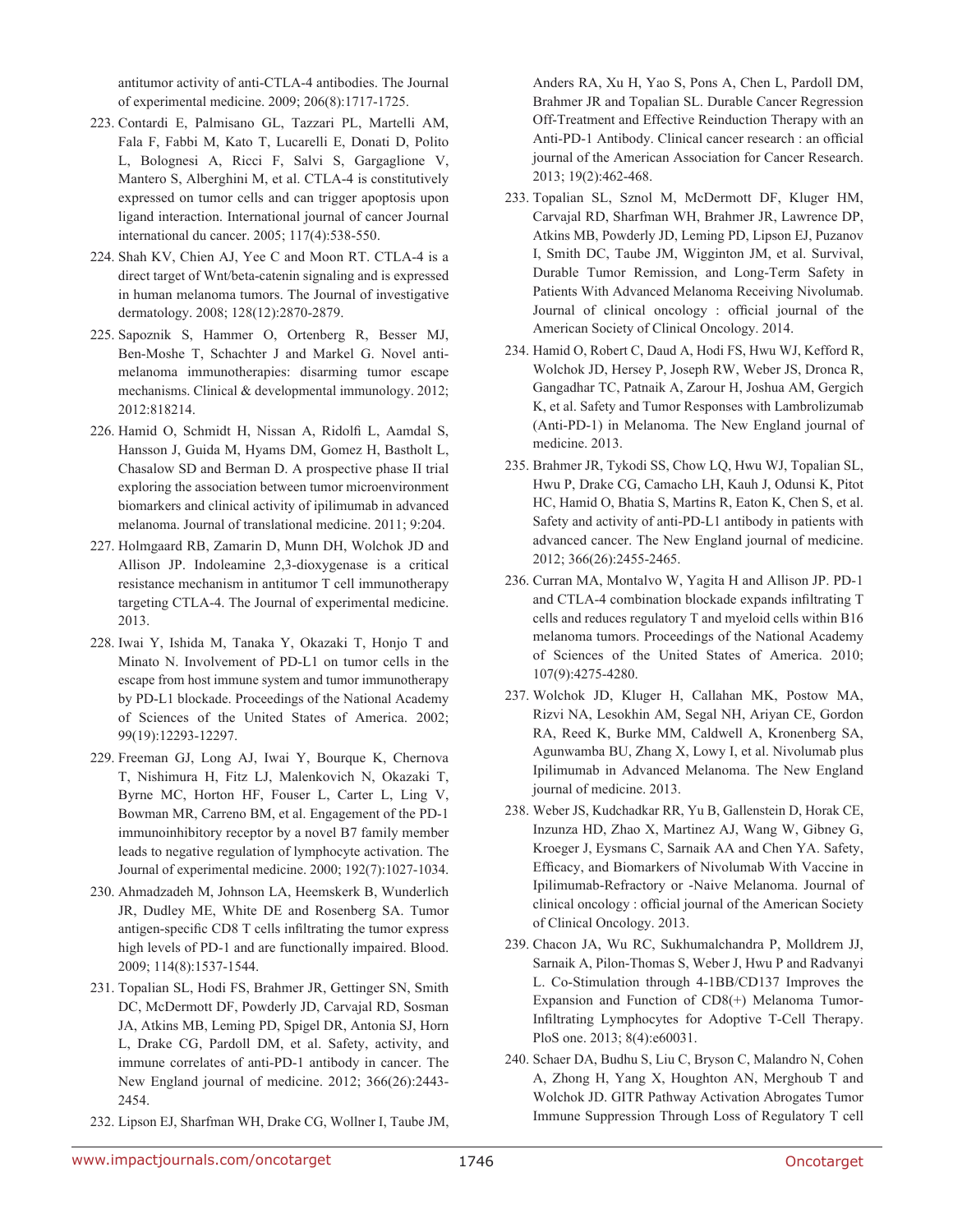Lineage Stability. Cancer immunology research. 2013; 1(5).

- 241. Vonderheide RH, Flaherty KT, Khalil M, Stumacher MS, Bajor DL, Hutnick NA, Sullivan P, Mahany JJ, Gallagher M, Kramer A, Green SJ, O'Dwyer PJ, Running KL, Huhn RD and Antonia SJ. Clinical activity and immune modulation in cancer patients treated with CP-870,893, a novel CD40 agonist monoclonal antibody. Journal of clinical oncology : official journal of the American Society of Clinical Oncology. 2007; 25(7):876-883.
- 242. Schwartzentruber DJ, Lawson DH, Richards JM, Conry RM, Miller DM, Treisman J, Gailani F, Riley L, Conlon K, Pockaj B, Kendra KL, White RL, Gonzalez R, Kuzel TM, Curti B, Leming PD, et al. gp100 peptide vaccine and interleukin-2 in patients with advanced melanoma. The New England journal of medicine. 2011; 364(22):2119- 2127.
- 243. Prieto PA, Yang JC, Sherry RM, Hughes MS, Kammula US, White DE, Levy CL, Rosenberg SA and Phan GQ. CTLA-4 blockade with ipilimumab: long-term follow-up of 177 patients with metastatic melanoma. Clinical cancer research : an official journal of the American Association for Cancer Research. 2012; 18(7):2039-2047.
- 244. Petrella TM, Tozer R, Belanger K, Savage KJ, Wong R, Smylie M, Kamel-Reid S, Tron V, Chen BE, Hunder NN, Hagerman L, Walsh W and Eisenhauer EA. Interleukin-21 has activity in patients with metastatic melanoma: a phase II study. Journal of clinical oncology : official journal of the American Society of Clinical Oncology. 2012; 30(27):3396- 3401.
- 245. Galluzzi L, Vacchelli E, Eggermont A, Fridman WH, Galon J, Sautes-Fridman C, Tartour E, Zitvogel L and Kroemer G. Trial Watch: Adoptive cell transfer immunotherapy. Oncoimmunology. 2012; 1(3):306-315.
- 246. Itzhaki O, Levy D, Zikich D, Treves AJ, Markel G, Schachter J and Besser MJ. Adoptive T-cell transfer in melanoma. Immunotherapy. 2013; 5(1):79-90.
- 247. Rosenberg SA, Yang JC, Sherry RM, Kammula US, Hughes MS, Phan GQ, Citrin DE, Restifo NP, Robbins PF, Wunderlich JR, Morton KE, Laurencot CM, Steinberg SM, White DE and Dudley ME. Durable complete responses in heavily pretreated patients with metastatic melanoma using T-cell transfer immunotherapy. Clinical cancer research : an official journal of the American Association for Cancer Research. 2011; 17(13):4550-4557.
- 248. Purwar R, Schlapbach C, Xiao S, Kang HS, Elyaman W, Jiang X, Jetten AM, Khoury SJ, Fuhlbrigge RC, Kuchroo VK, Clark RA and Kupper TS. Robust tumor immunity to melanoma mediated by interleukin-9-producing T cells. Nature medicine. 2012.
- 249. Ellebaek E, Iversen TZ, Junker N, Donia M, Engell-Noerregaard L, Met O, Holmich LR, Andersen RS, Hadrup SR, Andersen MH, thor Straten P and Svane IM. Adoptive cell therapy with autologous tumor infiltrating lymphocytes and low-dose Interleukin-2 in metastatic melanoma patients. Journal of translational medicine. 2012; 10:169.
- 250. Hirschhorn-Cymerman D, Budhu S, Kitano S, Liu C, Zhao F, Zhong H, Lesokhin AM, Avogadri-Connors F, Yuan J, Li Y, Houghton AN, Merghoub T and Wolchok JD. Induction of tumoricidal function in CD4+ T cells is associated with concomitant memory and terminally differentiated phenotype. The Journal of experimental medicine. 2012; 209(11):2113-2126.
- 251. Wang A, Chandran S, Shah SA, Chiu Y, Paria BC, Aghamolla T, Alvarez-Downing MM, Lee CC, Singh S, Li T, Dudley ME, Restifo NP, Rosenberg SA and Kammula US. The stoichiometric production of IL-2 and IFN-gamma mRNA defines memory T cells that can self-renew after adoptive transfer in humans. Science translational medicine. 2012; 4(149):149ra120.
- 252. Landsberg J, Kohlmeyer J, Renn M, Bald T, Rogava M, Cron M, Fatho M, Lennerz V, Wolfel T, Holzel M and Tuting T. Melanomas resist T-cell therapy through inflammation-induced reversible dedifferentiation. Nature. 2012; 490(7420):412-416.
- 253. Kodumudi KN, Weber A, Sarnaik AA and Pilon-Thomas S. Blockade of myeloid-derived suppressor cells after induction of lymphopenia improves adoptive T cell therapy in a murine model of melanoma. Journal of immunology. 2012; 189(11):5147-5154.
- 254. Ye Q, Song D, Poussin M, Yamamoto T, Best A, Li C, Coukos G and Powell DJ, Jr. CD137 accurately identifies and enriches for naturally-occurring tumor-reactive T cells in tumor. Clinical cancer research : an official journal of the American Association for Cancer Research. 2013.
- 255. Lu YC, Yao X, Li YF, El-Gamil M, Dudley ME, Yang JC, Almeida JR, Douek DC, Samuels Y, Rosenberg SA and Robbins PF. Mutated PPP1R3B Is Recognized by T Cells Used To Treat a Melanoma Patient Who Experienced a Durable Complete Tumor Regression. Journal of immunology. 2013; 190(12):6034-6042.
- 256. Radvanyi LG, Bernatchez C, Zhang M, Fox PS, Miller P, Chacon J, Wu R, Lizee G, Mahoney S, Alvarado G, Glass M, Johnson VE, McMannis JD, Shpall E, Prieto V, Papadopoulos N, et al. Specific lymphocyte subsets predict response to adoptive cell therapy using expanded autologous tumor-infiltrating lymphocytes in metastatic melanoma patients. Clinical cancer research : an official journal of the American Association for Cancer Research. 2012; 18(24):6758-6770.
- 257. Dudley ME, Gross CA, Somerville RP, Hong Y, Schaub NP, Rosati SF, White DE, Nathan D, Restifo NP, Steinberg SM, Wunderlich JR, Kammula US, Sherry RM, Yang JC, Phan GQ, Hughes MS, et al. Randomized Selection Design Trial Evaluating CD8+-Enriched Versus Unselected Tumor-Infiltrating Lymphocytes for Adoptive Cell Therapy for Patients With Melanoma. Journal of clinical oncology : official journal of the American Society of Clinical Oncology. 2013; 31(17):2152-2159.
- 258. Butler MO, Friedlander P, Milstein MI, Mooney MM, Metzler G, Murray AP, Tanaka M, Berezovskaya A,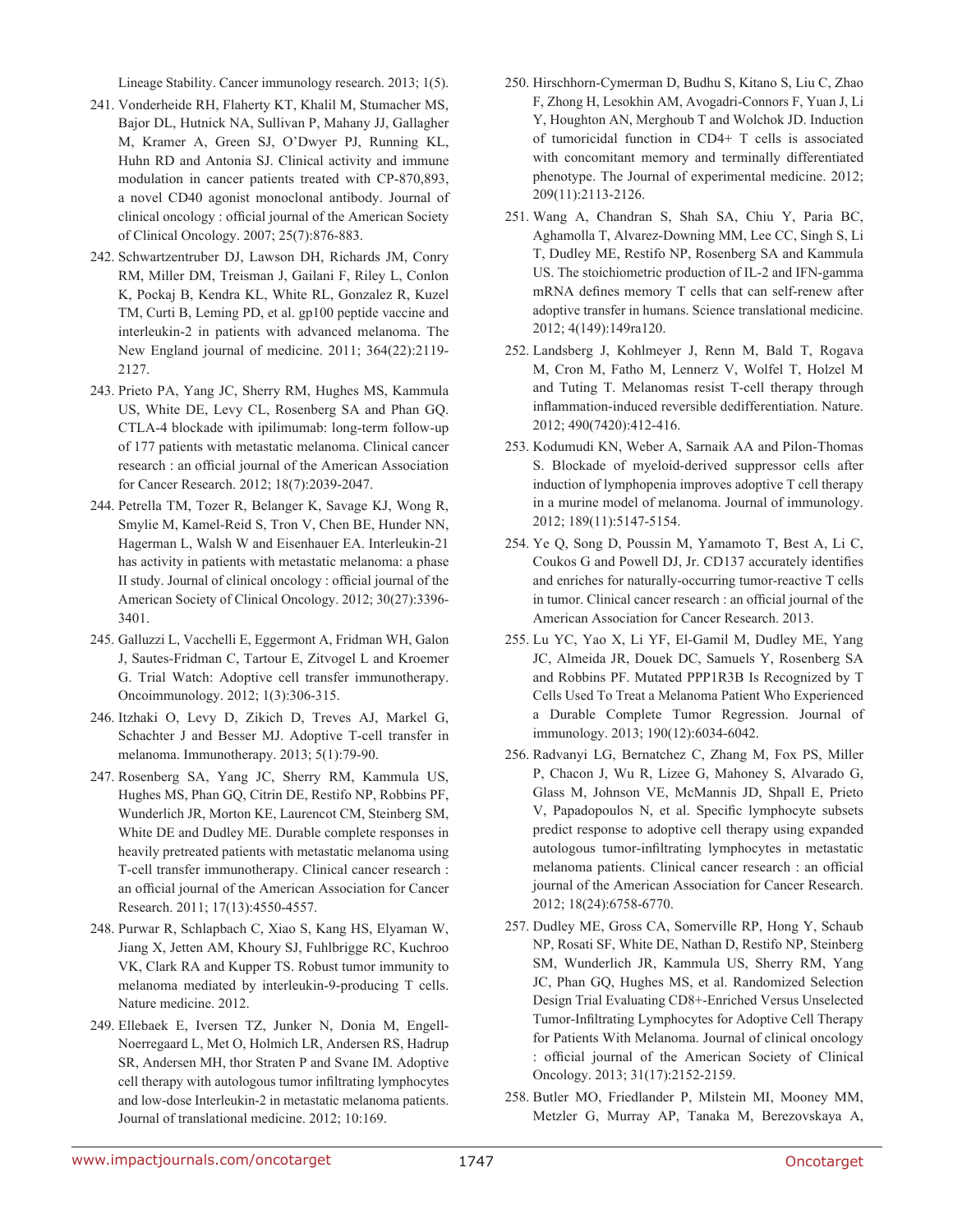Imataki O, Drury L, Brennan L, Flavin M, Neuberg D, Stevenson K, Lawrence D, Hodi FS, et al. Establishment of antitumor memory in humans using *in vitro*-educated CD8+ T cells. Science translational medicine. 2011; 3(80):80ra34.

- 259. Kershaw MH, Westwood JA and Darcy PK. Geneengineered T cells for cancer therapy. Nature reviews Cancer. 2013; 13(8):525-541.
- 260. Stauss HJ and Morris EC. Immunotherapy with genemodified T cells: limiting side effects provides new challenges. Gene therapy. 2013.
- 261. Robbins PF, Morgan RA, Feldman SA, Yang JC, Sherry RM, Dudley ME, Wunderlich JR, Nahvi AV, Helman LJ, Mackall CL, Kammula US, Hughes MS, Restifo NP, Raffeld M, Lee CC, Levy CL, et al. Tumor regression in patients with metastatic synovial cell sarcoma and melanoma using genetically engineered lymphocytes reactive with NY-ESO-1. Journal of clinical oncology : official journal of the American Society of Clinical Oncology. 2011; 29(7):917-924.
- 262. Hunder NN, Wallen H, Cao J, Hendricks DW, Reilly JZ, Rodmyre R, Jungbluth A, Gnjatic S, Thompson JA and Yee C. Treatment of metastatic melanoma with autologous CD4+ T cells against NY-ESO-1. The New England journal of medicine. 2008; 358(25):2698-2703.
- 263. Braumuller H, Wieder T, Brenner E, Assmann S, Hahn M, Alkhaled M, Schilbach K, Essmann F, Kneilling M, Griessinger C, Ranta F, Ullrich S, Mocikat R, Braungart K, Mehra T, Fehrenbacher B, et al. T-helper-1-cell cytokines drive cancer into senescence. Nature. 2013.
- 264. Palucka K and Banchereau J. Cancer immunotherapy via dendritic cells. Nature reviews Cancer. 2012; 12(4):265- 277.
- 265. Nestle FO, Alijagic S, Gilliet M, Sun Y, Grabbe S, Dummer R, Burg G and Schadendorf D. Vaccination of melanoma patients with peptide- or tumor lysate-pulsed dendritic cells. Nature medicine. 1998; 4(3):328-332.
- 266. Thurner B, Haendle I, Roder C, Dieckmann D, Keikavoussi P, Jonuleit H, Bender A, Maczek C, Schreiner D, von den Driesch P, Brocker EB, Steinman RM, Enk A, Kampgen E and Schuler G. Vaccination with mage-3A1 peptidepulsed mature, monocyte-derived dendritic cells expands specific cytotoxic T cells and induces regression of some metastases in advanced stage IV melanoma. The Journal of experimental medicine. 1999; 190(11):1669-1678.
- 267. Mackensen A, Herbst B, Chen JL, Kohler G, Noppen C, Herr W, Spagnoli GC, Cerundolo V and Lindemann A. Phase I study in melanoma patients of a vaccine with peptide-pulsed dendritic cells generated *in vitro* from CD34(+) hematopoietic progenitor cells. International journal of cancer Journal international du cancer. 2000; 86(3):385-392.
- 268. Romano E, Rossi M, Ratzinger G, de Cos MA, Chung DJ, Panageas KS, Wolchok JD, Houghton AN, Chapman PB, Heller G, Yuan J and Young JW. Peptide-loaded Langerhans cells, despite increased IL15 secretion and

T-cell activation *in vitro*, elicit antitumor T-cell responses comparable to peptide-loaded monocyte-derived dendritic cells *in vivo*. Clinical cancer research : an official journal of the American Association for Cancer Research. 2011; 17(7):1984-1997.

- 269. Verdijk P, Aarntzen EH, Lesterhuis WJ, Boullart AC, Kok E, van Rossum MM, Strijk S, Eijckeler F, Bonenkamp JJ, Jacobs JF, Blokx W, Vankrieken JH, Joosten I, Boerman OC, Oyen WJ, Adema G, et al. Limited amounts of dendritic cells migrate into the T-cell area of lymph nodes but have high immune activating potential in melanoma patients. Clinical cancer research : an official journal of the American Association for Cancer Research. 2009; 15(7):2531-2540.
- 270. Lesterhuis WJ, de Vries IJ, Schreibelt G, Lambeck AJ, Aarntzen EH, Jacobs JF, Scharenborg NM, van de Rakt MW, de Boer AJ, Croockewit S, van Rossum MM, Mus R, Oyen WJ, Boerman OC, Lucas S, Adema GJ, et al. Route of administration modulates the induction of dendritic cell vaccine-induced antigen-specific T cells in advanced melanoma patients. Clinical cancer research : an official journal of the American Association for Cancer Research. 2011; 17(17):5725-5735.
- 271. Mitchell DA and Nair SK. RNA-transfected dendritic cells in cancer immunotherapy. The Journal of clinical investigation. 2000; 106(9):1065-1069.
- 272. Aarntzen EH, Schreibelt G, Bol K, Lesterhuis WJ, Croockewit AJ, de Wilt JH, van Rossum MM, Blokx WA, Jacobs JF, Duiveman-de Boer T, Schuurhuis DH, Mus R, Thielemans K, de Vries IJ, Figdor CG, Punt CJ, et al. Vaccination with mRNA-electroporated dendritic cells induces robust tumor antigen-specific CD4+ and CD8+ T cells responses in stage III and IV melanoma patients. Clinical cancer research : an official journal of the American Association for Cancer Research. 2012; 18(19):5460-5470.
- 273. Dannull J, Haley NR, Archer G, Nair S, Boczkowski D, Harper M, De Rosa N, Pickett N, Mosca PJ, Burchette J, Selim MA, Mitchell DA, Sampson J, Tyler DS and Pruitt SK. Melanoma immunotherapy using mature DCs expressing the constitutive proteasome. The Journal of clinical investigation. 2013; 123(7):3135-3145.
- 274. Carreno BM, Becker-Hapak M, Huang A, Chan M, Alyasiry A, Lie WR, Aft RL, Cornelius LA, Trinkaus KM and Linette GP. IL-12p70-producing patient DC vaccine elicits Tc1-polarized immunity. The Journal of clinical investigation. 2013.
- 275. Ribas A, Comin-Anduix B, Chmielowski B, Jalil J, de la Rocha P, McCannel TA, Ochoa MT, Seja E, Villanueva A, Oseguera DK, Straatsma BR, Cochran AJ, Glaspy JA, Hui L, Marincola FM, Wang E, et al. Dendritic cell vaccination combined with CTLA4 blockade in patients with metastatic melanoma. Clinical cancer research : an official journal of the American Association for Cancer Research. 2009; 15(19):6267-6276.
- 276. Rosenberg SA, Lotze MT, Yang JC, Topalian SL, Chang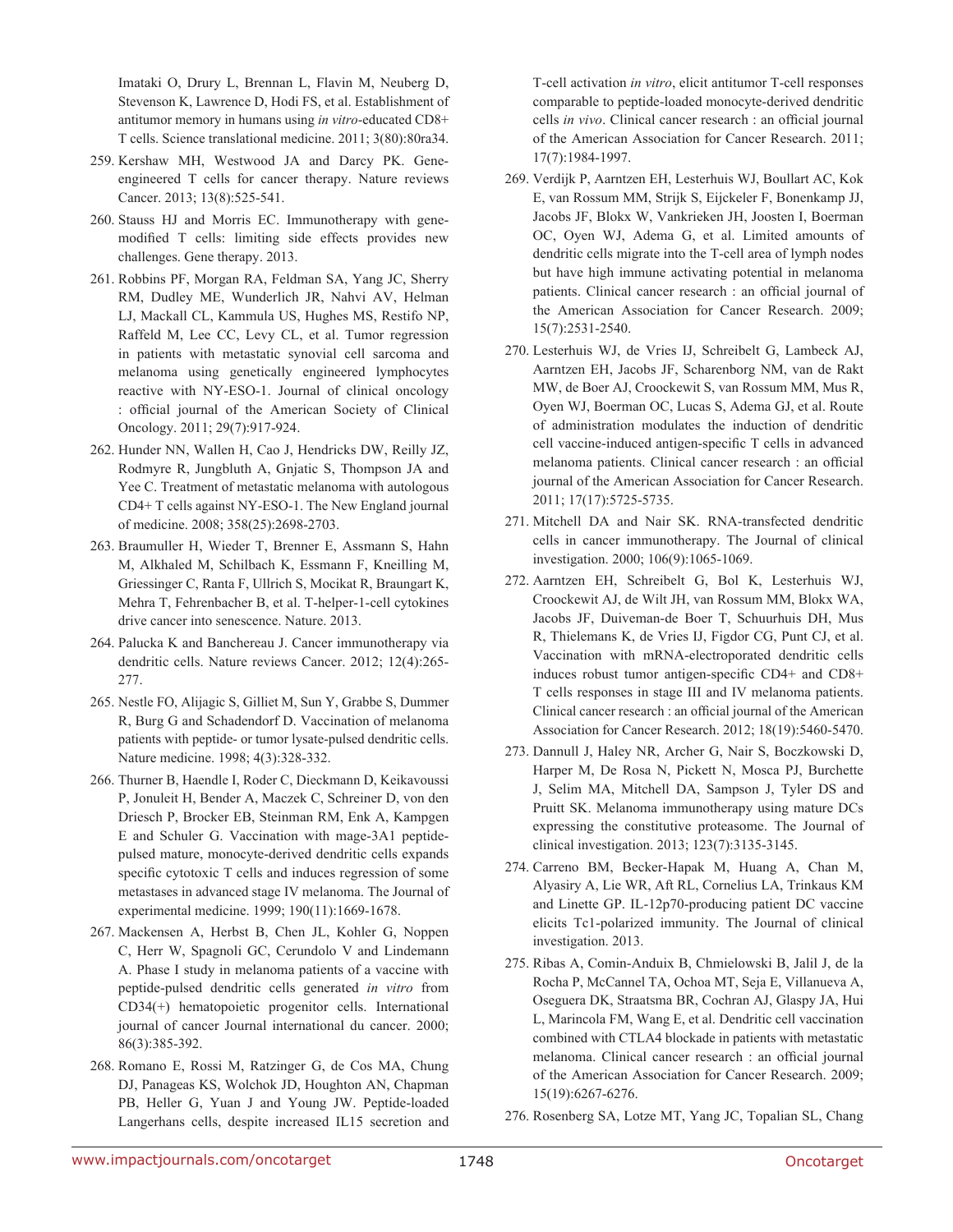AE, Schwartzentruber DJ, Aebersold P, Leitman S, Linehan WM, Seipp CA and et al. Prospective randomized trial of high-dose interleukin-2 alone or in conjunction with lymphokine-activated killer cells for the treatment of patients with advanced cancer. Journal of the National Cancer Institute. 1993; 85(8):622-632.

- 277. Parkhurst MR, Riley JP, Dudley ME and Rosenberg SA. Adoptive transfer of autologous natural killer cells leads to high levels of circulating natural killer cells but does not mediate tumor regression. Clinical cancer research : an official journal of the American Association for Cancer Research. 2011; 17(19):6287-6297.
- 278. Besser MJ, Shoham T, Harari-Steinberg O, Zabari N, Ortenberg R, Yakirevitch A, Nagler A, Loewenthal R, Schachter J and Markel G. Development of allogeneic NK cell adoptive transfer therapy in metastatic melanoma patients: *in vitro* preclinical optimization studies. PloS one. 2013; 8(3):e57922.
- 279. Gammaitoni L, Giraudo L, Leuci V, Todorovic M, Mesiano G, Picciotto F, Pisacane A, Zaccagna A, Volpe MG, Gallo S, Caravelli D, Giacone E, Venesio T, Balsamo A, Pignochino Y, Grignani G, et al. Effective Activity of Cytokine Induced Killer Cells against Autologous Metastatic Melanoma including Cells with Stemness Features. Clinical cancer research : an official journal of the American Association for Cancer Research. 2013.
- 280. Sumimoto H, Imabayashi F, Iwata T and Kawakami Y. The BRAF-MAPK signaling pathway is essential for cancerimmune evasion in human melanoma cells. The Journal of experimental medicine. 2006; 203(7):1651-1656.
- 281. Kono M, Dunn IS, Durda PJ, Butera D, Rose LB, Haggerty TJ, Benson EM and Kurnick JT. Role of the mitogenactivated protein kinase signaling pathway in the regulation of human melanocytic antigen expression. Molecular cancer research : MCR. 2006; 4(10):779-792.
- 282. Khalili JS, Liu S, Rodriguez-Cruz TG, Whittington M, Wardell S, Liu C, Zhang M, Cooper ZA, Frederick DT, Li Y, Zhang M, Joseph RW, Bernatchez C, Ekmekcioglu S, Grimm E, Radvanyi LG, et al. Oncogenic BRAF(V600E) promotes stromal cell-mediated immunosuppression via induction of interleukin-1 in melanoma. Clinical cancer research : an official journal of the American Association for Cancer Research. 2012; 18(19):5329-5340.
- 283. Knight DA, Ngiow SF, Li M, Parmenter T, Mok S, Cass A, Haynes NM, Kinross K, Yagita H, Koya RC, Graeber TG, Ribas A, McArthur GA and Smyth MJ. Host immunity contributes to the anti-melanoma activity of BRAF inhibitors. The Journal of clinical investigation. 2013; 123(3):1371-1381.
- 284. Boni A, Cogdill AP, Dang P, Udayakumar D, Njauw CN, Sloss CM, Ferrone CR, Flaherty KT, Lawrence DP, Fisher DE, Tsao H and Wargo JA. Selective BRAFV600E inhibition enhances T-cell recognition of melanoma without affecting lymphocyte function. Cancer research. 2010; 70(13):5213-5219.
- 285. Wilmott JS, Long GV, Howle JR, Haydu LE, Sharma RN, Thompson JF, Kefford RF, Hersey P and Scolyer RA. Selective BRAF inhibitors induce marked T-cell infiltration into human metastatic melanoma. Clinical cancer research : an official journal of the American Association for Cancer Research. 2012; 18(5):1386-1394.
- 286. Hong DS, Vence L, Falchook G, Radvanyi LG, Liu C, Goodman V, Legos JJ, Blackman S, Scarmadio A, Kurzrock R, Lizee G and Hwu P. BRAF(V600) inhibitor GSK2118436 targeted inhibition of mutant BRAF in cancer patients does not impair overall immune competency. Clinical cancer research : an official journal of the American Association for Cancer Research. 2012; 18(8):2326-2335.
- 287. Hooijkaas A, Gadiot J, Morrow M, Stewart R, Schumacher T and Blank CU. Selective BRAF inhibition decreases tumor-resident lymphocyte frequencies in a mouse model of human melanoma. Oncoimmunology. 2012; 1(5):609-617.
- 288. Frederick DT, Piris A, Cogdill AP, Cooper ZA, Lezcano C, Ferrone CR, Mitra D, Boni A, Newton LP, Liu C, Peng W, Sullivan RJ, Lawrence DP, Hodi FS, Overwijk WW, Lizee G, et al. BRAF Inhibition Is Associated with Enhanced Melanoma Antigen Expression and a More Favorable Tumor Microenvironment in Patients with Metastatic Melanoma. Clinical cancer research : an official journal of the American Association for Cancer Research. 2013.
- 289. Koya RC, Mok S, Otte N, Blacketor KJ, Comin-Anduix B, Tumeh PC, Minasyan A, Graham NA, Graeber TG, Chodon T and Ribas A. BRAF inhibitor vemurafenib improves the antitumor activity of adoptive cell immunotherapy. Cancer research. 2012; 72(16):3928-3937.
- 290. Liu C, Peng W, Xu C, Lou Y, Zhang M, Wargo JA, Chen JQ, Li HS, Watowich SS, Yang Y, Frederick DT, Cooper ZA, Mbofung RM, Whittington M, Flaherty KT, Woodman SE, et al. BRAF Inhibition Increases Tumor Infiltration by T cells and Enhances the Antitumor Activity of Adoptive Immunotherapy in Mice. Clinical cancer research : an official journal of the American Association for Cancer Research. 2013; 19(2):393-403.
- 291. Ott PA, Henry T, Baranda SJ, Frleta D, Manches O, Bogunovic D and Bhardwaj N. Inhibition of both BRAF and MEK in BRAF(V600E) mutant melanoma restores compromised dendritic cell (DC) function while having differential direct effects on DC properties. Cancer immunology, immunotherapy : CII. 2013.
- 292. Donia M, Fagone P, Nicoletti F, Andersen RS, Hogdall E, Straten PT, Andersen MH and Svane IM. BRAF inhibition improves tumor recognition by the immune system: Potential implications for combinatorial therapies against melanoma involving adoptive T-cell transfer. Oncoimmunology. 2012; 1(9):1476-1483.
- 293. Ribas A, Hodi FS, Callahan M, Konto C and Wolchok J. Hepatotoxicity with combination of vemurafenib and ipilimumab. The New England journal of medicine. 2013; 368(14):1365-1366.
- 294. Joseph RW, Sullivan RJ, Harrell R, Stemke-Hale K, Panka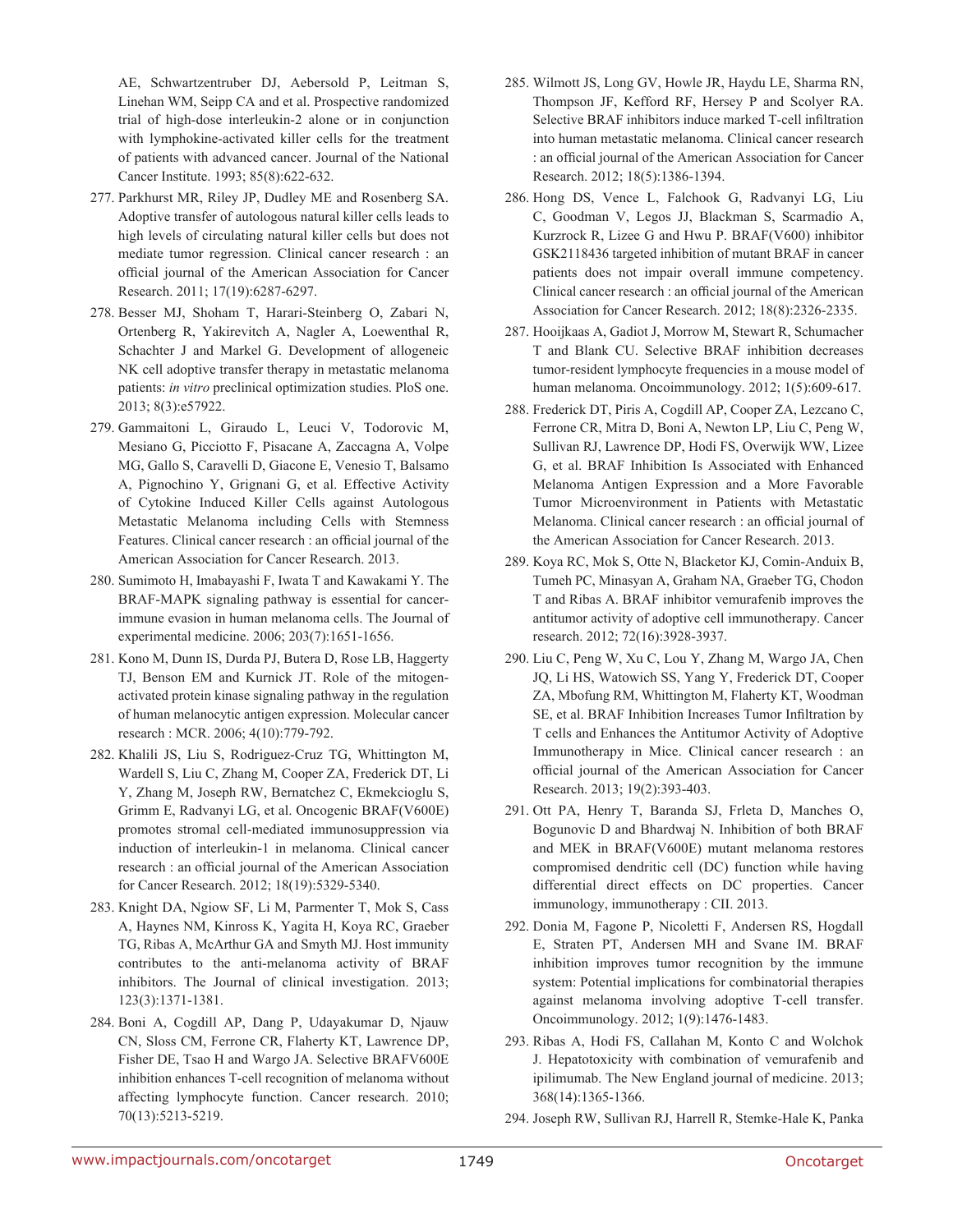D, Manoukian G, Percy A, Bassett RL, Ng CS, Radvanyi L, Hwu P, Atkins MB and Davies MA. Correlation of NRAS mutations with clinical response to high-dose IL-2 in patients with advanced melanoma. Journal of immunotherapy. 2012; 35(1):66-72.

- 295. Yaguchi T, Goto Y, Kido K, Mochimaru H, Sakurai T, Tsukamoto N, Kudo-Saito C, Fujita T, Sumimoto H and Kawakami Y. Immune suppression and resistance mediated by constitutive activation of Wnt/beta-catenin signaling in human melanoma cells. Journal of immunology. 2012; 189(5):2110-2117.
- 296. Gilbert AE, Karagiannis P, Dodev T, Koers A, Lacy K, Josephs DH, Takhar P, Geh JL, Healy C, Harries M, Acland KM, Rudman SM, Beavil RL, Blower PJ, Beavil AJ, Gould HJ, et al. Monitoring the systemic human memory B cell compartment of melanoma patients for anti-tumor IgG antibodies. PloS one. 2011; 6(4):e19330.
- 297. Carpenter EL, Mick R, Rech AJ, Beatty GL, Colligon TA, Rosenfeld MR, Kaplan DE, Chang KM, Domchek SM, Kanetsky PA, Fecher LA, Flaherty KT, Schuchter LM and Vonderheide RH. Collapse of the CD27+ B-cell compartment associated with systemic plasmacytosis in patients with advanced melanoma and other cancers. Clinical cancer research : an official journal of the American Association for Cancer Research. 2009; 15(13):4277-4287.
- 298. Karagiannis P, Gilbert AE, Josephs DH, Ali N, Dodev T, Saul L, Correa I, Roberts L, Beddowes E, Koers A, Hobbs C, Ferreira S, Geh JL, Healy C, Harries M, Acland KM, et al. IgG4 subclass antibodies impair antitumor immunity in melanoma. The Journal of clinical investigation. 2013.
- 299. Jordan KR, Amaria RN, Ramirez O, Callihan EB, Gao D, Borakove M, Manthey E, Borges VF and McCarter MD. Myeloid-derived suppressor cells are associated with disease progression and decreased overall survival in advanced-stage melanoma patients. Cancer immunology, immunotherapy : CII. 2013; 62(11):1711-1722.
- 300. Weide B, Martens A, Zelba H, Stutz C, Derhovanessian E, Di Giacomo AM, Maio M, Sucker A, Schilling B, Schadendorf D, Buttner P, Garbe C and Pawelec G. Myeloid-derived suppressor cells predict survival of advanced melanoma patients: comparison with regulatory T cells and NY-ESO-1- or Melan-A-specific T cells. Clinical cancer research : an official journal of the American Association for Cancer Research. 2013.
- 301. Mok S, Koya RC, Tsui C, Xu J, Robert L, Wu L, Graeber T, West BL, Bollag G and Ribas A. Inhibition of CSF1 Receptor Improves the Anti-tumor Efficacy of Adoptive Cell Transfer Immunotherapy. Cancer research. 2013.
- 302. Jochems C and Schlom J. Tumor-infiltrating immune cells and prognosis: the potential link between conventional cancer therapy and immunity. Experimental biology and medicine. 2011; 236(5):567-579.
- 303. Thomas NE, Busam KJ, From L, Kricker A, Armstrong BK, Anton-Culver H, Gruber SB, Gallagher RP, Zanetti R, Rosso S, Dwyer T, Venn A, Kanetsky PA, Groben PA,

Hao H, Orlow I, et al. Tumor-Infiltrating Lymphocyte Grade in Primary Melanomas Is Independently Associated With Melanoma-Specific Survival in the Population-Based Genes, Environment and Melanoma Study. Journal of clinical oncology : official journal of the American Society of Clinical Oncology. 2013.

- 304. Messina JL, Fenstermacher DA, Eschrich S, Qu X, Berglund AE, Lloyd MC, Schell MJ, Sondak VK, Weber JS and Mule JJ. 12-Chemokine gene signature identifies lymph node-like structures in melanoma: potential for patient selection for immunotherapy? Scientific reports. 2012; 2:765.
- 305. Sugiyama D, Nishikawa H, Maeda Y, Nishioka M, Tanemura A, Katayama I, Ezoe S, Kanakura Y, Sato E, Fukumori Y, Karbach J, Jager E and Sakaguchi S. Anti-CCR4 mAb selectively depletes effector-type FoxP3+CD4+ regulatory T cells, evoking antitumor immune responses in humans. Proceedings of the National Academy of Sciences of the United States of America. 2013; 110(44):17945- 17950.
- 306. Klug F, Prakash H, Huber PE, Seibel T, Bender N, Halama N, Pfirschke C, Voss RH, Timke C, Umansky L, Klapproth K, Schakel K, Garbi N, Jager D, Weitz J, Schmitz-Winnenthal H, et al. Low-Dose Irradiation Programs Macrophage Differentiation to an iNOS(+)/M1 Phenotype that Orchestrates Effective T Cell Immunotherapy. Cancer cell. 2013; 24(5):589-602.
- 307. Zamarin D, Holmgaard RB, Subudhi SK, Park JS, Mansour M, Palese P, Merghoub T, Wolchok JD and Allison JP. Localized oncolytic virotherapy overcomes systemic tumor resistance to immune checkpoint blockade immunotherapy. Science translational medicine. 2014; 6(226):226ra232.
- 308. Sonveaux P, Vegran F, Schroeder T, Wergin MC, Verrax J, Rabbani ZN, De Saedeleer CJ, Kennedy KM, Diepart C, Jordan BF, Kelley MJ, Gallez B, Wahl ML, Feron O and Dewhirst MW. Targeting lactate-fueled respiration selectively kills hypoxic tumor cells in mice. The Journal of clinical investigation. 2008; 118(12):3930-3942.
- 309. O'Day SJ, Eggermont AM, Chiarion-Sileni V, Kefford R, Grob JJ, Mortier L, Robert C, Schachter J, Testori A, Mackiewicz J, Friedlander P, Garbe C, Ugurel S, Collichio F, Guo W, Lufkin J, et al. Final Results of Phase III SYMMETRY Study: Randomized, Double-Blind Trial of Elesclomol Plus Paclitaxel Versus Paclitaxel Alone As Treatment for Chemotherapy-Naive Patients With Advanced Melanoma. Journal of clinical oncology : official journal of the American Society of Clinical Oncology. 2013.
- 310. Parmenter TJ, Kleinschmidt M, Kinross KM, Bond ST, Li J, Kaadige MR, Rao A, Sheppard KE, Hugo W, Pupo GM, Pearson RB, McGee SL, Long GV, Scolyer RA, Rizos H, Lo RS, et al. Response of BRAF mutant melanoma to BRAF inhibition is mediated by a network of transcriptional regulators of glycolysis. Cancer discovery. 2014.
- 311. Roesch A, Fukunaga-Kalabis M, Schmidt EC, Zabierowski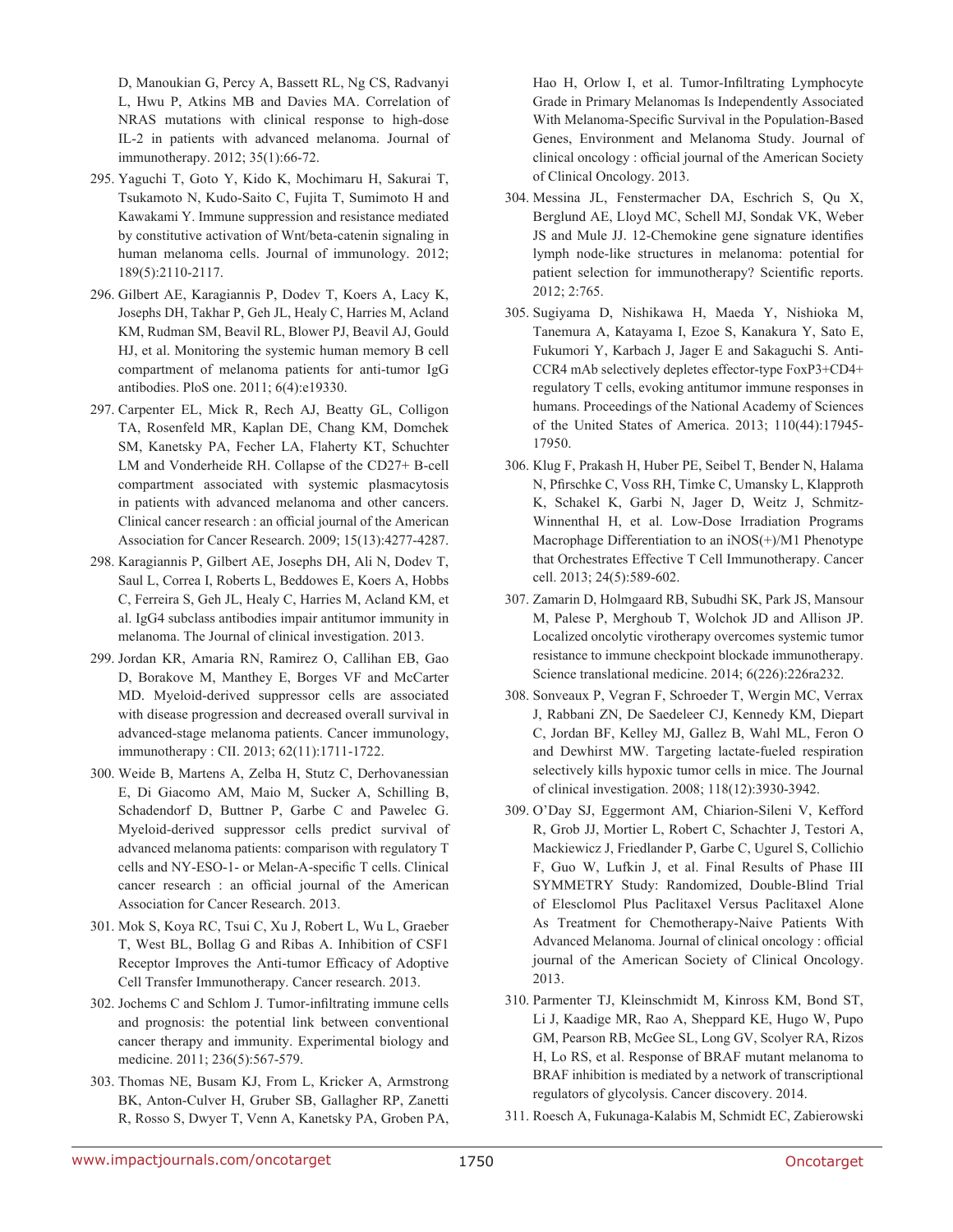SE, Brafford PA, Vultur A, Basu D, Gimotty P, Vogt T and Herlyn M. A temporarily distinct subpopulation of slowcycling melanoma cells is required for continuous tumor growth. Cell. 2010; 141(4):583-594.

- 312. Roesch A, Vultur A, Bogeski I, Wang H, Zimmermann KM, Speicher D, Korbel C, Laschke MW, Gimotty PA, Philipp SE, Krause E, Patzold S, Villanueva J, Krepler C, Fukunaga-Kalabis M, Hoth M, et al. Overcoming Intrinsic Multidrug Resistance in Melanoma by Blocking the Mitochondrial Respiratory Chain of Slow-Cycling JARID1B(high) Cells. Cancer cell. 2013; 23(6):811-825.
- 313. Kaplon J, Zheng L, Meissl K, Chaneton B, Selivanov VA, Mackay G, van der Burg SH, Verdegaal EM, Cascante M, Shlomi T, Gottlieb E and Peeper DS. A key role for mitochondrial gatekeeper pyruvate dehydrogenase in oncogene-induced senescence. Nature. 2013.
- 314. Liu H, He Z, von Rutte T, Yousefi S, Hunger RE and Simon HU. Down-regulation of autophagy-related protein 5 (ATG5) contributes to the pathogenesis of early-stage cutaneous melanoma. Science translational medicine. 2013; 5(202):202ra123.
- 315. Dillon BJ, Prieto VG, Curley SA, Ensor CM, Holtsberg FW, Bomalaski JS and Clark MA. Incidence and distribution of argininosuccinate synthetase deficiency in human cancers: a method for identifying cancers sensitive to arginine deprivation. Cancer. 2004; 100(4):826-833.
- 316. Yoon JK, Frankel AE, Feun LG, Ekmekcioglu S and Kim KB. Arginine deprivation therapy for malignant melanoma. Clinical pharmacology : advances and applications. 2013; 5:11-19.
- 317. Ott PA, Carvajal RD, Pandit-Taskar N, Jungbluth AA, Hoffman EW, Wu BW, Bomalaski JS, Venhaus R, Pan L, Old LJ, Pavlick AC and Wolchok JD. Phase I/II study of pegylated arginine deiminase (ADI-PEG 20) in patients with advanced melanoma. Investigational new drugs. 2013; 31(2):425-434.
- 318. Sheen JH, Zoncu R, Kim D and Sabatini DM. Defective regulation of autophagy upon leucine deprivation reveals a targetable liability of human melanoma cells *in vitro* and *in vivo*. Cancer cell. 2011; 19(5):613-628.
- 319. Tomic T, Botton T, Cerezo M, Robert G, Luciano F, Puissant A, Gounon P, Allegra M, Bertolotto C, Bereder JM, Tartare-Deckert S, Bahadoran P, Auberger P, Ballotti R and Rocchi S. Metformin inhibits melanoma development through autophagy and apoptosis mechanisms. Cell death & disease. 2011; 2:e199.
- 320. Li H, Li Y, Jiao J and Hu HM. Alpha-alumina nanoparticles induce efficient autophagy-dependent cross-presentation and potent antitumour response. Nature nanotechnology. 2011; 6(10):645-650.
- 321. Li Y, Wang LX, Pang P, Cui Z, Aung S, Haley D, Fox BA, Urba WJ and Hu HM. Tumor-derived autophagosome vaccine: mechanism of cross-presentation and therapeutic efficacy. Clinical cancer research : an official journal of the American Association for Cancer Research. 2011;

17(22):7047-7057.

- 322. Liang X, De Vera ME, Buchser WJ, Romo de Vivar Chavez A, Loughran P, Beer Stolz D, Basse P, Wang T, Van Houten B, Zeh HJ, 3rd and Lotze MT. Inhibiting systemic autophagy during interleukin 2 immunotherapy promotes long-term tumor regression. Cancer research. 2012; 72(11):2791-2801.
- 323. Lotze MT, Buchser WJ and Liang X. Blocking the interleukin 2 (IL2)-induced systemic autophagic syndrome promotes profound antitumor effects and limits toxicity. Autophagy. 2012; 8(8):1264-1266.
- 324. Ireland A, Millward M, Pearce R, Lee M and Ziman M. Genetic factors in metastatic progression of cutaneous melanoma: the future role of circulating melanoma cells in prognosis and management. Clinical & experimental metastasis. 2011; 28(4):327-336.
- 325. Tanaka R, Koyanagi K, Narita N, Kuo C and Hoon DS. Prognostic molecular biomarkers for cutaneous malignant melanoma. Journal of surgical oncology. 2011; 104(4):438- 446.
- 326. Smith B, Selby P, Southgate J, Pittman K, Bradley C and Blair GE. Detection of melanoma cells in peripheral blood by means of reverse transcriptase and polymerase chain reaction. Lancet. 1991; 338(8777):1227-1229.
- 327. Mocellin S, Del Fiore P, Guarnieri L, Scalerta R, Foletto M, Chiarion V, Pilati P, Nitti D, Lise M and Rossi CR. Molecular detection of circulating tumor cells is an independent prognostic factor in patients with high-risk cutaneous melanoma. International journal of cancer Journal international du cancer. 2004; 111(5):741-745.
- 328. Koyanagi K, O'Day SJ, Boasberg P, Atkins MB, Wang HJ, Gonzalez R, Lewis K, Thompson JA, Anderson CM, Lutzky J, Amatruda TT, Hersh E, Richards J, Weber JS and Hoon DS. Serial monitoring of circulating tumor cells predicts outcome of induction biochemotherapy plus maintenance biotherapy for metastatic melanoma. Clinical cancer research : an official journal of the American Association for Cancer Research. 2010; 16(8):2402-2408.
- 329. Hoshimoto S, Faries MB, Morton DL, Shingai T, Kuo C, Wang HJ, Elashoff R, Mozzillo N, Kelley MC, Thompson JF, Lee JE and Hoon DS. Assessment of prognostic circulating tumor cells in a phase III trial of adjuvant immunotherapy after complete resection of stage IV melanoma. Annals of surgery. 2012; 255(2):357-362.
- 330. Hoshimoto S, Shingai T, Morton DL, Kuo C, Faries MB, Chong K, Elashoff D, Wang HJ, Elashoff RM and Hoon DS. Association between circulating tumor cells and prognosis in patients with stage III melanoma with sentinel lymph node metastasis in a phase III international multicenter trial. Journal of clinical oncology : official journal of the American Society of Clinical Oncology. 2012; 30(31):3819-3826.
- 331. Reid AL, Millward M, Pearce R, Lee M, Frank MH, Ireland A, Monshizadeh L, Rai T, Heenan P, Medic S, Kumarasinghe P and Ziman M. Markers of circulating